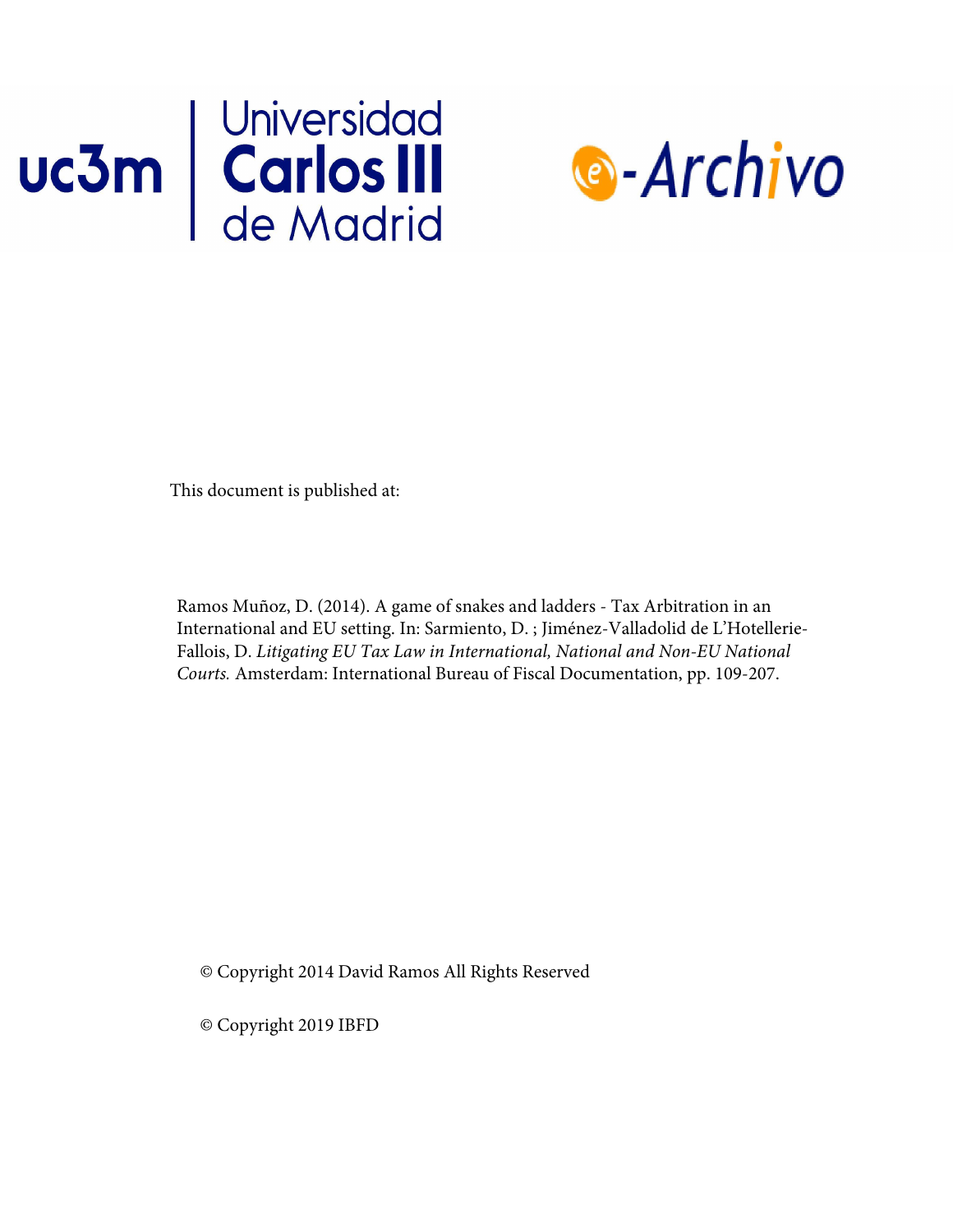# **Part Three: EU Tax Law in WTO and International Arbitration Litigation**

# **Chapter 7: A Game of Snakes and Ladders – Tax Arbitration in an International and EU Setting**

## **7.1. Introduction**

There is an apocryphal anecdote of Mahatma Ghandi, where he was asked what he thought about Western civilization, and he answered: "Yes, I think that would be a very good idea". One is tempted to give the same answer when asked about tax arbitration. For it would seem to be conventional wisdom that arbitration has not yet reached the tax field, and that any response to the question would have the contours of a hypothetical and speculative exercise.

To be entirely fair with states and tax authorities, they have engaged in an honest effort to expand the availability of dispute resolution mechanisms beyond ordinary administrative or judicial processes. Isolated examples of such mechanisms were already present in the 1990s and 2000s in the Germany-Sweden and Germany-Austria treaties;[2]as well as in the European "Arbitration" Convention (which should be more accurately called the "Transfer Pricing Convention").[3]The idea seems, however, to have received a new impetus with the inclusion of an "arbitral" mechanism in the Model Tax Conventions of the Organisation for Economic Co-operation and Development (OECD)[4]and the United Nations (UN),[5]as well as in the modified bilateral tax treaties between the United States, on one side, and Belgium, <sup>[6]</sup>Germany, [7]Canada[8]and France, [9]on the other. With the "arbitral" solution being supported by the international community, and actively promoted as part of their tax treaty policy by the United States and Germany (at least), "tax arbitration" seems a reality; so, are the inverted commas, and the skepticism they convey, justified at all?

The answer is that even if "tax arbitration", as an issue, deserves more than a condescending smile and a frown of disbelief, even if the effort made by states and international organizations is undeniable, whether such efforts have been enough to establish full-blown arbitral proceedings is still a legitimate question, and still an inconvenient one.

It is still legitimate because states, even when accepting the introduction of arbitration as a positive move, have fought hard to give themselves extra room for manoeuvre. In that regard, the abovementioned instruments include important variations that clearly depart from "conventional" commercial or investment arbitration.

It is inconvenient because such variations have an influence on the aspects that are considered essential to classify a dispute resolution process as an "arbitration" mechanism. Rather than being a matter of semantics, concluding that

Taxation and the Prevention of Fiscal Evasion with Respect to Taxes on Income, 27 Nov. 2006 (hereinafter "US-Belgium Convention").

© Copyright 2014 David Ramos Muñoz All rights reserved

1

© [Copyright 2019](http://www.ibfd.org/Copyright-IBFD) [IBFD:](http://www.ibfd.org) No part of this information may be reproduced or distributed without permission of IBFD.

<sup>2.</sup> *See* Convention for the Avoidance of Double Taxation with Respect to Taxes on Income and Capital, 24 August 2000, Austria-Federal Republic of Germany, 2001 WTD 36-15; Convention for the Avoidance of Double Taxation on Income and Capital, Sweden-Federal Republic of Germany, 1995. Other treaties provided for the possibility of resorting to arbitration if the tax authorities consented to it. Article 25(5) of the former 1991 treaty between the United States and Germany stipulated that "If a disagreement cannot be resolved by the competent authorities it may, if both competent authorities agree, be submitted for arbitration" (thereby requiring ad hoc consent in each case, rather than establishing an automatic right to begin arbitral proceedings). *See* William W. Park, *Income Tax Treaty Arbitration* , George Mason Law Review, vol. 10 (2002), at 803-804 and 811-812.

<sup>3.</sup> Article 7 of the European Convention 90/463/EEC on the elimination of double taxation in connection with the adjustment of profits of associated enterprises. The Prolongation Protocol entered into force on 1 November 2004, 3 months after all Member States had ratified it. Article 3.2 states that it took effect from 1 January 2000 and thus provided for a retroactive application of the Arbitration Convention.

Art. 25(5) OECD Model Tax Convention on Income and on Capital, 2010.

<sup>5.</sup> Art. 25 (alternative B), para. 5 United Nations Model Double Taxation Convention between Developed and Developing Countries, New York, 2011. 6. Convention between the Government of the United States of America and the Government of the Kingdom of Belgium for the Avoidance of Double

<sup>7.</sup> Protocol Amending the Convention between the United States of America and the Federal Republic of Germany for the Avoidance of Double Taxation and the Prevention of Fiscal Evasion with Respect to Taxes on Income and Capital and to Certain Other Taxes, 1 June 2006 (hereinafter "US-Germany Protocol").

<sup>8.</sup> Protocol Amending the Convention between the United States of America and Canada with Respect to Taxes on Income and on Capital, 21 Sept. 2007 (hereinafter "US-Canada Protocol").

<sup>9.</sup> Protocol Amending the Convention between the Government of the United States of America and the Government of the French Republic for the Avoidance of Double Taxation and the Prevention of Fiscal Evasion with Respect to Taxes on Income and Capital, 13 Jan. 2009 (hereinafter "US-France Protocol").

*D. Ramos Munoz, Chapter 7: A Game of Snakes and Ladders – Tax Arbitration in an International and EU Setting in Litigating EU Tax Law in International, National and Non-EU National Courts (D. Sarmiento & D.J. ̃ Jimenez-Valladolid de L'Hotellerie-Fallois eds., IBFD 2014), Online Books (accessed 16 April 2019) ́*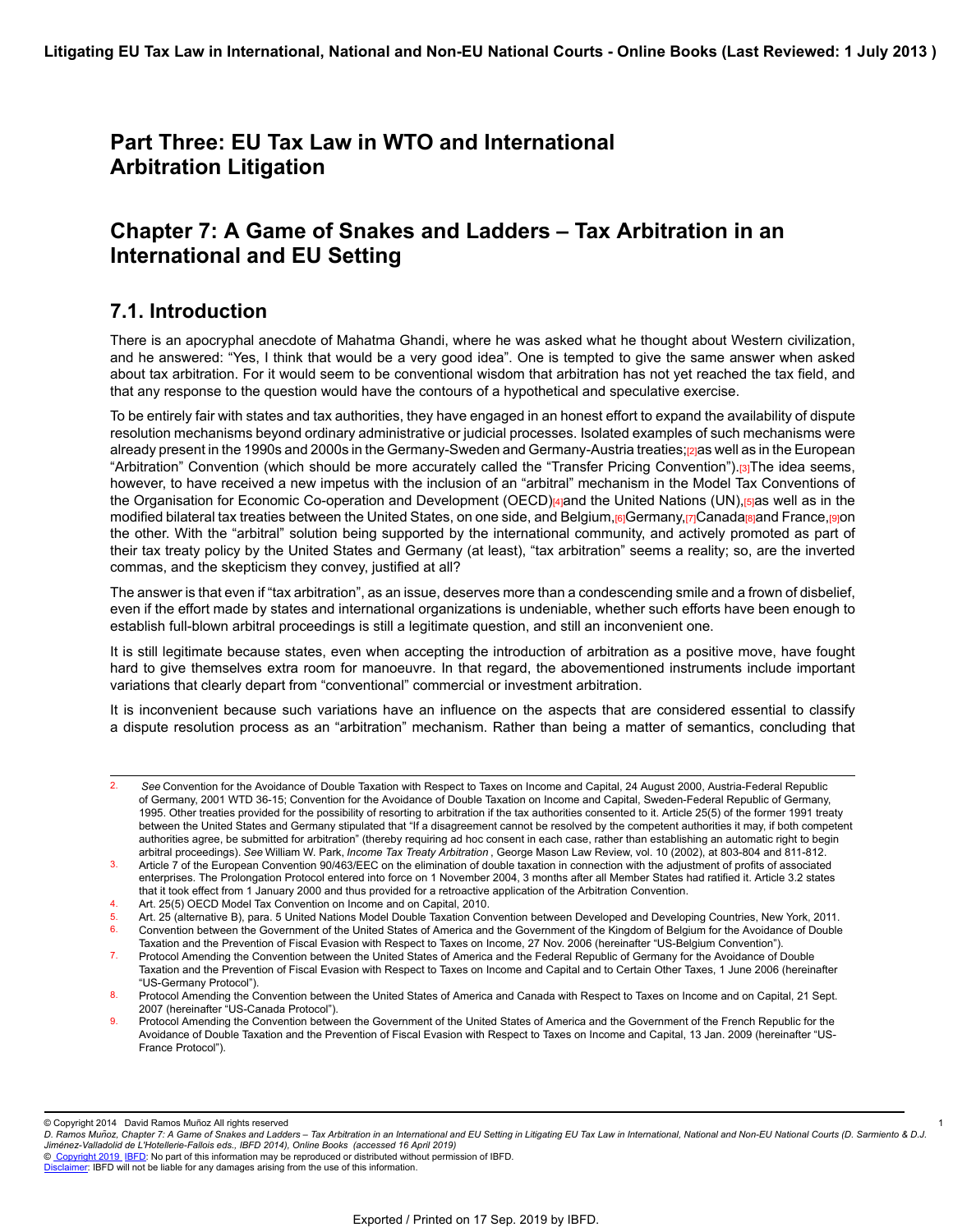something is "arbitration" or not makes an enormous difference in the protection dispensed by the domestic, and international, legal order.

[Section 7.2.](https://research.ibfd.org/#/doc?url=/linkresolver/static/letl_p04_c02_s_7.2.#letl_p04_c02_s_7.2.) of the present study will address such concerns, whereas [sections 7.3.](https://research.ibfd.org/#/doc?url=/linkresolver/static/letl_p04_c02_s_7.3.#letl_p04_c02_s_7.3.) and [7.4.](https://research.ibfd.org/#/doc?url=/linkresolver/static/letl_p04_c02_s_7.4.#letl_p04_c02_s_7.4.) will deal more directly with all the aspects of a dispute's resolution, from the moment of the consent to the moment of the decision and its enforcement. The focus will be on examining whether the differences between such mechanisms and those contemplated for commercial and investment arbitration justify a conceptual distinction between "arbitration" and "tax dispute resolution", and whether the distinction, in turn, implies a need for such differences.

Therefore, the present study has a two-pronged approach. On the one hand, it goes into the detail of how the different mechanisms would work in practice, with special emphasis on those that most closely resemble arbitration, and anticipates possible issues, drawing from the experience of commercial and investment arbitration. On the other hand, it does not lose sight of the fact that all the answers are qualified by the acceptance of the procedures as "arbitral" mechanisms. Since this is a big if, the study is practical and existential in equal measure, and it reflects the difficulties of the scholar and practitioner in reconciling the states' conflicting needs.

## **7.2. Tax arbitration's lack of pedigree: Sheer snobbery or legitimate concern?**

One can hardly think about a more incongruous combination with "arbitration" than "tax law". In itself, the reference to "tax arbitration" can look more like a provocation than the definition of a subject matter of analysis, hence the question mark added in the title to this section.

The question is whether a question mark is justified. Granted, there are important legal hurdles to overcome in order to resolve tax matters in arbitration, but regardless of technicalities and academic discussion, the truth is that tax disputes (especially international ones) where the decision is taken by a body of experts that does not form part of the regular system of administration of justice is a reality.<sup>[10]</sup>Thus, as a first contention, this chapter describes the existing examples where, despite preconceptions, tax issues are decided through "arbitration" ( *see* [section 7.2.1.](https://research.ibfd.org/#/doc?url=/linkresolver/static/letl_p04_c02_s_7.2.1.#letl_p04_c02_s_7.2.1.)). It is only then, with a more reflective perspective, that we go beyond such preconceptions, and explore the legitimate objections to lend credibility to those examples as manifestations of "tax arbitration" ( *see* [section 7.2.2.](https://research.ibfd.org/#/doc?url=/linkresolver/static/letl_p04_c02_s_7.2.2.#letl_p04_c02_s_7.2.2.)).

### **7.2.1. "Tax issues are not arbitrated"**

This could be the obvious response from an arbitral practitioner who is used to combining in his practice, disputes on commercial contracts, construction, corporate, investment or even intellectual property and securities. Tax does not normally come under the radar. But this focus on more developed disciplines is deceptive, because tax *is* the subject matter of discussion in commercial and investment disputes ( *see* [section 7.2.1.1.](https://research.ibfd.org/#/doc?url=/linkresolver/static/letl_p04_c02_s_7.2.1.1.#letl_p04_c02_s_7.2.1.1.)), and even in "pure" tax disputes ( *see* [section 7.2.1.2.](https://research.ibfd.org/#/doc?url=/linkresolver/static/letl_p04_c02_s_7.2.1.2.#letl_p04_c02_s_7.2.1.2.)).

### **7.2.1.1. Tax issues in commercial and investment arbitration disputes**

If the question guiding the present preliminary stage is whether "tax" is "arbitrated", or "subject to arbitration", the answer is that it depends on what we consider as "subjecting tax to arbitration" and this, in turn, depends on the distinction between an arbitration "case", and an arbitration "issue", or an issue subject to arbitration. If we settle for the latter, any arbitration practitioner will tell us that tax issues are, indeed, subject to arbitration (and hotly contested).[11]In commercial arbitration cases, tax and, more particularly, tax liabilities are a normal source of analysis in cooperation agreements, joint ventures and, especially, M&A cases, where the size of the liability can clearly influence the price-per-share paid in the transaction;[12]hence, the care placed by experts when accomplishing their due diligence, and the potential source of conflict if expert reports disagree (as they are bound to do when commissioned by both buyer and seller).

Commercial arbitration disputes, of course, cannot alter the nature and amount of the tax liability of the taxpayer vis-àvis the tax authorities; not only as a matter of the authorities' mandates under public law, but as a matter of the scope of

© Copyright 2014 David Ramos Muñoz All rights reserved

2

<sup>10.</sup> Professor Park likens the situation to that of the parishioner who, when asked by a priest whether he believes in infant baptism, answers "Believe, Father? I have seen it done". William W. Park, *Arbitrability and Tax* in Loukas Mistelis & Stavros Breoulakis (eds.), *Arbitrability: International and Comparative Perspectives* , Kluwer Law International, 2008, at 179.

<sup>11.</sup> *See* the special number of the *Revue de l'Arbitrage* 2 (2001), and the contributions by Pascal Ancel, *Arbitrage et ordre public fiscal* , at 269-289; Maurice Cozian, *Arbitrage et incidences fiscales des clauses de garantie de passif* , at 289-299; Ibrahim Fadlallah, *Arbitrage international et litiges fiscaux* , at 299-311; Sébastien Manciaux, *Changement de législation fiscal et arbitrage international* , at 311. The latter is more focused on investment arbitration, but the other three focusing on commercial arbitration.

<sup>12.</sup> Maurice Cozian, *supra* [n. 11](https://research.ibfd.org/#/doc?url=/linkresolver/static/letl_p04_c02_fn_0011#letl_p04_c02_fn_0011) , at 289-299.

*D. Ramos Munoz, Chapter 7: A Game of Snakes and Ladders – Tax Arbitration in an International and EU Setting in Litigating EU Tax Law in International, National and Non-EU National Courts (D. Sarmiento & D.J. ̃ Jimenez-Valladolid de L'Hotellerie-Fallois eds., IBFD 2014), Online Books (accessed 16 April 2019) ́*

[Disclaimer](http://www.ibfd.org/Disclaimer): IBFD will not be liable for any damages arising from the use of this information.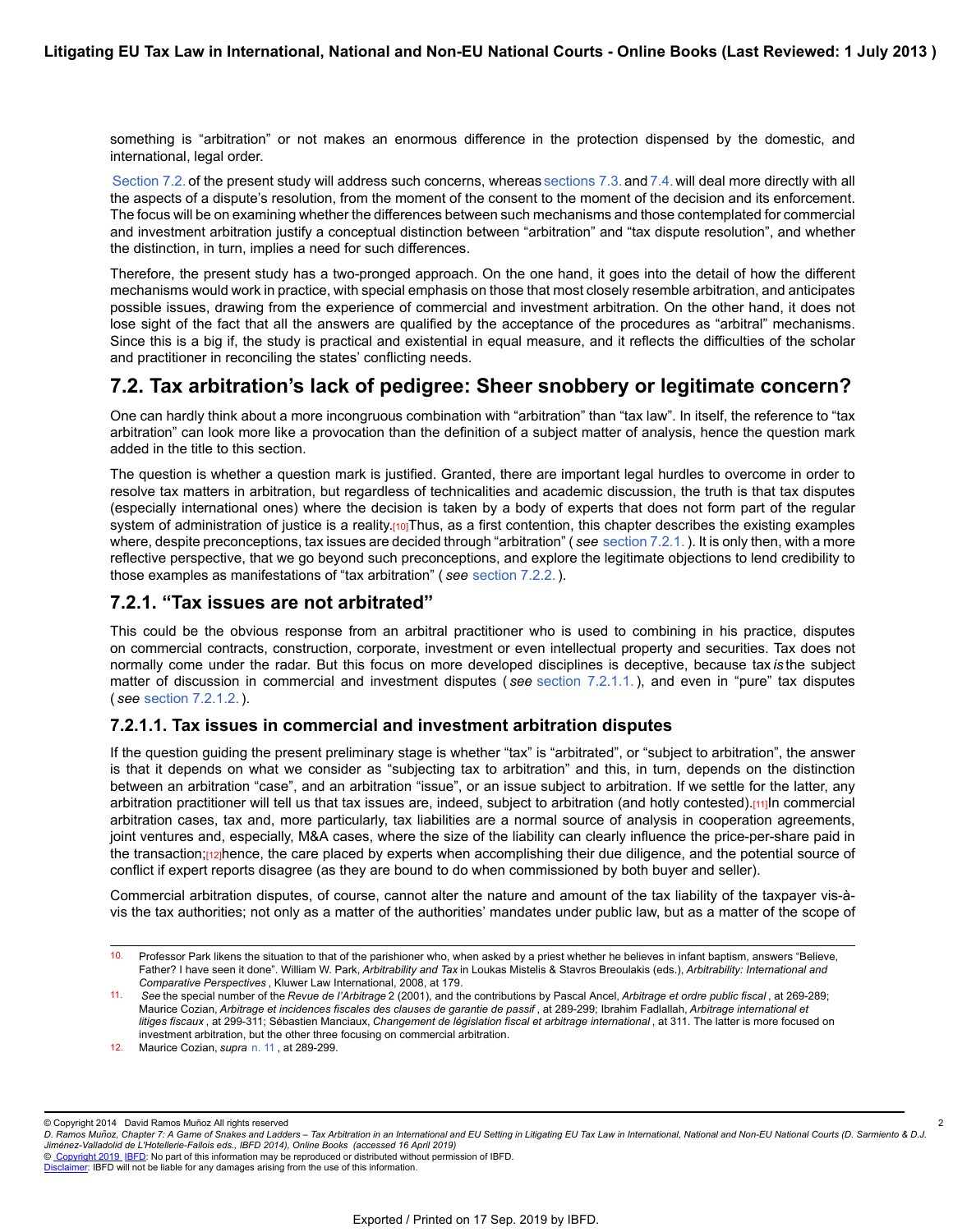the consent to arbitrate. Even if two parties have explicitly agreed on the amount of tax liability to be satisfied by each of them (for example, by means of an indemnity for tax amounts), rajsuch agreements are not binding on the tax authorities, nor is the arbitration clause that may accompany them.

But if we move outside commercial arbitration disputes, it is not difficult to see that the subject matter of the dispute may not be the private party's tax liability, but the legitimacy of the tax itself. In investment arbitration disputes it has not been infrequent for defendant states to have passed tax measures in breach of some of the state's duties under the terms of an investment treaty, where it has committed itself to protect the investment transactions in its territory undertaken by nationals of the other contracting state. In such cases, where the subject matter of the treaty violation under the investor's claim is the state's taxation measures, one could argue that tax has ceased to be "an issue", and has become a "case". Examples of arbitration disputes where state taxation measures were subject to scrutiny under investment treaties, are abundant, $[14]$ and will increase in importance as governments, rebuffed in expropriation cases, resort to more indirect measures, consisting of regulatory and tax changes.

### **7.2.1.2. Tax issues in tax disputes**

Outside the commercial and investment arbitration circuit, tax issues are also discussed (and resolved) in out-of-court settings, in "proper" tax disputes. In such disputes it is not the incidence of the tax rule and the tax liability arising from it, that are discussed. It is rather the determination of the tax liability that constitutes the subject matter of the dispute.

In fact, it was arbitration that seemed to have support as the mechanism of resolving international tax disputes in the 1920s and 1930s, when arbitration provisions were included in treaties between Ireland and the United Kingdom (1926) or Czechoslovakia and Romania.[15]It was only in the 1960s when, after efforts to establish such mechanisms seemed to have stalled, the OECD gave them another push. On the understanding that member countries were not prepared to relinquish sovereignty as an arbitral mechanism requires, it did so by introducing into its Model Treaty the mutual agreement procedure (MAP) which, as its name indicates, consists of a negotiation procedure between the competent authorities (CAs). It was only later (in the 1980s) that mechanisms involving the opinion of a third party (rather than relying on negotiation only) were re-introduced in individual (i.e. not "Model") bilateral tax treaties (BTTs) as a result of the support given to them by countries such as Germany or the United States.[16]

Then, alternative dispute resolution mechanisms started to develop as an actual possibility, hailed not only by single states, but also by the community of nations with sophisticated tax systems, albeit through a restriction of the scope of the disputes from the generality of "cross-border taxation", or even "double taxation" cases, to the more specific field of transfer pricing disputes. The reason for this is that, in such disputes, given the complexity of industry (and services) processes, the methods for determining transfer prices between entities of a single group became an incredibly cumbersome issue and one which increasingly required the constructive engagement of both taxpayer and tax authorities. Moreover, even if the success and widespread use of the so-called advanced price agreements (APAs) is well-known, the contested nature of the problem, with minor adjustments resulting in a changes of millions in the monetary value of tax liabilities, and the involvement of several tax authorities with diverging interests, began to require the use of independent and impartial third parties in such "agreements", thereby turning the final outcome into something that, at first glance, resembled an arbitral mechanism.[17]The EU Arbitration Convention (which should be called the Transfer Pricing Convention) is a result of the acknowledgement by states of this necessity.[18]

It is only after such a long process that arbitration has been re-introduced as a more "general" mechanism of dispute resolution for all kinds of international tax disputes: first, in the Model Tax Convention of the OECD, in paragraph 5

© Copyright 2014 David Ramos Muñoz All rights reserved

3

© [Copyright 2019](http://www.ibfd.org/Copyright-IBFD) [IBFD:](http://www.ibfd.org) No part of this information may be reproduced or distributed without permission of IBFD.

<sup>13.</sup> This type of clause has so far been the main focus of analysis by contribution on the subject of "tax and arbitration". *See* Maurice Cozian, *supra* [n. 11](https://research.ibfd.org/#/doc?url=/linkresolver/static/letl_p04_c02_fn_0011#letl_p04_c02_fn_0011) , at 289-299; Pascal Ancel, *supra* [n. 11](https://research.ibfd.org/#/doc?url=/linkresolver/static/letl_p04_c02_fn_0011#letl_p04_c02_fn_0011) , at 269-289.

<sup>14.</sup> They include *Tokios Tokeles v. Ukraine* ; *Plama Consortium v. Bulgaria* ; *Chevron Texaco v. Ecuador* ; *Pan American Energy v. Argentina* ; *Occidental v. Ecuador* ; *Nykomb Synergetics v. Latvia* ; *Goetz v. Burundi* ; *Feldman v. Burundi* ; *Duke Energy v. Peru* ; *Corn v. Mexico* ; *Continental Casualty v. Argentina* ; *Cargill v. Mexico* ; *Archer Daniels v. Mexico* ; *Amto LLc v. Ukraine* , and many others.

<sup>15.</sup> Czechoslovakia-Romania double taxation convention of 20 June 1934. A board was formed by the Fiscal Committee of the League of Nations.<br>16. See Sharon A. Reece *Arbitration in Income Tax Treaties: 'To Be or Not To Be*. 16. *See* Sharon A. Reece, *Arbitration in Income Tax Treaties: 'To Be or Not To Be* ', Florida Journal of International Law, vol. 7 (1992) at 288 and 289,

referring to the treaties between the United States and Germany, the United States and Mexico, and the United States and the Netherlands. 17. In the United States, for example, some famous transfer pricing disputes have been resolved by means of arbitral courts/boards/panels. *See* , for example, Stipulation for Resolution through Voluntary Binding Arbitration under Tax Rule 124, *Apple Computer Inc. v. Commissioner* , no. 21781-90 (T.C. 1993). In the case the arbitral board indicated that, applying the proper transfer prices between entities of the same group, an important amount of the taxable income/base had to be re-assigned to the United States, rather than Singapore. *See* William W. Park, *supra* [n. 2](https://research.ibfd.org/#/doc?url=/linkresolver/static/letl_p04_c02_fn_0002#letl_p04_c02_fn_0002) , at 824-825.

<sup>18.</sup> Convention on the elimination of double taxation in connection with the adjustment of profits of associated enterprises, 90/463/EEC, OJ L225/10, 20.8.90.

*D. Ramos Munoz, Chapter 7: A Game of Snakes and Ladders – Tax Arbitration in an International and EU Setting in Litigating EU Tax Law in International, National and Non-EU National Courts (D. Sarmiento & D.J. ̃ Jimenez-Valladolid de L'Hotellerie-Fallois eds., IBFD 2014), Online Books (accessed 16 April 2019) ́*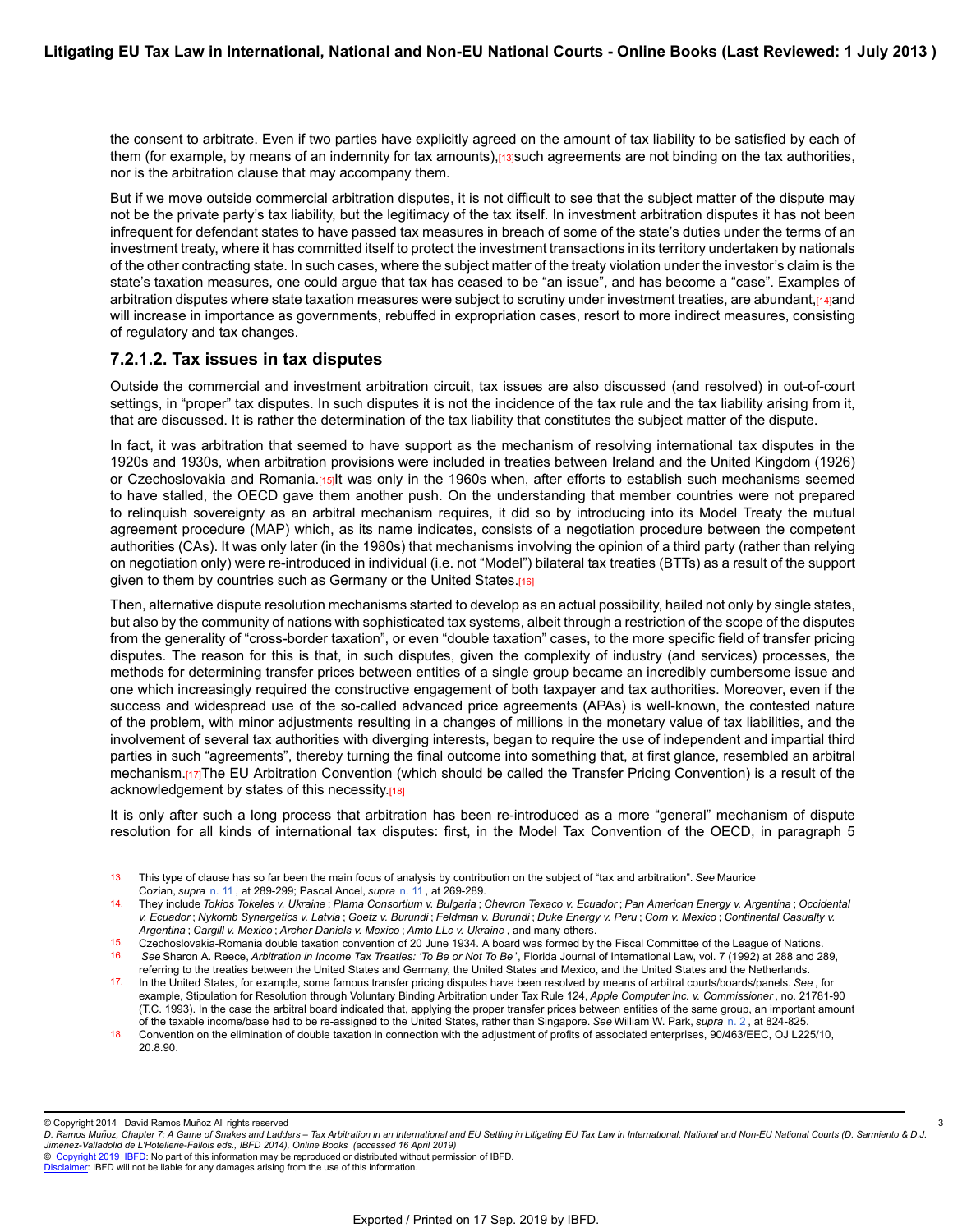of article 25, which otherwise regulates the MAP, regional thereafter, by means of Protocols to the BTTs between the United States and Belgium, porthe United States and Germany, partitied United States and Canada, partie United States and France,[23]or the United States and Spain,[24]a number that is bound to increase as arbitration makes its way to the top of the US and German (as well as Austrian or Dutch) policy agenda vis-à-vis BTTs.[25]All these facts militate against the idea that arbitration and tax are mutually exclusive, and find no common ground, or do they?

### **7.2.2. "Tax arbitration is not arbitration"**

One would be tempted to answer the above question with an unqualified "yes" answer, were it not for the fact that the rediscovered pro-arbitration zeal in some states masks a more complex reality, where states (and their tax authorities) wish to have the benefits of arbitration without giving up the privileges of their sovereign status. This leads us to answer with a cautious "it depends", and to elaborate on this idea by stating that it depends on what we understand for arbitration.

With it being such a developed field, one might be tempted to conclude that the idea of "arbitration", as that of "beauty", is in the eye of the beholder. Fortunately for us, academic treatises attempting to define the term tend to be fairly coincident on most of its features. First, arbitration constitutes an " *alternative* " dispute resolution mechanism, as opposed to the jurisdiction of normal courts. As opposed to courts, which are constituted, and remain in place to decide on a range of cases determined by abstract rules, arbitral tribunals are constituted for one specific dispute, and dissolved once the dispute has been resolved.[26]Second, arbitration is a " *private* " mechanism, which is selected and controlled by the parties to the dispute.[27]The arbitrators may be empowered to decide on the outcome of the dispute, and the procedure to be followed until a conclusion is reached, but such power stems from a voluntary act by the parties; an element that manifests itself in the ability of the parties to control the proceedings, provided they act together by agreement.[28]Such action by the parties has a clear goal: to resolve the dispute, which gives us the final characteristic of arbitration because, for the purpose of resolving the dispute, arbitrators are empowered to make a determination of the parties' rights and obligations that is " *final and binding* ".

Greater insight will be gained, in order to classify alternative mechanisms for resolving tax disputes, if, besides defining what arbitration "is", we contrast this with what arbitration "is not". First of all, arbitration is *not* a mechanism relying on the decision of regular courts. Submitting a dispute to one of such courts may have some of the elements of arbitration such as "consent", but the "alternative" element is missing. Also, it is questionable whether and to what extent such a court can act as the parties' "private" court, and thereby be asked to consider not only the issues, but also the legal sources, indicated by the parties, and pursuant to the procedural rules agreed upon by them. Courts are typically not that malleable. Therefore examples of "voluntary jurisdiction", such as the submission of disputes to the International Court of Justice (ICJ) in the Germany-Sweden tax treaty,[29]or to the European Court of Justice, in the one between Germany and Austria,[30]cannot be considered examples of "arbitration".

- 19. The reasons to include arbitration in tax treaties relate to the shortcomings of the MAP (lack of a requirement to achieve a solution, excessive duration, lack of transparency, and limited intervention by the taxpayer) and the evolution of the context of disputes and policy views (increase, in number and importance, of transfer pricing disputes, ratification of the European Convention in 1995, the evolution of the United States' position, and the inclusion of the issue in the Fiscal Affairs Committee of the OECD). *See* Adolfo J. Martín Jiménez, *Chapter V.2. Procedimiento Amistoso* , in Carmen Fernández (coord.) *Convenios Fiscales Internacionales y Fiscalidad de la UE* , CISS, 2012, at 6.2.
- 20. Convention between the Government of the United States of America and the Government of the Kingdom of Belgium for the Avoidance of Double Taxation and the Prevention of Fiscal Evasion with Respect to Taxes on Income, 27 Nov. 2006 (hereinafter "US-Belgium Convention").
- 21. Protocol Amending the Convention between the United States of America and the Federal Republic of Germany for the Avoidance of Double Taxation and the Prevention of Fiscal Evasion with Respect to Taxes on Income and Capital and to Certain Other Taxes, 1 June 2006 (hereinafter "US-Germany Protocol").

4

<sup>22.</sup> Protocol Amending the Convention between the United States of America and Canada with Respect to Taxes on Income and on Capital, 21 Sept. 2007 (hereinafter "US-Canada Protocol").

<sup>23.</sup> Protocol Amending the Convention between the Government of the United States of America and the Government of the French Republic for the Avoidance of Double Taxation and the Prevention of Fiscal Evasion with Respect to Taxes on Income and Capital, 13 Jan. 2009 (hereinafter "US-France Protocol").

<sup>24.</sup> Protocol Amending the Convention between the Government of the United States of America and the Kingdom of Spain for the Avoidance of Double Taxation and the Prevention of Fiscal Evasion with Respect to Taxes on Income and Capital, 14 Jan. 2013.

<sup>25.</sup> Arbitration has found its way into more improbable places, such as article 25(5) of the Spain-Switzerland treaty, added by the Protocol of 27 July 2011.

<sup>26.</sup> Julian Lew, Loukas Mistelis & Stefan Kröll, *Comparative International Commercial Arbitration* , Kluwer Law International, 2003, at 4. 27. Id.

<sup>28.</sup> Id. Article 41(5) of the German-Swedish tax treaty, which applied parts of the European Convention for the Peaceful Settlement of Disputes, such as chapters I (jurisdiction of the ICJ), or II (conciliation), but not III (arbitration). However, it provided that, instead of such proceedings, the parties could agree on a court of arbitration whose decision would be binding on them.

<sup>30.</sup> Art. 25(5) Germany-Austria double taxation convention.

<sup>©</sup> Copyright 2014 David Ramos Muñoz All rights reserved

*D. Ramos Munoz, Chapter 7: A Game of Snakes and Ladders – Tax Arbitration in an International and EU Setting in Litigating EU Tax Law in International, National and Non-EU National Courts (D. Sarmiento & D.J. ̃ Jimenez-Valladolid de L'Hotellerie-Fallois eds., IBFD 2014), Online Books (accessed 16 April 2019) ́*

[Disclaimer](http://www.ibfd.org/Disclaimer): IBFD will not be liable for any damages arising from the use of this information.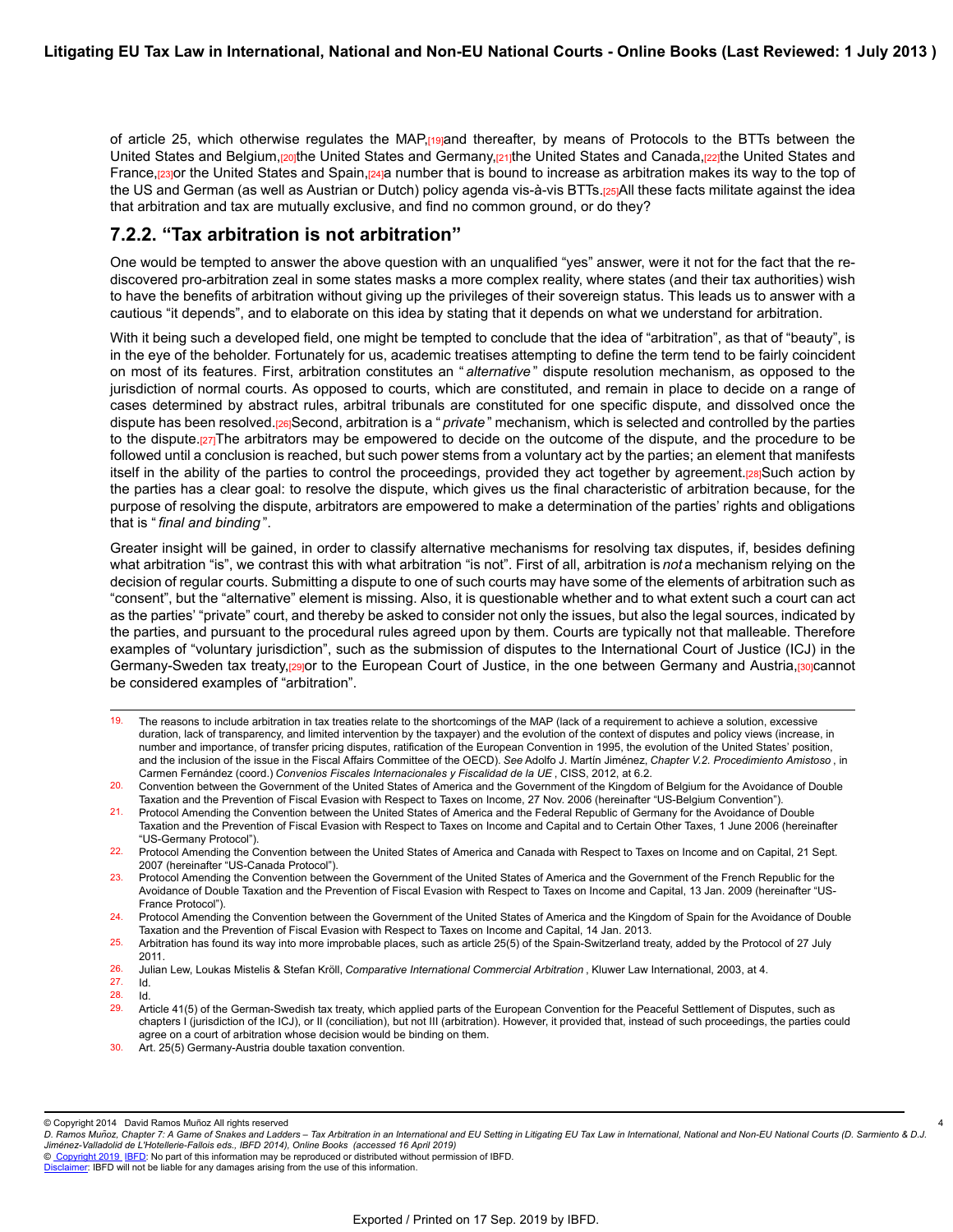Nor can the examples of what is generically called "third-party determination" be considered to be arbitration. In the private arena, this encompasses situations where, for example, an expert is called to decide on a contentious issue of *fact* between the parties, such as the quality of goods in a commodities contract, or of the works performed (a matter typically decided by an engineer), under a construction contract.[31]Some complex contracts may stretch the idea, and provide for middleof-the-road solutions, such as the so-called "adjudication" in construction contracts, where a person (or, more generally, a "board") decides on the parties' dispute, as a matter of expediency, a "dispute" that, given the lack of specificity of construction contracts in that regard, can be legal as well as factual.[32]

The description of the task entrusted to experts and adjudicators can well fit the description of some mechanisms of alternative resolution typical in tax cases, such as those designed for some types of factual issues (typical in disputes over prices), both under the domestic law of some states[33]or international, as the one contemplated under the EC Convention, which deals primarily with matters of *determination* of transfer prices, i.e. disputes of *fact.* [34]

Finally, arbitration is not one of the mechanisms that requires the parties' agreement for a solution to be reached, nor does it sit in parallel with them. "Negotiation", laudable as it is, only coins the process by which the parties involved reach an agreement. "Mediation", also known as conciliation, refers to a system where a third party is involved in that process.[35]As much as a lot of expertise is needed, and the field has become increasingly sophisticated and specialized both according to the matter, and to the role played by the mediator/conciliator, the common ground remains the same: it is the parties' agreement (or the acknowledgement of the failure to reach such agreement by the mediator/conciliator) that puts an end to the process, and has the legal value of a contract, rather than an arbitral decision.

With that in mind, it is difficult not to draw a parallel with the dispute resolution mechanism envisaged in the OECD Model Convention, and followed by the US-Germany, US-Belgium or US-Canada Protocols. The so-called arbitration is contemplated not as an autonomous mechanism, but rather as an appendix to the MAP between competent tax authorities, to the extent that it is regulated in an additional paragraph to the provision on MAP, and for *issues* where such MAP fails to result in an agreement (under the OECD Model the authorities can still resolve the case by mutual agreement, and it will be the specific issue that will be resolved in arbitration).<sup>[36]</sup>In addition to this, the emphasis on the parties' control before, during and after the "arbitral" proceedings[37] such that it can suggest an "enhanced" conciliation as much as a "diminished" arbitration. Finally, the effect of the decision rendered by the arbitral board will be that of an agreement (as if under the MAP) between the two CAs. $[38]$ 

Since the previous discussion could be dismissed as a matter of semantics, it is worth returning for a second to the initial statement that "arbitration" may be in the eye of the beholder. This association of ideas is not as casual as it may seem. Being a predominantly practical (as opposed to academic) discipline, "arbitration" can evoke in many practitioners not so much abstract concepts as an aesthetic canon, as to how a type of proceedings tends to run, and what issues tend to arise. As with the US judge who was asked to define "pornography", an arbitral practitioner may shy away from defining

5

© [Copyright 2019](http://www.ibfd.org/Copyright-IBFD) [IBFD:](http://www.ibfd.org) No part of this information may be reproduced or distributed without permission of IBFD.

<sup>31.</sup> Andrew Tweddale & Keren Tweddale, *Arbitration of Commercial Disputes* , Oxford University Press, 2005, at 10 et seq. *See also* Julian Lew, Loukas Mistelis & Stefan Kröll, *supra* [n. 26](https://research.ibfd.org/#/doc?url=/linkresolver/static/letl_p04_c02_fn_0026#letl_p04_c02_fn_0026) , at 10-12.

<sup>32.</sup> Andrew Tweddale & Keren Tweddale, *supra* [n. 31](https://research.ibfd.org/#/doc?url=/linkresolver/static/letl_p04_c02_fn_0031#letl_p04_c02_fn_0031) , at 15-17.

<sup>33.</sup> *See* IRS Rev. Proc. 2006-44 *Appeals Arbitration Program* , Internal Revenue Bulletin: 2006-44, 30 Oct. 2006; with regard to IRM 8.26.6 and 35.5.5.1-35.5.5.3; and also Announcement 2008-111 *Test of Procedures for Mediation and Arbitration for Offer in Compromise and Trust Fund Recovery Penalty Cases in Appeals* , Internal Revenue Bulletin: 2008-48, 1 Dec. 2008, available at [http://www.irs.gov/Businesses/Arbitration](http://www.irs.gov/Businesses/Arbitration-Procedures-for-Appeals)-[Procedures-for-Appeals.](http://www.irs.gov/Businesses/Arbitration-Procedures-for-Appeals)

<sup>34.</sup> *See* , for example, articles 4 and 7 of the 90/463/EEC Convention.

<sup>35.</sup> Andrew Tweddale & Keren Tweddale, *supra* [n. 31](https://research.ibfd.org/#/doc?url=/linkresolver/static/letl_p04_c02_fn_0031#letl_p04_c02_fn_0031) , at 6-10; Julian Lew, Loukas Mistelis & Stefan Kröll, *supra* [n. 26](https://research.ibfd.org/#/doc?url=/linkresolver/static/letl_p04_c02_fn_0026#letl_p04_c02_fn_0026) , at 13-15.

Paragraph 62 of the OECD Commentary to Article 25 (paragraph 5) states that:

The arbitration process provided for by the paragraph is not an alternative or additional recourse: where the competent authorities have reached an agreement that does not leave any unresolved issues as regards the application of the Convention, there are no unresolved issues that can be brought to arbitration even if the person who made the mutual agreement request does not consider that the agreement reached by the competent authorities provides a correct solution to the case. The paragraph is, therefore, an extension of the mutual agreement procedure that serves to enhance the effectiveness of that procedure by ensuring that where the competent authorities cannot reach an agreement on one or more issues that prevent the resolution of a case, a resolution of the case will still be possible by submitting those issues to arbitration. Thus, under the paragraph, the resolution of the case continues to be reached through the mutual agreement procedure, whilst the resolution of a particular issue which is preventing agreement in the case is handled through an arbitration process. This distinguishes the process established in paragraph 5 from other forms of commercial or government-private party arbitration where the jurisdiction of the arbitral panel extends to resolving the whole case.

*See also* Adolfo J. Martín Jiménez, *supra* [n. 19](https://research.ibfd.org/#/doc?url=/linkresolver/static/letl_p04_c02_fn_0019#letl_p04_c02_fn_0019) , at 6.4.

<sup>37.</sup> *See* [sections 7.3.](https://research.ibfd.org/#/doc?url=/linkresolver/static/letl_p04_c02_s_7.3.#letl_p04_c02_s_7.3.) and [7.4.](https://research.ibfd.org/#/doc?url=/linkresolver/static/letl_p04_c02_s_7.4.#letl_p04_c02_s_7.4.)

See, for example, US-Belgium Protocol No. 6, (k), US-Germany Protocol No. XVI, 22, (k), US-Canada Protocol, article 21, which introduces new article XXVI, paragraph 7(e); or US-France Protocol, article X, which introduces new article 26, paragraph 5(e).

<sup>©</sup> Copyright 2014 David Ramos Muñoz All rights reserved

*D. Ramos Munoz, Chapter 7: A Game of Snakes and Ladders – Tax Arbitration in an International and EU Setting in Litigating EU Tax Law in International, National and Non-EU National Courts (D. Sarmiento & D.J. ̃ Jimenez-Valladolid de L'Hotellerie-Fallois eds., IBFD 2014), Online Books (accessed 16 April 2019) ́*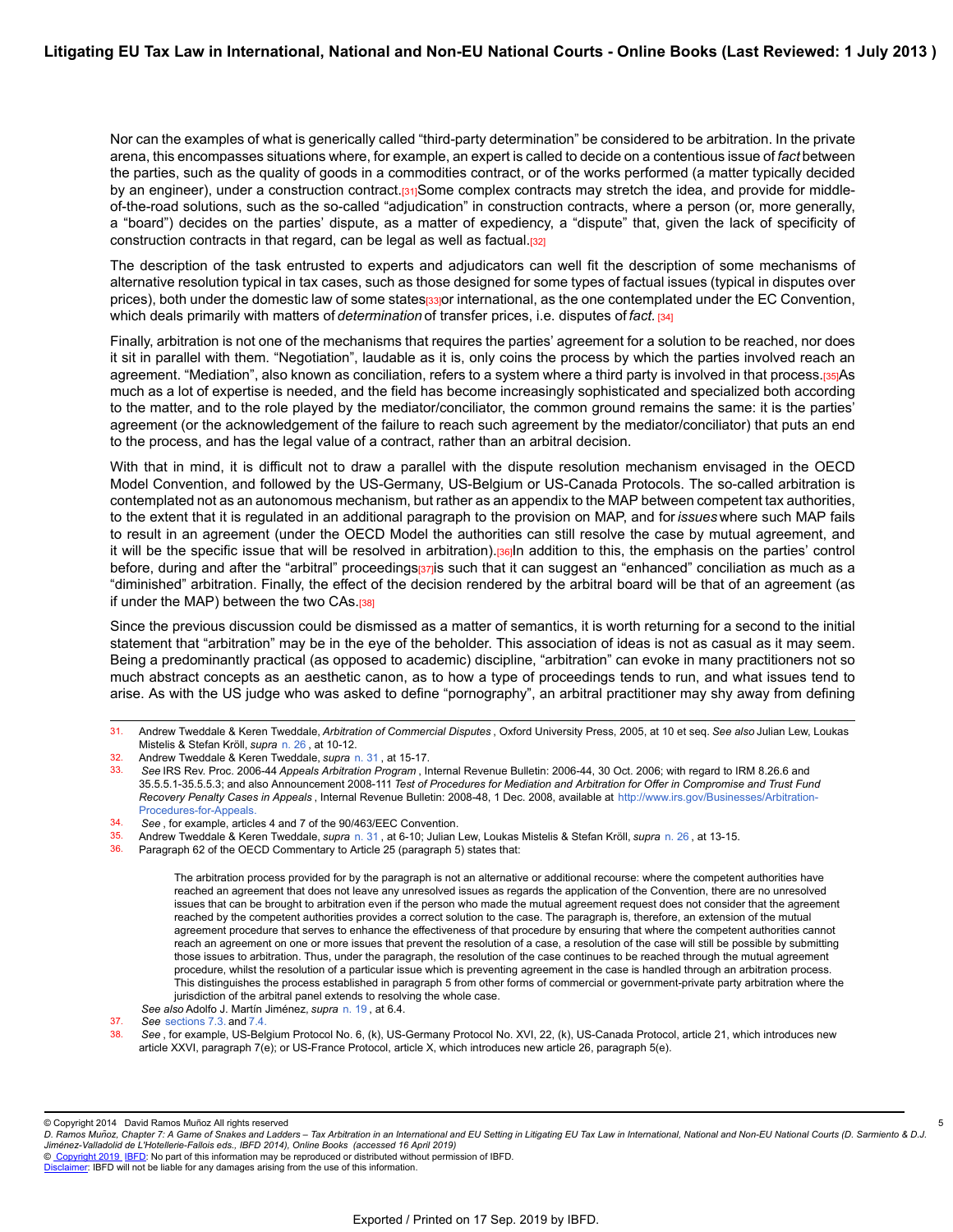"arbitration" but would be sure to recognize it when seeing it. The problem with this is that so far, "tax arbitration" is in an embryonic stage, with no well-documented international tax arbitration disputes. In the absence of a sample for him to examine, our arbitration practitioner cannot conclude whether international tax arbitration has confounded its critics, and revealed itself as the quick, flexible and no-nonsense practical mechanism that he identifies with arbitration, or rather, it has materialized as the clumsy and bogged-down procedure prone to the type of stalling and strategic behaviour that could be anticipated from provisions in tax treaties.

Again, these objections could be dismissed, not as a matter of semantics, but of snobbery. Surely, arbitration is not always that quick, flexible and practical, and even if it were, different degrees of speed and flexibility could be tolerated without stretching the definition too much. As such, "tax arbitration" could be regarded as a specific type of arbitration, with its own peculiarities, not unlike other varieties, such as investment arbitration or securities arbitration.

The initial reluctance to accept a new field among the (already crowded) arbitration "club" always involves some snobbery, and also insecurity. For an arbitration practitioner who presents as a multi-faceted expert with all-encompassing knowledge, the inclusion of tax as a discipline suitable for arbitration is particularly forbidding; as a result of the peculiarity and complexity of the disputes, but also of the need to reflect on whether some procedural specificities are needed as well.

However, the reluctance is also a manifestation of legitimate concerns about the suitability of current mechanisms for tax dispute resolution to achieve the same "results" that arbitration has been providing for decades, and that have made it worthy of the special protection dispensed by the legal order, in the form of court assistance and enforcement by regular courts.[39]

This protection is based, as a matter of law, on the parties' agreement, entered by their own volition prior to the dispute but, as a matter of history, is legitimated by the arbitral tribunals' record to serve the interests of the parties which appointed it. In other words, protecting and supporting a system of justice that presents itself as an "alternative" to the justice dispensed by ordinary courts, is only sound if that system proves to be a better mechanism for those types of dispute and the parties involved in them.<sup>[40]</sup>"Better", of course, does not mean that the substance of the decision must leave all parties equally happy. It means that all parties have an equally "fair" chance to present their case, and that, after having given due consideration to all views, arbitrators can give closure to the problem in a way that is both quick and definitive, but also sufficiently flexible to adjust to the parties' interests. From that perspective, the answer to the question of whether "tax arbitration" is, or is not "arbitration" is not in itself important, but is important as a means of ascertaining whether the mechanisms for resolving tax disputes serve the parties' interests, and grant them a level of effectiveness akin to those of "arbitral" mechanisms; one that justifies an equivalent legal protection to the "final", "binding" and "enforceable" solution.

The answer to the question is "no", or, at least, "not without qualifications", which shows that sometimes disputes about concepts go beyond mere linguistic purity. This can be seen in the fact that the attempts to create arbitral solutions for tax disputes vary in the way the mechanism is referred to in the norm itself. Some, like the EC Convention, refer to an "advisory commission".[41]Others, like the OECD Model Tax Convention, the UN Model Tax Convention or the US Convention, talk about "arbitration",[42]but the names of the bodies entrusted with making the decision, albeit varying between "arbitration" board"[43]or "arbitral panel",[44]fall shy of "tribunals". This ambivalence goes far beyond semantics, and encapsulates very well states' and tax authorities' mixed feelings towards arbitration: they want its advantages (professionalism, fulldedication, flexibility or expediency) but none of the disadvantages (discretion by the tribunal, and loss of control on the parties' side).

© Copyright 2014 David Ramos Muñoz All rights reserved

6

<sup>39.</sup> *See* the New York Convention of 1958 on the Recognition and Enforcement of Foreign Arbitral Awards, or articles 5 and 6 of the UNCITRAL Model Law on International Commercial Arbitration (1985 with 2006 amendments).

<sup>40.</sup> The understanding of arbitration as a "service" to the parties involved in it, and the claim that the current state of arbitration law can only be understood from that "service" perspective are ideas that first entered the academic discourse in the 1960s by means of Ms Ruvelin Devichi. Today they are coined as the "autonomous" theory of arbitration, as an alternative to the classic debate between the "contractual" theory of arbitration, which bases arbitration's legal standing on the parties' consent and agreement; and the "jurisdictional" theory of arbitration, which argues that such standing is based on the consideration of arbitration as an "alternative" jurisdiction, but jurisdiction after all; and the synthesis of the two: the "mixed" or "hybrid" theories. *See* Julian Lew, Loukas Mistelis & Stephan Kröll, *supra* [n. 26](https://research.ibfd.org/#/doc?url=/linkresolver/static/letl_p04_c02_fn_0026#letl_p04_c02_fn_0026) , at 79-82.

<sup>41.</sup> Art. 7(1) EC Convention 90/463/EEC.

<sup>42.</sup> Art. 25(5) OECD Model Tax Convention; art. 25(5), para. 2 (alternative B) UN Model Tax Convention; US-Belgium Protocol, no. 6; US-Germany Protocol, XVI, 22; US-Canada Protocol, introducing new article XXVI(6); US-France Protocol, new article 25(5).

<sup>43.</sup> US-Belgium Protocol, no. 6, (b); US-Germany Protocol, XVI, 22, (b); US-Canada Protocol, introducing new article XXVI(6)(d).

<sup>44.</sup> OECD Model Tax Convention, Sample Agreement, nos. 12, 13(d), 15, commentary paragraphs 3, 9, 18, 30, 64, of which paragraph 64 is referenced under paragraph 18 of the commentary to the UN Convention; and the provisions of the Sample Model Agreement are referred to in the annex to the Commentary on Article 25; US-France Protocol, new article 25(5)(e).

*D. Ramos Munoz, Chapter 7: A Game of Snakes and Ladders – Tax Arbitration in an International and EU Setting in Litigating EU Tax Law in International, National and Non-EU National Courts (D. Sarmiento & D.J. ̃ Jimenez-Valladolid de L'Hotellerie-Fallois eds., IBFD 2014), Online Books (accessed 16 April 2019) ́*

[Disclaimer](http://www.ibfd.org/Disclaimer): IBFD will not be liable for any damages arising from the use of this information.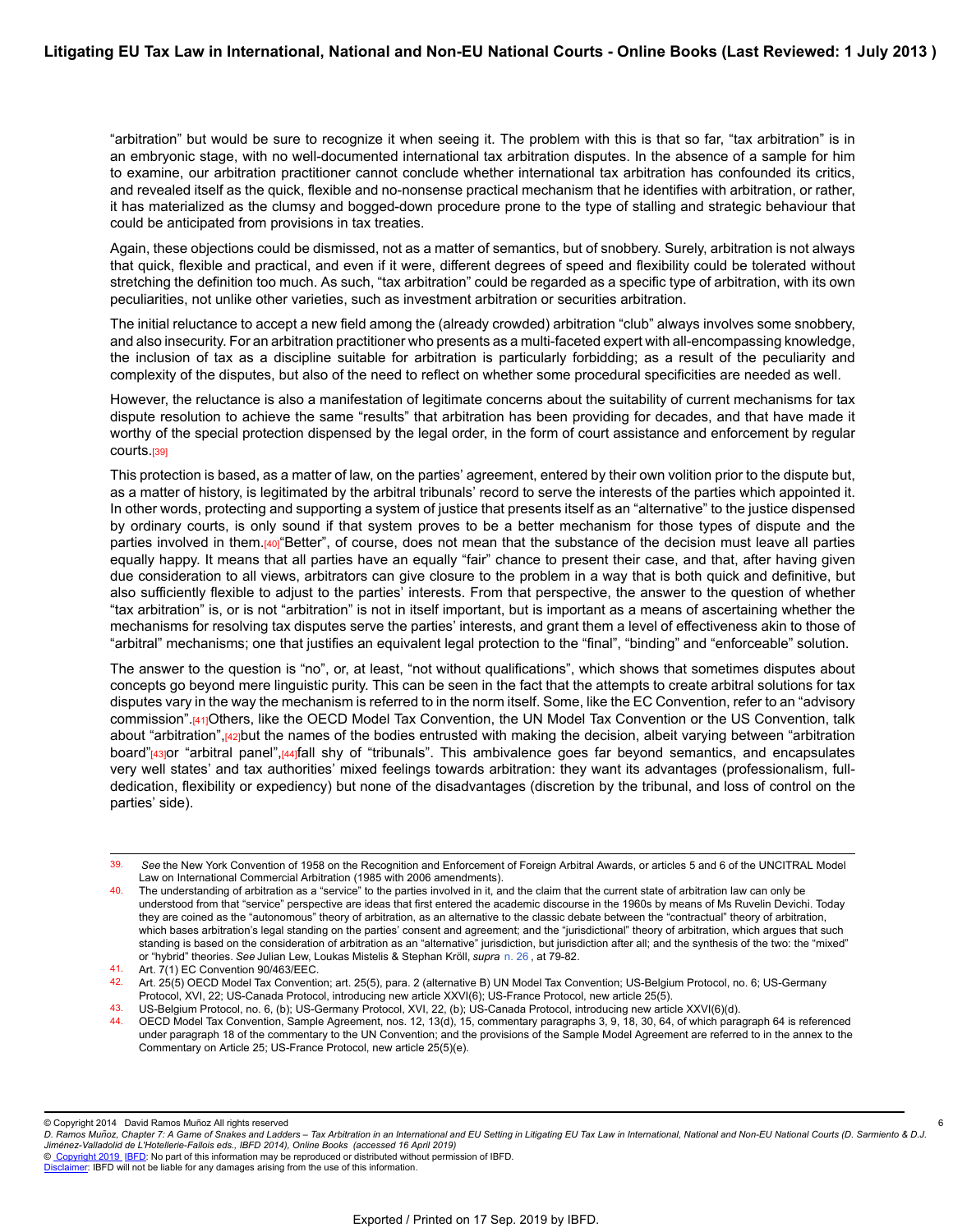The process set forth in tax treaties could evolve into a full-blown arbitral process, but it contains too many inadequacies and uncertainties to consider it tantamount to arbitration. In the following sections it will be shown that states and CAs have done a thorough job in clipping the system's wings, and undermining its potential for effectiveness and usefulness. The system, as such, can be praised as "consistent", albeit it is, alas, consistent in its mediocrity. And while that may work in the authorities' short-term interests, it is self-defeating in the long run, since it also leaves *the authorities'* (not just the taxpayers') issues unresolved, to say nothing of the fact that such a "hybrid" system creates problems of its own, to which conventional arbitration principles have no easy answer. To these we now turn.

# **7.3. Consent and jurisdiction**

No matter the perspective one has on arbitration, the concept that consent provides the basis for arbitral jurisdiction is settled. This single-minded focus poses serious questions for tax arbitration, as to *who* has consented to have their disputes arbitrated, and *what* kind of disputes are encompassed by such consent. The answer to both questions determines, in turn, the jurisdiction *rationae personae* and *rationae materiae* of the arbitral tribunal in tax disputes. These issues will be examined under [section 7.3.1.](https://research.ibfd.org/#/doc?url=/linkresolver/static/letl_p04_c02_s_7.3.1.#letl_p04_c02_s_7.3.1.) , preceded by an inquiry into the configuration of competence to decide on the arbitrators' jurisdiction, which, worryingly – albeit unsurprisingly – presents (again) specialties in the tax context. Section 7.3.2. will be dedicated to the specific issue of "two-tier" proceedings, where arbitration is preceded by a period where one or both parties are expected to resort to a different mechanism to try and resolve the dispute. The visible (some would say oppressive) presence of the "previous" stage in tax disputes makes the subject worthy of separate attention.

## **7.3.1. Jurisdiction/Arbitrability**

### **7.3.1.1. Jurisdiction***rationae personae*

Consent is the basis of arbitration. The commitment of free will to resolving all future disputes arising in a certain context by arbitration is what justifies the parties' waiver of their rights to access other fora. Yet, consent is a tricky issue in tax arbitration. First, there is the issue concerning the state, with its sovereign powers on taxation, and its sub-state tax authorities ( *see* [section 7.3.1.1.1.](https://research.ibfd.org/#/doc?url=/linkresolver/static/letl_p04_c02_s_7.3.1.1.1.#letl_p04_c02_s_7.3.1.1.1.)). Second, there is the investor or taxpayer, whose actual status as a party is a subject of controversy ( *see* [section 7.3.1.1.2.](https://research.ibfd.org/#/doc?url=/linkresolver/static/letl_p04_c02_s_7.3.1.1.2.#letl_p04_c02_s_7.3.1.1.2.)).

### **7.3.1.1.1. The state and its authorities. Issues with sovereign immunity and sub-state entities**

When focusing on the state and its public authorities vis-à-vis arbitration proceedings, the first question we are confronted with is whether a public authority *can* actually be a party to such proceedings. The same issue could well be addressed under the heading on jurisdiction *rationae materiae* . If it is included here it is because the primary obstacle one has to deal with is the state's status as a party (and, more specifically, as a respondent) in judicial or arbitral proceedings.

The state's immunity of jurisdiction and execution has long been a matter of controversy, as to its sources and its limits. Until recently, there were still doubts as to whether it was an issue of comity, and thereby based on reciprocity, or else a matter of law. The ICJ has greatly contributed to the clarification of this and many other aspects, in its ruling *Germany v. Italy* ,<sup>[45]where immunity was considered to be a matter of law,<sup>[46]</sup>and thereby not one of comity.</sup>

In so doing, the ICJ confirmed much of the conventional wisdom on sovereign immunity, including the "functional", rather than "absolute" approach to sovereign immunity, $\frac{47}{1}$ and this permits the possibility of waiver by an act of consent by the state. Whether a sovereign state can be the subject of (arbitral) proceedings involving organs other than its own courts is a settled matter. The extent of such jurisdiction could, potentially, be a more controversial issue, but one that bears a more direct relationship with matters of jurisdiction *rationae materiae* .[48]

A second aspect of the "state" side of the dispute concerns the doubt as to *who* is really a party to the proceedings. In both the OECD and UN Model Tax Conventions, as well as in specific treaties, the MAP, to which arbitration is attached,

48. *See* [section 7.3.1.2.](https://research.ibfd.org/#/doc?url=/linkresolver/static/letl_p04_c02_s_7.3.1.2.#letl_p04_c02_s_7.3.1.2.)

© Copyright 2014 David Ramos Muñoz All rights reserved

7

<sup>45.</sup> Jurisdictional Immunities of the State ( *Germany v. Italy: Greece Intervening* ), 3 Feb. 2012, General List 143.

<sup>46.</sup> Id., paragraphs 54 to 58 (specifically, customary law, in the case of both countries). Furthermore, the ICJ also clarified the uncomfortable relationship between sovereign immunity and human rights, by definitively holding that state courts cannot adjudicate on a dispute with another state, even in cases of gross violations of human rights since human rights law is a matter of substance, whereas sovereign immunity has an incidence on procedure. *See* id., paragraph 93.

<sup>47.</sup> The "functional" approach, i.e. that immunity (of jurisdiction, primarily) depends on the nature of the acts performed by a state. *See* Karl M. Meessen, *State Immunity in the Arbitral Process* , in Norbert Horn & Stefan Kröll (eds.), *Arbitrating Foreign Investment Disputes* , The Hague, Kluwer Law International, 2004, at 387, and references to the approach in Germany, the United Kingdom and the United States.

*D. Ramos Munoz, Chapter 7: A Game of Snakes and Ladders – Tax Arbitration in an International and EU Setting in Litigating EU Tax Law in International, National and Non-EU National Courts (D. Sarmiento & D.J. ̃ Jimenez-Valladolid de L'Hotellerie-Fallois eds., IBFD 2014), Online Books (accessed 16 April 2019) ́*

[Disclaimer](http://www.ibfd.org/Disclaimer): IBFD will not be liable for any damages arising from the use of this information.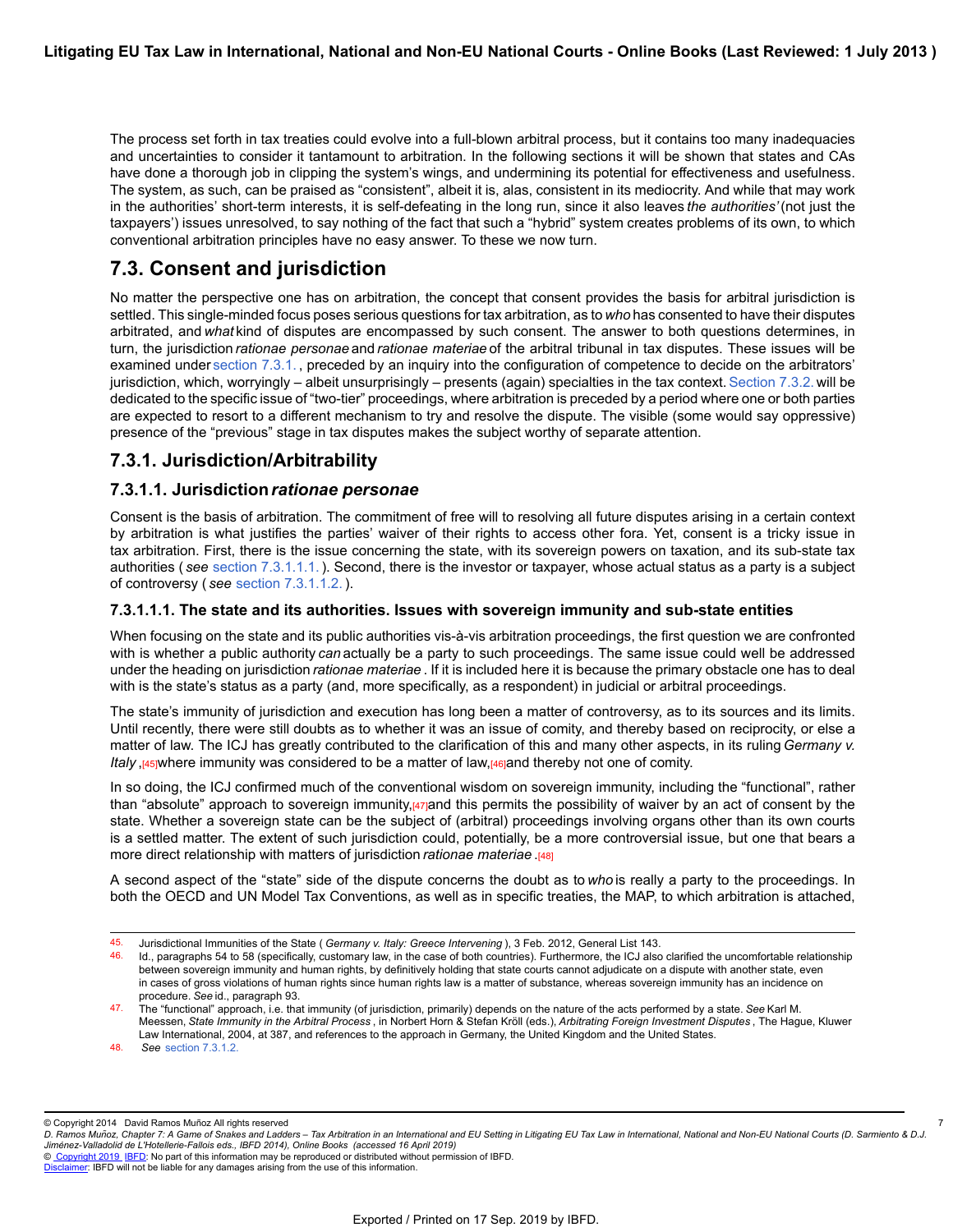takes place between *CAs* (i.e. tax administrations or agencies).[49]This would imply that, if arbitration ensues, the same authorities are parties to the proceedings.[50]This solution is far from satisfactory, as it creates a duality between the parties to the treaty, i.e. the *states* , and the parties to the proceedings, i.e. the *authorities* .

This duality of sorts is not unknown in international arbitration, and investment arbitration is a case in point. In this context, it is not uncommon for investment contracts to be subscribed with a governmental department or agency, rather than the government itself, on behalf of the state. If a controversy arises, one of the first issues to be determined is whether the investor can resort to the dispute resolution mechanisms enshrined in investment treaties, which presume that the *state* is a party to the proceedings. This, in turn, requires determination of whether the department or agency, or the state itself is bound by the agreement. The Treaty that establishes the International Centre for the Settlement of Investment Disputes (ICSID) contemplates the matter explicitly, by indicating that the state is expected to approve the consent of the subdivision or agency of the state.[51]

In tax treaties, the matter is slightly more complicated. On the one hand, recourse to the dispute resolution mechanism is made by direct reference to the treaty itself. On the other hand, there is a clear indication that participation in the proceedings is restricted to the CAs.[52]The question, thus, is whether they participate in those proceedings on their own behalf, or on behalf of the state. On the one hand, state consent to the treaty by means of ratification justifies that the state itself should be bound by the award.[53]On the other hand, if one accepts that, in cases already decided by the courts, the solution can be altered by negotiation and horse-trading between parts of the administrative branch, allowing the state as a party to the proceedings could seriously impinge upon separation of powers and judicial review.<sup>[54]</sup>This is one of the reasons why arbitration should be dissociated from the "agreement" procedure. Meanwhile, however, the conclusion of the issue is not easy; it would require an in-depth analysis of the theory of the state and its organs and the discussion would, in any event, be mostly fruitless. Even if one concludes that the authorities participate in the proceedings on behalf of the state, the restrictions on the effects of the decision, and the (private) parties who can be subject to it as procedural parties, already cripple the mechanism.

#### **7.3.1.1.2. The private (non-)party as the catch in the game**

As much as one can be surprised by the idiosyncratic treatment of the "official" parties to the tax arbitration proceedings, that is nothing compared to the baffling status of the taxpayer. The private citizen having the status of a party is not unknown in arbitral disputes involving states, where the investor can sue the state directly. This possibility, stated in a clear-cut manner,<sup>[55]</sup>constitutes one of the keys to the success of investment arbitration and investment law.

The solution is much more complicated in tax arbitration. According to Model, and actual, tax treaties, arbitration proceedings are initiated as a result of a request by the taxpayer (the matter is more complicated, as the taxpayer only requests the initiation of a MAP, and after the expiry of a time period varying between 2 and 3 years, arbitral proceedings "shall" or "may" follow).<sup>[56]</sup>

Notwithstanding that the initiative may be his, the taxpayer does not enjoy "party" status in the proceedings.[57]He does not have any say in the appointment of the arbitrators.[58]The possibility to present his views is only given express provision in

8

<sup>49.</sup> Article 25(5) OECD Model Tax Convention; art. 25(5) (alternative B) UN Model Tax Convention; US-Belgium Protocol, no. 6; US-Germany Protocol, XVI, 22; US-Canada Protocol, introducing new article XXVI(6); US-France Protocol, new article 25(5).

<sup>50.</sup> OECD Model Tax Convention Sample Agreement nos. 8, 9, 10, 12, 13(e), 14, 15, 16, 17; UN Model Tax Convention, commentary to article 25(5) (alternative B) paragraphs 12, 13, 14, 16 (to name some); US-Belgium Protocol, no. 6, para. 1; US-Germany Protocol, XVI, 22, para. 1; US-Canada Protocol, introducing new article XXVI(6), para. 1; US-France Protocol, new article 25(5), para. 1.

<sup>51.</sup> Article 25(3) of the ICSID Convention states: "Consent by a constituent subdivision or agency of a Contracting State shall require the approval of that State unless that State notifies the Centre that no such approval is required".

<sup>52.</sup> This is reinforced by the fact that, in bilateral tax treaties, the decision from the arbitral board will be equivalent to an agreement of the two CAs pursuant to the MAP.

<sup>53.</sup> The OECD Model leans towards this solution, since its Sample Agreement includes a reference to the fact that "The arbitration decision shall be final", and limits the grounds of non-enforceability (Sample Agreement, para. 18). Bilateral tax treaties ratified by the United States also indicate that "the determination [of the arbitration board] shall constitute a resolution by mutual agreement under this Article and shall be binding on both Contracting States with respect to that case" ( *see* , for example, article 13(6)(e) of the US-Germany treaty, which has been replicated in treaties with Belgium, Canada or France, the italics are ours).

<sup>54.</sup> Some conventions try to introduce rules to avoid this problem. As such, the arbitral tribunal cannot decide on the issue if the matter has already been subject to the decision of domestic courts. *See* [section 7.5.2.](https://research.ibfd.org/#/doc?url=/linkresolver/static/letl_p04_c02_s_7.5.2.#letl_p04_c02_s_7.5.2.) , the subsection on parallel proceedings.

<sup>55.</sup> Art. 36(1) ICSID Convention.

<sup>56.</sup> The "shall" formula is the one under the OECD Model Tax Convention, whereas the "may" is a direct implication of the UN Model, where another act of initiation is required from the tax authorities. *See* UN Model Tax Convention commentary to article 25(5) (alternative B), paragraphs 12 to 15.

<sup>57.</sup> Adolfo J. Martín Jiménez, *supra* [n. 19](https://research.ibfd.org/#/doc?url=/linkresolver/static/letl_p04_c02_fn_0019#letl_p04_c02_fn_0019) , at 6.4.

<sup>©</sup> Copyright 2014 David Ramos Muñoz All rights reserved

*D. Ramos Munoz, Chapter 7: A Game of Snakes and Ladders – Tax Arbitration in an International and EU Setting in Litigating EU Tax Law in International, National and Non-EU National Courts (D. Sarmiento & D.J. ̃ Jimenez-Valladolid de L'Hotellerie-Fallois eds., IBFD 2014), Online Books (accessed 16 April 2019) ́*

[Disclaimer](http://www.ibfd.org/Disclaimer): IBFD will not be liable for any damages arising from the use of this information.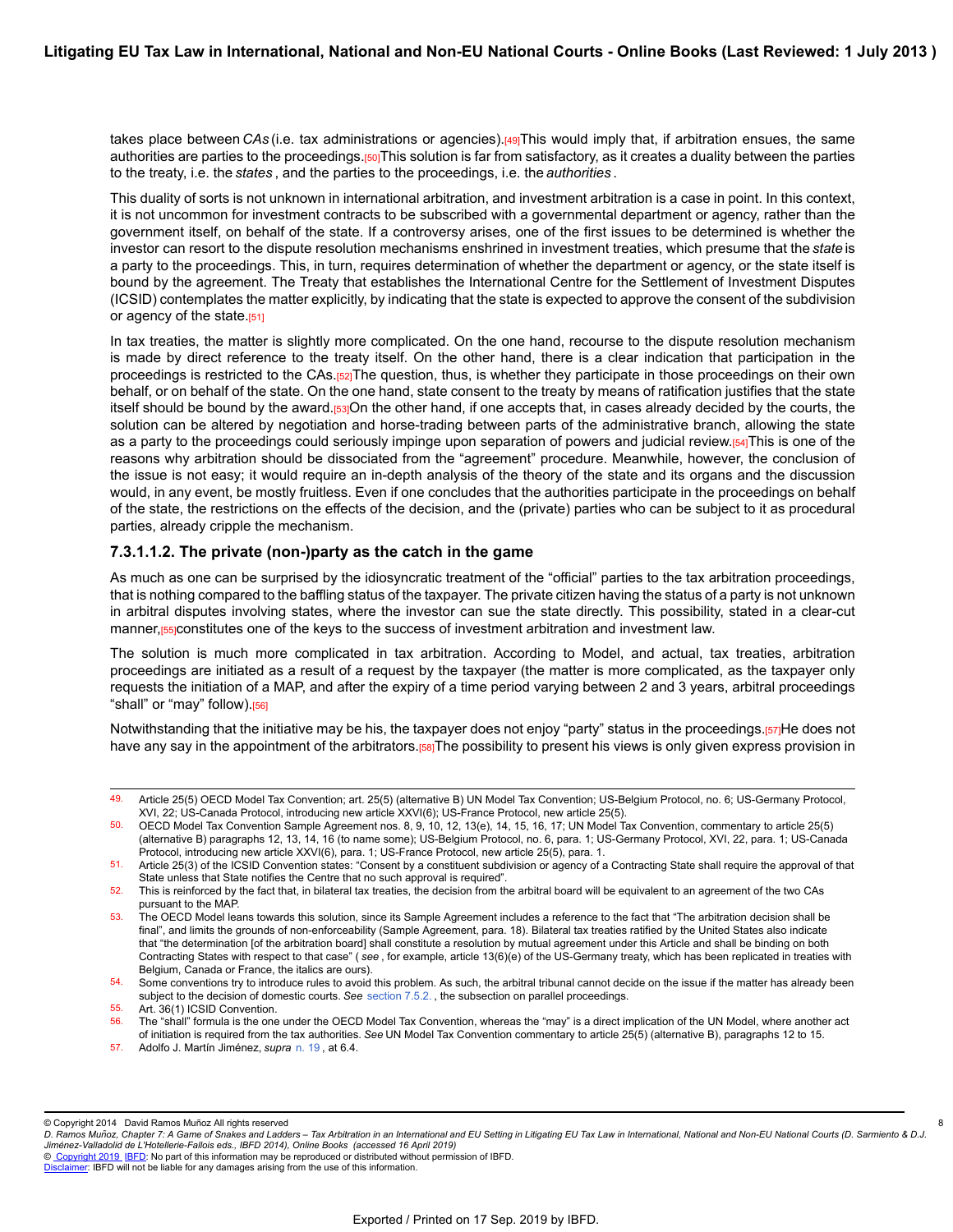the OECD Model<sub>l</sub> sand the EC Convention.<sup>[60]</sup>In fact, the taxpayer has no *right* to have the issue resolved by arbitration. Rather, the taxpayer has the right to petition for a MAP (and can insist that arbitral proceedings are initiated), but that does not pre-determine the decision of the CAs, who can simply refuse.[61]Although the grounds of refusal are more restricted *once* the authorities have initiated the MAP, and after the deadline stipulated in the instrument has passed, if they have failed to reach an agreement, the authorities *must* initiate arbitration (at least under the OECD and US Models), it is still the CAs, and not the taxpayer, who have the key to access the MAP.

If the status of the taxpayer has to be associated with a known institution in arbitration, it would be that of the "third party" intervening in the arbitral proceedings.<sup>[62]</sup>Yet, in this sort of game of mirrors and shadows that states play with tax arbitration, the instruments indicate that, even if the taxpayer has no right to *initiate* the proceedings, he can end them.[63]

This middle-of-the-road solution, in addition to its being ironic (no matter the legal status, from an economic perspective the taxpayer is the one with more at stake) has a crippling effect on the guarantees of the proceedings and the finality of the decision,[64]which have been key to arbitration's expansion as an actual *alternative* to ordinary justice. No matter what the legal argument may be, this approach can only be justified by the public authorities' desire not to relinquish control over proceedings and decisions. While one can be sympathetic with that position, the consequences are sufficiently serious as to beg the question of whether the price has been too high.

### **7.3.1.2. Jurisdiction***rationae materiae***, and arbitrability**

In the previous section we have briefly analysed the issues concerning the jurisdiction of the tribunal in tax arbitration *rationae personae* , and reached the preliminary conclusion that the arbitral proceedings envisaged in tax treaties err by far on the side of caution. In this part we will see that states' tendency to be overcautious manifests itself even more clearly in the issues of jurisdiction *rationae materiae* . For example, in investment treaties, tax is one of those subjects that, despite receiving a more extensive treatment (or because of it), gives rise to the greatest uncertainty. When one moves from investment to tax treaties, the potential scope for jurisdiction broadens but overzealous behaviour is still the default rule.

Tax has been a controversial issue in international disputes involving state responsibility from their origins. Early in the twentieth century, in the so-called *Silesian claims* ,[65]the controversy revolved around whether the arbitral tribunal could adjudicate on a matter of taxes. As a result of the post-World War I arrangements, parts of Upper Silesia had been given to Poland, and a system of protection against expropriation by the host state was set up. The Polish government imposed a sort of tax (it was called a licence fee, but worked similarly to an excise tax) that was claimed to be tantamount to expropriation, as a result of which a German brewer had to close his business. In the further proceedings, the arbitral tribunal held an extremely formalistic interpretation of the notion of "expropriation", in the sense that, since a tax presupposed the existence of a business, there could have been no expropriation of that business.[66]

Today, fortunately for investors, there is an increased awareness of the endless varieties of plundering by states, and, as a consequence, a more substantive, rather than formal, concept of expropriation is employed, one that takes into consideration what the measure does, rather than what the measure is called. $[67]$ 

Still, even if protection against expropriation constitutes a cornerstone of investment protection, it is not the only standard of treatment contemplated in investment treaties: national treatment (NT), most-favoured nation (MFN) or fair and equitable (F&E) treatment are standards customarily used, depending on the level of protection that the host wishes to dispense

9

<sup>58.</sup> OECD Model Tax Convention Sample Agreement, para. 5; US-Belgium Protocol, no. 6(e); US-Germany Protocol, XVI, 22, (e); US-Canada Memorandum of Understanding by the Competent Authorities, no. 6; US-France Memorandum of Understanding, no. 6.

<sup>59.</sup> OECD Model Tax Convention Sample Agreement, para. 11.<br>60. Art. 10.90/463/FFC Convention

Art. 10 90/463/EEC Convention.

<sup>61.</sup> Ehad Farabh, *Mandatory Arbitration of International Tax Disputes: A Solution in Search of a Problem* , Florida Tax Review, vol. 9 (2009), at 713-742. 62. Bernard Hanotiau, *Complex Arbitrations* , Kluwer Arbitration, 2006, at 384; Stavros Brekoulakis, *Third Parties in International Commercial Arbitration* ,

Oxford University Press, 2011, at 272.

<sup>63.</sup> US-Belgium Memorandum of Understanding, no. 17; US-Germany Memorandum of Understanding, no. 18; US-Canada Memorandum of Understanding, no. 17; US-France Memorandum of Understanding, no. 18.

<sup>64.</sup> *See* [sections 7.5.2.1.](https://research.ibfd.org/#/doc?url=/linkresolver/static/letl_p04_c02_s_7.5.2.1.#letl_p04_c02_s_7.5.2.1.) and [7.5.2.2.](https://research.ibfd.org/#/doc?url=/linkresolver/static/letl_p04_c02_s_7.5.2.2.#letl_p04_c02_s_7.5.2.2.)

<sup>65.</sup> *Kügele v. Polish State* (1932), 6 ILR 69 (Upper Silesian Claims Tribunal).

<sup>66.</sup> Id. *See* analysis in William W. Park, *supra* [n. 10](https://research.ibfd.org/#/doc?url=/linkresolver/static/letl_p04_c02_fn_0010#letl_p04_c02_fn_0010) , at 188.

<sup>67.</sup> "Indirect" expropriation is currently accepted on an equal footing with direct expropriation, and the debate focuses on its boundaries, rather than on the category itself. *See* OECD "Indirect Expropriation" and the "Right to Regulate", in *International Investment Law Working Papers on International Investment* , no. 2004/4, Sept. 2004; sec. IV World Bank Guidelines on Expropriation and Unilateral Alterations or Termination of Contracts; art. 13 Energy Charter Treaty; art. 1110 North American Free Trade Agreement.

<sup>©</sup> Copyright 2014 David Ramos Muñoz All rights reserved

*D. Ramos Munoz, Chapter 7: A Game of Snakes and Ladders – Tax Arbitration in an International and EU Setting in Litigating EU Tax Law in International, National and Non-EU National Courts (D. Sarmiento & D.J. ̃ Jimenez-Valladolid de L'Hotellerie-Fallois eds., IBFD 2014), Online Books (accessed 16 April 2019) ́*

[Disclaimer](http://www.ibfd.org/Disclaimer): IBFD will not be liable for any damages arising from the use of this information.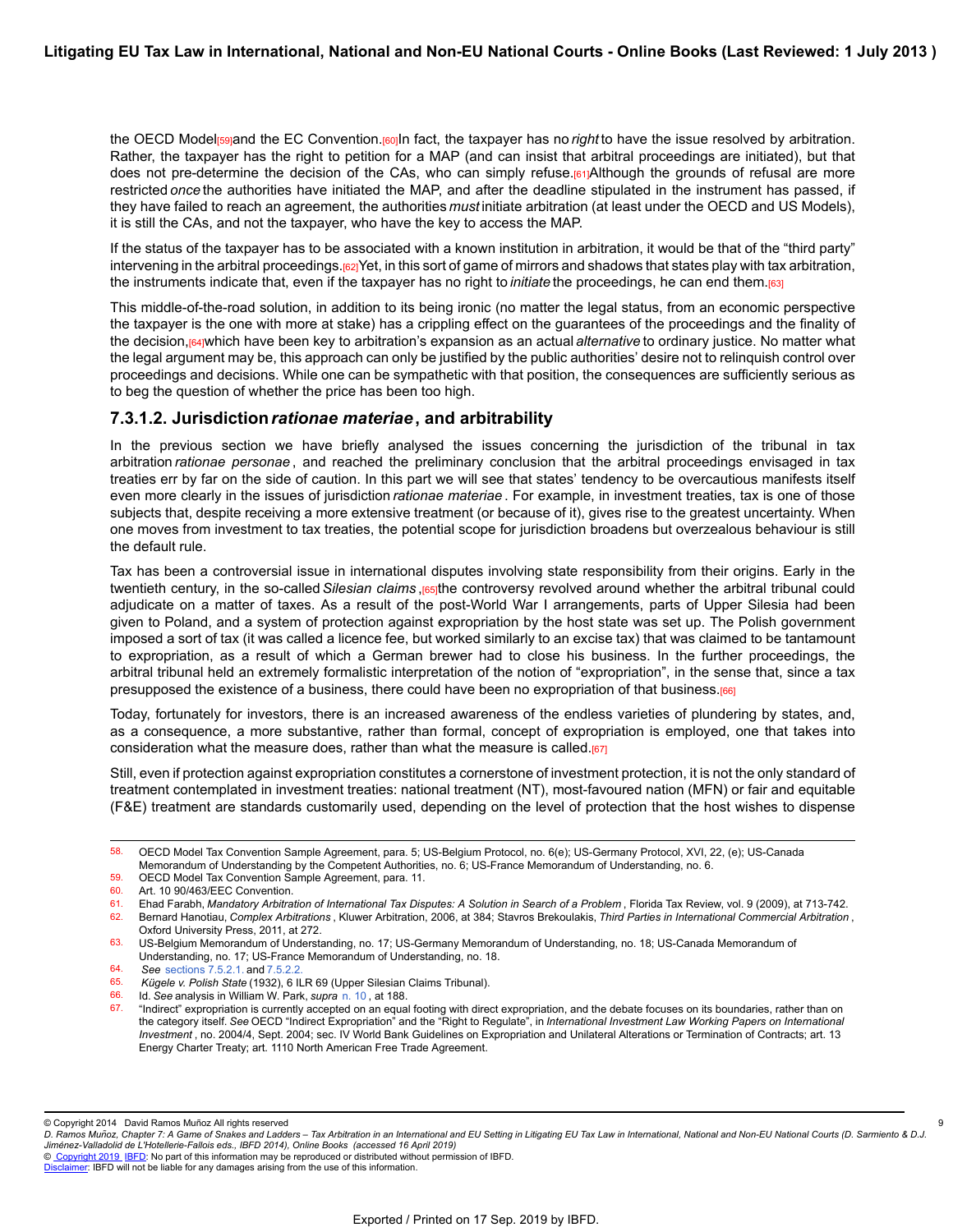to investors from a signatory state. That variety, together with the growing number of treaties, and the unpredictable relationships that can be created between them (something on which the MFN standard has a strong influence) make states uneasy about the prospect that "policy" measures can come under close "legal" scrutiny. As a consequence, states tend to insert carve-outs in the treaties so as to exclude from the applicability of certain standards, the policies deemed crucial for the well-functioning of the state, or otherwise politically sensitive. Unsurprisingly, tax is among them.

Yet, the provisions employed in investment treaties to exclude tax policy from the scope of protective standards tend to be extremely protracted, and work in a way that professor Park likens to that of the *matryoshkas* , or Russian dolls, as a provision includes an exception, which, in turn, includes an exception to it, etc.<sup>[68]</sup>

A clear example of this tendency is, for example, article 2103 of the North American Free Trade Agreement (NAFTA). The provision begins: (i) by stating that nothing in the treaty shall apply to taxes (paragraph 1), and nothing in the article shall affect the rights and obligations under tax conventions.[69]Then, (ii) *notwithstanding* this exclusion, market access provisions requiring an NT, and those specific to export taxes, will apply;<sub>[70]</sub>and then, (iii) *subject to* the tax conventions NT provisions for cross-border services and financial services *shall apply to taxation measures on income, capital gains or on the taxable capital of corporations* , and to taxes related *to the purchase or consumption of particular services* ; and that NT and MFN provisions for investment, cross-border services and financial services *shall apply to all taxation measures, other than those on income, capital gains or on the taxable capital of corporations, taxes on estates, inheritances, gifts and generation-skipping transfers and* on the purchase or consumption of particular services.[71]Yet, (iv) those provisions will *not* apply to any collection measure, (v) to the extent that it does not arbitrarily discriminate between persons, goods or services or nullify or impair the benefits accorded under them. However, (vi) the expropriation provisions act as a sort of general guarantee, since they apply to (all) taxation measures,[72]bearing in mind that customs duties are not considered as "taxes" under NAFTA.

The Energy Charter Treaty (ECT) provides another example, which also: (i) begins by stating that the Treaty will not apply to taxation measures;[73]then, (ii) that provisions on "transit" of energy materials, and NT provisions shall apply to taxes (iii) except to taxes on income and capital; $[74]$ and also (iv) with an exception made for collection measures, (v) except where the measure *arbitrarily discriminates* or *arbitrarily restricts benefits* .[75]Then, (vi) expropriation provisions apply to taxation (to the extent that a tax is expropriatory),[76]bearing in mind that (vii) *the terms "tax provisions" and "taxes" do not include customs duties* .[77]

The difficulty of applying such a "cascade" of provisions is shown in the *Occidental* and *Encana* awards. These awards have been compared by scholars such as Park to show how two separate tribunals could reach opposite conclusions on the same single issue (Ecuador's refusal to refund value added tax for purchases made by foreign oil companies) subject to two treaties (Ecuador-United States, Ecuador-Canada) in which the language differed only slightly.[78]

The complexity of the legislative technique leading to this provision reflects a seemingly unstable compromise between the governments' willingness to signal their commitment towards investment protection to the international community – and to

- 71. Art. 2103(4) NAFTA.
- 72. Art. 2103(6) NAFTA.<br>73. Art. 21(1) FCT
- 73. Art. 21(1) ECT.<br>74. Art. 21(2) and (
- 74. Art. 21(2) and (3) ECT.<br>75. Art. 21(2) ECT. Art. 21(2) ECT.
- 
- 76. Art. 21(5) ECT.<br>77 Art. 21(7)(d) EQ Art. 21(7)(d) ECT.
- 

© Copyright 2014 David Ramos Muñoz All rights reserved

10

<sup>68.</sup> In a witty comment, Park expands the remark by saying that tax carve-outs, however, differ from *matryoshkas* in a significant way, because "[w]hile the doll releases smaller figures, treaty exceptions often reveal other exceptions that prove as capacious as the provision from which they derogate" *See* William W. Park, *supra* [n. 10](https://research.ibfd.org/#/doc?url=/linkresolver/static/letl_p04_c02_fn_0010#letl_p04_c02_fn_0010) , at 188-189.

<sup>69.</sup> Paragraph 2 of the provision states that: "Nothing in this Agreement shall affect the rights and obligations of any Party under any tax convention. In the event of any inconsistency between this Agreement and any such convention, that convention shall prevail to the extent of the inconsistency." 70. Art. 2103(3) NAFTA.

The provision in the Ecuador-US treaty began by stating that the treaty applied to taxation measures, albeit it later limited the applicability, whereas the Ecuador-Canada treaty began by denying such applicability, and then established exceptions. Also, the provision on taxation in the Ecuador-US treaty included a reference to the need for the states to "strive to accord fairness and equity" to foreign investors in their tax policies, a provision that could have been interpreted as a policy aim, but that was held to be a legal standard similar to that of "fair and equitable" treatment (i.e. ignoring the difference between "accord" and "strive to accord"). As such, in *Occidental* the tribunal held that such standard had been violated, whereas in *Encana* the tribunal held that this and other standards were inapplicable to taxation, and that the tax measure did not amount to an "expropriation". *See Occidental Exploration and Production Company v. Ecuador* , 1 July 2004, American Journal International Law, vol. 99 (2005), at 675 et seq.; *Encana v. Republic of Ecuador* , 6 Feb. 2006, ILM, vol. 45 (2006), at 895. *See* especially William W. Park, *supra* [n. 10](https://research.ibfd.org/#/doc?url=/linkresolver/static/letl_p04_c02_fn_0010#letl_p04_c02_fn_0010) , at 194-200.

*D. Ramos Munoz, Chapter 7: A Game of Snakes and Ladders – Tax Arbitration in an International and EU Setting in Litigating EU Tax Law in International, National and Non-EU National Courts (D. Sarmiento & D.J. ̃ Jimenez-Valladolid de L'Hotellerie-Fallois eds., IBFD 2014), Online Books (accessed 16 April 2019) ́*

[Disclaimer](http://www.ibfd.org/Disclaimer): IBFD will not be liable for any damages arising from the use of this information.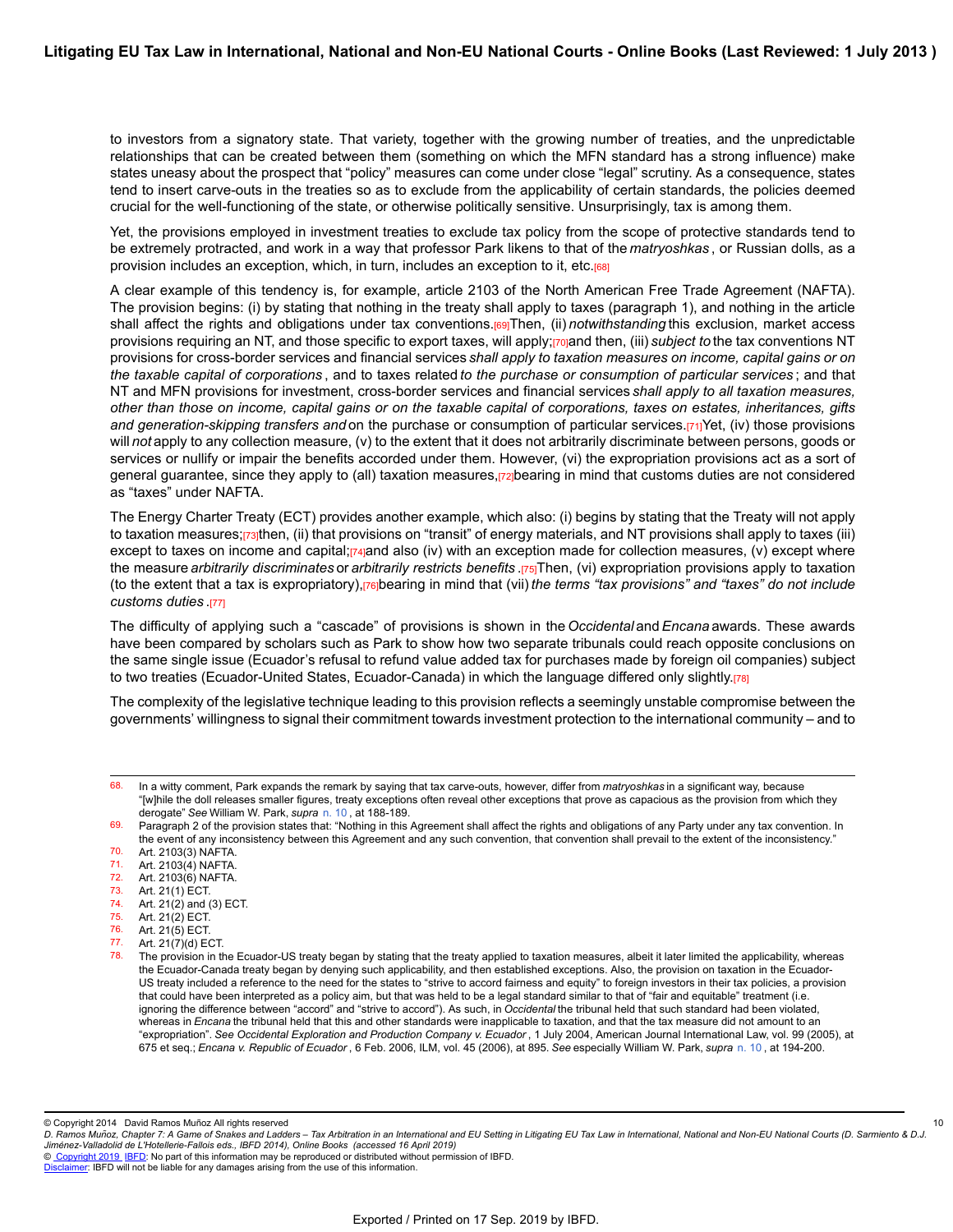preserve their sovereignty and the national interests of their citizens.[79]Nowhere is the delicate compromise more obvious than in the so-called "joint tax veto",<sup>[80]</sup>where, in expropriation and non-discrimination cases, the investor is required to present the issue to the CAs, which have 6 months to decide *jointly* if there has been an expropriation. Only if no such agreement has been reached, can an investor go to arbitration.<sup>[81]</sup>

### **7.3.2. Nature of consent and two-tier proceedings**

#### **7.3.2.1. Pre-dispute or post-dispute consent**

In arbitration, a well-known (and logical) distinction is the one made between consent given *after* the dispute arises, and consent given *before* any dispute arises. An expression of consent of the first kind is called "submission agreement" or, in French *compromis arbitral* , whereas one of the second kind is an arbitration "convention" or "agreement" (or *clause compromissoire* ).[82]Commercial and investment arbitration typically relies on the second kind, which explains an important part of arbitration's success. This is not to say that arbitration has always enjoyed such public support. For a large part of the twentieth century, and earlier, commercial arbitration was received with hostility and contempt in the United States,[83]which resulted in the ability of the parties to revoke consent to arbitration until the very moment when the award was rendered.[84]Only the Federal Arbitration Act and its interpretation by the US Supreme Court[85]as an indication of a policy change in favour of arbitration reversed the course, and gave rise to arbitration expansion.

The trouble with post-dispute consent is that, once a controversy has arisen, one can presume that the parties' relationship has soured, which makes it very difficult to agree on something, even if it is the best option for everyone, not to mention the incentive to stall, or use dilatory tactics, especially for the party who has the least to lose from a delay in the solution. Therefore, solutions like those of the former US-Germany[86]and the current Germany-Austria tax treaties or the UN Model Tax Treaty, which require the authorities' consent to initiate arbitral proceedings, <sup>[87]</sup>err on the side of caution, by yielding too much to the states' concerns about loss of sovereignty.

In this regard, the framing of the issue in the tax context has been particularly unhappily worded. First of all, for someone coming from the arbitration field, it is very confusing to see references to *"mandatory"* arbitration as opposed to *"voluntary"* arbitration.[88]Arbitration *has* to be voluntary, and not mandatory; that is what distinguishes it from other forms of jurisdiction.<sup>[89]</sup>

© Copyright 2014 David Ramos Muñoz All rights reserved

© [Copyright 2019](http://www.ibfd.org/Copyright-IBFD) [IBFD:](http://www.ibfd.org) No part of this information may be reproduced or distributed without permission of IBFD.

<sup>79.</sup> Even if some early tax treaties included an arbitration provision its scope was very restrictive. For example, the US-German tax treaty of the nineties excluded: "matters concerning either the tax policy or the domestic tax law of either country" (which seemed to lie at the discretion of the International Revenue Service – IRS). *See* Paul D. Tutun, *Arbitration Proceedings in the United States-German Income Tax Treaty: The Need for Procedural Safeguards in International Tax Disputes* , Boston University International Law Journal, vol. 12 (1994), at 191; David R. Tillinghast, *Choice of Issues To Be Submitted to Arbitration under Income Tax Conventions* , in *Essays on International Taxation* (Herbert H. Alpert & Kees van Raad eds., 1993), at 353.

<sup>80.</sup> William W. Park, *supra* [n. 10](https://research.ibfd.org/#/doc?url=/linkresolver/static/letl_p04_c02_fn_0010#letl_p04_c02_fn_0010) , at 193; William W. Park, *Arbitration and the Fisc: NAFTA's 'Tax Veto'* , Chicago Journal of International Law, vol. 2 (2001), at 231-241; Abba Kolo, *Tax 'Veto' as a Special Jurisdictional and Substantive Issue in Investor-State Arbitration: Need for Reassessment?* , Suffolk Transnational Law Review, vol. 32 (2009), at 475-492.

<sup>81.</sup> Art. 2103(6) NAFTA; art. 21(5) ECT.<br>82. Andrew Tweddale & Keren Tweddale

<sup>82.</sup> Andrew Tweddale & Keren Tweddale, *supra* [n. 31](https://research.ibfd.org/#/doc?url=/linkresolver/static/letl_p04_c02_fn_0031#letl_p04_c02_fn_0031) , at 98-99; Julian Lew, Loukas Mistelis & Stefan Kröll, *supra* [n. 26](https://research.ibfd.org/#/doc?url=/linkresolver/static/letl_p04_c02_fn_0026#letl_p04_c02_fn_0026) , at 100-101.

<sup>83.</sup> Allegedly a sentiment inherited from England. *See* Gary B. Born, *International Commercial Arbitration* , 2nd edn, Kluwer Law (2001), at 35. 84. *Restatement (First) of Contracts* , paragraph 550, Comment a (1932), not to mention the fact that, according to some courts, arbitration agreements were contrary to public policy, as they ousted the courts from their jurisdiction. *See Home Ins. Co. v. Morse* , 87 U.S. 445, 457 F. (1847); *Dickinson Mfg. Co. v. American Locomotive Co.* , 119 F. Supp. 488 (M.D.Pa. 1902).

<sup>85.</sup> Even though the FAA was enacted in 1925, the main cases by the US Supreme Court, which helped change the attitude towards arbitration for good, were much later in time. *See Scherk v. Alberto-Culver Company* , 417 U.S. 506, 94 S.Ct. 2449 (1974); *Southland Corp. v. Keating* , 465 U.S. 1 (1984); *Mastrobuono v. Shearson Lehman Hutton, Inc.* , 514 U.S. 52 (1995), to cite only some.

The US-German tax treaty in the 1990s did establish pre-dispute consent, in the sense that it contemplated arbitration proceedings for cases where the CAs could not reach an agreement, but it required CAs to begin the proceedings (it seems by mutual agreement, with the consent of the taxpayer, but not prompted by him). Thus, in practice the consent was post-dispute. Furthermore, it stated that parties "may" submit a dispute to arbitration. Nothing in the provision required that any case be submitted to arbitration. *See* US Treasury *Treasury Technical Explanations of 1989 US-German Income Tax Treaty and Protocol* 2 Tax Treaties (CCH) 39,066, at 39,060 (A-Z). *See* Paul D. Tutun, *Arbitration Proceedings in the United States-German Income Tax Treaty: The Need for Procedural Safeguards in International Tax Disputes* , Boston University International Law Journal, vol. 12 (1994), at 190. The mechanism was never tested (no dispute was ever submitted to arbitration). Nor under the similar US-Mexico tax treaty. *See* Ehab Farah, *Mandatory Arbitration of International Tax Disputes: A Solution in Search of a Problem* , Florida Tax Review, vol. 9 (2009), at 742.

<sup>87.</sup> Art. 25(5) (alternative B) UN Model Tax Convention.

<sup>88.</sup> Ehab Farah, *supra* [n. 86](https://research.ibfd.org/#/doc?url=/linkresolver/static/letl_p04_c02_fn_0086#letl_p04_c02_fn_0086) , at 705 et seq.; Michael Mcintyre, *Comments on the OECD Proposal for Secret and Mandatory Arbitration of International Tax Disputes* , 7 Florida Tax Review 9 (2006), at 624 to 630; William W. Park, *supra* [n. 2](https://research.ibfd.org/#/doc?url=/linkresolver/static/letl_p04_c02_fn_0002#letl_p04_c02_fn_0002) , at 811.

<sup>89.</sup> William W. Park, *supra* [n. 2](https://research.ibfd.org/#/doc?url=/linkresolver/static/letl_p04_c02_fn_0002#letl_p04_c02_fn_0002) , at 811.

*D. Ramos Munoz, Chapter 7: A Game of Snakes and Ladders – Tax Arbitration in an International and EU Setting in Litigating EU Tax Law in International, National and Non-EU National Courts (D. Sarmiento & D.J. ̃ Jimenez-Valladolid de L'Hotellerie-Fallois eds., IBFD 2014), Online Books (accessed 16 April 2019) ́* 11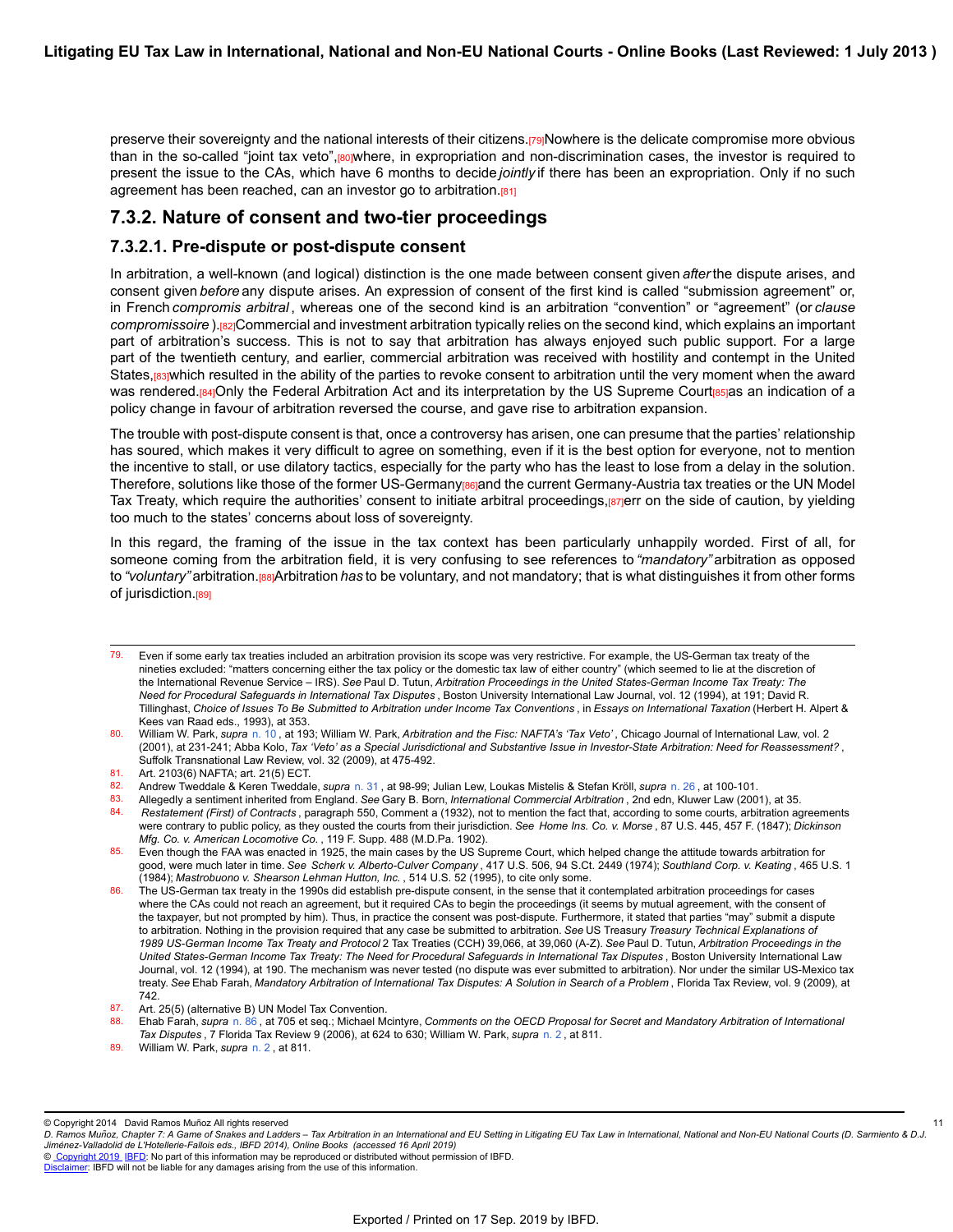A more measured examination of the issue reveals that tax arbitration is, as could be expected, *always* voluntary. The distinction refers to the moment when consent is given. That is, a distinction akin to that of *compromis* and convention: in "mandatory" arbitration consent is pre-dispute and a right to arbitration is triggered automatically; in "voluntary" arbitration further consent is necessary. The choice of words is important. "Mandatory" is a term associated with obliging someone to adhere. Hardly appealing if the aim is to persuade a party to give up his ultimate choice over the dispute resolution mechanism (which, in the case of states, involves *sovereign* rights).

Even if one accepts consent as the premise in the language employed, using words such as "irrevocable" hardly ameliorates the issue. Of course in arbitration one knows that consent in an arbitration clause is irrevocable (unless otherwise stated), but this can be employed as a descriptive term in arbitration circles, not as a selling point. A party who is constantly reminded that he cannot backtrack on what he said is likely to have second thoughts about the wisdom of his commitment. Therefore, the conclusions are quite clear. First, arbitration, in its pure form, is always a voluntary mechanism, as it is based on consent. Second, the word "mandatory" in "mandatory arbitration" is incorrectly used, and, what is worse, has a sort of ominous connotation for sovereign states. Third, to ensure that arbitration remains a useful mechanism to resolve disputes, consent should be given prior to the dispute, and simply called "pre-dispute" consent.

### **7.3.2.2. Two-tier proceedings**

Despite the discussion about the jurisdiction *rationae personae, rationae materiae* , and the nature and irrevocability of states' consent the key that messes-up everything is the two-tier nature of the proceedings. In all known tax treaties (Model or real) the possibility of arbitration proceedings materializes only after a lengthy, and unsuccessful, negotiation process: the MAP.

#### **7.3.2.2.1. Two-tier proceedings in commercial and investment arbitration**

Two-tier proceedings are not unknown in arbitration. In commercial contracts it is common to insert a clause that refers disputes to an arbitral tribunal, but only *after* the parties have engaged either in negotiation, or mediation/conciliation during a period of time, and this has turned out to be unsuccessful.[90]The controversy arises in the enforceability of such clauses.<sup>[91]</sup>Does non-compliance of the negotiation/mediation period deprive the arbitral tribunal of jurisdiction?

The traditional view held in some jurisdictions like England was that, in general, agreements to negotiate (not necessarily restricted to dispute resolution) were not enforceable.[92]This was taken perhaps a bit too literally by some courts which held that the first tier of the dispute resolution procedure was unenforceable, even when it did not make reference simply to negotiation, but, rather, to a more "structured" conciliation process, with reference to the International Chamber of Commerce (ICC) Conciliation Rules.<sup>[93]</sup>Another alternative was to take a closer look at the rationale of the decisions on the enforceability of agreements to negotiate, which was the courts' concern: that this could give rise to the enforceability of agreements to negotiate "in good faith" for an unspecified period of time.[94]This indicates that the sources of tension are twofold: (i) the specificity of the conditions under which negotiation or mediation is to be conducted; and (ii) the standards applicable to the parties' conduct during the negotiation process.

© Copyright 2014 David Ramos Muñoz All rights reserved

12

<sup>90.</sup> Julian Lew, Loukas Mistelis & Stefan Kröll, *supra* [n. 26](https://research.ibfd.org/#/doc?url=/linkresolver/static/letl_p04_c02_fn_0026#letl_p04_c02_fn_0026) , at 182-185.

<sup>91.</sup> For a very clear and systematic analysis of the issue in comparative law, *see* Peter Tochtermann, *Agreements To Negotiate in the Transnational Context – Issues of Contract Law and Effective Dispute Resolution* , Uniform Law Review (2008) at 685-712. For another clear and interesting analysis, this one focused in the United States, *see* James Coben & Peter N. Thompson, *Disputing Irony: A Systematic Look at Litigation about Mediation* , Harvard Negotiation Law Review, vol. 12 (2006) at 43 et seq.

<sup>92.</sup> *Walford v. Miles* [1992] 2 WLR 174 [1992] 2 AC 128, [1992] 1 All ER 453. In the case at hand, the agreement provided that the seller of a business would negotiate in good faith with the prospective buyer, and would cease negotiations with third parties provided the prospective buyer gave certain conditions. *See also Courtney & Fairbairn Ltd. v. Tolaini Brothers (Hotels) Ltd.* [1975] 1 W.L.R. 297.

<sup>93.</sup> *Paul Smith Ltd. v. H & S International Holding Inc.* [1991] 2 *Lloyd's Rep.* 127.

<sup>94.</sup> The decision of the House of Lords is a good indication of English courts' reluctance to enforce open-ended standards such as good faith:

I believe it is helpful to make these observations about a so-called "lock-out" agreement. There is clearly no reason in English contract law why A, for good consideration, should not achieve an enforceable agreement whereby B agrees for a specified period of time not to negotiate with anyone except A in relation to the sale of his property [...] The agreement alleged in para 5 of the unamended statement of claim contains the essential characteristics of a basic valid lock-out agreement, save one. It does not specify for how long it is to last. Bingham LJ sought to cure this deficiency by holding that the obligations upon the respondents not to deal with other parties should continue to bind them "for such time as is reasonable in all the circumstances" [...] However, as Bingham LJ recognised, such a duty, if it existed, would indirectly impose upon the respondents a duty to negotiate in good faith. Such a duty, for the reasons which I have given above, cannot be imposed. *See Walford v. Miles* [1992] 2 WLR 174 [1992] 2 AC 128, [1992] 1 All ER 453 per Lord Ackner.

*D. Ramos Munoz, Chapter 7: A Game of Snakes and Ladders – Tax Arbitration in an International and EU Setting in Litigating EU Tax Law in International, National and Non-EU National Courts (D. Sarmiento & D.J. ̃ Jimenez-Valladolid de L'Hotellerie-Fallois eds., IBFD 2014), Online Books (accessed 16 April 2019) ́*

[Disclaimer](http://www.ibfd.org/Disclaimer): IBFD will not be liable for any damages arising from the use of this information.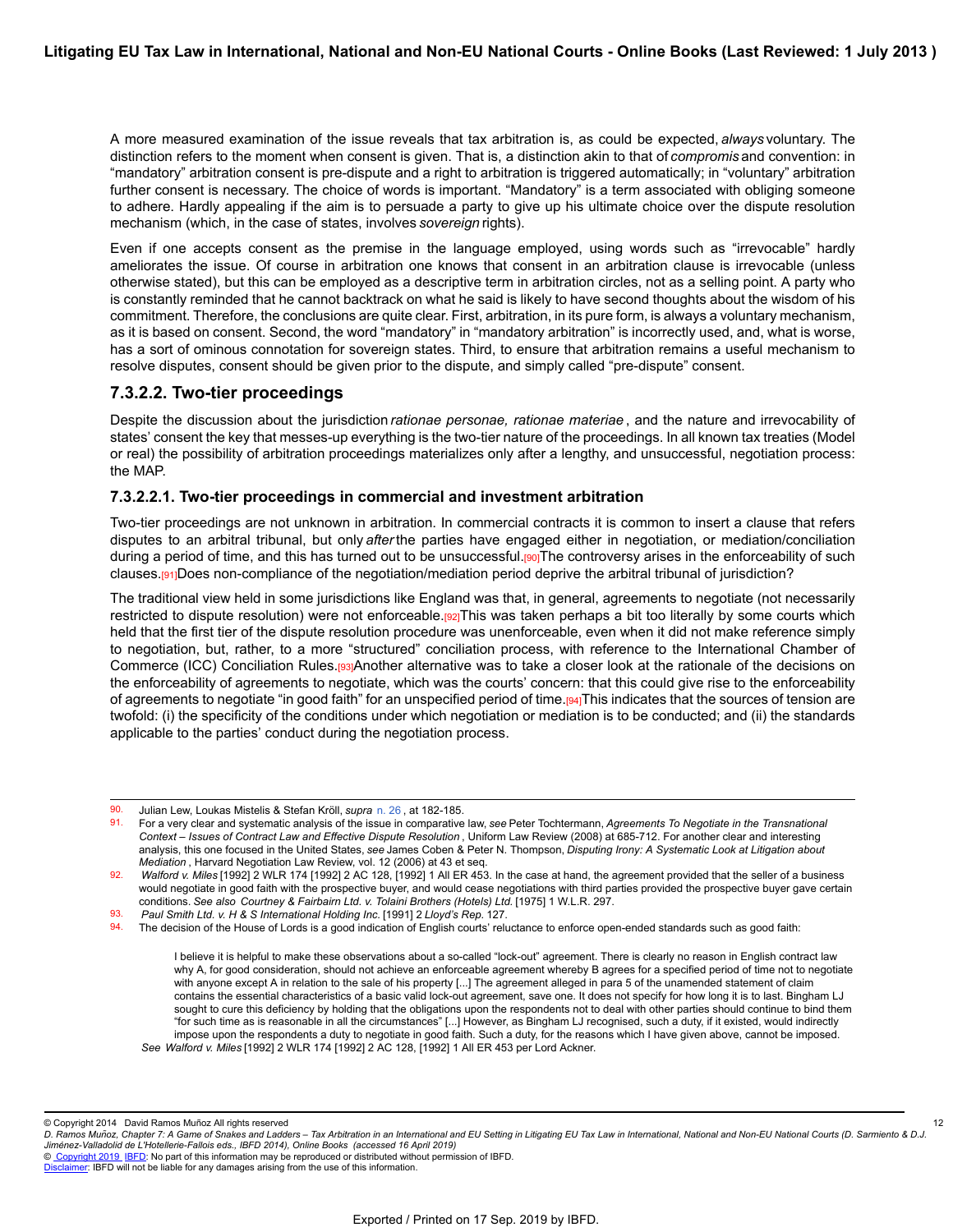On the first count, English courts themselves have shown a move towards enforcing provisions where the "first tier" of the resolution process was sufficiently specified, as the court did in the *Channel Tunnel* case, p<sub>si</sub>albeit the default mood was one of reluctance to give effect to agreements to negotiate.[96]In other countries, such as France or Australia, the courts have signalled a willingness to enforce mediation agreements provided the agreement sets out the conditions under which mediation will be conducted in a sufficiently clear manner.[97]

Perhaps the jurisdiction most likely to enforce the first tier of dispute resolution clauses is the United States. The proarbitration policy of the Federal Arbitration Act (FAA), vehemently reinforced by the US Supreme Court jurisprudence, [98]has led some courts towards an extremely liberal interpretation of "arbitration" as including almost any dispute resolution mechanism decided by the parties, and thereby to enforce under the FAA clauses providing for non-binding expertise[99]or mediation.<sub>[100]</sub>Albeit without the semantic confusion, there are aspects in common with the evolution in the United Kingdom. The Woolf report<sub>[101]</sub> led to reforms designed to encourage the parties to solve their disputes outside the courts, [102] and this led to decisions where "first-tier" clauses were enforced in a less hesitant manner, by making reference to the will of the parties.[103]Provided the parties' will is established, what was relevant was what the parties wanted, rather than the court's pre-conceived ideas about a "proper" dispute resolution process. In the international arena, Switzerland seems to be one of the few examples where the courts remain prejudiced against the enforcement of clauses providing for a "first tier" in dispute resolution proceedings.[104]

Even after having established the courts' increasingly favourable policy towards clauses providing for "non-jurisdictional" mechanisms, doubts remain in relation to mere "negotiation" clauses, which lack the structure that the presence of a third party gives to dispute resolution processes. True, some of the reluctance of English courts to enforce such clauses lies in the fact that such clauses have typically included a duty to negotiate "in good faith", a concept abhorrent to the English lawyer, especially in a context where parties adopt an adversarial attitude, as in negotiation.[105]But there are legitimate concerns in this reluctance, since an agreement setting up a process of negotiation (in good faith or not) is tantamount to an "agreement to agree", which is unenforceable for lack of certainty.[106]In addition, the absence of a third party deprives

95. In *Channel Tunnel Group Ltd. v. Balfour Beatty Construction Ltd* [1993] AC 334 the dispute-resolution clause provided a resort to arbitration, but, in its first part, it read as follows:

Settlement of disputes (1) If any dispute or difference shall arise during the progress of the Works [...] then [...] such dispute or difference shall at the instance of either the Employer or the Contractor in the first place be referred in writing to and be settled by a Panel of three persons (acting as independent experts but not as arbitrators) who shall unless otherwise agreed by both the Employer and the Contractor within a period of 90 days after being requested in writing by either party to do so, and after such investigation as the Panel thinks fit, state their decision in writing and give notice of the same to the Employer and the Contractor. (2) The Contractor shall in every case continue to proceed with the Works with all due diligence and the Contractor and the Employer shall both give effect forthwith to every such decision of the Panel [...] unless and until the same shall be revised by arbitration as hereinafter provided [...]

- 96. In *Halifax Financial Services Ltd. v. Intuitive Systems Ltd* [1999] 1 All E.R. (Comm) 303 McKinnon J held that the clause was "nearly an immediately effective agreement to arbitrate, albeit not quite" (as Lord Mustill did in *Channel Tunnel* ), but concluded that the negotiation part, despite the fact that it provided for the assistance of a mediator, did little more than to "make provision for the parties to negotiate, hopefully towards an agreement" and held that it was unenforceable. The decision has been subject to criticism. *See* Julian Lew, Loukas Mistelis & Stefan Kröll, *supra* [n. 26](https://research.ibfd.org/#/doc?url=/linkresolver/static/letl_p04_c02_fn_0026#letl_p04_c02_fn_0026) , at 184.
- 97. In France, *see Cour de Cassation* , 14 Feb. 2003, *Revue de l'arbitrage* (2003) at 403 et seq., where the Court held the arbitral claims to be inadmissible for not having fulfilled the mediation period. In Australia, *see Hooper Bailie Associated Ltd v. Natcom Group Pty Ltd* (1992) 28 NSWLR 194 (where the agreement was enforced); and *Elizabeth Bay Developments Pty Ltd v. Boral Building Services Pty Ltd* (1995) 36 NSWLR 709, and *Aiton Australia Pty Ltd v. Transfield Pty Ltd* (1999) 153 FLR 236 (where the agreement was not enforced for lack of certainty). One could say that, despite the approach being similar, the reluctance towards enforcement is greater among Australian courts. In *Aiton Australia* , for example, the Court held that it could not enforce the agreement directly, through specific performance, but only indirectly, by decreeing a stay of proceedings, and that, given the circumstances, it would refuse to do the latter as well. The lack of certainty was circumscribed to the determination of the mediator's remuneration. *See* Peter Tochtermann, *supra* [n. 91](https://research.ibfd.org/#/doc?url=/linkresolver/static/letl_p04_c02_fn_0091#letl_p04_c02_fn_0091) , at 708.
- 98. *Scherk v. Alberto-Culver Company* , 417 U.S. 506, 94 S.Ct. 2449 (1974); *Mastrobuono v. Shearson Lehman Hutton, Inc.* , 514 U.S. 52, 115 S.Ct. 1212 (1995).
- 99. *AMF, Inc. v. Brunswick* , *Corp.* , 621 F.Supp. 456, 461 (S.D.N.Y. 1985).
- 100. *Cecala v. Moore* , 982 F.Supp. 609 (N.D. Ill. 1997). *See* Peter Tochtermann, *supra* [n. 91](https://research.ibfd.org/#/doc?url=/linkresolver/static/letl_p04_c02_fn_0091#letl_p04_c02_fn_0091) , at 699-702.
- 101. Lord Woolf, Master of the Rolls, *Access to Justice. Final Report to the Lord Chancellor on the Civil Justice System in England and Wales* , July 1996. Available at <http://webarchive.nationalarchives.gov.uk/+/http://www.dca.gov.uk/civil/final/index.htm>.
- 102. Peter Tochtermann, *supra* [n. 91](https://research.ibfd.org/#/doc?url=/linkresolver/static/letl_p04_c02_fn_0091#letl_p04_c02_fn_0091) , at 690-692.
- 103. *Cable & Wireless Plc v. IBM United Kingdom Ltd.* [2002] EWHC 2059 (Comm Ct). In fact, this was the key element of the *Channel Tunnel* decision. *See Channel Tunnel Group Ltd. v. Balfour Beatty Construction Ltd.* [1993] AC 334.
- 104. Peter Tochtermann, *supra* [n. 91](https://research.ibfd.org/#/doc?url=/linkresolver/static/letl_p04_c02_fn_0091#letl_p04_c02_fn_0091) , at 709 and 710 with reference to a decision by the Swiss *Kassationsgericht* Zürich.
- See the excellent analysis of Peter Tochtermann, *supra* [n. 91](https://research.ibfd.org/#/doc?url=/linkresolver/static/letl_p04_c02_fn_0091#letl_p04_c02_fn_0091), at 686.
- 106. *Courtney & Fairbairn Ltd. v. Tolaini Brothers (Hotels) Ltd* [1975] 1 W.L.R. 297; *Walford v. Miles* [1992] 2 A.C. 128; *Paul Smith Ltd. v. H & S International Holding Inc* [1991] 2 *Lloyd's Rep.* 127; but *see also CertainTeed Corp. v. Celotex Corp. and Celotex Asbestos Settlement Trust* , no. Civ.A. 471, 2005 WL 217032 (Del. Ch. Jan. 24, 2005), in the United States.

13

In the opinion of Lord Mustill, it was not the courts' role to second-guess the choice made by sophisticated parties in arm's length negotiations, but to give effect to what they had chosen.

<sup>©</sup> Copyright 2014 David Ramos Muñoz All rights reserved

*D. Ramos Munoz, Chapter 7: A Game of Snakes and Ladders – Tax Arbitration in an International and EU Setting in Litigating EU Tax Law in International, National and Non-EU National Courts (D. Sarmiento & D.J. ̃ Jimenez-Valladolid de L'Hotellerie-Fallois eds., IBFD 2014), Online Books (accessed 16 April 2019) ́*

[Disclaimer](http://www.ibfd.org/Disclaimer): IBFD will not be liable for any damages arising from the use of this information.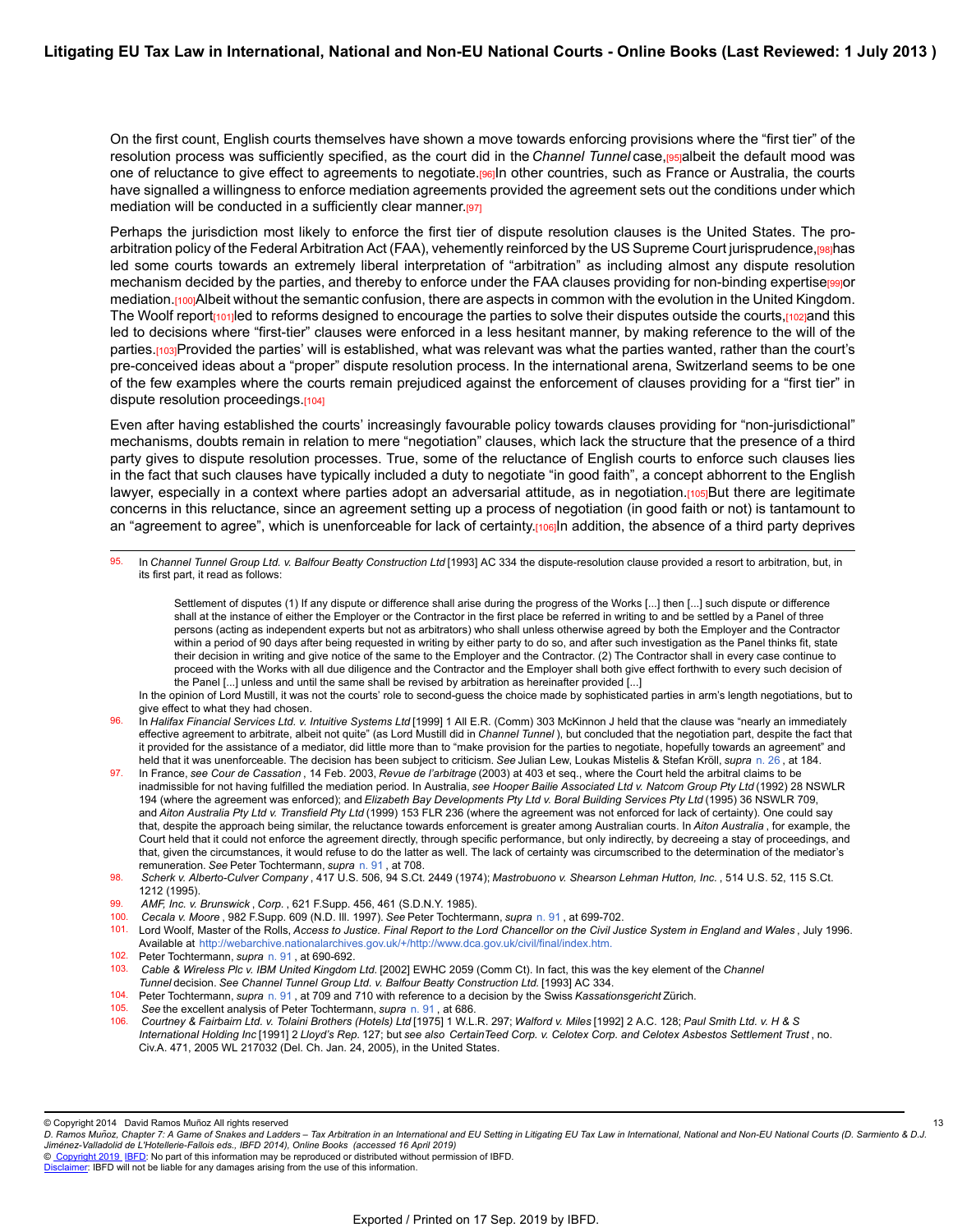the process of much of its structure, and eliminates the main arguments employed by some courts to uphold such "firsttier" resolution processes.<sub>[107]</sub>Even the most liberal of judges would hesitate before enforcing a clause that may give rise to open-ended and pointless negotiations, not only for its lack of certainty, but because it is difficult to conclude that this was the parties' choice.

A similarly pragmatic stance (perhaps excessively pragmatic) has led arbitral tribunals in investment disputes to disregard, as a matter of course, two-tier clauses as they view these clauses as an impediment to their exercise of jurisdiction. International investment law and arbitration have significantly evolved from the times of the *Calvo* doctrine, where protection under international law of the nationals of one state against another state was only possible when the former state itself acted as claimant, by espousing the claims of its nationals through diplomatic protection, which required that an individual had already exhausted the domestic remedies of the defendant state.[108]Even though some treaties follow this historical practice and include a requirement that the investor exhausts the domestic remedies of the host state before starting arbitral proceedings, most bilateral investment treaties (BITs) currently provide for a two-tier structure that resembles the one just examined for commercial disputes, i.e. one that, before resorting to arbitration, only requires an attempt to settle the differences amicably, through negotiation. Some treaties employ a more vague style (US Model BIT),[109]but others make a clear reference to specific periods for negotiation (typically 6 months).[110]

Arbitral tribunals confronted with cases where a private investor had not waited until the end of the period stipulated in the treaty to bring a claim, have tended to dismiss this omission, by holding that the 6-month negotiation period was a procedural, rather than jurisdictional, requirement, and that non-compliance with it could not affect the tribunal's jurisdiction.[111]

However, the view is not unanimous, and there have also been arbitral awards, like that under the*Enron v. Argentina* case, where the arbitral tribunal – albeit finding that it had jurisdiction – did so because the waiting period had been complied with, and added in an *obiter dictum* that, had it not been complied with, the objection would not have been merely procedural,

Conciliation or mediation is essentially consensual, and the opponents of enforceability contend that it is futile to seek to enforce something which requires the cooperation and consent of a party when cooperation and consent cannot be enforced; equally, they say that there can be no loss to the other party if for want of cooperation and consent the consensual process would have led to no result. The proponents of enforceability contend that this misconceives the objectives of alternative dispute resolution, saying that the most fundamental resistance to compromise can wane and turn to cooperation and consent if the dispute is removed from the adversarial procedures of the courts and exposed to procedures designed to promote compromise, in particular where a skilled conciliator or mediator is interposed between the parties. *What is enforced is not co-operation and consent, but participation in a process from which co-operation and consent might come* . [Emphasis added]

This argument, which constitutes the centerpiece of Australian courts' current, and relatively liberal, stance towards "first-tier" clauses, disappears with the third party (mediator or conciliator), who is the one creating the "process" from where cooperation might come.

- 108. The doctrine was originally formulated in Carlos Calvo, *Derecho internacional teórico y práctico de Europa y América* , Paris: 1868. *See* Alwyn V. Freeman, *Recent Aspects of the Calvo Doctrine and the Challenge to International Law* , 40 The American Journal of International Law 1 (1946), at 121 et seq.; Paul C. Szasz, *The Investment Disputes Convention and Latin America* , Vanderbilt Journal of International Law, vol. 11 (1971), at 256 et seq. For a more modern take on how the doctrine has been excluded in the ICSID Convention, and how it has made a (more discreet) comeback, *see* Christopher Schreuer, *Calvo's Grandchildren: The Return of Local Remedies in Investment Arbitration* in *The Law and Practice of International Courts and Tribunals* , Leiden: Koninklijke Brill NV, 2005, at 1-17.
- 109. Article 23 (Consultation and Negotiation) of the US Model BIT states that: "In the event of an investment dispute, the claimant and the respondent should initially seek to resolve the dispute through consultation and negotiation, which may include the use of nonbinding, third-party procedures". Article 24 (Submission of a Claim to Arbitration), for its part, states that: "In the event that a disputing party considers that an investment dispute cannot be settled by consultation and negotiation". Thus, leaving the decision on whether the dispute can or cannot be settled by negotiation to each party, it is difficult that the clause is determinant of an arbitral tribunal's jurisdiction.
- 110. *See* , for example, article 1120 of NAFTA (Submission of a Claim to Arbitration) which states that: "Except as provided in Annex 1120.1, and provided that six months have elapsed since the events giving rise to a claim, a disputing investor may submit the claim to arbitration"; or article 10 of the German Model BIT, which, after stipulating for the need to settle divergencies amicably "as far as possible", states in its clause (2) that: "If the dispute cannot be settled within six months of the date on which it was raised by one of the parties to the dispute, it shall, at the request of the investor of the other Contracting State, be submitted to arbitration".
- 111. *Ethyl Corp. v. Canada* , Decision on Jurisdiction, 7 ICSID Reports 12, paras. 76-88; *Bayindir Insaat Turizm Ticaret Ve Sanayi AS v. Pakistan* , Decision on Jurisdiction, 14 Nov. 2005, paras. 88-103; *Ronald Lauder v. The Czech Republic,* Final Award, 3 Sept. 2001, 9 ICSID Reports 66, paras. 183-187; *SGS v. Pakistan* , Decision on Jurisdiction, 6 Aug. 2003, 8 ICSID Reports 406, para. 184. *See* , for an excellent summary of the situation, Christoph Schreuer, *Travelling the BIT Route – Of Waiting Periods, Umbrella Clauses and Forks in the Road* , Journal of World Investment and Trade, vol. 5 (2004), at 232 et seq.; and, from the same author, *Consent to Arbitration* in Peter Muchlinski, Federico Ortino & Peter Schreuer (eds.), *The Oxford Handbook of International Investment Law* , Oxford University Press, 2008, at 844-846.

© Copyright 2014 David Ramos Muñoz All rights reserved

<sup>107.</sup> In *Hooper Bailie Associated Ltd v. Natcom Group Pty Ltd* (1992) 28 NSWLR 194 the Court dwelt extensively on the issue of why a court should enforce a process that required cooperation to be successful despite the reluctance of one party being taken to presume its lack of cooperation. The Court stated that:

*D. Ramos Munoz, Chapter 7: A Game of Snakes and Ladders – Tax Arbitration in an International and EU Setting in Litigating EU Tax Law in International, National and Non-EU National Courts (D. Sarmiento & D.J. ̃ Jimenez-Valladolid de L'Hotellerie-Fallois eds., IBFD 2014), Online Books (accessed 16 April 2019) ́* 14

[Disclaimer](http://www.ibfd.org/Disclaimer): IBFD will not be liable for any damages arising from the use of this information.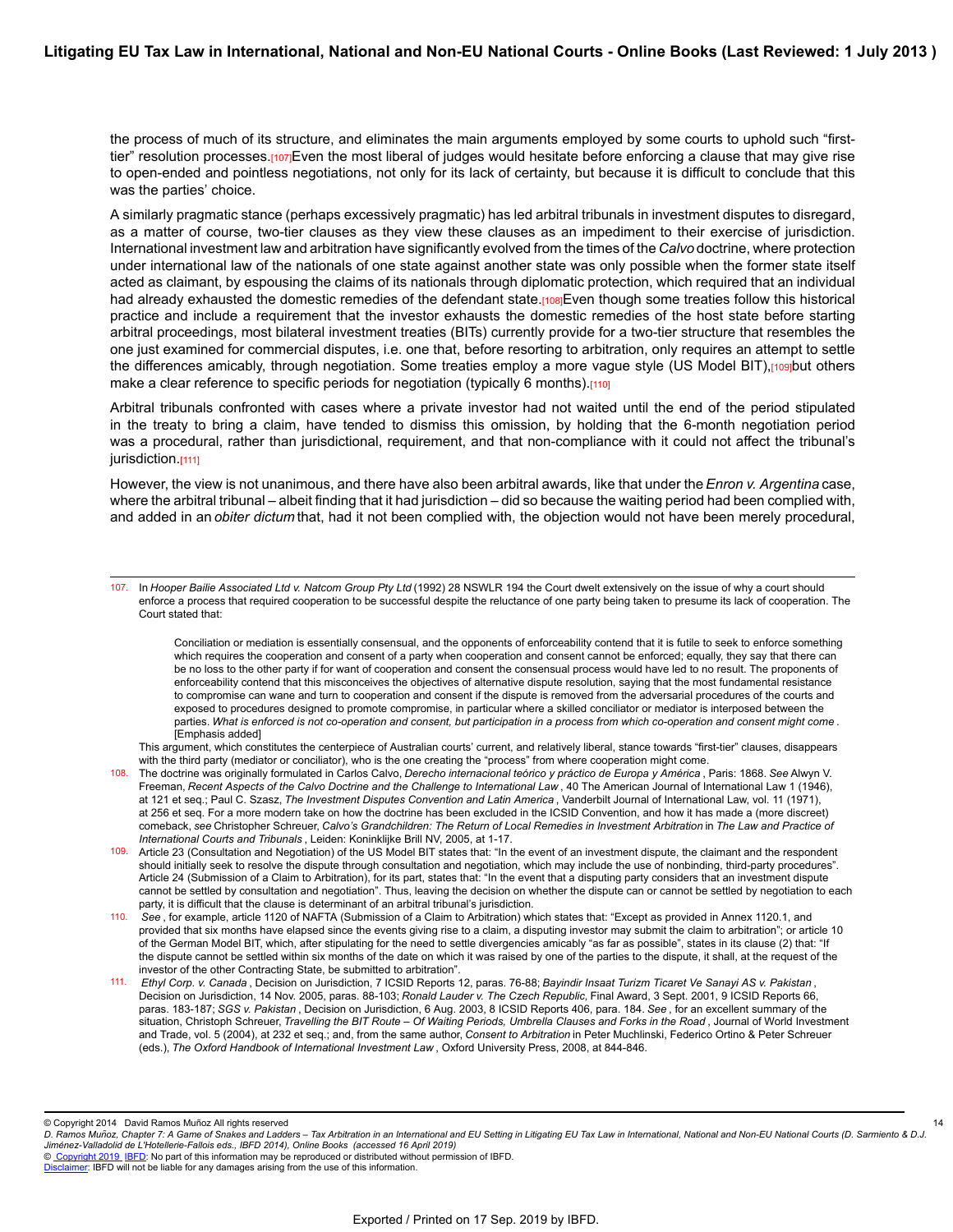but jurisdictional, and the tribunal would not have found itself competent.[112]Furthermore, in a recent case, the Court of Appeals of the District of Columbia<sub>[113]</sub>reversed the prior decision of the District Court<sub>[114]</sub>and vacated the arbitral award in the case *BG v. Argentina* ,[115]on the grounds that the tribunal, by disregarding the 18-month waiting period, had exceeded its authority.[116]The case has not yet been finally settled, as it is pending before the Supreme Court, and numerous petitions for *amicus* briefs have been presented,[117]but it is an indication that both the relevance of "first-tier" procedures, and the competence to examine them, are still a matter of contention.

#### **7.3.2.2.2. Two-tier proceedings in tax arbitration, and the parties' initiative to start proceedings**

This all leaves us with quite a bit of uncertainty when it comes to analysing the issue from the perspective of tax treaties. In principle, the way the dispute resolution mechanism is conceived in the OECD Model, UN Model or all of the ratified treaties containing an arbitral clause, means that it is difficult even to talk about "two-tier" proceedings, since "one-tier with epilogue" would be more accurate. Arbitral proceedings are contemplated not in separate provisions, but in a paragraph of the MAP.[118]What is worse is that there is a tendency among tax experts to see the arbitral proceedings as a sort of "sword of Damocles", waiting to fall on the states' heads should they fail to resolve the dispute by means of negotiation within the allocated time.[119]For someone coming from the arbitration field, it is a bit odd – not to say shocking – to see arbitral proceedings turned into a threat, rather than an opportunity, and perhaps this – more than anything else – contributes to their bizarre configuration in tax treaties.

The provisions make reference to the fact that, once the 2-year period for the MAP has elapsed, the issue *shall* be resolved in arbitration, [120] or that *binding arbitration shall be used* to determine the application of the treaty provisions.[121] This does not, however, say much about how arbitral proceedings are supposed to be initiated, or the respective roles of the CAs and taxpayers therein.

The access to MAPs has been clarified in the commentaries to the treaties, and in (judicial and administrative) practice. Taxpayers can "request" the initiation of a MAP, but they have no "right" to such proceedings.[122]The CAs must decide whether it is "pertinent" to start them. In some countries, like Spain, the courts have held that, while having wide powers, the CA's decision is not entirely discretionary;[123]in other countries this is unclear, but it seems obvious that CAs have ample scope to grant, or deny, access to a MAP. If taxpayers do not have a right to "access" the proceedings, they do not have a right to obtain a "solution", that is, unless 2 years have passed without an agreement that resolves the matter in which case a reference to arbitration shall be made. The question is how do such arbitral proceedings begin.

On the one hand, it seems odd that the taxpayer, who has no party rights to initiate the MAP, should be vested with them to set arbitral proceedings in motion. On the other hand, if the taxpayer had no such right, this would render the reference to arbitration meaningless. In examples like the UN Model Tax Convention, or the Germany-Austria treaty, there is a reference to the need for the authorities to "agree" again to arbitral proceedings (a sort of arbitral *compromis*)[124]but this sits in contrast to those other examples where recourse to arbitration seems to follow automatically from the exhaustion of the 2 year period. Since arbitration does not commence automatically (a party has to submit a dispute, appoint an arbitrator, etc.) it follows that one of the CAs can begin the proceedings without the other CA's agreement.[125]The troublesome scenario

115. *BG Group plc v. Republic of Argentina* , Final Award, 24 Dec. 2007.

15

© [Copyright 2019](http://www.ibfd.org/Copyright-IBFD) [IBFD:](http://www.ibfd.org) No part of this information may be reproduced or distributed without permission of IBFD.

<sup>112.</sup> *Enron Corp. and Ponderosa Assets, LP v. Argentina* , Decision on Jurisdiction, 14 Jan. 2004, 11 ICSID Reports 273, para. 88. *See also Goetz v. Burundi* , Award, 10 Feb. 1999, 6 ICSID Reports 5, paragraphs 90 to 93. *See also* Peter Schreuer, *supra* [n. 111](https://research.ibfd.org/#/doc?url=/linkresolver/static/letl_p04_c02_fn_0111#letl_p04_c02_fn_0111) , at 846.

<sup>113.</sup> Republic of Argentina v. BG Group PLC, 764 F. Supp. 2d 21 (D.D.C. 2011).<br>114 Republic of Argentina v. BG Group PLC, 715 F.Supp. 2d 108 (D.D.C. 2010).

Republic of Argentina v. BG Group PLC, 715 F.Supp.2d 108 (D.D.C. 2010).

<sup>116.</sup> A ground of annulment under section 10(a) of the FAA.

<sup>117.</sup> Sebastian Perry, *BG v Argentina appeal draws amicus briefs* in Global Arbitration Review, vol. 7, issue 5, 4 Sep. 2012.

<sup>118.</sup> Art. 25(5) OECD Model Tax Convention; art. 25(5) (Alternative B) UN Model Tax Convention; art. 25(5) and (6) US-Germany tax treaty; art. 24(7) and (8) US-Belgium tax treaty; art. XXVI(6) US-Canada tax treaty.

<sup>119.</sup> *See* Adolfo J. Martín Jiménez, *supra* [n. 19](https://research.ibfd.org/#/doc?url=/linkresolver/static/letl_p04_c02_fn_0019#letl_p04_c02_fn_0019) , at 6.2. Also, according to Desax and Veit, "Possibly, the mere existence of the supplemental arbitration procedure will cause the competent authorities to reach agreement, and to reach agreement before the two-year waiting period to institute arbitration proceedings expires". *See* Marcus Desax & Marc Veit, *Arbitration of Tax Treaty Disputes: The OECD Proposal* , 23 Arbitration International 3 (2007), at 429.

<sup>120.</sup> Art. 25(5) OECD Model Tax Convention; art. 25(5) (alternative B) UN Model Tax Convention; new paragraph (6) of article 26 introduced by article 21(1) of the US-Canada Protocol.

<sup>121.</sup> US-Belgium Protocol, no. 6, first paragraph; US-Germany Protocol, article XVI, no. 22, first paragraph.

<sup>122.</sup> Ehab Farah, *Mandatory Arbitration of International Tax Disputes: A Solution in Search of a Problem* , 9 Florida Tax Review 8 (2009), at 713-748.

<sup>123.</sup> *See* Jose M. Calderón, *The Taxpayer's Right To Set the 'Mutual Agreement Procedure' in Motion: The Spanish Tax Court's Approach* , Intertax, vol.

<sup>29 (2001)</sup> at 362 to 364, with references to Spanish case law.

<sup>124.</sup> *See* [section 7.3.2.1.](https://research.ibfd.org/#/doc?url=/linkresolver/static/letl_p04_c02_s_7.3.2.1.#letl_p04_c02_s_7.3.2.1.)

If an agreement were necessary, the system would be the same as that of other treaties expressly requiring agreement, and then the different language would have to be considered meaningless, which does not seem a reasonable interpretation of the drafters' intention.

<sup>©</sup> Copyright 2014 David Ramos Muñoz All rights reserved

*D. Ramos Munoz, Chapter 7: A Game of Snakes and Ladders – Tax Arbitration in an International and EU Setting in Litigating EU Tax Law in International, National and Non-EU National Courts (D. Sarmiento & D.J. ̃ Jimenez-Valladolid de L'Hotellerie-Fallois eds., IBFD 2014), Online Books (accessed 16 April 2019) ́*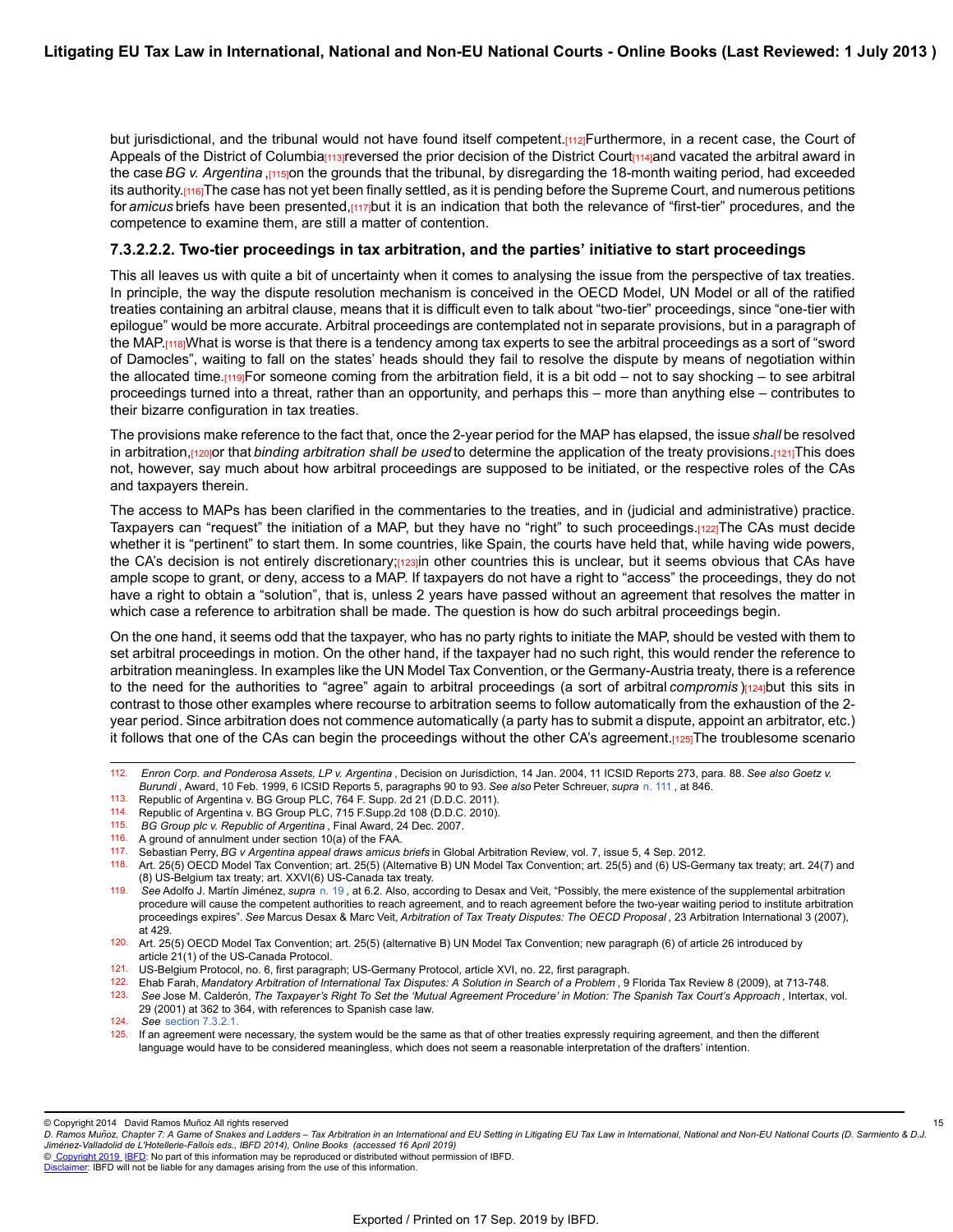is not that situation – rather the one where the 2 years have passed – yet, none of the CAs wishes to start the proceedings for fear of souring their relationship with the other CAs. If there was no remedy to that impasse, the "shall be resolved in arbitration" provision would be meaningless.

One way of dealing with such an impasse, would be to give the taxpayer the possibility of going to the national courts, to seek an order requiring the CA to start arbitration. In response to the taxpayer's request, it does not seem that the courts could hold that the CAs have "discretion", or even any room for manoeuvre; hence, they should make an order but the problem would, again, depend on the configuration of the right of access to justice, and the right to a proper remedy, in the jurisdiction involved. Therefore, even though the language of the treaty is clear, the taxpayer would still have to show that he has standing in order to claim its breach.

### **7.3.2.3. Competence-competence in tax arbitration: The elephant in the room**

The most basic questions arise when we move from theorizing about tax treaties to actually considering how proceedings are started. The first question, as seen above, is whether the taxpayer has any right to prompt the commencement of the proceedings if CAs seem too complacent or in a gridlock. The second is whether the arbitral tribunal has the power to decide that such proceedings can begin (which includes the power to decide whether the 2-year period has been exhausted, or was pointless, or whether any of the impediments set forth in the treaty are present in the case).

This turns to the fundamental issue of *competence-competence* : the arbitral tribunal's power to rule on its own jurisdiction. In commercial or investment arbitration this principle is taken for granted, meaning that arbitral tribunals, almost by definition, have the competence to rule on their own jurisdiction, according to the most important statutory rules applicable to international adjudication and jurisdiction.<sup>[126]</sup>

In international tax arbitration, on the other hand, the standing of this principle is problematic. Regulating the arbitral procedure as an appendix to the conciliation procedure (whether it is denominated as MAP or otherwise) or, at best, without drawing any clear distinctions between one and the other, puts into question the very "jurisdictional" essence of the mechanism, which is one of the keys to its success. This is seen, for example, in the emphasis on the control by the CAs of the access to arbitral proceedings, in a similar vein as happens in the conciliatory procedure: CAs may preclude arbitral proceedings if they agree on the issue.[127]In addition, under US treaties such as those with Germany and Belgium, the two authorities can exclude arbitral proceedings if they "agree that the particular case is not suitable for determination by arbitration",<sup>[128]</sup>an agreement that, in the case of the US-France treaty, must be prior to the beginning of arbitration.<sup>[129]</sup>In the US-Canada treaty, the focus on consent by the authorities looks almost obsessive and provides for some strange reading, since the provision states that a case can only be decided in arbitration if it

"[…] *(i) Is a case that: (A) Involves the application of one or more Articles that the competent authorities have agreed in an exchange of notes shall be the subject of arbitration; and (B) Is not a particular case that the competent authorities agree, before the date on which arbitration proceedings would otherwise have begun, is not suitable for determination by arbitration; or (ii) Is a particular case that the competent authorities agree is suitable for determination by arbitration* […]".[130]

This broad discretion of the CAs to preclude, or put an end to, the proceedings is not alien to arbitral practice, where parties can customarily stop the proceedings, or even settle the matter, with that settlement being recorded in the form of an award and having the same status as an award decided by the arbitral tribunal itself. $[131]$ Therefore, an emphasis on the parties' control is not, per se, an obstacle to the principle of *competence-competence* , and may be over-interpreted in the case of tax arbitration because one tends instinctively to see the taxpayer as a party, which, as shown above, he is not. One can argue that this solution is skewed towards the interests of tax administrations, and against those of the taxpayer (and the author would agree), but that objection is not the same as suggesting that *competence-competence* is absent.

© Copyright 2014 David Ramos Muñoz All rights reserved

16

© [Copyright 2019](http://www.ibfd.org/Copyright-IBFD) [IBFD:](http://www.ibfd.org) No part of this information may be reproduced or distributed without permission of IBFD.

<sup>126.</sup> This is contemplated in article 16(1) of the UNCITRAL Model Law on International Commercial Arbitration, article V(3) of the European Convention, article 41(1) of the ICSID Convention, or article 36(6) of the Statute of the International Court of Justice.

<sup>127.</sup> *See* OECD Commentary of the Model Tax Convention, article 25, paragraphs 70 and 71; article 7(1) of the EC Convention.

<sup>128.</sup> US-Belgium Protocol, no. 6, first paragraph; US-Germany Protocol, article XVI, no. 22, first paragraph.

 $129.$  New article 26(5)(b) of the Treaty, as introduced by the Protocol, indicates that the case shall be resolved through arbitration if "the case is not a particular case that both competent authorities agree, before the date on which arbitration proceedings would otherwise have begun, is not suitable for determination by arbitration".

<sup>130.</sup> US-Canada Protocol, article 21, new article XVI, no. 6.

<sup>131.</sup> *See* , for example, article 31 of the ICC Arbitration Rules; article 30(1) and (2) of the UNCITRAL Model Law.

*D. Ramos Munoz, Chapter 7: A Game of Snakes and Ladders – Tax Arbitration in an International and EU Setting in Litigating EU Tax Law in International, National and Non-EU National Courts (D. Sarmiento & D.J. ̃ Jimenez-Valladolid de L'Hotellerie-Fallois eds., IBFD 2014), Online Books (accessed 16 April 2019) ́*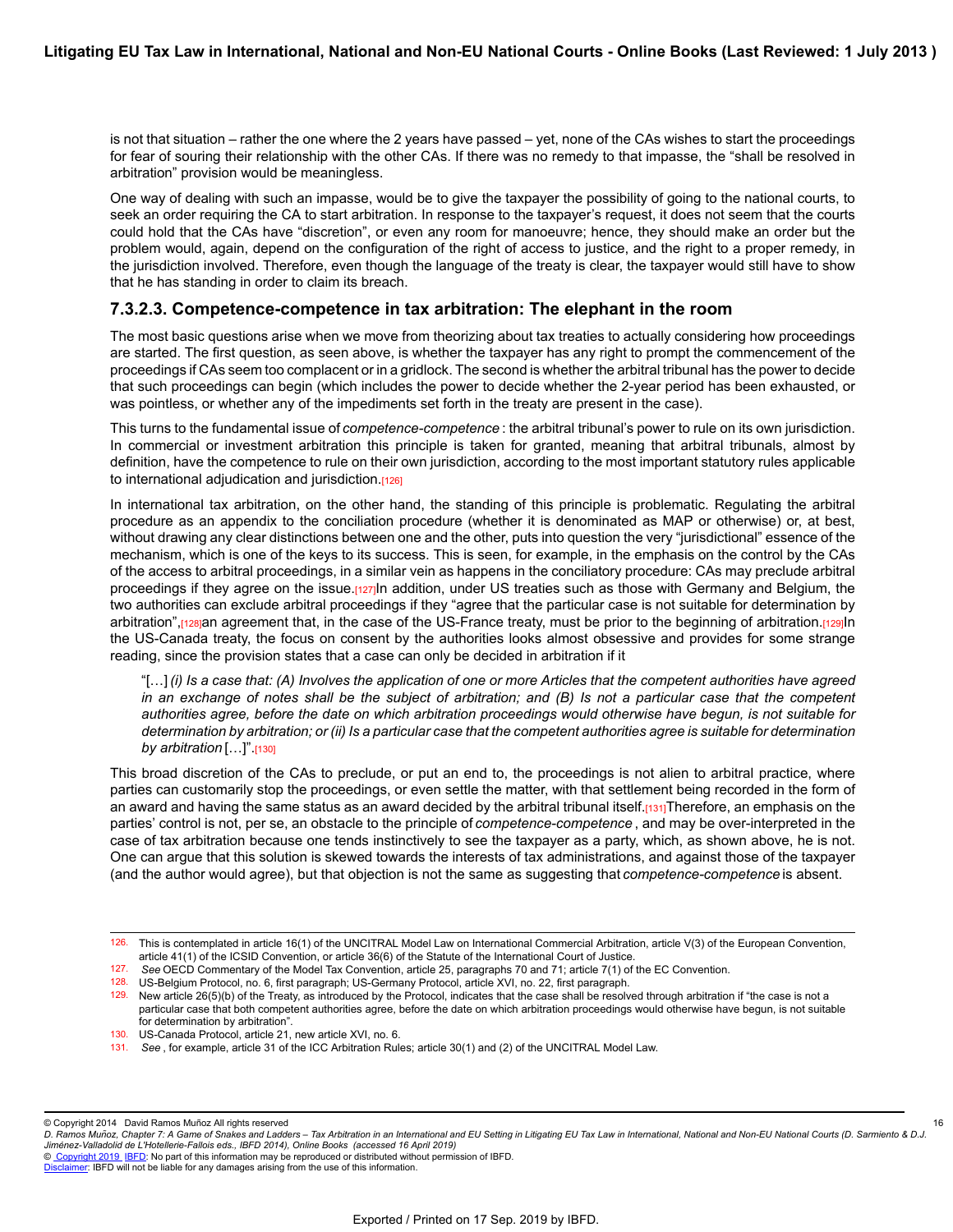A more important test for the absence of *competence-competence* would be the possibility that parties (i.e. CAs) have, of unilaterally leaving the proceedings, and here the issue is more confusing. If one relies on the OECD Model for example, its Commentary indicates that, *"* where serious violations of domestic laws resulting in significant penalties are involved, some States may wish to deny access to the mutual agreement procedure", [132]and later adds that, "Where the mutual agreement procedure is not available, for example because of the existence of serious violations involving significant penalties [...], it is clear that paragraph 5 (arbitration) is not applicable".[133]This has led at least one author to suggest that the *competencecompetence* principle does not apply, with the argument that "the road to arbitration is blocked".[134]

But precluding arbitration in some cases is not tantamount to precluding *competence-competence* (if so, every limit to the possibility of arbitration would be seen as a limit to the principle). What matters is the unilateral decision to pull out once the conditions for arbitration are fulfilled. What the OECD Model suggests is that CAs can refuse to start a MAP if the issue is one involving penalties, in which case there would be no arbitration. The relevant question is, once the MAP has been resorted to, and the 2-year period has expired, and the taxpayer has requested arbitration, and one of the CAs has begun proceedings and, say, appointed a member to the arbitral tribunal: can the other authority unilaterally pull out by starting proceedings for the imposition of penalties, so that the arbitral tribunal can say, or decide, nothing? If the answer to this question is "yes", the *competence-competence* principle would be curtailed, but the question is more contentious than the previous, simpler, one, and the OECD Model, or its Commentary, does not provide an answer to it.

The texts that develop the US treaties regulate the matter more specifically. In particular, the vague references in the Protocols to the requirement that CAs "agree" that the matter is "suitable" for arbitration, or that they "do not agree" that the matter "is not suitable", are further elaborated in the Memoranda of Understanding (MoUs) signed by the *CAs* . Such Memoranda include a provision on "Cases Eligible for Arbitration", and another on "Cases Ineligible for Arbitration".<sub>[135]</sub>The first provision indicates that arbitration will be available in "any case where the competent authorities have endeavored but are unable to reach an agreement", rasiwhich will include cases of APAs. razimore importantly, it indicates that "Once a case is accepted into the mutual agreement procedure, neither competent authority will cease unilaterally to consider a case [...]", except for the circumstances described in the provision on Cases Ineligible for Arbitration.[138]

The provision on Cases Ineligible for Arbitration contemplates the possibility, already stated in the treaties, that the authorities *agree* on the case's "unsuitability" for arbitration, which, the MoUs seem to suggest, will occur in cases where the taxpayer has started parallel proceedings.[139]In addition to this (and what constitutes the more problematic provision), the MoUs indicate that "Arbitration is not available for a case that neither competent authority has accepted, or in which either competent authority ceases to provide assistance, in accordance with published guidance".[140]Such guidance is

136. Sec. 1, first paragraph US-Belgium MoU; sec. 2(a) US-Germany, US-Canada, US-France MoUs.

<sup>132.</sup> It also adds that "The circumstances in which a State would deny access to the mutual agreement procedure should be made clear in the Convention". *See* Commentary to the OECD Convention, article 25, paragraph 26.

<sup>133.</sup> Id., para. 68.

<sup>134.</sup> *See* Marcus Desax & Marc Veit, *Arbitration of Tax Treaty Disputes: The OECD Proposal* , 23 Arbitration International 3 (2007), at 315. Similar to the EU Arbitration Convention, the Commentary to the new Article 25(5) of the Model Convention provides for the possibility for the Contracting States to exclude recourse to arbitration in the event of a "serious violation involving significant penalties". This is consistent with the provisions governing the mutual agreement procedure and which state that this remedy may not be available under these circumstances. Since, in such instances, the road to arbitration is blocked, it is not possible for the arbitrators to decide whether the conditions of a "serious violation involving significant penalty" are met (hence no "Kompetenz-Kompetenz" with the arbitrators).

<sup>135.</sup> Secs. 1 and 2 US-Belgium MoU; secs. 2 and 3 US-Germany, US-Canada, US-France MoUs.

<sup>137.</sup> Sec. 1, second paragraph US-Belgium MoU; sec. 2(b) US-Germany MoU; sec. 2(c) US-Canada MoU. The US-France MoU does not include such provision.

<sup>138.</sup> Sec. 1, third paragraph US-Belgium MoU; sec. 2(c) US-Germany MoU; sec. 2(d) US-Canada MoU; sec. 2(b) US-France MoU.

<sup>139. &</sup>quot;Seem to suggest" because the drafting is hardly enlightening. The US-Belgium MoU states that the case will be ineligible if there are parallel proceedings; and then, in a separate paragraph, if the CAs agree that it is "unsuitable" (US-Belgium MoU, no. 2, paragraphs 4 and 5). Under the US-German MoU, the case will be ineligible if the CAs so agree ( *see* US-Germany MoU, no. 3(b)); *which the authorities will consider* , among other situations, when the taxpayer dockets the case or there is an administrative appeal ( *see* US-Germany MoU, no. 3(b)(ii-iii)) (but also when there is an inordinate/repeated delay in the response of a taxpayer to a request of information; *see* id. no. 3(b)(i)). The same happens with the US-France MoU ( *see* no. 3(b)(1-iii)). In the US-Canada MoU, the CAs' agreement on the "unsuitability" of the case, and the taxpayer's recourse to parallel proceedings are stated as separate causes of ineligibility, as in the US-Belgium MoU, but, unlike it, the latter is stated *after* the former (US-Canada MoU no. 3(b) (agreement); (c) and (d) (parallel proceedings)) rather than *before* , which could suggest that the scenario of parallel proceedings is a specification of cases where the CAs will agree on the unsuitability (as in the US-Germany MoU). The possibility of CAs' agreement on the unsuitability of the case for arbitration in circumstances other than in parallel proceedings exists (even under US-Germany and US-France MoUs the examples of cases where there would be agreement are not put in an exhaustive manner) but the way the provisions are drafted does not suggest an unfettered discretion to decide on political grounds.

<sup>140.</sup> US-Belgium MoU, no. 2, first paragraph; no. 3(a) in the US-Germany, US-Canada, US-France MoUs.

<sup>©</sup> Copyright 2014 David Ramos Muñoz All rights reserved

*D. Ramos Munoz, Chapter 7: A Game of Snakes and Ladders – Tax Arbitration in an International and EU Setting in Litigating EU Tax Law in International, National and Non-EU National Courts (D. Sarmiento & D.J. ̃ Jimenez-Valladolid de L'Hotellerie-Fallois eds., IBFD 2014), Online Books (accessed 16 April 2019) ́* 17

[Disclaimer](http://www.ibfd.org/Disclaimer): IBFD will not be liable for any damages arising from the use of this information.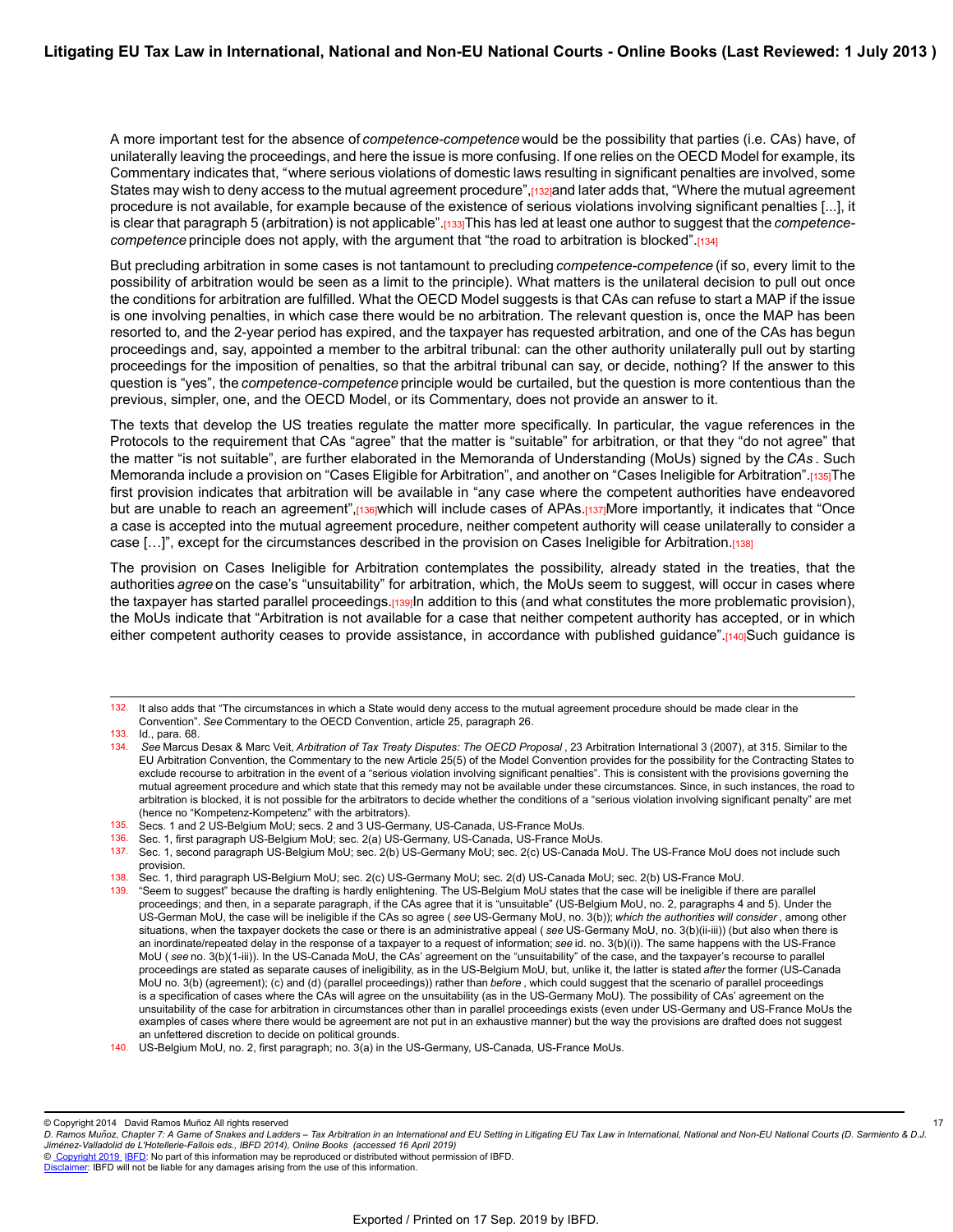referred to in the different MoUs, and, for example for the United States, it is stipulated under section 12.02 of Revenue Procedure 2006-54,<sup>[141]</sup>which permits the CA to cease to provide assistance, in other situations, where:

(1) competent authority determines that the taxpayer is not entitled to the treaty benefit or safeguard in question or to the assistance requested;

(2) the taxpayer is willing only to accept a competent authority agreement under conditions that are unreasonable or prejudicial to the interests of the U.S. Government;

[...]

which are discretionary. MAP procedures are (as shown above) subject to some degree of administrative discretion, and it is conventional wisdom that a party can pull out of a negotiation. The question is whether it can also pull out when a third party has been appointed. In this regard, there is a certain degree of contradiction between the Protocols, which indicate that arbitration can only be excluded by the CAs' *agreement* , and the MoUs, which suggest that CAs can pull out unilaterally, on sheer discretionary grounds. In case of doubt the Protocol prevails, the question being whether the regulation of the arbitral proceedings as an addition to the MAP implies the application of the MAP rules, even when they overtly contradict the specific provisions of the arbitral proceedings.

The answer to this question would determine the nature and extent of the *competence-competence* principle in the context of tax arbitration, and the question itself would turn on an interpretation of the intention of the drafters in making reference to "arbitration". Arbitration is not just a term of art, or a business term, but a *legal* term, one which has an inherently "jurisdictional" connotation, unless one concludes that the states simply made a mistake. However, that could only happen if the substance of the proceedings envisaged in the treaties *clearly* contradicted the express language, which talks of "arbitration".

A similar approach impinges upon the *competence-competence* principle. If one concludes that it stems from the arbitration rules chosen by the parties (now most arbitration rules include it), $[142]$ that would give rise to a circular argument: the arbitral tribunal would have competence to rule on its own jurisdiction because the rules chosen by the parties say so, but then, where would the competence to examine whether the parties have consented come from? That is why the source of the *competence-competence* must come from a source external to the parties' agreement. In commercial arbitration the problem is avoided by the inclusion of *competence-competence* , as a matter of public policy, in most arbitration laws,[143]but this raises the question of what happens in disputes against states, where "consent" and "law" are difficult to separate, as the former may be manifested through the latter (as in a treaty).

In investment disputes subject to ICSID there is dissociation between the consent to arbitrate, in the investment treaty, and the consent to the dispute being decided in the framework of ICSID, which is in the ICSID Treaty. This does not however resolve the issue in cases where nothing is said, for example because the dispute is decided outside the ICSID framework, by means of an ad hoc arbitration. Some ad hoc tribunals have indicated that the *competence-competence* principle does not stem from statutory provisions, but is a "customary rule, which has the character of necessity, derived from the jurisdictional nature of the arbitration, confirmed by case law more than 100 years old and recognized unanimously by the writings of legal scholars".[144]

The underlying rationale is that if one appoints a person to decide on something, it is only a matter of logic that that person must decide whether to decide. Otherwise, there would be no difference between the party who decides and the parties who dispute.[145]A similar rationale, based on logic and necessity, has historically led to the establishment of the principle of judicial review in constitutional, $[146]$ as well as international law. $[147]$ Yet, what if the parties insist on being illogical and

143. That is certainly the case of those inspired in the UNCITRAL Model Law, and its article 16(1).

18

<sup>141.</sup> Available at [http://www.irs.gov/irb/2006-49\\_IRB/ar13.html#d0e2210](http://www.irs.gov/irb/2006-49_IRB/ar13.html#d0e2210).

<sup>142.</sup> *See* , for example, article 23(1) of the UNCITRAL Arbitration Rules; art. 6(3) and (5) ICC Arbitration Rules; art. 23(1) LCIA Arbitration Rules; art. 15(1) AAA International Dispute Resolution Procedures; art. 34(1) Madrid Court of Arbitration Rules.

<sup>144.</sup> *Texaco Overseas Petroleum Company/California Asiatic Oil Company v. The Government of the Lybian Arab Republic* , Preliminary award on jurisdiction, 27 Nov. 1975.

<sup>145.</sup> Hence the importance of conceptually distinguishing between "arbitration" and "mediation", and, in this regard, the reference to "arbitration" in the treaty provisions establishes a strong presumption in favour of its being qualified as such.

<sup>146.</sup> *Marbury v. Madison* 5 U.S. 137 (1803).

<sup>147.</sup> *Question of Interpretation and Application of the 1971 Montreal Convention Arising from the Aerial Incident at Lockerbie (Lybian Arab Jamahiriya v. United Kingdom), Provisional Measures, Order of Apr. 14 1992* , ICJ Reports 1992, 3, paragraph 39 (where the ICJ indicated that the parties were bound by the overriding duties imposed by the UN Charter, which included the possibility of UN Security Council sanctions, but it did not declare its lack of jurisdiction to adjudicate on UN Security Council Resolutions).

<sup>©</sup> Copyright 2014 David Ramos Muñoz All rights reserved

*D. Ramos Munoz, Chapter 7: A Game of Snakes and Ladders – Tax Arbitration in an International and EU Setting in Litigating EU Tax Law in International, National and Non-EU National Courts (D. Sarmiento & D.J. ̃ Jimenez-Valladolid de L'Hotellerie-Fallois eds., IBFD 2014), Online Books (accessed 16 April 2019) ́*

[Disclaimer](http://www.ibfd.org/Disclaimer): IBFD will not be liable for any damages arising from the use of this information.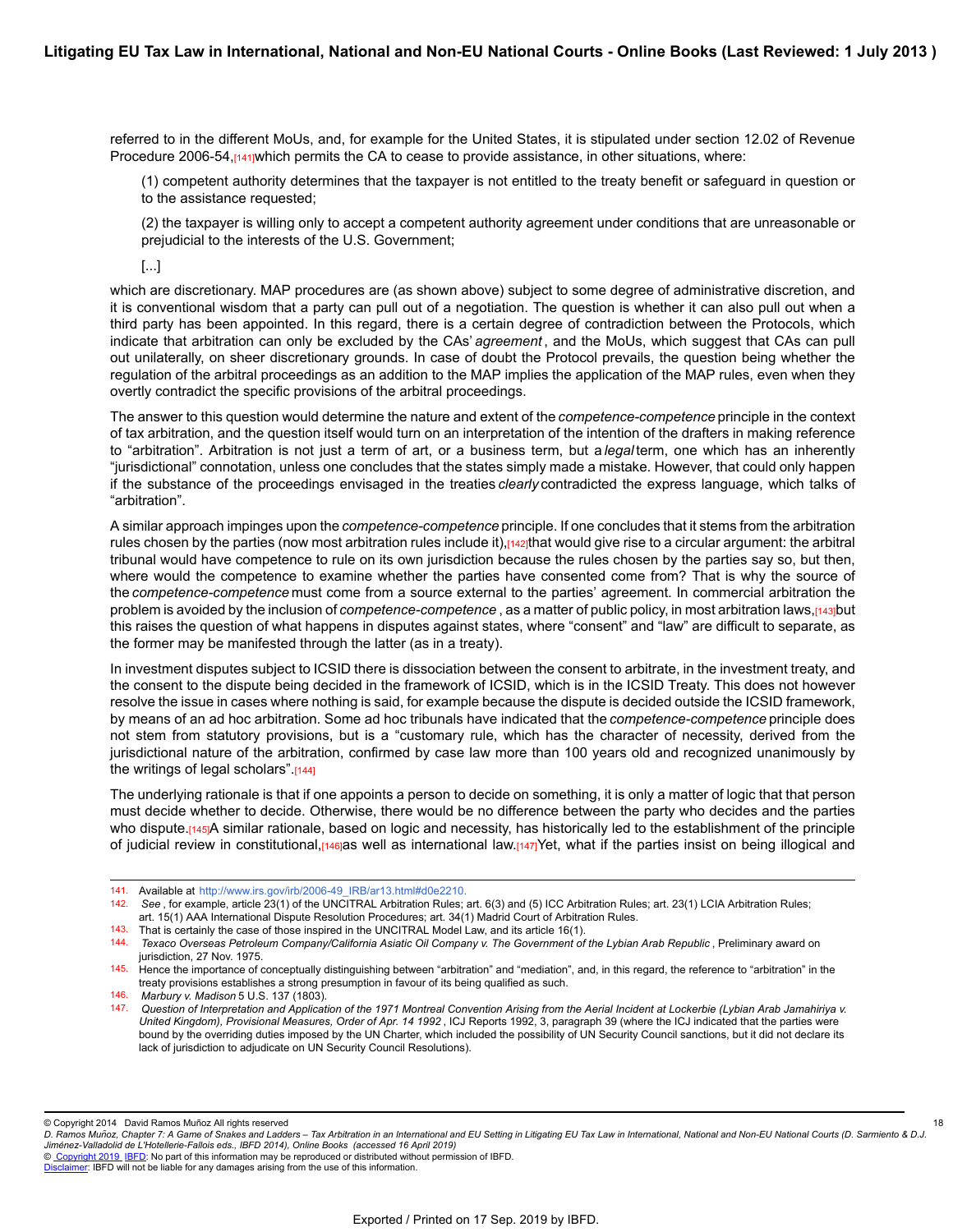irrational, and exclude *competence-competence* in their tax treaty? The first answer to that question would turn into an inquiry on whether the *competence-competence* principle, even if part of customary international law, forms part of that selected group of norms called *ius cogens* or "international public order" ( *ordre public international* ), to which there is no easy answer (which, in any event, would exceed the scope of the present study). The second, more pragmatic, answer, would turn to the interpretation of the tax treaty, pursuant to the rules of the Vienna Convention on the Law of Treaties, article 31(1) of which refers to the need to interpret treaties "in good faith in accordance with the ordinary meaning to be given to the terms of the treaty in their context and in the light of its object and purpose".[148]

Thus, the question is not only one of vocabulary (one could argue that, even bearing in mind the use of the word "arbitration", it is significant that the US treaties carefully avoid use of the word "tribunal", and refer instead to a "board") but of systematic interpretation: if one party can unilaterally pull out of the proceedings in a discretionary manner, then the statement that the issue "shall be resolved" in arbitration, or the one indicating that the decision "shall be binding on the Contracting States" would be false. It would be false *unless* the process for pulling out of the arbitral proceedings *once they had started* was a regulated process where the arbitrators have decision-making power. If the arbitrators cannot control whether the criteria in the "published guidance" for situations where one CA can withdraw from the process, have been complied with, then there is no *competence-competence* , but then, there is no "jurisdictional" mechanism, there is no "arbitration" and there is no "final and binding" decision. Only practice and experience will determine on which side the interpretation falls,[149]but a lot more than arbitral pride is at stake in this little matter of semantics.

## **7.4. The arbitral tribunal and its constraints**

### **7.4.1. The arbitral tribunal: Appointment, challenge and removal**

The first issue when one approaches the matter of the arbitrator or arbitral tribunal which must decide on the dispute, concerns the mechanism for appointing the arbitrators. In commercial arbitration, it is customary that, in arbitration proceedings with an odd number of arbitrators (typically three) between two parties, each party appoints an arbitrator and the third one, the President of the arbitral tribunal, is appointed by agreement of the parties, agreement of the other two arbitrators, or a combination thereof (e.g. by agreement of the other two arbitrators in consultation with the parties).[150]

The most important thing is that the parties, by expressly providing so in the agreement, or by making reference to arbitration rules that so provide, include a back-up mechanism for cases where a party fails to appoint, or the parties/ arbitrators fail to agree on an arbitrator. Selecting an appointing authority thus provides certainty, and discourages delaying tactics in the appointment process. In selecting the authority it is important to bear in mind that the task is a delicate one: the authority will only appoint an arbitrator as a *default* mechanism, that is, where there has been a problem in making an appointment. Typically, the problem involves a party's reluctance to refer the dispute to arbitration, or a deadlock that goes beyond a disagreement on the substance of the dispute. In such context, it is important that the appointing authority gives an impression of competence, professionalism and neutrality so that potentially dissatisfied parties have little to cling to in any attempt to derail the subsequent proceedings. The arbitral institution not only has to select persons with a proper background, it also has to vet them, to check for potential conflicts of interest. The mechanism for this typically involves the submission of a list to the parties, who can veto the names that they consider unsuitable, and rank the others in order of preference.[151]The institution puts together the preferences of the parties, and makes a decision.

Bearing in mind the type of process involved, it is arguable whether the choice of the OECD Centre for Tax Policy and Administration as the appointing authority<sub>[152]</sub>was an entirely wise move. Checking an arbitrator's connections with the parties, his prior views on an issue, etc. as a matter of course is not something the Centre is used to but institutions like the Permanent Court of Arbitration (PCA) are very familiar with this.[153]Also, as any member of the staff in an arbitration institution will acknowledge, after the most rigorous process has been respected and the shortlist is short enough, the appointment task involves a bit of an art so as to compose a tribunal that is not only neutral, but also functional. If the concern is that the specific backgrounds of the arbitrators could be of particular importance in tax disputes (and it surely

© Copyright 2014 David Ramos Muñoz All rights reserved

19

© [Copyright 2019](http://www.ibfd.org/Copyright-IBFD) [IBFD:](http://www.ibfd.org) No part of this information may be reproduced or distributed without permission of IBFD.

<sup>148.</sup> Art. 31(1) 1965 Vienna Convention on the Law of Treaties.<br>149. A decision claiming the existence of competence-compete

<sup>149.</sup> A decision claiming the existence of competence-competence by the arbitrators could leave CAs baffled when experiencing first-hand that arbitration as all "jurisdictional" mechanisms, like a jack-in-the-box, tend much more easily to spring out than to get back inside it.

<sup>150.</sup> Andrew Tweddale & Keren Tweddale, *supra* [n. 31](https://research.ibfd.org/#/doc?url=/linkresolver/static/letl_p04_c02_fn_0031#letl_p04_c02_fn_0031) , at 141.

See, for example, article 9(3) by reference to article 8(2) of the UNCITRAL Arbitration Rules 2010.

<sup>152.</sup> This is the choice of the OECD Model Tax Convention (to some extent, understandable), but also of the US-Germany, US-Canada and US-Belgium tax treaties.

<sup>153.</sup> In the same sense, *see* William W. Park, *supra* [n. 2](https://research.ibfd.org/#/doc?url=/linkresolver/static/letl_p04_c02_fn_0002#letl_p04_c02_fn_0002) , at 815 and 816.

*D. Ramos Munoz, Chapter 7: A Game of Snakes and Ladders – Tax Arbitration in an International and EU Setting in Litigating EU Tax Law in International, National and Non-EU National Courts (D. Sarmiento & D.J. ̃ Jimenez-Valladolid de L'Hotellerie-Fallois eds., IBFD 2014), Online Books (accessed 16 April 2019) ́*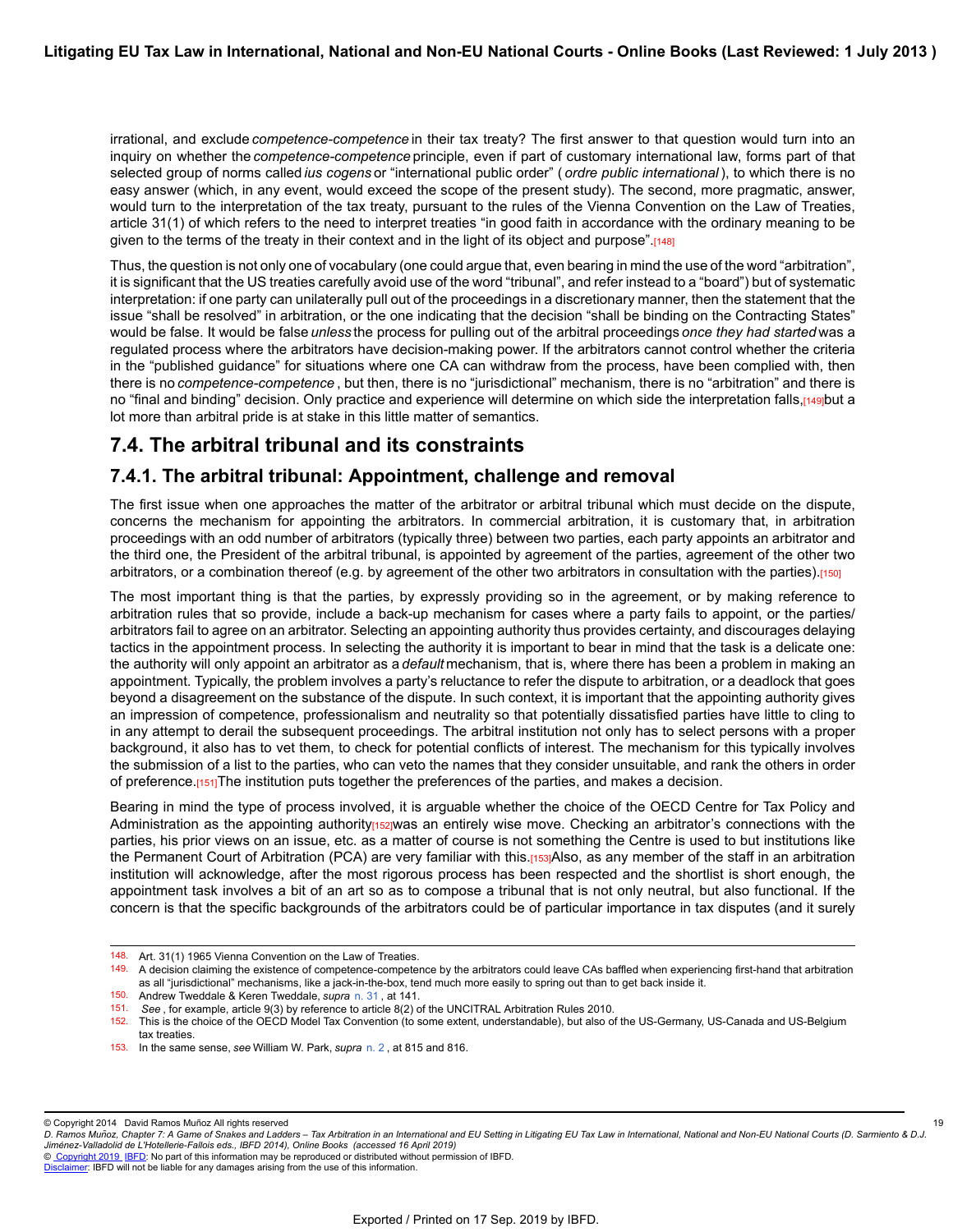is), a mixed formula could be included by which the appointing authority would have to rely on the expert lists provided by the OECD Centre or other tax-specific institutions.

This reflection leads us directly to the issue of the arbitrators' backgrounds, as well as their independence and impartiality. Regarding the first, an obvious dilemma arises between the need for tax expertise and the need for expertise in (arbitral) dispute resolution. This can be a very delicate matter in practice. A party interested in actually settling the dispute would make sure that the arbitrator appointed knows how to conduct proceedings, and resolve matters of jurisdiction and procedure as they arise, but that party will be even more interested in the issue being solved *in its favour* , and it may fear that an expert in arbitration might be at a disadvantage in the deliberations.[154]Three experts in tax, with no background in arbitration, however, could easily make the procedure flounder, or expose the proceedings to challenge. It would thus be desirable to have at least one of the members of the arbitral tribunal with knowledge or experience in arbitration.[155]

Leaving these matters (which can constitute the key to the success of the arbitration but do not pose many legal challenges) aside, it is important to move to the issues of independence and impartiality. And, here, one must emphasize that, in arbitration, the relevant consideration is not the *existence* , but the *appearance* of bias.[156]Since it is impossible to know what an arbitrator is thinking when he makes his decision, it is important to guard against those conditions under which a reasonable person can conclude that the arbitrator's judgment is compromised, and can thereby compromise the fairness and equality of treatment principles that underpin arbitration.

Independence and impartiality are controversial and slippery issues. The general conclusion is that it is impossible to guarantee independence or impartiality, hence the importance of appearance and in the tax field, this raises some issues that need to be discussed. Tax arbitration, for starters, will always involve a tax authority (the way it is designed in existing treaties, two authorities). This creates a difficulty where there are arbitrators who are, or have been, government officials. In this regard, the OECD yielded to the pressure of its member states, and included quite lenient rules on who can, or cannot, be an arbitrator.[157]The US treaties are stricter, in prohibiting the appointment of current or former government or tax administration employees (depending on the treaty).[158]

However, until now the issue has solely focused on the arbitrators' relationships with tax authorities but tax is a more complex field for other reasons; as opposed to commercial or investment arbitration, where the interests tend to be represented in one of the parties, in tax arbitration, despite the outward appearance of the proceedings as being between two tax authorities, it is the interests of the taxpayer which are at stake and which have given rise to the proceedings in the first place. Therefore, the rules (or practices) on selection and appointment would need to bear in mind the need to avoid not only a relationship with the tax authorities, but also a relationship with the taxpayer.

More importantly, in addition to "independence', which measures the relationship between an arbitrator and the parties, attention must be paid to "impartiality', which measures an arbitrator's predisposition to rule in one direction or another. Of course, there is always a delicate balancing act between appointing persons who are not prejudiced, and persons who are smart and knowledgeable. Not ever writing an opinion on a controversial legal issue is a way to ensure a smooth vetting process vis-à-vis impartiality issues, but surely not the best avenue to ensure the quality of the process and the decision. However, in the tax field, on the opposite side of the corps of tax commissioners are the cohorts of tax advisors, who are arguably as biased as the former and, even though the lack of public employee status makes it harder to define them as a legal category for the purposes of disqualification for lack of independence, their constant involvement with the interests of the taxpayer should disqualify many of them for lack of impartiality.

Which leaves the field of tax law professors as the ideal crop from which to reap the tax expertise for the composition of arbitral tribunals. But again, even if one ought to be extremely careful before disqualifying an otherwise ideal candidate because of views expressed in published form, regular consulting for and representation of, taxpayers' or the administration's interests – though not disqualifying activities per se – should be the source of closer scrutiny.

© Copyright 2014 David Ramos Muñoz All rights reserved

20

<sup>154.</sup> Sadly, it would be unrealistic to assume a different set of expectations among the parties when it comes to selection and appointment of arbitrators, hence the importance of notions of independence and impartiality as absolute limits on who can decide, and of proper procedures for challenge and replacement.

<sup>155.</sup> *See* William W. Park, *supra* [n. 2](https://research.ibfd.org/#/doc?url=/linkresolver/static/letl_p04_c02_fn_0002#letl_p04_c02_fn_0002) , at 817 and 818.

<sup>156.</sup> Or "justifiable doubts", as put by article 12 of the UNCITRAL Model Law. *See also* section 24(1-a) of the English Arbitration Act 1996.

<sup>157.</sup> Paragraph 7 of the OECD Model Sample Agreement states that: "Any person, including a government official of a Contracting State, may be appointed as an arbitrator, unless that person has been involved in prior stages of the case that results in the arbitration process".

<sup>158.</sup> It is not possible to appoint *current tax administration* employees (Protocol US-France); or *current government employees* (Protocols US-Belgium, US-Germany, US-Canada); or *former career government* employees (Protocol US-Belgium), or *former government* employees, (US-Germany, US-Canada); or *former tax administration* employees (Protocol US-France) within 1 year following the departure from government employment (Protocol US-Canada), or 2 years of their last employment in the government/tax administration (Protocols US-Belgium, US-Germany, US-France).

*D. Ramos Munoz, Chapter 7: A Game of Snakes and Ladders – Tax Arbitration in an International and EU Setting in Litigating EU Tax Law in International, National and Non-EU National Courts (D. Sarmiento & D.J. ̃ Jimenez-Valladolid de L'Hotellerie-Fallois eds., IBFD 2014), Online Books (accessed 16 April 2019) ́*

[Disclaimer](http://www.ibfd.org/Disclaimer): IBFD will not be liable for any damages arising from the use of this information.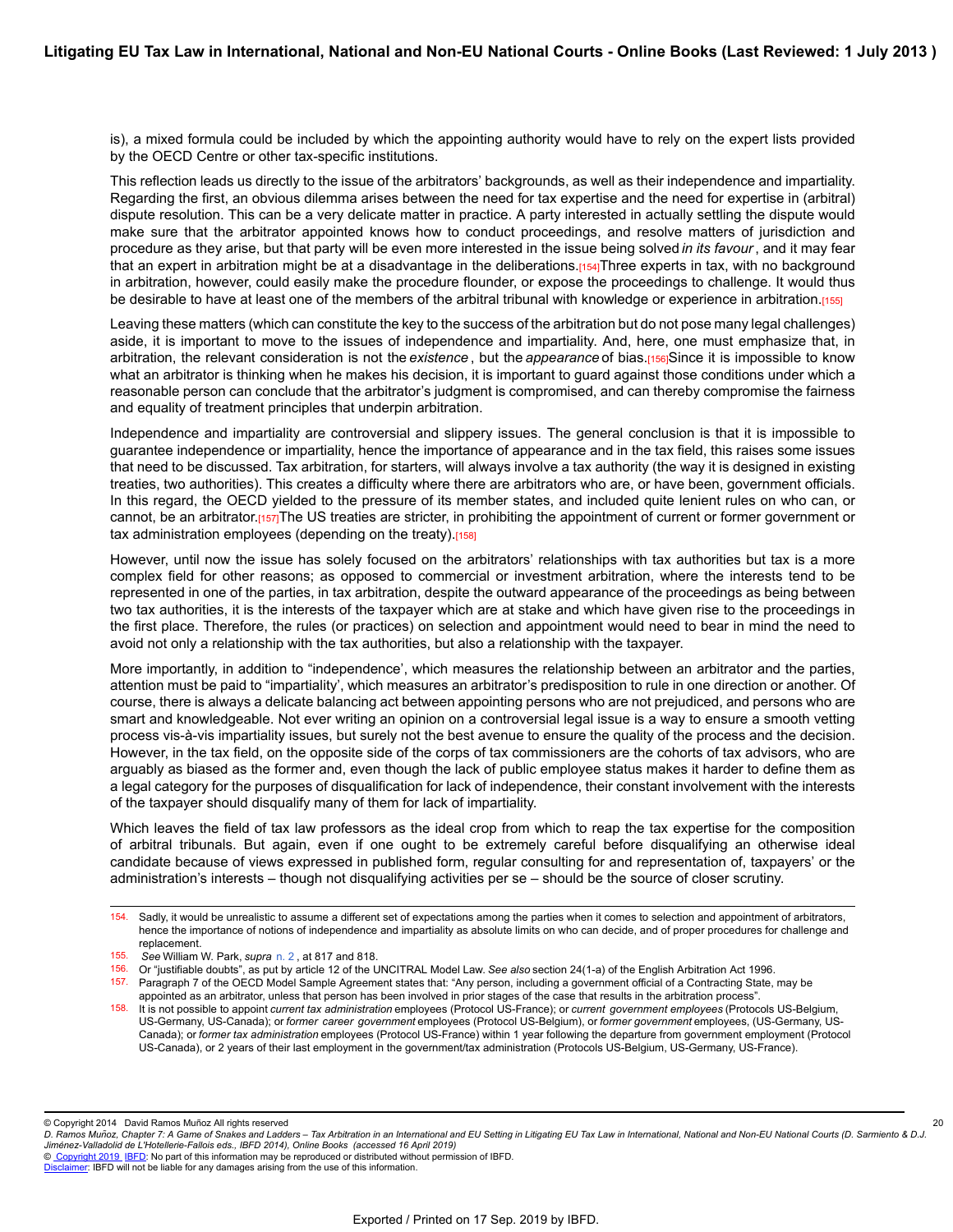Carelessness or half-hearted moves in this regard could prompt strategic behaviour from the authorities, which could match the pool of pro-taxpayer experts for hire with a pool of pro-administration experts to circumvent rules on independence (CAs might agree on common appointment policies where the Spanish CA appoints German and French officials, German officials appoint Spanish and French officials, and so on).

### **7.4.2. Constraints on decision-making (I). General and procedural constraints**

Once the arbitrators are appointed, and the arbitral commission/board/tribunal is formed, it is important to establish the constraints that operate in its decision-making role. In commercial disputes there is what scholars have denominated a "regulatory web"<sub>[159]</sub>(although the arbitrators' flexibility and discretion are far wider than the term would suggest) comprised of: the arbitration agreement, accompanied in some cases by the Terms of Reference (an agreed set of terms where the parties determine the scope of the dispute, rather than letting the arbitrators do that); the arbitration rules chosen by the parties, either for ad hoc (e.g. the Arbitration Rules by the United Nations Commission on International Trade Law – UNCITRAL), or institutional (ICC, the London Court of International Arbitration (LCIA), Court of Arbitration of Madrid (CAM) , etc.) arbitration; the arbitration law (which will be that of the seat of arbitration), plus procedural principles drawn from arbitral experience and precedent;<sup>[160]</sup>and instruments such as the New York Convention when it comes to enforcement. Substantive sources constitute of another set of constraints which are addressed below.[161]

Tax arbitration, in its embryonic stage, has not yet developed such a massive body of rules and principles, which is understandable. The problem is that its specificities, which render the system a bit dysfunctional, also make it difficult to decide whether resort can be had to "conventional" arbitration rules in order to supplement the regulatory gaps.

The difficulty is that arbitration rules, and arbitration laws, are designed to give shape to arbitration's general principles, which combine party autonomy (together the parties can arrange the proceedings as they see fit) with the discretion of the arbitrators,<sup>[162]</sup>and a need for informality, flexibility and expediency. This means that, for issues that arise during the proceedings and where the parties are not in agreement or do not express an opinion, arbitrators usually have ample room for manoeuvre in order to make the proceedings move forward. In tax arbitration, however, it is hard to conclude whether this default solution would be the same, which is a question that cannot be answered with authority until one has established the coincidence between the goals and principles of tax arbitration and "conventional" arbitration.

Some help is provided by the fact that, in the OECD Model as well as in the US treaties, there is some development of procedural rules, in the form of a Sample Agreement in the OECD case, [163]and the combination of an MoU<sub>[164]</sub>and some Operating Guidelines, [165]in the case of US treaties.

The content of such instruments is useful in shedding some light on how the proceedings are supposed to run. In fact, despite the differences already highlighted in matters of consent and jurisdiction, notably, the subordination of tax arbitration

© Copyright 2014 David Ramos Muñoz All rights reserved

© [Copyright 2019](http://www.ibfd.org/Copyright-IBFD) [IBFD:](http://www.ibfd.org) No part of this information may be reproduced or distributed without permission of IBFD.

<sup>159.</sup> Julian Lew, Loukas Mistelis & Stefan Kröll, *supra* [n. 26](https://research.ibfd.org/#/doc?url=/linkresolver/static/letl_p04_c02_fn_0026#letl_p04_c02_fn_0026) , at 28 to 30.

<sup>160.</sup> Fernando Mantilla Serrano, *Towards a Transnational Procedural Public Policy* in E. Gaillard (ed.), *Towards a Uniform International Arbitration Law* , Juris Publishing & Staempfli, 2005, at 163.

<sup>161.</sup> *See* [section 7.4.3.](https://research.ibfd.org/#/doc?url=/linkresolver/static/letl_p04_c02_s_7.4.3.#letl_p04_c02_s_7.4.3.)

<sup>162.</sup> William W. Park, *Arbitration's Protean Nature: The Value Of Rules and the Risks of Discretion*, Annual Freshfields Lecture, London, Dec. 2002, reprinted in *International Arbitration Report* , vol. 19, May 2004, at 2; Adam Samuel, *Jurisdictional Problems in International Commercial Arbitration* (1989); Julian Critchlow, *The Authority of Arbitrators To Make Rules* , 68 Arbitration 4 (2002).

<sup>163.</sup> Its structure is: "1. Request for submission of case to arbitration; 2. Time for submission of the case to arbitration; 3. Terms of Reference; 4. Failure to communicate the Terms of Reference; 5. Selection of arbitrators; 6. Streamlined arbitration process; 7. Eligibility and appointment of arbitrators; 8. Communication of information and confidentiality; 9. Failure to provide information in a timely manner; 10. Procedural and evidentiary rules; 11. Participation of the person who requested the arbitration; 12. Logistical arrangements; 13. Costs; 14. Applicable Legal Principles; 15. Arbitration decision; 16. Time allowed for communicating the arbitration decision; 17. Failure to communicate the decision within the required period; 18. Final decision; 19. Implementing the arbitration decision; 20. Where no arbitration decision will be provided". OECD Model Tax Convention. Article 25. Sample Model Agreement.

<sup>164.</sup> Usually they follow the structure: "Introduction; 1. Competent Authority Assistance in General; 2. Cases eligible for arbitration; 3. Cases ineligible for arbitration; 4. Commencement Date; 5. Date Arbitration Proceedings begin; 6. Board member appointment; 7. Nondisclosure Issues; 8. List of Chairs; 9. Proposed Resolution, Position Papers and Reply Submissions; 10. Requests for Additional Information; 11. Multiple Issues; 12. Permanent Establishment Cases; 13. Competent Authority Initiating the Mutual Agreement Procedure; 14. Nondisclosure; 15. Communication between the Board and the Competent Authorities; 16. Fees and Expenses; 17. Board Determination; 18. Terminating Proceedings; 19. Arbitration and requests for Advance Pricing Agreements (APAs)" ( *see* , for example, Memorandum of Understanding between the Competent Authorities of the Federal Republic of Germany and the United States of America).

<sup>165.</sup> Usually they follow the structure: "1. Chair appointment; 2. Non-disclosure; 3. Installation of Board; 4. Operating Procedures; 5. Communication with the Competent Authorities; 6. Position papers and supporting papers; 7. Reply Submissions; 8. Requesting additional information; 9. Board meetings; 10. A board member's use of staff; 11. Payment of board members; 12. Inability of a board member to fulfill duties; 13. Process for board's determination; 14. Multiple issue cases; 15. Permanent establishment cases; 16. Board's Determination; 17. Terminating a Proceeding" ( *see* , for example, US-Germany Competent Authorities Arbitration Board Operating Guidelines.

*D. Ramos Munoz, Chapter 7: A Game of Snakes and Ladders – Tax Arbitration in an International and EU Setting in Litigating EU Tax Law in International, National and Non-EU National Courts (D. Sarmiento & D.J. ̃ Jimenez-Valladolid de L'Hotellerie-Fallois eds., IBFD 2014), Online Books (accessed 16 April 2019) ́* 21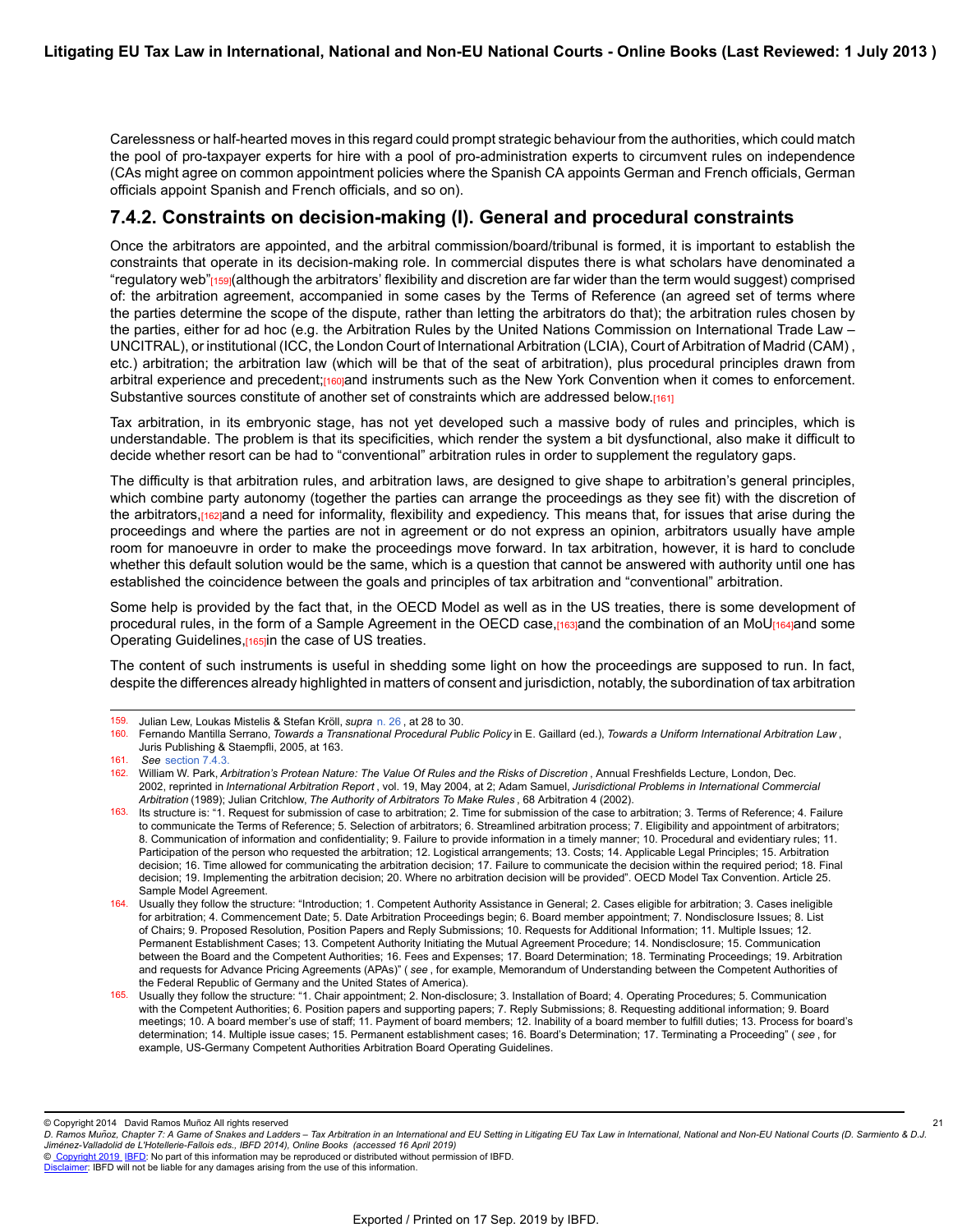to the MAP (which admittedly hinders the effectiveness of the decision), once proceedings begin the principles of party autonomy are present (though the "party" status is restricted to CAs), but so also is the principle of arbitral procedural discretion. Perhaps the clearest formulation of the combination is contained in the OECD Model Sample Agreement, which states:

Subject to this agreement and the Terms of Reference, the arbitrators shall adopt those procedural and evidentiary rules that they deem necessary to answer the questions set out in the Terms of Reference. They will have access to all information necessary to decide the issues submitted to arbitration, including confidential information. Unless the competent authorities agree otherwise, any information that was not available to both competent authorities before the request for arbitration was received by both of them shall not be taken into account for purposes of the decision.[166]

The US treaties also include ample powers for the arbitration "board" regarding the arbitral proceedings, since "The arbitration board may adopt any procedures necessary for the conduct of its business, provided that the procedures are not inconsistent with any provision of [the Treaty provisions]".[167]

This creates the necessary scope for some kind of arbitral practice to evolve.[168]Naturally, the arbitrators' discretion will be subject to the other procedural rules set forth in the instruments. Such rules provide for, essentially, a process in writing, where the CAs are supposed to deliver written submissions (of limited length, in the US case),[169]and can reply to the other party's submissions.

Oral presentations are not expressly contemplated, nor is there a proper "evidentiary" stage. This creates plenty of doubt as to what approach will be followed by the arbitrators, but in light of the divergent attitudes towards evidentiary matters[170]this is not necessarily a bad thing, to the extent that it allows arbitrators to decide on the spot on crucial issues. Whether there will be oral appearances, whether the tribunal will be proactive and ask its own questions, or limit itself to the presentations by the parties, whether there will be witnesses or expert testimony, in writing, orally, or with cross-examination,  $171$ are delicate matters better left to the specific needs of the dispute and the ability of the arbitrators to distinguish them $\frac{1}{2}$ if. say, an oral appearance is not necessary, there is no need to rouse discrepancies in the attitudes of parties and counsel, coaching of witnesses, cross-examination, etc.). In US instruments there are some restrictions on the power of arbitrators to request additional information, which can *consist only of existing documents and may not request new or additional analyses* .[173]

The need for expediency is reflected in the time limitations applying to submissions and to the decision by the arbitrators. In the EC Convention, that time is 6 months from the date on which the matter was referred to it, $[174]$ and 6 months "from the date on which the Chair notifies in writing the competent authorities and the person who made the request for arbitration that he has received all the information necessary to begin consideration of the case" in the OECD Sample Model Agreement.[175]The US instruments limit only the time of the submissions (within 90 days after the appointment of the Chair, and 180 days after the appointment of the Chair for reply submissions).[176]The OECD Sample Model Agreement includes a streamlined arbitration process, where times are limited to 2 months for the presentation of submissions, and 1 month for the decision (total of 3 months) after the appointment of the arbitrator (which, in turn, takes place within 1 month after the reception of the terms of reference by the person who made the request for arbitration).[177]The US treaties follow a similar structure in the procedure, except for the times allocated for each step.

177. OECD Model Sample Agreement, para. 6.

22

© [Copyright 2019](http://www.ibfd.org/Copyright-IBFD) [IBFD:](http://www.ibfd.org) No part of this information may be reproduced or distributed without permission of IBFD.

<sup>166.</sup> OECD Model Sample Agreement, no. 11.

<sup>167.</sup> Protocol to the US-Germany treaty, no. 22, f); Protocol to the US-Belgium treaty, no. 6, f); US-Canada Arbitration Board Operating Guidelines, no. 3, a.

<sup>168.</sup> Professor Park expressed his misgivings about arbitral "discretion", arguing that it is overrated, and argued in favour of more specific procedural rules in his Freshfields Lecture in 2002. William W. Park, *supra* [n. 162](https://research.ibfd.org/#/doc?url=/linkresolver/static/letl_p04_c02_fn_0162#letl_p04_c02_fn_0162) , at 3 to 13. However, he also admitted that, in tax disputes, "it would seem best to give arbitrators considerable procedural flexibility, particularly during the initial development of tax arbitration. More informed quidance will come as specific cases contribute to the accumulation of 'procedural capital' in tax arbitration". *See* William W. Park, *supra* [n. 2](https://research.ibfd.org/#/doc?url=/linkresolver/static/letl_p04_c02_fn_0002#letl_p04_c02_fn_0002) , at 823.

<sup>169.</sup> US-Germany MoU, no. 9; US-Belgium MoU, no. 8; US-Canada MoU, no. 9.

<sup>170.</sup> William W. Park, *supra* [n. 2](https://research.ibfd.org/#/doc?url=/linkresolver/static/letl_p04_c02_fn_0002#letl_p04_c02_fn_0002) , at 820 to 823; Siegfried Elsing & John M. Townsend, *Bridging the Common Law Civil Law Divide in Arbitration* , 18 Arbitration International 1 (2002), at 1 to 6.

<sup>171.</sup> Siegfried Elsing & John M. Townsend, *supra* [n. 170](https://research.ibfd.org/#/doc?url=/linkresolver/static/letl_p04_c02_fn_0170#letl_p04_c02_fn_0170) , at 4 and 5; William W. Park, *supra* [n. 2](https://research.ibfd.org/#/doc?url=/linkresolver/static/letl_p04_c02_fn_0002#letl_p04_c02_fn_0002) , at 821-822.

<sup>172.</sup> William W. Park, *supra* n. 2, at 823.

<sup>173.</sup> US-Germany MoU, no. 10; US-Belgium MoU, no. 9; US-Canada MoU, no. 10.

<sup>174.</sup> Art. 11 EC Convention.

<sup>175.</sup> OECD Sample Mutual Agreement, para. 16.

<sup>176.</sup> US-Germany MoU, no. 9; US-Belgium MoU, no. 8; US-Canada MoU, no. 9.

<sup>©</sup> Copyright 2014 David Ramos Muñoz All rights reserved

*D. Ramos Munoz, Chapter 7: A Game of Snakes and Ladders – Tax Arbitration in an International and EU Setting in Litigating EU Tax Law in International, National and Non-EU National Courts (D. Sarmiento & D.J. ̃ Jimenez-Valladolid de L'Hotellerie-Fallois eds., IBFD 2014), Online Books (accessed 16 April 2019) ́*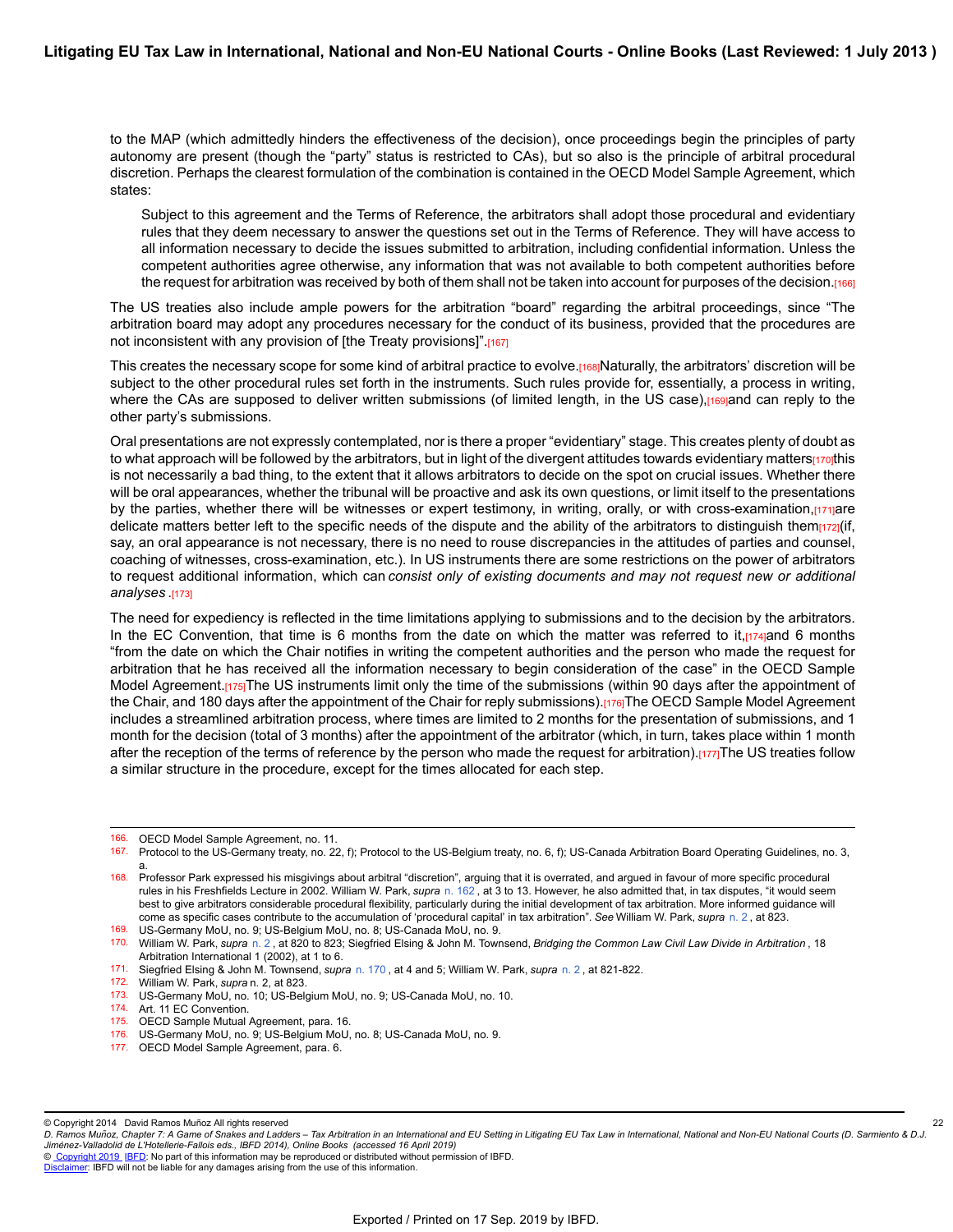The only other aspect expressly contemplated in the norms is confidentiality. The issue of confidentiality in arbitration is interesting, because even though it is highlighted as one of the fundamental distinctions between arbitration and ordinary justice<sup>[178]</sup>(parties opting for arbitration are said to have waived the right to a "public" hearing) it is still a matter of debate whether "privacy" as a normal *feature* of arbitral practice gives rise to a default, or even mandatory *requirement* , or even a *right* to the confidentiality of the proceedings and the award.[179]Some question the existence of such "inherent" rule or right, in the absence of specific mention.[180]Since the parties hardly regulate this issue in the arbitration agreement, some arbitration rules include such a mention.[181]In order to make sure that the issue is not subject to the uncertainty of an abstract discussion on the "inherent" arbitral rights/duties, on top of another abstract discussion on the applicability of such rights/duties in tax arbitration proceedings, international instruments include an express reference to it.[182]

In addition to the general debate on confidentiality in arbitration, the issue has particular implications in tax arbitration, since it is unclear whether the purpose is to protect taxpayer information from mishandling by the tax authorities, information of the tax authorities from mishandling by the taxpayer, or both. In principle, the taxpayer enjoys a status that is closer to a "third party" in the sense that arbitration law understands the concept. Therefore, the proper legal term to address this issue would be that of arbitration "privacy", i.e. the right of the actual parties to prevent any other party from attending the hearings, rather than "confidentiality", which concerns the disclosure of material information.[183]In such context, the risk is that the third party will reveal information from the proceedings, and there seems to be a wider consensus that "strangers" may be excluded from arbitration hearings unless all parties agree.[184]

A tendency to import the conclusions from the arbitral experience into the tax field without any filter, however, would risk reading the problem backwards. In tax arbitration the taxpayer, even if treated as a sort of "third party", is the party with more at stake, and more to lose if sensitive information is revealed. That is why the common point for the confidentiality rules of all instruments is the protection of taxpayer information. The EC Convention indicates so in a direct but broad way, by stating that the members of the advisory commission shall keep secret all matters they learn as a result of the proceedings.[185]The OECD is more specific, albeit more indirect, since, in order to protect confidentiality, it assimilates arbitrators to CA representatives for *the sole purposes* of the application of articles 25 and 26, and domestic laws of the contracting states concerning communication and confidentiality.[186]It remains to be seen whether this entails an absolute duty of confidentiality, or if the duty varies vis-à-vis the authority of which the arbitrator is considered a representative, the other authority and the taxpayer, as this would clearly influence the remedy to which the aggrieved party would be entitled to.

Finally, the US approach is the most stringent vis-à-vis confidentiality. The US treaties not only include a duty of nondisclosure by the arbitrators, their staff or the CAs,<sup>[187]</sup>in order to start the proceedings, each "concerned person" must

23

<sup>178.</sup> Andrew Tweddale & Keren Tweddale, *supra* [n. 31](https://research.ibfd.org/#/doc?url=/linkresolver/static/letl_p04_c02_fn_0031#letl_p04_c02_fn_0031) , at 349.

<sup>179.</sup> Id., at 353, opposing the views of England and France (where an obligation of confidentiality is held to exist) to those of Australia, Sweden or the United States, where such an obligation is put into question. *See also* ICC Report on Confidentiality as a Purported Obligation of the Parties in Arbitration (April 2002).

<sup>180.</sup> Y. Fortier, *The Occassional Unwarranted Assumption of Confidentiality* , Arbitration International, vol. 15 (1999), at 131; Expert Report of Dr Julian Lew in *Esso Plowman* (1995), 11 Arbitration International 3 (1995), at 283. Against, *see* Fouchard, Gaillard & Goldman, *International Commercial Arbitration* (1999), paragraph 1412.

<sup>181.</sup> *See* , for example, article 30 of the LCIA Arbitration Rules.

<sup>182.</sup> Art. 9(6) EC Convention, OECD Model Convention, Sample Agreement, no. 8; US-Germany Arbitration Board Operating Guidelines, no. 16, f; US-Canada Arbitration Board Operating Guidelines, no. 13, g).

<sup>183.</sup> *See* Andrew Tweddale & Keren Tweddale, *supra* [n. 31](https://research.ibfd.org/#/doc?url=/linkresolver/static/letl_p04_c02_fn_0031#letl_p04_c02_fn_0031) , at 350. Both have been held to be "two sides of a same coin". *See Esso Australia Ltd v. Plowman* (1995), 183 Commonwealth Law Reports 10; Arbitration International, vol. 11 (1995), no. 3.

<sup>184.</sup> *Oxford Shipping Co. Ltd v. Nippon Yusen Kaisha* [1984] 2 Lloyd's Rep 373 at 379. *See also* Andrew Tweddale & Keren Tweddale, *supra* [n. 31](https://research.ibfd.org/#/doc?url=/linkresolver/static/letl_p04_c02_fn_0031#letl_p04_c02_fn_0031) , at 351 and 352, with references to arbitration rules of the UNCITRAL, ICC or LCIA.

<sup>185.</sup> Art. 9(6) EC Convention.<br>186. Sample Agreement no. 8

Sample Agreement, no. 8.

<sup>187.</sup> US-Germany Arbitration Board Operating Guidelines, no. 16, f; US-Canada Arbitration Board Operating Guidelines, no. 13, g) states that:

No information relating to the Proceeding (including the board's determination) may be disclosed by the members of the arbitration board or their staffs or by either competent authority, except as permitted by the Convention and the domestic laws of the Contracting States. In addition, all material prepared in the course of, or relating to, the Proceeding shall be considered to be information exchanged between the Contracting States. All members of the arbitration board and their staffs must agree in statements sent to each of the Contracting States in confirmation of their appointment to the arbitration board to abide by and be subject to the confidentiality and nondisclosure provisions applicable to proceedings of Exchange of Information and Administrative Assistance.

In the US-Belgium Memorandum of Understanding the mechanism is different, and equivalent to that used for "concerned persons" in the other instruments, i.e. by means of an agreement by the members of the arbitration board. The relevant provision states that:

<sup>©</sup> Copyright 2014 David Ramos Muñoz All rights reserved

*D. Ramos Munoz, Chapter 7: A Game of Snakes and Ladders – Tax Arbitration in an International and EU Setting in Litigating EU Tax Law in International, National and Non-EU National Courts (D. Sarmiento & D.J. ̃ Jimenez-Valladolid de L'Hotellerie-Fallois eds., IBFD 2014), Online Books (accessed 16 April 2019) ́*

[Disclaimer](http://www.ibfd.org/Disclaimer): IBFD will not be liable for any damages arising from the use of this information.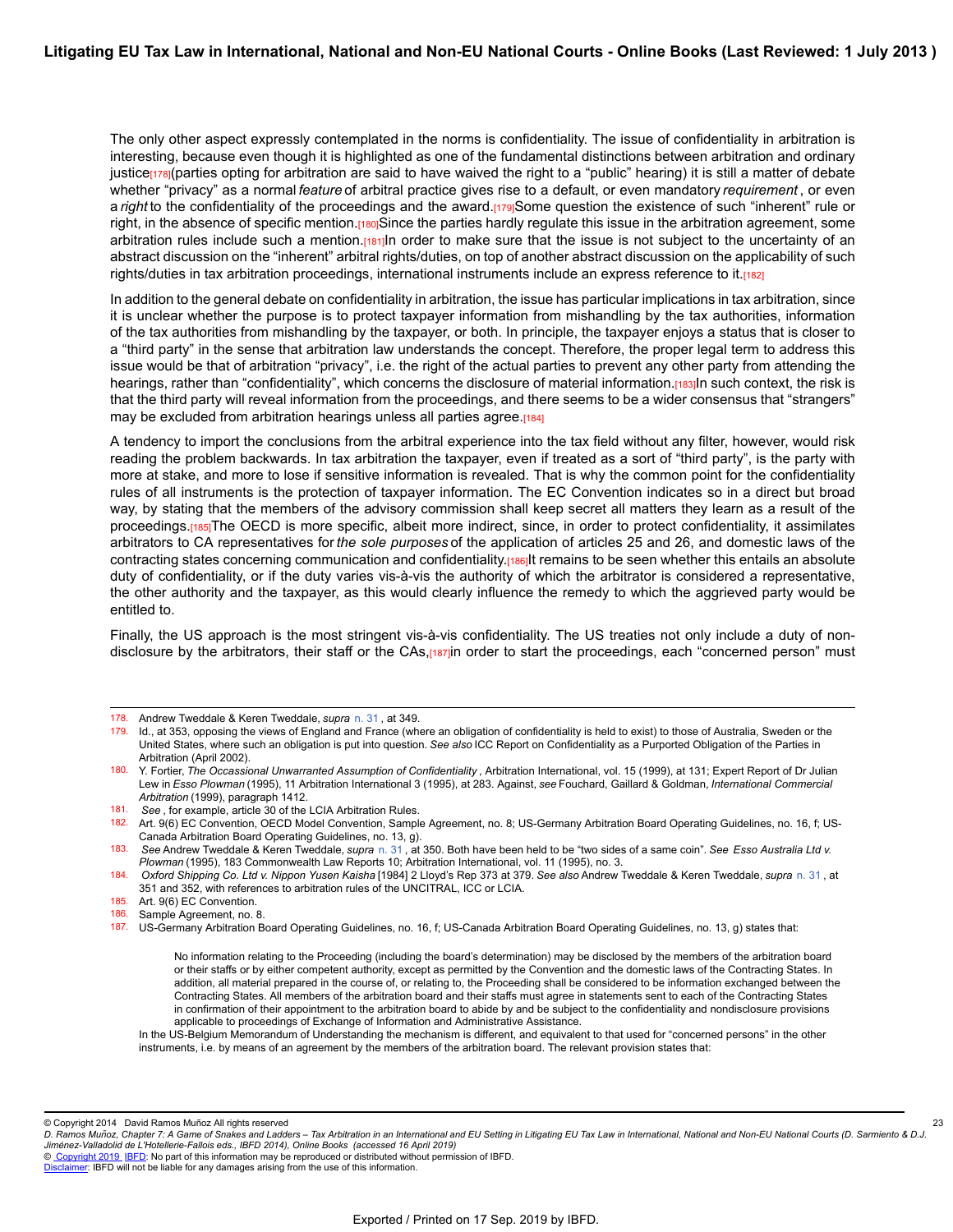deliver a statement to the CAs agreeing not to disclose any information received during the course of the proceedings from either contracting state or from the arbitration board.[188]The structure chosen to impose these two types of duty is revealing of the standing of the different parties in the process. Whereas the CAs and the members of the arbitration board form the core of the process, and thus the law can directly impose duties upon them, the "concerned persons" do not (even though they have the most at stake) and so the imposition of a duty directly by law looks a bit contrived in relation to constitutional guarantees to say, or disclose, whatever one wants, hence the need to rely on an indirect mechanism, by which the law relies on a requirement to *the CAs* to have received the parties' statement, and on the parties' statement to limit their disclosure.

All in all, the impression of the rules of procedure for tax arbitration contained in international instruments is more positive than that of the general tax arbitration approach. It encompasses an interesting combination of autonomy, discretion and expediency. Whether arbitrators will succeed in using this tenuous guidance as a basis for evolving a sort of international tax arbitration "practice" and principles is a matter yet to be seen.

### **7.4.3. Constraints on decision-making (II). Substantive constraints**

### **7.4.3.1. The sources of the decision (I). International (tax) arbitration and substantive law**

The relationship which arbitrators have with the law, especially substantive law, is somewhat ambivalent. On the one hand, they want to be granted a large discretion when applying it. Arbitration laws tend to establish that, failing agreement between the parties on an applicable set of rules, the arbitrators will determine which law to apply by reference to the conflict of laws rules which *they consider appropriate* .[189]Arbitration *rules* by the UNCITRAL (for ad hoc proceedings) or by the main arbitral institutions give arbitrators even more leeway, by providing, again in the absence of agreement between the parties, that an arbitral tribunal can decide on the basis of the laws that it considers appropriate (thereby extending the discretion from the selection of the conflict rules, to the direct selection of the applicable law).[190]Furthermore, the definition of "laws" is sufficiently generic as to include "rules of law", [191]thereby opening the door for a decision on the basis of usages, or uniform "a-national" principles. Then, there is the discretion of the arbiters as to *how* to apply the law, since their decision can only be challenged to the extent that it is contrary to *public policy* , thereby excluding cases of "error" in law.[192]Modern "de-nationalized" arbitration approaches only further this trend, by arguing an ever looser requirement for arbitrators to adhere to the rules of a particular legal system.

Yet, on the other hand, the decision by an arbitral tribunal on the basis of the law is what gives arbitration a certain status, and differentiates it from other dispute resolution mechanisms, such as "adjudication" or "expert determination". Also, arbitration rules, even while providing for ample discretion on the selection of the applicable rules, fall shy of doing the same when it comes to the ability of the arbitrators to decide *ex aequo* (i.e. on equity) or acting as *amiable compositeurs* , something that requires a *specific* authorization by the parties.[193]

Thus, the option which is chosen when establishing the relationship of an arbitration tribunal (or board, panel or commission) to the law, reveals much about the underlying idea as to the role that arbitrators will play in the dispute. In this

Upon confirmation of appointment of the arbitration board, each board member must agree in a statement to abide by and be subject to the confidentiality and nondisclosure provisions of Article 25 of the Convention and the applicable domestic laws of the Contracting States, as well as to this Agreement and the Arbitration Board Operation Guidelines.

US-Belgium MoU, no. 13.

193. Art. 35(2) UNCITRAL Arbitration Rules; art. 21(3) Arbitration Rules of the ICC International Arbitration Court; art. 28(3) International Arbitration Rules of the American Arbitration Association; art. 22.3 Arbitration Rules of the London Court of International Arbitration; art. 21(2) Arbitration Rules of the Court of Arbitration of Madrid.

© Copyright 2014 David Ramos Muñoz All rights reserved

© [Copyright 2019](http://www.ibfd.org/Copyright-IBFD) [IBFD:](http://www.ibfd.org) No part of this information may be reproduced or distributed without permission of IBFD.

<sup>188.</sup> US-Germany MoU, no. 7; US-Canada MoU, no. 7.

<sup>189.</sup> Art. 28(2) UNCITRAL Model Law on International Commercial Arbitration; sec. 46(3) English Arbitration Act 1996.

<sup>190.</sup> *See* article 35(1) of the UNCITRAL Arbitration Rules; article 21(1) of the Arbitration Rules of the ICC International Arbitration Court; article 28(1) of the International Arbitration Rules of the American Arbitration Association; article 22.3 of the Arbitration Rules of the London Court of International Arbitration, or article 21(1) of the Arbitration Rules of the Court of Arbitration of Madrid.

<sup>191.</sup> Art. 35(1) UNCITRAL Arbitration Rules; art. 21(1) Arbitration Rules of the ICC International Arbitration Court; art. 28(1) International Arbitration Rules of the American Arbitration Association; art. 22.3 Arbitration Rules of the London Court of International Arbitration; art. 21(1) Arbitration Rules of the Court of Arbitration of Madrid.

<sup>192.</sup> Art. V(2)(b) New York Convention on the Recognition and Enforcement of Foreign Arbitral Awards; art. 36(1)(b)(ii) UNCITRAL Model Law on International Commercial Arbitration. Section 69 of the English Arbitration Act allows, unless the parties agree to the contrary, an "appeal" of the award with a leave from the court; and its paragraph (3)(b) provides that such leave will be granted, in addition to cases of "general public importance" where "the decision of the tribunal is at least open to serious doubt", in cases where "the decision of the tribunal on the question is obviously wrong", yet English courts are generally prudent when deciding on such appeals.

*D. Ramos Munoz, Chapter 7: A Game of Snakes and Ladders – Tax Arbitration in an International and EU Setting in Litigating EU Tax Law in International, National and Non-EU National Courts (D. Sarmiento & D.J. ̃ Jimenez-Valladolid de L'Hotellerie-Fallois eds., IBFD 2014), Online Books (accessed 16 April 2019) ́* 24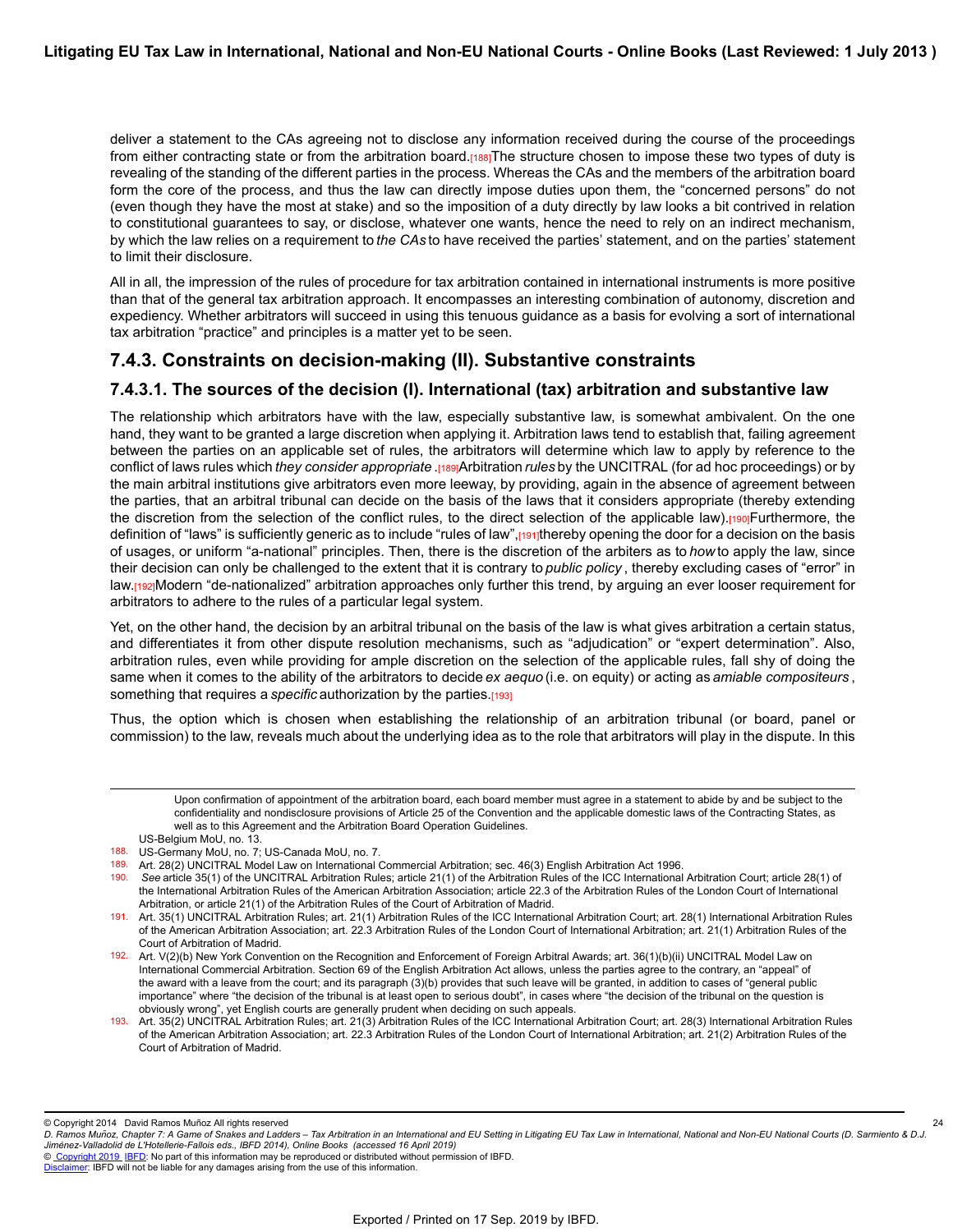regard, for example, the EC Convention provides that the "commission" must base its opinion on article 4 of the Convention (i.e. the applicability of the arm's length principle),[194]without further specification. This shows that the European countries envisaged a procedure closer to fact-finding than actual arbitration. This can cause problems when the issue of "prices" cannot be resolved without resort to legal principles (i.e. when characterizing a payment as dividend, royalties, interest or management fees) which may act as an implicit carve-out for the commission's competence (though given the authorities' control over the proceedings, and the arbitrators' limited discretion it is hard to speak of "competence" or "jurisdiction" in the traditional sense).

The OECD Sample Agreement provides a solution closer to "normal" arbitration, albeit not quite, by stipulating that arbitrators shall decide in accordance with the treaty, and, subject to it, the domestic law provisions, and that they may resort, for interpretive purposes, to the principles of interpretation of articles 31 to 34 of the Vienna Convention on the Law of Treaties, *and* (of course) to the OECD Commentaries on the Model Tax Convention and the OECD Transfer Pricing Guidelines for Multinational Enterprises and Tax Administrations (as well as any sources identified by the competent authorities in the Terms of Reference).[195]

The US approach in the treaties with Germany and Belgium follows the same principle as in the OECD Model (i.e. a decision in "law", not fact, or equity, albeit with limited sources) but it goes one step further in constraining the sources the arbitrators may use, by establishing a descending order of priority, as follows: (i) provisions of the convention; (ii) agreed commentaries or explanations of the contracting states concerning the convention; (iii) laws of contracting states to the extent they are not inconsistent with each other; and (iv) OECD Commentary, Guidelines or Reports regarding relevant analogous portions of the OECD Model Tax Convention.[196]

This creates a problem for applying the principles of interpretation of the Vienna Convention of the Law of Treaties. A reasonable view would be to hold that they cannot be ruled out unless expressly excluded, due to their having the character of customary rules, and to the fact that *some* interpretative principles will always be needed (even to interpret the meaning of the applicable law clause), and that despite the peculiar nature of tax arbitration, one cannot presume that the intention of states is to create a separate set of norms for these disputes which are unaffected by the international legal order.

A second problem is whether resort to the principles of the Vienna Convention could open the door to the applicability of precedent (judicial or arbitral). The current view in international law and in arbitration is that there is no such thing as a doctrine of precedent;[197]this does not however prevent international courts and arbitral tribunals from referring to previous decisions of other courts or other arbitral tribunals as an instructive and persuasive source.[198]Thus, the question is whether precedent could be referred to in the same manner in tax arbitration. The answer, in the case of the United States, would be "no", at least in light of what the treaties say, something that may have unintended (and harmful) consequences.[199]

A third problem concerns the authoritative nature of the OECD Commentaries. Of course, no one can deny their usefulness as an updated and thorough analysis of the OECD Model Tax Convention in light of principles and practices of international taxation. The problem is when this source is given pre-eminence over any "international" source other than the treaty itself, which is what the abovementioned US treaties do.[200]This, when it comes to OECD members, might be acceptable, but the problem would arise if the same policy were maintained in the US treaties with non-members.

Maybe because of these or the other numerous problems which arise when one tries to restrict the sources on which an arbitral body can draw for its decision, or even inspiration, posterior treaties with Canada and France do not include a similar clause. This does not solve the problem, because then the question is whether the arbitrators' decision will be grounded on the law, as in the OECD Model and other US treaties, or mainly on fact, as in the EC Convention, or maybe equity.

200. First comes the treaty, then the commentaries and explanations agreed by the contracting states, then domestic laws not inconsistent with each other; *then* the OECD materials but given that, if a case proceeds to arbitration, there will be a lack of agreement, the OECD materials could be second in importance only to the treaty.

25

© [Copyright 2019](http://www.ibfd.org/Copyright-IBFD) [IBFD:](http://www.ibfd.org) No part of this information may be reproduced or distributed without permission of IBFD.

<sup>194.</sup> Art. 11(1) EC Convention.

<sup>195.</sup> OECD Sample Agreement, no. 14.

<sup>196.</sup> US-Germany Protocol, no. 22, (i); US-Belgium Protocol, no. 7, (i).

<sup>197.</sup> Articles 38(d) and 59 of the ICJ Statute (judicial decisions are only a secondary source, the ICJ decision is binding on the parties, and no one else); article 1136(81) (in the same sense) of the NAFTA; article 53(1) of the ICSID Convention (decision binding on the parties, no mention whatsoever of binding nature upon anyone else); M.L. Shahabuddeen, *Precedent in the World Court* , Cambridge: Cambridge University Press, 1996; Christopher Schreuer & Matthew Weiniger in Peter Muchlinski, Federico Ortino & Christopher Schreuer (eds.), *supra* [n. 111](https://research.ibfd.org/#/doc?url=/linkresolver/static/letl_p04_c02_fn_0111#letl_p04_c02_fn_0111) , at 1188 to 1207; *Amco v. Indonesia* , decision on Annulment, 16 May 1986, 1 ICSID Reports 509.

<sup>198.</sup> The phenomenon is very clear in investment arbitration, where decisions tend to be based on grounds previously held by other decisions. *See LETCO v. Liberia* , Award, 31 Mar. 1986, 2 ICSID Reports 346; *Feldman v. Mexico* , Award, 16 Dec. 2002, 7 ICSID Reports 341, paragraph 107; *Encana v. Ecuador* , Award, 3 Feb. 2006, paragraph 189.

<sup>199.</sup> *See* [section 7.5.3.](https://research.ibfd.org/#/doc?url=/linkresolver/static/letl_p04_c02_s_7.5.3.#letl_p04_c02_s_7.5.3.)

<sup>©</sup> Copyright 2014 David Ramos Muñoz All rights reserved

*D. Ramos Munoz, Chapter 7: A Game of Snakes and Ladders – Tax Arbitration in an International and EU Setting in Litigating EU Tax Law in International, National and Non-EU National Courts (D. Sarmiento & D.J. ̃ Jimenez-Valladolid de L'Hotellerie-Fallois eds., IBFD 2014), Online Books (accessed 16 April 2019) ́*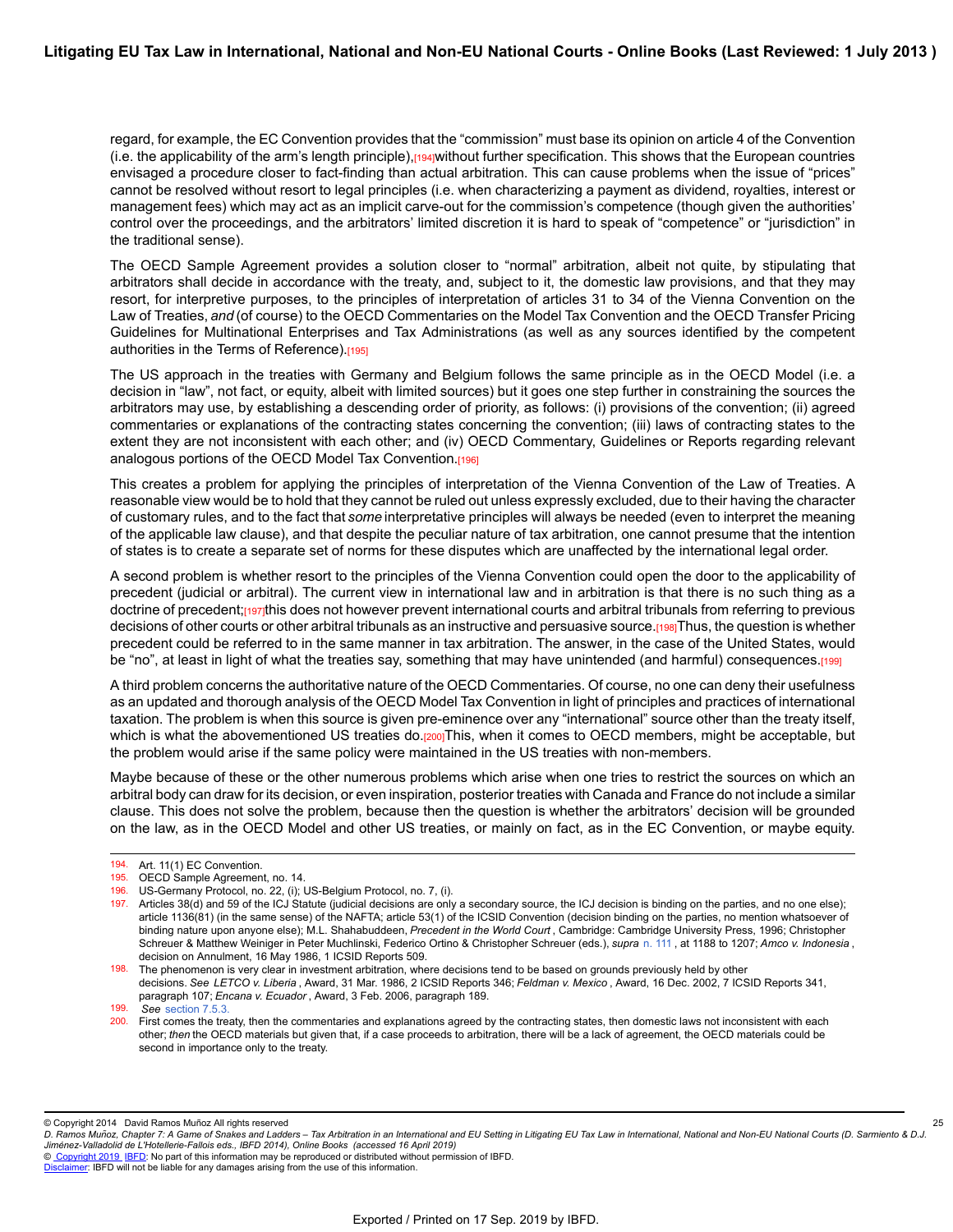The requirement that each CA must present a submission of 5 pages maximum, which must determine "each specific amount of income, expense or tax at issue", shows that the focus is on the figures.[201]Yet, figures cannot exist in a vacuum, and thus the law also provides that the 5-page submission can be accompanied with a supporting position paper of 30 pages max, and that the Proposed Resolution may also address any related issues that are required to determine those amounts (e.g. the existence of a permanent establishment).[202]Also, each CA can submit a Reply Submission to the board to address any points raised by the Proposed Resolution or Position Paper submitted by the other CA (MoUs).[203]This suggests that, even though the purpose of the procedure is to come up with a specific figure, the decision will most likely be taken on grounds of law (though which law remains to be seen).

### **7.4.3.2. The sources of the decision (II). International (tax) arbitration and EU law**

An issue that merits special consideration in this study is the role that EU law plays in international arbitration disputes. An accurate summary of the *status quo* would be that, when it comes to EU law, arbitral tribunals are caught between a rock and a hard place. On the one hand, arbitral tribunals are expected to apply EU law.[204]Disregarding EU law can be a cause for setting aside an arbitral award or denying its enforceability.[205]It is interesting to note, in this regard, that the policy in favour of arbitration can clash with the *effet utile* of some European provisions. According to the former, the justifications for refusing recognition and enforcement of an arbitral award are very limited and, leaving aside the constitution of the arbitral tribunal, excesses of jurisdiction or equal treatment, a substantive rule can only result in non-enforcement when the rule is a public order rule.[206]This status is reserved only to the most fundamental policies of a state, and thus not all mandatory rules form part of the public order.

Pursuant to this, for some states, competition rules may not form part of that state's public order. Yet, in *Ecoswiss v. Benetton* , the ECJ expressed the view that the *effet utile* of the rule would be affected if arbitral tribunals were entitled to disregard it, without the risk of non-enforceability,[207]and therefore the wrong application of EU competition rules should be a cause for not enforcing the award.[208]

The ECJ, however, does not seem to require the state to establish in practice a two-lane system, with a narrow lane for "typical" objections to enforceability, and a wider, and more intrusive one, for matters of EU law, at least not from a procedural perspective. Conformity with EU law will be appraised at the stage of recognition and enforcement of the award, and subject to existing deadlines.[209]If that objection has not been raised on time, the courts are not compelled to facilitate a longer period, provided the one existing is not artificially short, or prevents in practice an actual scrutiny.[210]The author is also of the view that conformity with EU law should be examined within the (restricted) parameters for review of the award.

That is, the lack of compliance with EU law must be a source for setting aside or refusing the enforcement of the award only if it results in: (i) the violation of limitations to the capacity of the parties, or invalidity of the arbitration agreement; (ii) inequality of treatment of the parties or another important procedural irregularity; (iii) excess of power (decision beyond the scope of the submission to arbitration); (iv) irregular composition of the arbitral tribunal; or (v) non-arbitrability of the subject matter, or the violation of public policy if the award is enforced.[211]Normally the infringement of EU law will fall within the "public policy" exception, provided some flexibility is employed in its definition.

If, on the other hand, "conformity with EU law" were framed as an autonomous ground for setting aside the award or refusing its enforcement, that would be contrary to the states' policy in favour of arbitration, and against legal certainty. Even in tax disputes, public policy and expediency recommend that, once the need to apply EU law is acknowledged,

208. Id., paras. 35-40.

26

© [Copyright 2019](http://www.ibfd.org/Copyright-IBFD) [IBFD:](http://www.ibfd.org) No part of this information may be reproduced or distributed without permission of IBFD.

<sup>201.</sup> US-Germany Protocol, no. 22, (g); US-Belgium no. 6, (g); US-Canada MoU, no. 9; US-France MoU, no. 9.

<sup>202.</sup> Id. 203. Id.

<sup>204.</sup> ECJ,Case 102/81, Nordsee Deutsche Hochseefischerei GmbH v. Reederei Mond Hochseefischerei Nordstern AG & Co KG et al. [1982] ECR 1095, para. 14. *See also* ECJ, [Case C-126/97](https://research.ibfd.org/#/doc?url=/linkresolver/static/ecj_c_126_97#ecj_c_126_97) , *Eco Swiss China Time Ltd and Benetton International NV* [1999] ECR I-3079; ECJ, 6 Oct. 2009,Case C-40/08, *Asturcom Telecomunicaciones SL v. Cristina Rodríguez Nogueira* .

<sup>205.</sup> ECJ, [Case C-126/97](https://research.ibfd.org/#/doc?url=/linkresolver/static/ecj_c_126_97#ecj_c_126_97) , *Eco Swiss China Time Ltd and Benetton International NV* [1999] ECR I-3079; ECJ, 6 Oct. 2009,Case C-40/08, *Asturcom Telecomunicaciones SL v. Cristina Rodríguez Nogueira* .

<sup>206.</sup> *See*, for example, articles V.1(c) and II(b) of the New York Convention of 1958 on the Recognition and Enforcement of Foreign Arbitral Awards.<br>207. FCJ Case C-126/97, *Fco Swiss China Time Ltd and Benetton Internatio* 

<sup>207.</sup> ECJ, [Case C-126/97](https://research.ibfd.org/#/doc?url=/linkresolver/static/ecj_c_126_97#ecj_c_126_97) , *Eco Swiss China Time Ltd and Benetton International NV* [1999] ECR I-3079, para. 40.

<sup>209.</sup> Id., paras. 44-48.

<sup>210.</sup> Id., para. 45.

<sup>211.</sup> The scheme follows article V of the New York Convention 1958 for the Recognition and Enforcement of Foreign Arbitral Awards, but the same structure of limited grounds for setting aside or refusing enforcement of the award is replicated in most modern arbitration laws for both domestic and international disputes.

<sup>©</sup> Copyright 2014 David Ramos Muñoz All rights reserved

*D. Ramos Munoz, Chapter 7: A Game of Snakes and Ladders – Tax Arbitration in an International and EU Setting in Litigating EU Tax Law in International, National and Non-EU National Courts (D. Sarmiento & D.J. ̃ Jimenez-Valladolid de L'Hotellerie-Fallois eds., IBFD 2014), Online Books (accessed 16 April 2019) ́*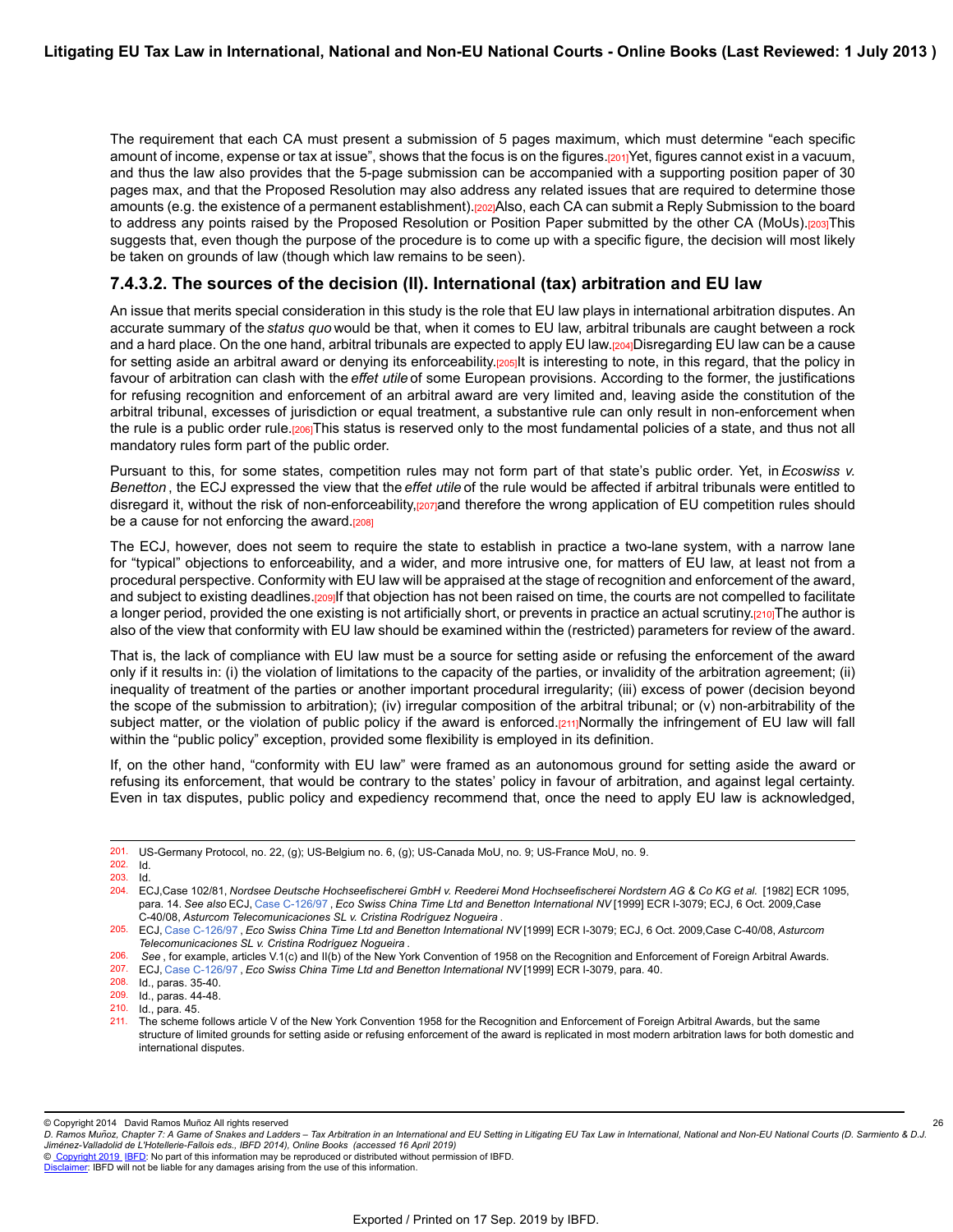arbitrators should be given flexibility as to *how* to apply and accommodate it within the existing parameters of arbitration law. Otherwise the system would suffer from unpredictability.

A quick analysis of recent case law, such as*Asturcom Telecomunicaciones* ,[212]however, could lead to the conclusion that the ECJ has thrown caution to the wind. In that case, which concerned a consumer dispute, the ECJ stuck to the more protective reading of its previous decision in *Mostaza Claro* ,[213]and held that the national court had to check ex officio the conformity of the decision with EU law, even if no party had raised this during the proceedings.[214]It is submitted, however, that the ECJ's decision was in part motivated by the importance, from a public policy perspective, of consumer rights. However, the ECJ could have been clearer in stressing this point, since any misapplication of a provision of EU law, no matter how unimportant, obscure or arcane, could result in the refusal of enforcement of an arbitral award, even if none of the parties have alleged that during the proceedings, or even the enforcement.

The position of arbitral tribunals is aggravated by the fact that they are excluded from making preliminary references to the ECJ, in the same way domestic courts can. The ECJ has found in its case law that, while statutory arbitral tribunals that function in a manner similar to courts can make preliminary references,[215]arbitral tribunals appointed for one dispute cannot do so.<sup>[216]</sup>

One view would be to find this arrangement unfair, since arbitral tribunals must apply EU law (as we have seen above) but cannot inquire as to its content. A more careful view, however, shows that the reasons for this arrangement are rooted in arbitration's special status as a mechanism of dispute resolution. The arbitral tribunals' ability to pose preliminary references would only be justified if they were "court or tribunals *of a Member State* " [emphasis added], pursuant to article 267, paragraph 2 of the [TFEU](https://research.ibfd.org/#/doc?url=/linkresolver/static/tt_e2_00_eng_1992_tt#tt_e2_00_eng_1992_tt) .[217]

This would mean siding with the so-called "jurisdictional theory" of arbitration, under which the nature of arbitration is that of a jurisdictional mechanism, akin to normal courts, which is in clear contrast with the so-called "contractual theory" of arbitration, which defends the view that the source of arbitration is a contract (the arbitration agreement), and the more recent "autonomous theory", which justifies arbitration's current status in terms of its ability to provide the "service" needed by the parties, and thereby fulfill their needs.[218]

Current positions vary, but pure "jurisdictional" views are unheard of. Neither courts nor arbitrators want arbitration to become a sort of parallel system of courts. Also, even if we consider arbitral tribunals as courts or tribunals "of a Member State" in the sense of article 267 of the [TFEU](https://research.ibfd.org/#/doc?url=/linkresolver/static/tt_e2_00_eng_1992_tt#tt_e2_00_eng_1992_tt), that would not put an end to the problem, because the next question would be whether they would fall under the general rule applicable to "any" court or tribunal, under which the latter "may" pose preliminary references, or the specific rule for courts or tribunals "against whose decisions there is no judicial remedy under national law", under which the latter "shall bring the matter before the Court".[219]What would "remedy" mean in this case? Arbitral awards are not subject to appeal, but to a specific process, with limited grounds for review. Would that count as a "remedy"? Would it depend on the level of review granted to domestic courts? Too many questions, and too much uncertainty, only to distinguish whether arbitrators "may" or "shall" make preliminary references. Few arbitrators would want to relinquish their flexibility in exchange for more clarity regarding EU law.

Nonetheless, domestic laws may give arbitrators the possibility of asking the ECJ in an indirect way. Section 45 of the English Arbitration Act provides arbitral tribunals with the possibility of consulting domestic courts concerning matters of English law.[220]To the extent that English law includes EU law, it would be possible for an arbitral tribunal to pose a question

Determination of preliminary point of law.

27

© [Copyright 2019](http://www.ibfd.org/Copyright-IBFD) [IBFD:](http://www.ibfd.org) No part of this information may be reproduced or distributed without permission of IBFD.

<sup>212.</sup> ECJ, 6 Oct. 2009,Case C-40/08, *Asturcom Telecomunicaciones SL v. Cristina Rodríguez Nogueira* .

<sup>213.</sup> ECJ,Case C-168/05, *Elisa María Mostaza Claro v. Centro Móvil Milenium SL* [2006] ECR I-10437.

<sup>214.</sup> ECJ, 6 Oct. 2009,Case C-40/08 *Asturcom Telecomunicaciones SL v. Cristina Rodríguez Nogueira* , at 30-32, 53-55.

<sup>215.</sup> ECJ,Case 61/65, *Vaassen-Göbbels v. Management of the Beambtenfonds voor het Mijnbedrijf* [1966] ECR 583; ECJ,Case C-393/92, *Municipality of Almelo v. NV Energiebedrijf IJsselmij* [1994] ECR I-1477.

<sup>216.</sup> *See* ECJ,Case 102/81, *Nordsee Deutsche Hochseefischerei GmbH v. Reederei Mond Hochseefischerei Nordstern AG & Co KG et al.* [1982] ECR 1095. To this extent, it is irrelevant that the arbitration is institutional or ad hoc. In institutional arbitration the institution does not decide the dispute, but only assists the parties in appointing the members of the arbitral tribunal, and the tribunal itself for matters like administration or remuneration. 217. "Where such a question is raised before any court or tribunal of a Member State, that court or tribunal may, if it considers that a decision on the

question is necessary to enable it to give judgment, request the Court to give a ruling thereon" *.*

<sup>218.</sup> Julian Lew, Loukas Mistelis & Stefan Kröll, *supra* [n. 26](https://research.ibfd.org/#/doc?url=/linkresolver/static/letl_p04_c02_fn_0026#letl_p04_c02_fn_0026) , at 81-82.

<sup>219.</sup> Paragraphs 2 and 3 of article 267 of the [TFEU](https://research.ibfd.org/#/doc?url=/linkresolver/static/tt_e2_00_eng_1992_tt#tt_e2_00_eng_1992_tt) .

<sup>220.</sup> Section 45 of the English Arbitration Act provides that:

<sup>©</sup> Copyright 2014 David Ramos Muñoz All rights reserved

*D. Ramos Munoz, Chapter 7: A Game of Snakes and Ladders – Tax Arbitration in an International and EU Setting in Litigating EU Tax Law in International, National and Non-EU National Courts (D. Sarmiento & D.J. ̃ Jimenez-Valladolid de L'Hotellerie-Fallois eds., IBFD 2014), Online Books (accessed 16 April 2019) ́*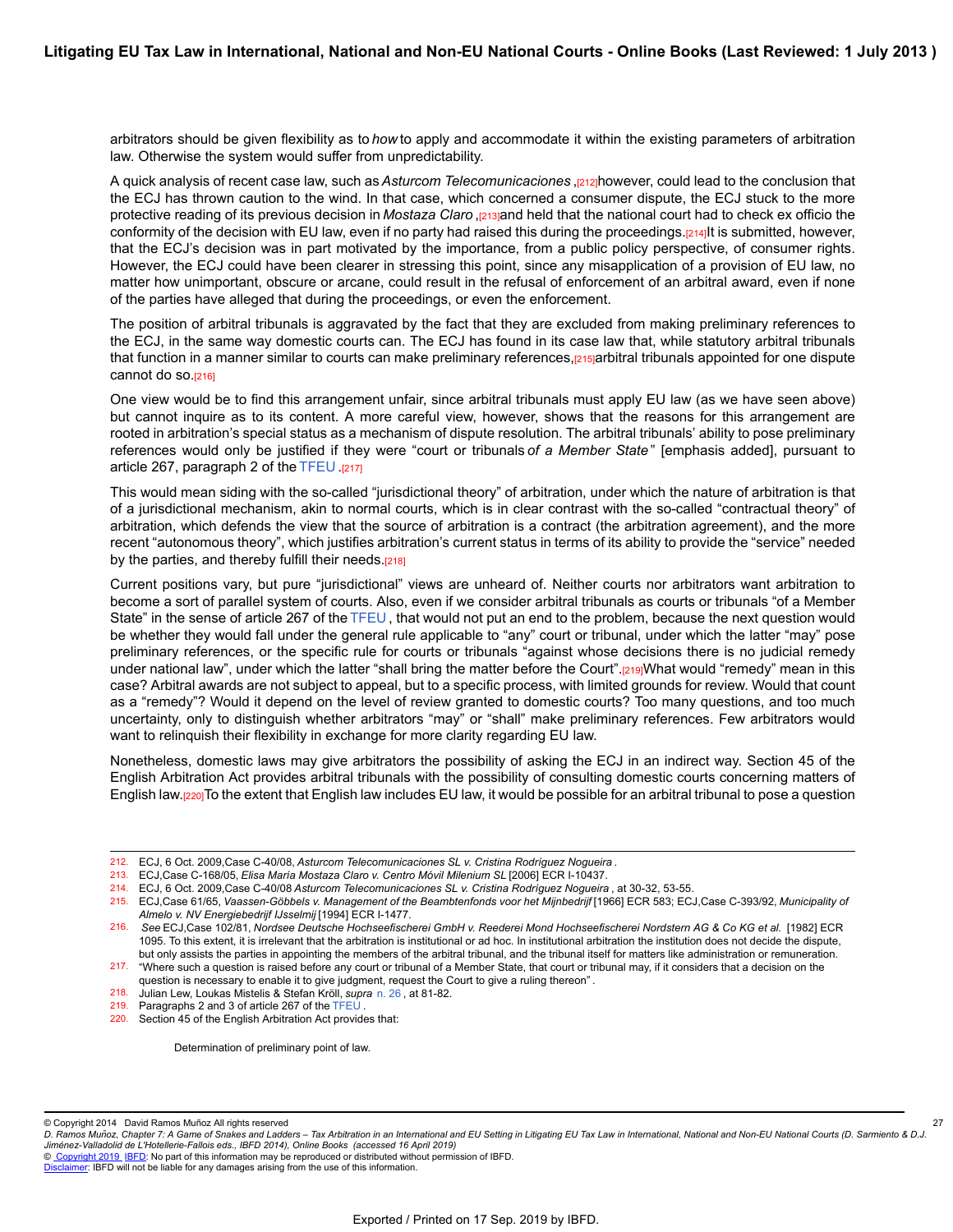to an English court, with the aim that such question be "forwarded" to the ECJ in the form of a preliminary reference issued by the domestic court.<sup>[221]</sup>

Other laws, such as those inspired by the UNCITRAL Model Law on International Commercial Arbitration, do not provide for a specific right of consultation, but they allow plenty of discretion to arbitral tribunals to order the process as they see fit.[222]Under the provisions of, say, the Spanish Arbitration Act,[223]which mimics the UNCITRAL Model Law in this sense, it would arguably be possible, upon that general power to order the proceedings, to make a request to domestic courts to make a preliminary reference, albeit the matter has not yet arisen.

In the case of tax arbitration there would be more uncertainty. The power of arbitrators formed under the "arbitration" provisions in a BTT to make a request resulting in a preliminary reference would depend not only on the procedural flexibility granted to the arbitrators (we saw earlier that this was probably one of the laudable aspects of the provisions) but on the admissibility of such request by domestic courts. The power of the arbitrators to conduct the proceedings in such manner as it considers appropriate can be read to imply the power to refer a question to the courts only if supplemented with the provisions on domestic court assistance,[224]which are absent from tax arbitration rules. Thus, the extent to which domestic arbitration laws can be used to supplement such tax arbitration provisions in this regard heavily depends on whether one considers tax arbitration as an "actual" arbitration, i.e. one that can take advantage of arbitration law provisions.

It would be neither in the interest of transparency, nor that of certainty and expediency, if one of the consequences of tax arbitration's bizarre nature were to be the risk of non-compliance with EU law, especially if such risk was impossible to avoid for lack of a proper reference mechanism.

determine any question of law arising in the course of the proceedings which the court is satisfied substantially affects the rights of one or more of the parties. An agreement to dispense with reasons for the tribunal's award shall be considered an agreement to exclude the court's jurisdiction under this section.

- (2) An application under this section shall not be considered unless–
- (a) it is made with the agreement of all the other parties to the proceedings, or
- (b) it is made with the permission of the tribunal and the court is satisfied–
- (i) that the determination of the question is likely to produce substantial savings in costs, and
- (ii) that the application was made without delay.

(3) The application shall identify the question of law to be determined and, unless made with the agreement of all the other parties to the proceedings, shall state the grounds on which it is said that the question should be decided by the court.

(4) Unless otherwise agreed by the parties, the arbitral tribunal may continue the arbitral proceedings and make an award while an application to the court under this section is pending.

(5) Unless the court gives leave, no appeal lies from a decision of the court whether the conditions specified in subsection (2) are met.

(6) The decision of the court on the question of law shall be treated as a judgment of the court for the purposes of an appeal. But no appeal lies without the leave of the court which shall not be given unless the court considers that the question is one of general importance, or is one which for some other special reason should be considered by the Court of Appeal.

- 221. Julian Lew, Loukas Mistelis & Stefan Kröll, *supra* [n. 26](https://research.ibfd.org/#/doc?url=/linkresolver/static/letl_p04_c02_fn_0026#letl_p04_c02_fn_0026) , at 481. *See also* Johan Eraw, *Reference by Arbitrators to the European Court of Justice for Preliminary Rulings* in CEPANI, *Arbitration and European Law* (1997) at 132.
- 222. Article 19 of the UNCITRAL Model Law on International Commercial Arbitration provides that:

(1) Subject to the provisions of this Law, the parties are free to agree on the procedure to be followed by the arbitral tribunal in conducting the proceedings.

(2) Failing such agreement, the arbitral tribunal may, subject to the provisions of this Law, conduct the arbitration in such manner as it considers appropriate. The power conferred upon the arbitral tribunal includes the power to determine the admissibility, relevance, materiality and weight of any evidence.

28

- 223. Art. 25 Spanish Arbitration Act 60/2003.
- 224. *See* , for example, article 6 of the Spanish Arbitration Act.

© Copyright 2014 David Ramos Muñoz All rights reserved

<sup>(1)</sup> Unless otherwise agreed by the parties, the court may on the application of a party to arbitral proceedings (upon notice to the other parties)

*D. Ramos Munoz, Chapter 7: A Game of Snakes and Ladders – Tax Arbitration in an International and EU Setting in Litigating EU Tax Law in International, National and Non-EU National Courts (D. Sarmiento & D.J. ̃ Jimenez-Valladolid de L'Hotellerie-Fallois eds., IBFD 2014), Online Books (accessed 16 April 2019) ́*

[Disclaimer](http://www.ibfd.org/Disclaimer): IBFD will not be liable for any damages arising from the use of this information.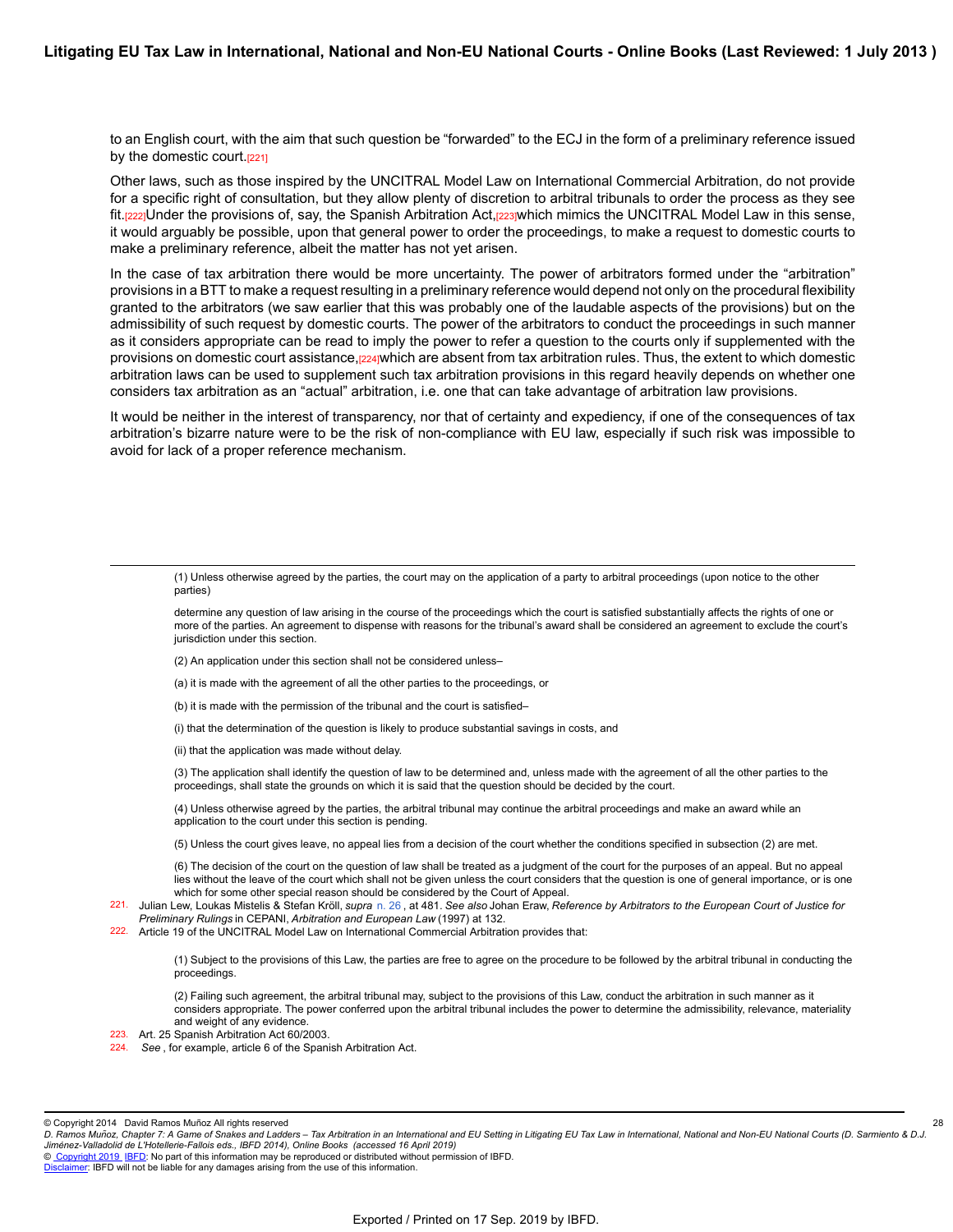## **7.5. Decision, finality and enforcement**

### **7.5.1. The decision. Of facts, law and baseball**

The typical way for arbitral proceedings to finish is by means of a decision by the arbitral tribunal in the form of an arbitral "award". The many peculiarities of tax arbitration run so deep that they even affect the definition of the equivalent decision by the arbitrators, so that it is difficult in tax arbitration to talk about an "award" in the sense it is understood in arbitration.

First, there is the issue of the reasoned nature of the arbitrators' decision. Detractors of this solution could argue that including such reasons makes the award vulnerable to challenges.[225]It is easier to set aside an award for being wrong when the arbitrators include their arguments. Parties do not necessarily resort to arbitration, rather than adjudication, because of the knowledge or skills of the arbitrators, as opposed to those of judges (although sometimes that may be a factor in specific matters). They do so in the expectation that the dispute will be more quickly and satisfactorily solved, which relies upon the dispute resolution skills of the arbitrators (which can include, but are not necessarily limited to, their legal backgrounds) but also the flexibility of the procedure, and the single-minded attention which the arbitrators apply to the case.[226]The parties expect to be listened to carefully and their submissions properly taken into consideration, but do not necessarily expect the award to resemble a treatise that distills eloquence and legal acumen.

Advocates of the need to justify awards, on the other hand, argue that if decisions are not taken in a vacuum, but follow a process where facts and law are weighed by the arbitrators, the decisions should somehow reflect that process. Also, the supposed "vulnerability" highlighted above as a negative point has the advantage that it ensures that the decision, and the process, enjoy minimum guarantees.[227]An award without justification is an open door for a lack of accountability.

With that in mind, the different instruments all give importance to the need for expediency (it is normal to require arbitrators to decide in a short period, normally of 6 months) $228$  put, regarding the need for justification, they opt for different systems. Under the OECD Model the arbitrators are expected to state the reasons for the decision, including sources of law.[229]The EC Convention, on the other hand, is silent on this point, which is not unreasonable given the heavily factual task of arbitrators, and the paucity of detail as to the legal sources, if any, that the members of the commission can use.

Then, US treaties, like those with Germany, Belgium or France, provide that the arbitrators will not state a rationale,[230]and the same solution is adopted with Canada, albeit in the Operating Guidelines subscribed by both tax authorities.[231]In this regard, US treaties have adopted a format closer to the OECD's streamlined version of the proceedings and, more importantly, they involve a form of so-called "baseball arbitration".[232]In baseball arbitration, the arbitrators are not expected to make their own assessment of the sums due, but to lean towards the solution proposed by the parties that seems more reasonable.<sup>[233]</sup>This creates an incentive for parties to behave reasonably when making their assessment, and helps in the resolution of disputes that involve monetary sums. It has been very popular in sports arbitration (one of the reasons why it is called "baseball" arbitration).[234]

Besides the positive incentive for tax authorities to settle or moderate their positions, the "baseball" approach, focused on figures and not on rationales, is a manifestation of the concerns of national authorities, that tax arbitrators may develop an autonomous body of law outside the control of domestic legislatures and authorities.

229. According to the OECD Sample Agreement, arbitrators "shall indicate in writing the sources of law relied upon and the reasoning which led to its result, unless otherwise provided in the Terms of Reference".

231. US-Canada Arbitration Board Operating Guidelines, no. 13, (e).<br>232. Lawrence M. Hill & Tamara Ashford Baseball and Taxes: Uniter

232. Lawrence M. Hill & Tamara Ashford, *Baseball and Taxes: United States Makes Similar Agreements with France and Germany Detailing Mandatory Binding Arbitration Procedures for Unresolved Competent Authority Disputes* , unpublished manuscript, at 1.

© Copyright 2014 David Ramos Muñoz All rights reserved

29

© [Copyright 2019](http://www.ibfd.org/Copyright-IBFD) [IBFD:](http://www.ibfd.org) No part of this information may be reproduced or distributed without permission of IBFD.

<sup>225.</sup> Robert Coulson, *Business Arbitration* , 4th edn (1991) at 30, referring to the practice of the AAA for domestic awards. *See* the reference in William W. Park, *supra* [n. 2](https://research.ibfd.org/#/doc?url=/linkresolver/static/letl_p04_c02_fn_0002#letl_p04_c02_fn_0002) , at 823, who does not side with this opinion.

<sup>226.</sup> This does not imply that arbitrators do not have anything to do other than to decide on the case, as much as it means that a long list of pending issues does no longer constitute a valid excuse for a lack of expediency on the arbitrators' side.

<sup>227.</sup> William W. Park, *supra* [n. 2](https://research.ibfd.org/#/doc?url=/linkresolver/static/letl_p04_c02_fn_0002#letl_p04_c02_fn_0002) , at 823.

<sup>228.</sup> US-Belgium Protocol, no. 6, (h); US-Germany Protocol, article XVI, no. 22, (h); US-Canada Arbitration Board Operating Guidelines, no. 12, (j); US-France Arbitration Board Operating Guidelines, no. 18, (a).

<sup>230.</sup> US-Germany Protocol, no. 22, (j); US-Belgium Protocol, no. 6, (j); US-France Protocol to the Income Tax Treaty, MoU, letter (j).

<sup>233.</sup> Julian Lew, Loukas Mistelis & Stefan Kröll, *supra* [n. 26](https://research.ibfd.org/#/doc?url=/linkresolver/static/letl_p04_c02_fn_0026#letl_p04_c02_fn_0026) , at 13.

<sup>234.</sup> Id.

*D. Ramos Munoz, Chapter 7: A Game of Snakes and Ladders – Tax Arbitration in an International and EU Setting in Litigating EU Tax Law in International, National and Non-EU National Courts (D. Sarmiento & D.J. ̃ Jimenez-Valladolid de L'Hotellerie-Fallois eds., IBFD 2014), Online Books (accessed 16 April 2019) ́*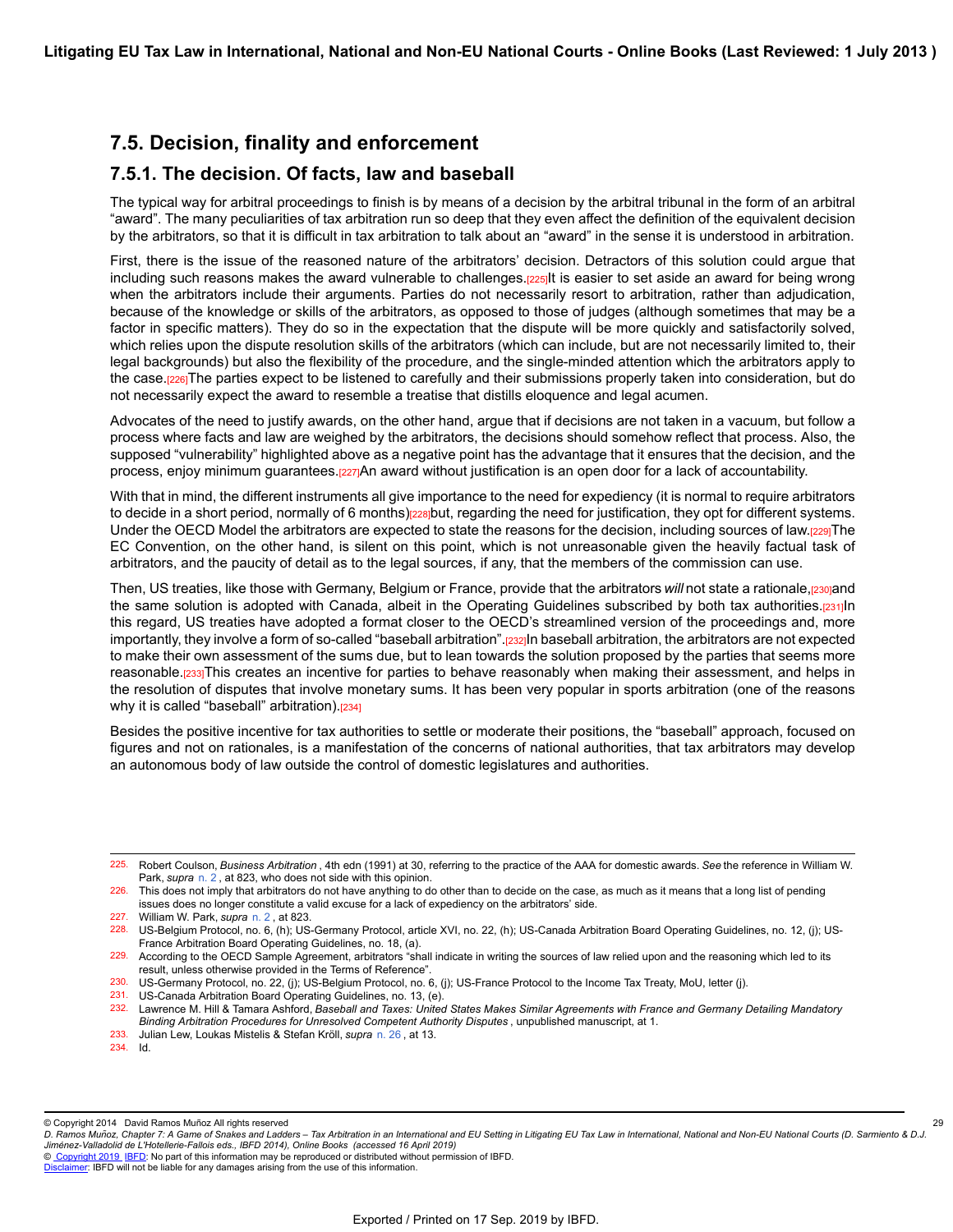In this regard, it is telling that the two sentences, "The determination of the board will not state a rationale" and "It will have no precedential value" are tied together in US treaties;[235]yet, it is submitted that this is a mistake as the implications of the lack of precedential value are not nearly as serious as the implications of a lack of stated rationale. It is true, in a similar way to sports arbitration, or other fields where baseball arbitration has been popular, that in international taxation the final sum matters very much, but, as opposed to other fields, it is not the only thing that matters. Very complex issues of fiscal sovereignty are at stake, and the reasons for reaching a conclusion may be as important as the conclusion itself. In this regard, the positive effect of creating an incentive for the parties to settle or moderate their positions can be offset by the lack of transparency of the process, which in a field as sensitive as taxation, endangers certainty and the rule of law.

Perhaps tax authorities were concerned that the lack of an express doctrine of precedent has not prevented commercial and investment arbitration from developing a whole body of (case) law, without accountability to national parliaments and authorities, on the sole basis that the rationale of certain decisions may be "persuasive" and should be followed. Perhaps they wanted to ensure that this did not happen in taxation, hence the lack of rationale. If anything, however, such "creeping codification" of a *lex mercatoria* in the absence of a doctrine of *stare decisis* should serve as a basis for enhancing the need for a rationale in tax arbitration decisions, not the opposite. If, despite a lack of legal or constitutional foundation, it is a fact that arbitrators tend to look back to past decisions, and to trust the judgment of certain persons, this process is not going to be stopped because of a legal mandate not to state a rationale. (Tax) lawyers and arbitrators will keep meeting in proceedings, symposia, conferences, moot courts, etc, and will keep exchanging views. Matters will still be discussed without giving confidential details, but with sufficient accuracy as to predict the next decision by the same arbitrator for those with access. The absence of publicity and rationale will have the effect only of creating a division between "insiders" and "outsiders", or lawyers and arbitrators who are "in the know" and those who are not. Given that the commercial and investment arbitration field is already accused of being excessively hermetic and endogenic, this policy approach can only aggravate the problem in the tax field. So much for "no taxation without representation".

### **7.5.2. The finality of the decision and parallel proceedings**

### **7.5.2.1. Parallel proceedings, tax arbitration and the backlash for middle-of-the-road solutions**

In tax arbitration the award's finality poses problems of its own. In the former treaties of the United States with other countries, before the introduction of "mandatory" arbitration,[236]one requirement for the commencement of arbitration was the taxpayer's consent in advance to the arbitration and its agreement in advance to be bound by the arbitration decision.[237]In the versions subsequently modified, proceedings cannot begin until both competent authorities have received from each concerned person (typically, taxpayers) an agreement not to disclose any information received during the course of the proceedings from either country or the board, other than the determination of the board (the "nondisclosure agreement"), [238]but the treaties do not require that the taxpayer presents an agreement not to resort to other mechanisms, such as administrative or regular courts.

Since the risk of parallel proceedings is a clear and present one, it constitutes an issue that should be addressed by the arbitral provisions. The way in which the issue is dealt with varies among the different instruments. Both the OECD and the UN Model Tax Conventions state that issues shall not "be submitted to arbitration if a decision on these issues has already been rendered by a court or administrative tribunal of either State".<sub>[239]</sub>In order for the proceedings to begin, the request should be accompanied by statements indicating that no such decision has been rendered.[240]In the US tax treaties, the CAs can consider a case as "not suitable" for arbitration if the courts do not allow for suspension of litigation proceedings until there is a CA resolution, and arbitral proceedings may also be temporarily deferred if there is an administrative appeal and the appeal proceedings have not been suspended.[241]

30

<sup>235.</sup> US-Germany Protocol, no. 22, (j); US-Belgium Protocol, no. 6, (j); US-France Protocol to the income tax treaty, MoU, letter (j); US-Canada Arbitration Board Operating Guidelines, no. 13, (e)-(f).

<sup>236.</sup> The meaning of this reference has been clarified earlier, as pre-dispute consent. *See* [section 7.3.2.](https://research.ibfd.org/#/doc?url=/linkresolver/static/letl_p04_c02_s_7.3.2.#letl_p04_c02_s_7.3.2.)<br>237. See Joint Committee on Taxation *Explanation of Proposed Income Tax Treaty Between the United* 

<sup>237.</sup> *See* Joint Committee on Taxation, *Explanation of Proposed Income Tax Treaty Between the United States and Belgium* (JCX-45-07), 13 July 2007, at 86; Joint Committee on Taxation, Explanation of Proposed Protocol to the Income Tax Treaty Between the United States and Germany (JCX-47-07), 13 July 2007, at 73.

<sup>238.</sup> Protocol Amending the Convention between the United States of America and The Federal Republic of Germany for the Avoidance of Double Taxation and the Prevention of Fiscal Evasion with Respect to Taxes on Income and Capital and Certain Other Taxes, no. 22, art. 25.5.(d).

<sup>239.</sup> Art. 25(5) OECD Model Tax Convention; art. 25(5) UN Model Tax Convention.

<sup>240.</sup> OECD Commentary on Sample Agreement, para. 6.

<sup>241.</sup> MoU US-Belgium, no. 2; MoU US-Germany, no. 3, (b)(ii)-(iii); MoU US-Canada, no. 3, (c); MoU US-France, no. 3, (b)(ii)-(iii).

<sup>©</sup> Copyright 2014 David Ramos Muñoz All rights reserved

*D. Ramos Munoz, Chapter 7: A Game of Snakes and Ladders – Tax Arbitration in an International and EU Setting in Litigating EU Tax Law in International, National and Non-EU National Courts (D. Sarmiento & D.J. ̃ Jimenez-Valladolid de L'Hotellerie-Fallois eds., IBFD 2014), Online Books (accessed 16 April 2019) ́*

[Disclaimer](http://www.ibfd.org/Disclaimer): IBFD will not be liable for any damages arising from the use of this information.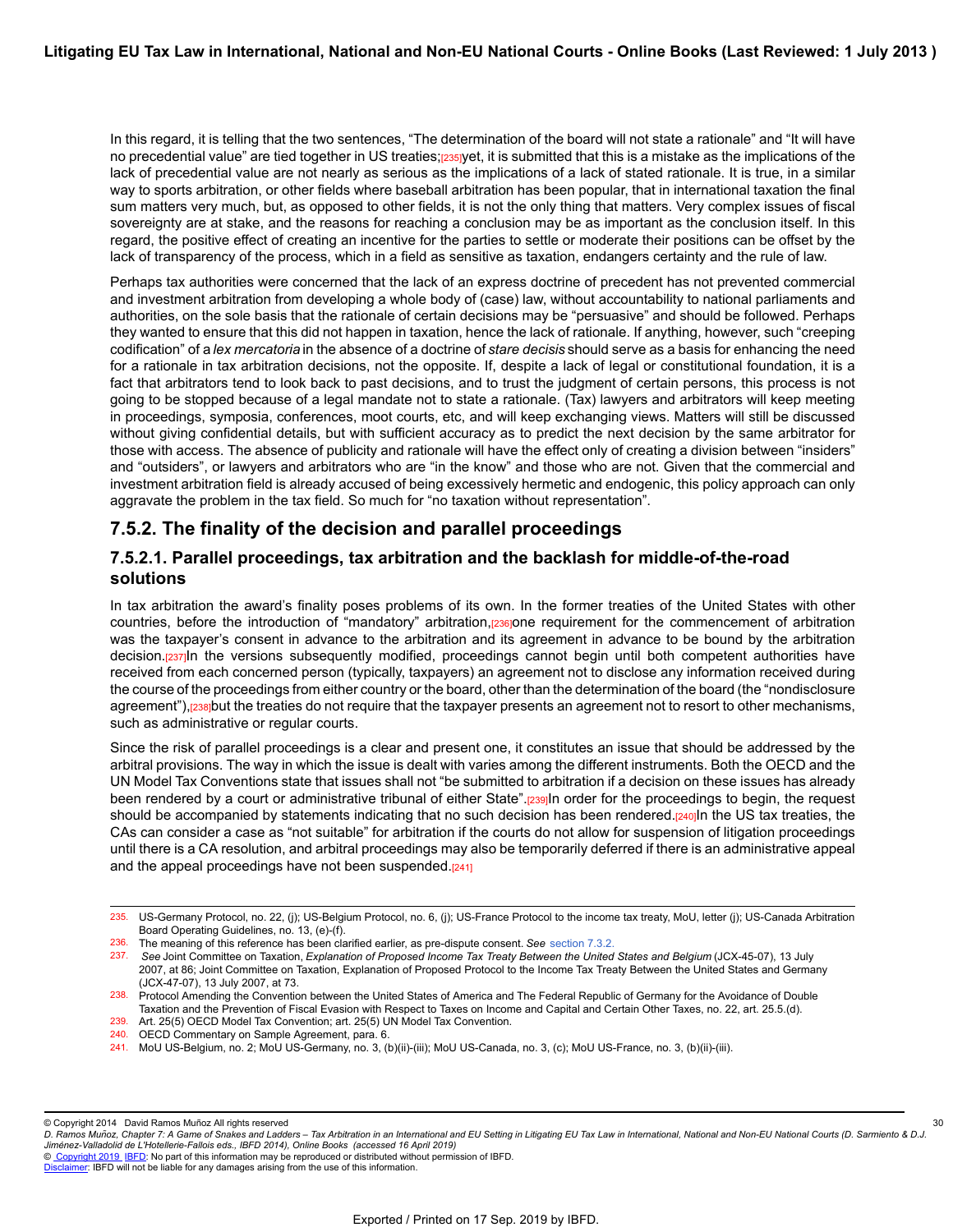Even if a decision has not been rendered, or proceedings have not been commenced, the issue is left dangling as long as such administrative or litigation proceedings can be opened afterwards. The possibilities are twofold: that proceedings are opened *during* arbitral proceedings or *after* their conclusion. The parties that can open them are also two: CAs and taxpayers.

The risk of CAs starting parallel proceedings is lesser. For the situation *during* arbitral proceedings one must bear in mind that judicial or administrative proceedings do not begin as a result of the administration suing the taxpayer, but as a result of the latter appealing a decision of tax authorities. For the situation *after* arbitral proceedings, the risk of the CAs re-opening the proceedings is ultimately tamed by the "binding", "final" or even "enforceable" decision of the arbitrators, and will thus be examined below.[242]

In this subsection it suffices to say that, under the EC Convention, the submission of a case to the advisory commission shall not prevent a contracting state from initiating or continuing judicial proceedings for administrative penalties in relation to the same matters.[243]In such a case, the state can suspend the arbitral proceedings and continue with the proceedings for the imposition of serious penalties.[244]The view that access to arbitration (or conciliation) should be denied in situations giving rise to serious penalties (or even abuse) is acknowledged by the OECD Commentary, albeit not endorsed in its text.[245]

The risk of the taxpayer resorting to domestic proceedings is a more serious one. In order to mitigate that risk *during* the arbitral proceedings, US treaties reserve to CAs the possibility not only of considering the case ineligible when arbitration is requested, but also of deferring arbitral proceedings in case of parallel administrative or judicial proceedings.[246]In both the OECD and the UN Model this possibility can be considered implicit, given the CAs' status as the only parties to the proceedings (enhanced in the UN Model by the requirement that they agree to arbitration once the dispute has arisen and the 3 years for the MAP have lapsed), *provided they do so by agreement* . The possibility of a CA unilaterally withdrawing from arbitral proceedings because the taxpayer has initiated parallel proceedings is not contemplated. $[247]$ It seems, thus, that a decision from the arbitral tribunal would be needed.

The EC Convention provides for a more radical solution. Where domestic law does not permit CAs to derogate from judicial decisions, arbitral proceedings cannot start unless the associated enterprises have allowed the time provided for appeal to expire, or withdrawn the appeal before a decision has been delivered. $[248]$ That way the risk of parallel proceedings is minimized. While the OECD does not endorse this, or another approach in the text of the Convention, it indicates in the Commentaries that a similar solution could be adopted by states who want to deal with this risk, by tinkering with the 3-year period in which the taxpayer must request the MAP.[249]One possibility is to suspend the 3-year period; another would be to let the 3-year period run without suspension (i.e. the taxpayer must present the MAP request before the 3 years expire) but with "[…]the competent authorities not entering into talks in earnest until the domestic law action is finally determined [...]"; another, "[...]having the competent authorities enter into talks, but without finally settling an agreement unless and until the taxpayer agrees to withdraw domestic law actions[...]".[250]

244. Art. 8(1) EC Convention.

© Copyright 2014 David Ramos Muñoz All rights reserved

© [Copyright 2019](http://www.ibfd.org/Copyright-IBFD) [IBFD:](http://www.ibfd.org) No part of this information may be reproduced or distributed without permission of IBFD.

<sup>242.</sup> *See* [section 7.5.3.](https://research.ibfd.org/#/doc?url=/linkresolver/static/letl_p04_c02_s_7.5.3.#letl_p04_c02_s_7.5.3.)

<sup>243.</sup> Art. 7(2) EC Convention.

<sup>245.</sup> Some States may deny the taxpayer the ability to initiate the mutual agreement procedure under paragraph 1 of Article 25 in cases where the transactions to which the request relates are regarded as abusive. This issue is closely related to the issue of "improper use of the Convention" discussed in paragraph 9.1 and following of the Commentary on Article 1. In the absence of a special provision, there is no general rule denying perceived abusive situations going to the mutual agreement procedure, however. The simple fact that a charge of tax is made under an avoidance provision of domestic law should not be a reason to deny access to mutual agreement. However, where serious violations of domestic laws resulting in significant penalties are involved, some States may wish to deny access to the mutual agreement procedure. The circumstances in which a State would deny access to the mutual agreement procedure should be made clear in the Convention. *See* Commentary OECD Model Tax Convention, art. 25, para. 26.

<sup>246.</sup> MoU US-Belgium, no. 2; MoU US-Germany, no. 3, (b)(ii)-(iii); MoU US-Canada, no. 3, (c); MoU US-France, no. 3, (b)(ii)-(iii).

<sup>247.</sup> Also, given that access to the MAP is provided regardless of the availability of domestic remedies ( *see* Commentary OECD Model Tax Convention, article 25, paragraph 31), it does not seem reason enough to withdraw unilaterally.

<sup>248.</sup> That does not affect the appeal in regard to matters other than those resolved under these proceedings. See article 7(3) of the EU Convention.<br>249. Three vears since the taxpayer was potified of the action not in conf

Three years since the taxpayer was notified of the action not in conformity with the Treaty.

<sup>250.</sup> Commentary OECD Model Tax Convention, art. 25, para. 25.

*D. Ramos Munoz, Chapter 7: A Game of Snakes and Ladders – Tax Arbitration in an International and EU Setting in Litigating EU Tax Law in International, National and Non-EU National Courts (D. Sarmiento & D.J. ̃ Jimenez-Valladolid de L'Hotellerie-Fallois eds., IBFD 2014), Online Books (accessed 16 April 2019) ́* 31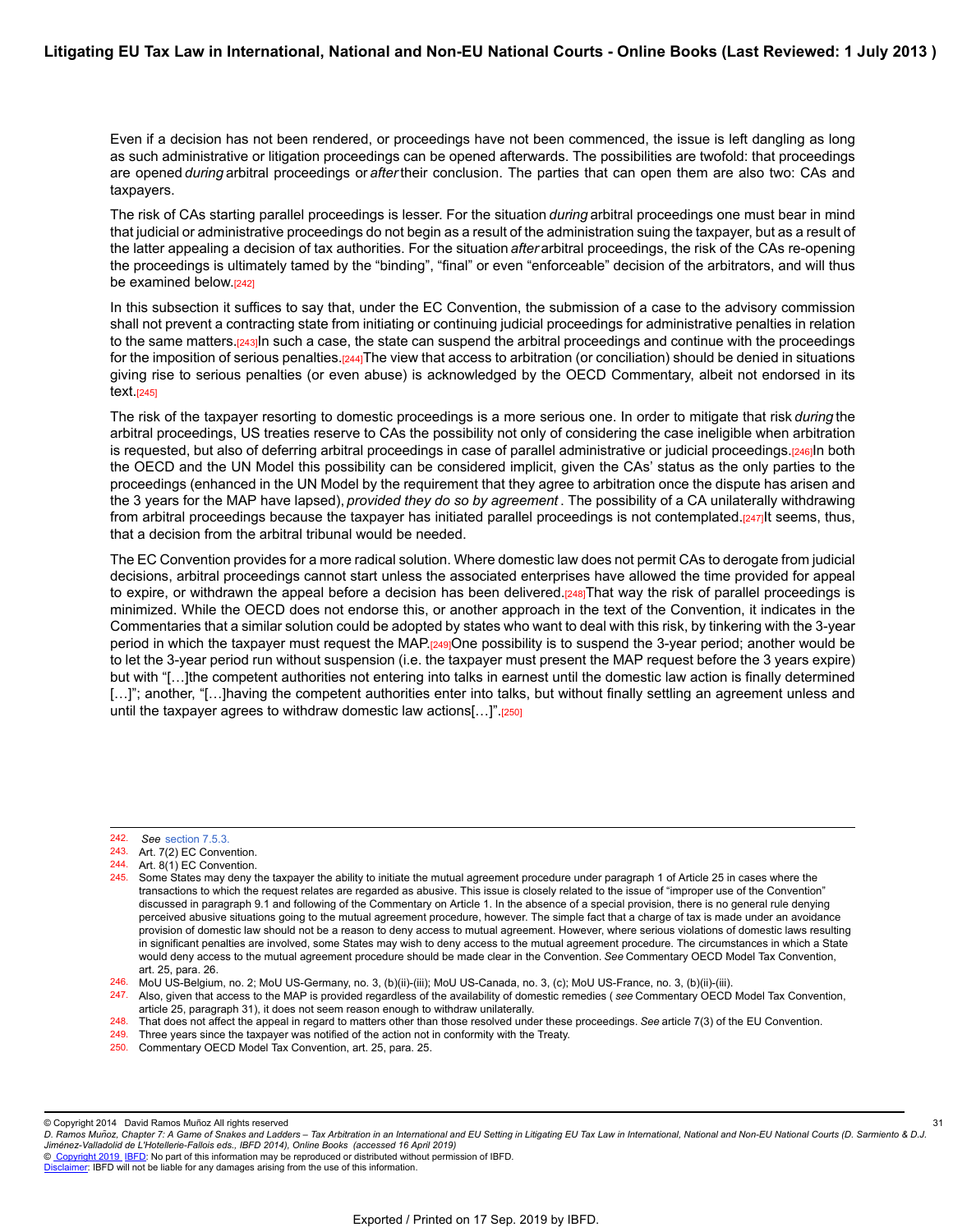### **7.5.2.2. Parallel proceedings, procedural guarantees and tax arbitration**

#### **7.5.2.2.1. Limits on the reach of procedural guarantees in tax cases**

The peculiar nature of the solutions is a consequence of the peculiar nature of tax arbitral proceedings, which affect taxpayers without properly involving them and, despite aiming to be binding, do not involve the courts. Still, despite such consistency the solution looks contrived and awkward for someone used to "regular" arbitration. Arbitral (or judicial) mechanisms to avoid parallel proceedings are mainly: (i) the requirement to exhaust local remedies;[251](ii) the subjection of the country (including its courts) to the decision of an international tribunal;[252]or (iii) so-called "fork-in-the-road" provisions, by which the private party is given the option to either resort to domestic courts *or* exercise its rights before an international tribunal.<sub>[253]</sub>

The systems envisaged in tax treaties clearly exclude the second option and, since tax authorities cannot normally contradict the findings of the courts, they do not opt for the first (exhaustion of local remedies). Rather, they "nudge" the taxpayer towards choosing between the MAP plus arbitration, or domestic courts but they do so indirectly, by means of a *right* of tax authorities to suspend the proceedings, rather than a *requirement* that the taxpayer waives his right. So the question is: why not include an actual "fork-in-the-road"?

The answer is that this would give rise to inconvenient questions about the nature of the proceedings, and the rights that are discussed therein, and how they affect the taxpayer's access to justice. In theory, all modern human rights charters (whether or not embedded in a constitution) grant citizens access to justice. In this particular field, however, the issue becomes more convoluted, as we see if we take the case law on the European Convention of Human Rights (ECvHR) by the European Court of Human Rights (ECHR) as a blueprint.

First, the right of access to justice is not infringed if resort to "regular" courts is simply replaced by an alternative system such as arbitration.[254]This conclusion, however, is not unqualified because not every dispute resolution system will do: only one which provides the same procedural guarantees as are required of the judicial process.[255]

Second, the fundamental right of access to justice, and the procedural guarantees of a fair and public hearing, independent and impartial tribunal, and public judgment, are granted to every person only for "the determination of his civil rights and obligations or of any criminal charge against him".[256]If we leave out proceedings for the imposition of fines and imprisonment for tax fraud, and focus only on those where the issue is the measure of the tax liability, it is difficult to conclude whether tax proceedings are included among those for the determination of the person's "civil rights and obligations". The

[...] everyone is entitled to a fair and public hearing within a reasonable time by an independent and impartial tribunal established by law. Judgment shall be pronounced publicly but the press and public may be excluded from all or part of the trial in the interests of morals, public order or national security in a democratic society, where the interests of juveniles or the protection of the private life of the parties so require, or to the extent strictly necessary in the opinion of the court in special circumstances where publicity would prejudice the interests of justice. 256. Art. 6(1) ECHR.

© Copyright 2014 David Ramos Muñoz All rights reserved

<sup>251.</sup> This requirement was typical when the litigation was undertaken between states by virtue of the right of diplomatic protection. A prerequisite to exercise that right was for the citizen of the country exercising diplomatic protection to have exhausted the judicial remedies before the other country, i.e. to have given that state the opportunity to correct the situation by itself. In investment treaties it is now atypical to include such a clause, because the delays involved in exhausting local remedies would hinder the effectiveness of the protection dispensed by the treaty. Yet there are still some examples where such requirement is included. *See* Christopher Schreuer, *Calvo's Grandchildren: The Return of Local Remedies in Investment Arbitration* in *The Law and Practice of International Courts and Tribunals* , 2005, ch. 4. *See also Emilio Agustín Maffezini v. The Kingdom of Spain* , Decision on Jurisdiction, 25 Jan. 2000, 16 ICSID rev – FILJ 203 (2001).

<sup>252.</sup> The issue of *lis alibi pendens* and res judicata has been the subject of analysis and debate in the field of international commercial arbitration or investment arbitration; and there is no consensus as to the ideal solution in some cases (the issue heavily depends on attitudes as to the power and discretion of courts and arbitral tribunals, the criteria to determine the identity of the disputes, and the relationship between proceedings undertaken under courts, arbitral tribunals or international courts). *See* Resolution 1/2006 72th Conference of the International Law Association held in Toronto, Canada, 4-8 June 2006; Katia Yannaca-Small, *Parallel Proceedings* in Peter Muchlinski, Federico Ortino & Christopher Schreuer, *supra* [n. 111](https://research.ibfd.org/#/doc?url=/linkresolver/static/letl_p04_c02_fn_0111#letl_p04_c02_fn_0111) , at 1008 to 1048. Still, the matter is in a better state than in tax arbitration, where those principles do not apply (or, rather, they apply, but one cannot consider that the MAP and judicial proceedings belong to the same legal order, hence the lack of identity, and of res judicata or *lis alibi pendens* ).

<sup>253.</sup> Christopher Schreuer, *Travelling the BIT Route – Of Waiting Periods, Umbrella Clauses and Forks in the Road* , JWIT, vol. 5 (2004), at 239 et seq. 254. *Regent Company v. Ukraine* , ECHR 3 Apr. 2008, no. 773/03; *Deweer v. Belgium,* ECHR 27 Feb. 1980, no. 6903/75; *Pastore v. Italy* , ECHR 25 May 1999, no. 46483/99; *Jakob Boss Söhne v. Germany* , ECHR 2 Dec. 1991, no. 18479/91; *Suovaniemi and others v. Finland* , ECHR 23 Feb. 1999, no. 31737/96. *See also* Charles Jarrosson, *L'arbitrage et la Convention européenne des droits de l'homme,* Revue de l'arbitrage 1989; Thomas Schultz, *Human Rights: A Speed Bump for Arbitral Procedures? An Exploration of Safeguards in the Acceleration of Justice* , 9 International Arbitration Law Review 1 (2006), at 10-12.

<sup>255.</sup> Article 6(1) of the ECHR states that:

*D. Ramos Munoz, Chapter 7: A Game of Snakes and Ladders – Tax Arbitration in an International and EU Setting in Litigating EU Tax Law in International, National and Non-EU National Courts (D. Sarmiento & D.J. ̃ Jimenez-Valladolid de L'Hotellerie-Fallois eds., IBFD 2014), Online Books (accessed 16 April 2019) ́* 32

[Disclaimer](http://www.ibfd.org/Disclaimer): IBFD will not be liable for any damages arising from the use of this information.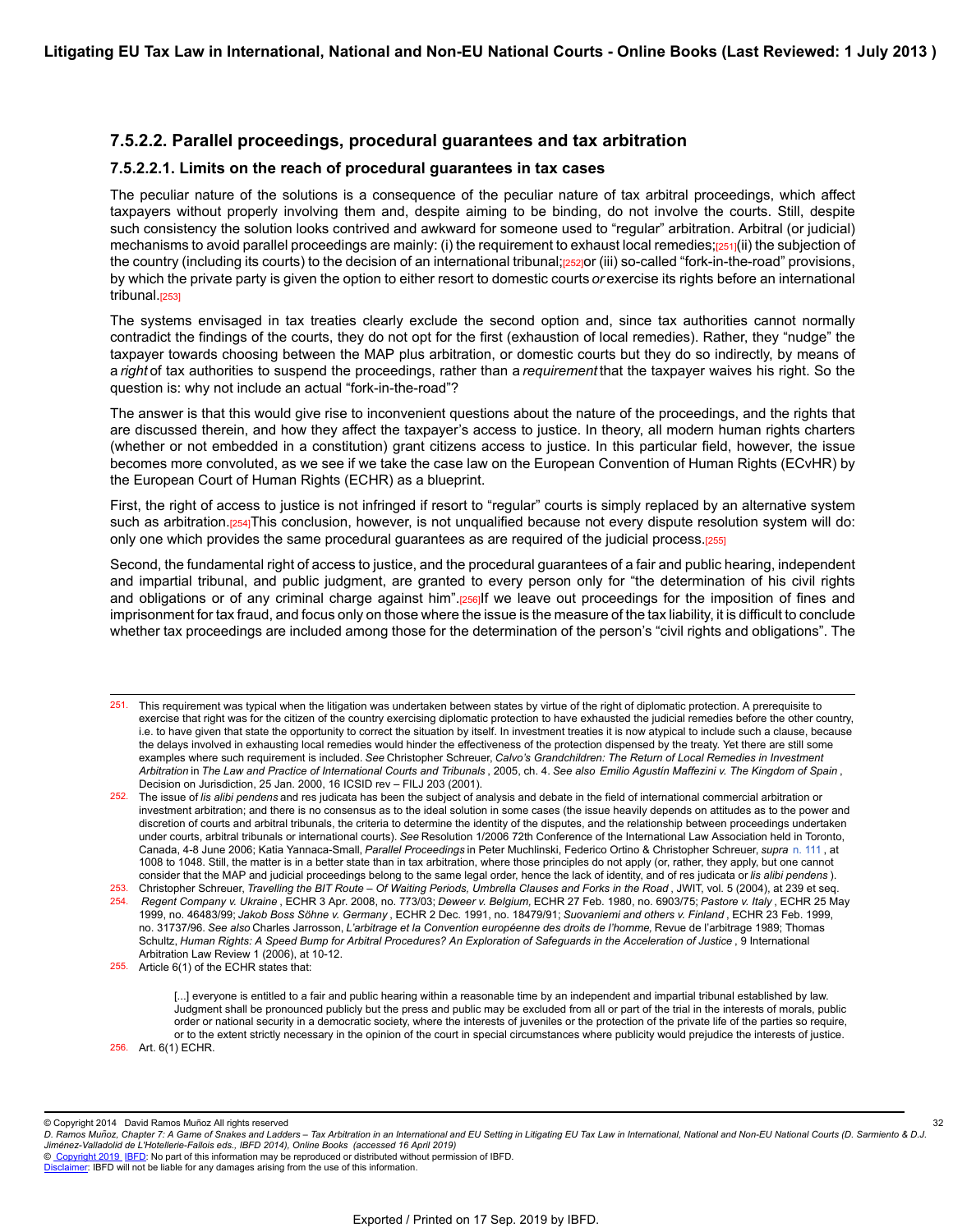issue was raised in 2001 in the case of *Ferrazzini v. Italy* .[257]Despite holding that the notion of "civil rights and obligations" was an "autonomous" one, not dependent on national categorizations, reserthat legal concepts must be interpreted in the light of present-day conditions in democratic societies,[259]and that "[r]elations between the individual and the State have clearly evolved in many spheres during the fifty years which have elapsed since the Convention was adopted, with State regulation increasingly intervening in private-law relations",[260]it also found that "pecuniary" is not akin to "civil"[261]and, most importantly, that the developments occurring in democratic societies have not affected "[…]the fundamental nature of the obligation on individuals or companies to pay tax […]", nor have they "[…] entailed a further intervention by the State into the "civil" sphere of the individual's life *[…]".* Tax matters, according to the Court, "still form part of the hard core of public-authority prerogatives, with the public nature of the relationship between the taxpayer and the community remaining predominant",[262]and thereby the Court refused to review its previous position. Tax matters, thus, were not covered by article 6(1).

The issue, however, is not entirely settled. First, there were six dissenting judges in *Ferrazzini* ,[263]and the reference to "civil" rights and obligations is absent from other texts such as article 14 of the International Covenant on Civil and Political Rights, or article 8 of the American Convention on Human Rights (which makes express reference to "fiscal" obligations).

Second, tax proceedings, the purpose of which is the imposition of a fine on the taxpayer, can be considered "criminal" in nature, and therefore covered by the procedural guarantees of article 6, as the Court held in *Jussila v. Finland* .[264]One can argue that, since "criminal" proceedings are also excluded from tax arbitration, there is no room for overlap (i.e. there are no cases that are considered "criminal" pursuant to article 6, and yet are covered by the MAP and arbitration procedures); yet, that depends on the coincidence of the criteria employed to characterize such "criminal" proceedings.

The troublesome (and, admittedly, unlikely) scenario would be one where tax authorities determine the taxable base, the taxpayer resorts to the MAP before the authorities of one country, which accept the request, while the authorities of the other country are starting administrative proceedings to impose, let us say, a "surcharge" (whose nature as a fine can be a matter of contention).

The most likely scenario would be for both authorities to drop the MAP and arbitral proceedings, but if they are not dropped, the matter of whether article 6 applies could arise. The existing treaty materials do not expressly exclude proceedings for the imposition of sums that could qualify as "fines" from the MAP or arbitration. Only the EC Convention makes such a reference, but it does so by introducing a new source of uncertainty, when referring, alternatively, to proceedings to impose "administrative penalties", [265]and proceedings for the imposition of "serious" penalties. [266]Since the seriousness of the penalty is only one criterion to classify proceedings as "criminal",[267]could there arguably be proceedings where the issue is decided on arbitration, and yet is subject to article 6? The answer is: "most likely, no". The purpose of the

<sup>257.</sup> Application 44759/98, *Ferrazzini v. Italy* , 12 July 2001. In that case an Italian citizen alleged that the excessive length of the proceedings had breached article 6(1), whereas the Italian government argued that the case was inadmissible, since proceedings had been instituted for the determination of the taxable income and rates, and thus were not "criminal" – something on which Ferrazini agreed – and, as a matter of "public" law, the determination of tax liability did not involve "civil rights" – which Ferrazzini disputed. The Court held that the case could not be directly dismissed, since there were complex matters that could not be determined without looking at the merits (it consequently declared the case admissible). 258. Application 44759/98, *Ferrazzini v. Italy* , 12 July 2001, para. 24.

<sup>259.</sup> Id.,para. 26.

<sup>260.</sup> This "has led the Court to find that procedures classified under national law as being part of 'public law' could come within the purview of article 6 under its 'civil' head if the outcome was decisive for private rights and obligations, in regard to such matters as, to give some examples, the sale of land, the running of a private clinic, property interests, the granting of administrative authorisations relating to the conditions of professional practice or of a licence to serve alcoholic beverages" *.* Application 44759/98, *Ferrazzini v. Italy* , 12 July 2001, para. 27.

<sup>261.</sup> Id., para. 25.

<sup>262.</sup> Id., para. 29.

<sup>263.</sup> The dissenting opinion illustrates, by reference to the *travaux préparatoires,* that the reference to "civil" may not have been meant to exclude "fiscal" or "tax" obligations, but, rather, to leave out matters that might be subject to administrative discretion (something that does not characterize tax obligations, which are a result of the application of legal provisions). It also pointed out that the current division created important inconsistencies when purely economic rights were at stake (for example, between taxes and social security contributions). *See* Application 44759/98, *Ferrazzini v. Italy* , 12 July 2001, dissenting opinion of Judge Lorenzen, joined by Judges Rozakis, Bonello, Strázniká, Bîrzan and Fischbach.

<sup>264.</sup> Application 73053/01, *Jussila v. Finland* , 23 Nov. 2006.

<sup>265.</sup> Art. 7(2) EC Convention.

<sup>266.</sup> Art. 8(1) EC Convention.

<sup>267.</sup> In *Jussila v. Finland* , the Court extensively discussed its case law, such as *Öztürk v. Germany* , 21 Feb. 1984, paragraph 54, series A, no. 73; *see also Lutz v. Germany* , 25 Aug. 1987, paragraph 55, series A, no. 123; *Bendenoun v. France* (24 Feb. 1994, series A, no. 284; *Ezeh and Connors v. the United Kingdom* ([GC] nos. 39665/98 and 40086/98, paragraph 82, ECHR 2003-X; *Janosevic v. Sweden* (no. 34619/97, ECHR 2002-VII); *Morel v. France* (Dec., no. 54559/00, ECHR 2003-IX). It concluded that, even though in some cases, such as *Morel v. France* , significant importance was attached to the seriousness of the penalty to classify proceedings as "criminal" in nature, the approach of the Court is more global, such as the one employed in *Janosevic* or *Ezeh* , and thus a proceeding for the imposition of a surcharge would be deemed "criminal", and thereby subject to article 6 guarantees. *See Jussila v. Finland* , paragraphs 34 to 38.

<sup>©</sup> Copyright 2014 David Ramos Muñoz All rights reserved

*D. Ramos Munoz, Chapter 7: A Game of Snakes and Ladders – Tax Arbitration in an International and EU Setting in Litigating EU Tax Law in International, National and Non-EU National Courts (D. Sarmiento & D.J. ̃ Jimenez-Valladolid de L'Hotellerie-Fallois eds., IBFD 2014), Online Books (accessed 16 April 2019) ́*

<sup>©</sup> [Copyright 2019](http://www.ibfd.org/Copyright-IBFD) [IBFD:](http://www.ibfd.org) No part of this information may be reproduced or distributed without permission of IBFD.

[Disclaimer](http://www.ibfd.org/Disclaimer): IBFD will not be liable for any damages arising from the use of this information.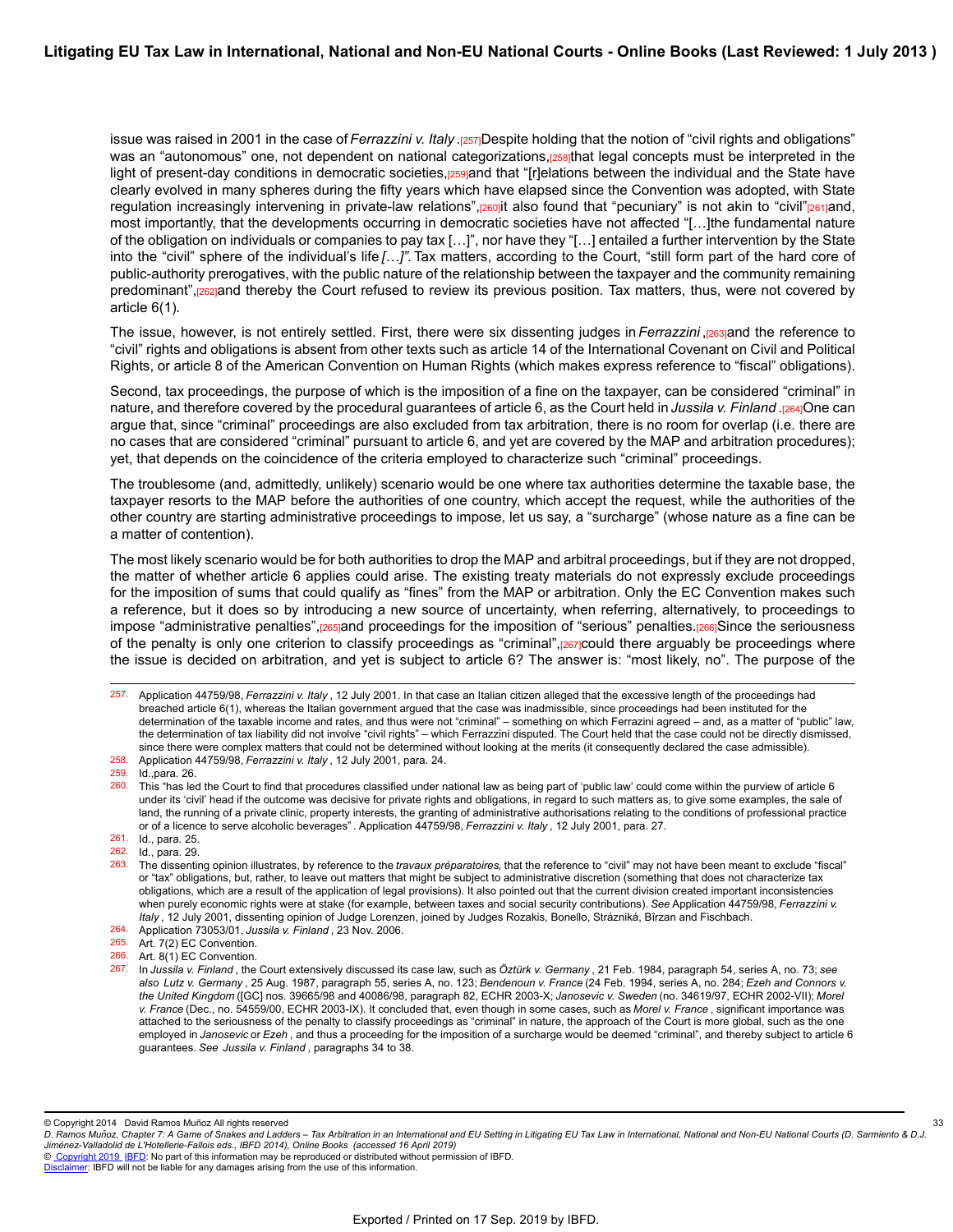MAP or arbitral proceedings is to determine the proper interpretation of the treaty (or, in the case of the EC Convention, the application of the arm's length principle), which establishes the taxpayer's liability as a consequence. The treaties do not go as far as to determine the consequences beyond such liability (e.g. fines or surcharges), and the arbitral tribunal could not go further than the scope of the treaty it is supposed to interpret.[268]In cases, however, where the interpretation of the treaty is so closely linked with the determination of crucial aspects leading to the imposition of surcharges or fines (i.e. the "reasonableness" of the taxpayer's interpretation, and therefore his culpability), one cannot entirely rule out the operation of procedural safeguards.

#### **7.5.2.2.2. Circumventing limits on (procedural) guarantees in tax cases through the (substantive) rules on the protection of property**

Finally, and most importantly for our purposes, in addition to the right of access to justice there is the protection of the peaceful enjoyment of property, pursuant to article 1 of Protocol 1 to the Convention on Human Rights.[269]Even though the protection of property does not fetter a state's right to enforce the laws necessary to secure the payment of taxes,[270]any deprivation must be subject to certain guarantees.

A strict interpretation could allow a neat distinction between a first stage, for the determination of the tax liability, where the only provision potentially relevant would be article 6(1) of the Convention, and it would not apply, pursuant to *Ferrazzini* , and a second stage, for the actual enforcement of the claim against the taxpayer's property, where article 1 of Protocol 1 would apply. Provided that the MAP plus arbitration envisaged in the treaties affects primarily the first stage, states might introduce a "fork-in-the-road" provision without being inconvenienced by article 6(1) issues.

Case law of the ECHR shows, however, that things are a little more complicated than that. In cases such as *Regent Company v. Ukraine* the Court has established that a "claim" can constitute a "possession" within the meaning of article 1 of Protocol 1 if it is sufficiently established as to be enforceable.[271]In that case, the claim had been upheld by a court. However, the Court has been even more flexible, at least in tax cases. Pursuant to *Pressos Compañia Naviera* , the "property" protected by article 1 of Protocol 1 encompasses "claims", including claims against the state,[272]provided the holder of the claim has a "legitimate expectation" regarding it<sub>[273]</sub>and, therefore, state action (including legislative) interfering with the exercise of the claim can constitute a deprivation of property.[274]

In *Dangeville* , the Court further held that such assets could include a claim for the reimbursement of taxes unduly paid.[275]In that case, the taxpayer's claim was based on the non-conformity of French VAT law with the VAT Directive (something that was acknowledged by a circular), and it was only denied by the *Conseil d'Etat* on the basis of the French procedural doctrine of "classification of proceedings" (*principe de la distinction des contentieux*),[276]and the interference with the

Every natural or legal person is entitled to the peaceful enjoyment of his possessions. No one shall be deprived of his possessions except in the public interest and subject to the conditions provided for by law and by the general principles of international law [...] 270. Second paragraph of article 1 of Protocol 1 reads:

The preceding provisions shall not, however, in any way impair the right of a State to enforce such laws as it deems necessary to control the use of property in accordance with the general interest or to secure the payment of taxes or other contributions or penalties.

272. Application 17849/91, *Pressos Compania Naviera and Others v. Belgium* , 20 Nov. 1995, para. 31. The judgment is a bit unclear, however, on whether and to what extent the classification of such claim as an asset was dependent on the "autonomous" interpretation of article 1 of Protocol 1, or the domestic law applicable to the claim. The Court held that:

In order to determine whether in this instance there was a "possession", the Court may have regard to the domestic law in force at the time of the alleged interference, as there is nothing to suggest that that law ran counter to the object and purpose of Article 1 of Protocol No. 1 (P1-1). The rules in question are rules of tort, under which claims for compensation come into existence as soon as the damage occurs. A claim of this nature "constituted an asset" and therefore amounted to a possession within the meaning of the first sentence of Article 1 (P1-1). This provision (P1-1) was accordingly applicable in the present case. *Ibidem*

In a *similar* sense, *see Van Marle and Others v. the Netherlands* judgment of 26 June 1986, series A, no. 101, at 13, paragraph 41.

273. Application 17849/91, *Pressos Compania Naviera and Others v. Belgium* , 20 Nov. 1995, para. 31.

- 275. Application 36677/97, *Dangeville v. France* , 16 Apr. 2002, para. 48.
- 276. The taxpayer's right had been recognized by the Paris Administrative Court of Appeal, and was only overturned by the *Conseil d'Etat* on the procedural grounds of the "classification of remedies" doctrine. *See* Application 36677/97, *Dangeville v. France* , 16 Apr. 2002, paragraph 22. The "classification of remedies" doctrine was some sort of extension of the res judicata principle, and prevented a party from bringing an action under

© [Copyright 2019](http://www.ibfd.org/Copyright-IBFD) [IBFD:](http://www.ibfd.org) No part of this information may be reproduced or distributed without permission of IBFD.

<sup>268.</sup> *See* the issue of "applicable law" in [section 7.4.3.](https://research.ibfd.org/#/doc?url=/linkresolver/static/letl_p04_c02_s_7.4.3.#letl_p04_c02_s_7.4.3.)

Protocol to the Convention for the Protection of Human Rights and Fundamental Freedoms, Paris, 20 March 1952. Article 1 states that:

<sup>271.</sup> *Regent Company v. Ukraine* , no. 773/03, ECHR, 3 Apr. 2008, paragraph 61, citing *Burdov v. Russia* , no. 59498/00, ECHR 2002-III, paragraph 40, and *Poltorachenko v. Ukraine* , no. 77317/01, 18 Jan. 2005, paragraph 45.

<sup>274.</sup> Id., paras. 33-34.

<sup>©</sup> Copyright 2014 David Ramos Muñoz All rights reserved

*D. Ramos Munoz, Chapter 7: A Game of Snakes and Ladders – Tax Arbitration in an International and EU Setting in Litigating EU Tax Law in International, National and Non-EU National Courts (D. Sarmiento & D.J. ̃ Jimenez-Valladolid de L'Hotellerie-Fallois eds., IBFD 2014), Online Books (accessed 16 April 2019) ́* 34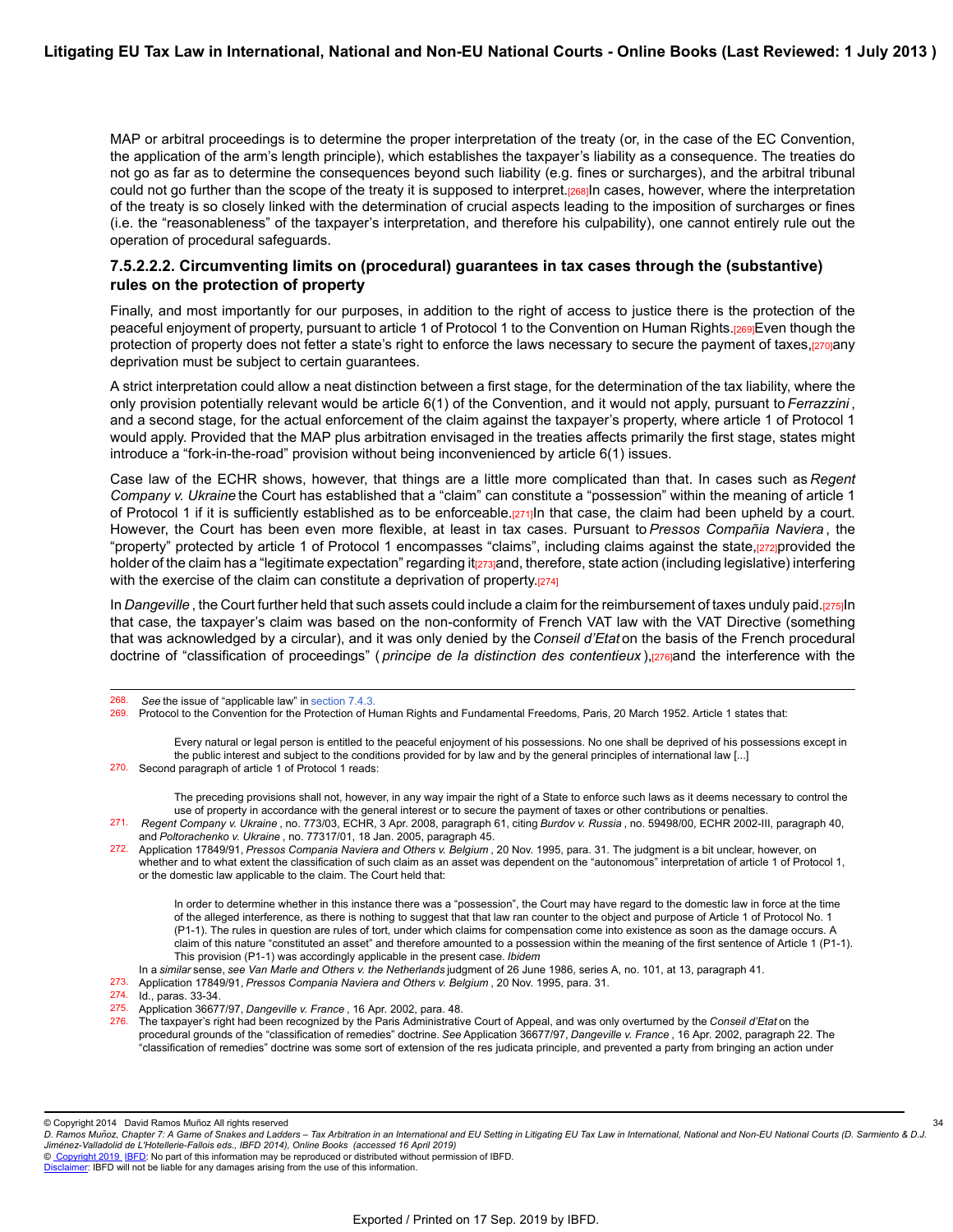claim based on procedural grounds was considered a "deprivation of possessions" pursuant to the *Pressos Compania Naviera* doctrine.[277]Furthermore, the Court held that the interference with property was not required in the general interest,[278]nor was it proportionate, partly as a result of the absence of proper procedures to exercise the claim.[279]

The *Dangeville* case begs the question whether the ECHR would have been equally proactive, and unforgiving with the domestic authorities if the right involved had arisen from the determination by tax authorities of a tax liability in breach of a bilateral tax treaty, rather than EU law provisions; the reference in the text of article 1 of Protocol 1 to "general principles of international law" suggests that it should. If so, the author must conclude that a procedural obstacle to the recovery of sums resulting from tax liabilities unduly determined, may not constitute a breach of article 6(1) of the ECvHR but it impinges upon the right to enjoyment of property, pursuant to article 1 of Protocol 1.

The second question which this gives rise to, is whether, to claim that there has been a breach of the right to enjoy one's possessions, an absolute procedural rule that definitely excludes the substantive right is necessary (as in *Dangeville* ) or the mere absence of quarantees that can potentially result in that loss is sufficient. Given the wide reference to "interference" we would be inclined towards the second alternative. In such context, in cases where a decision by state authorities impinges upon a taxpayer's patrimony, even if the taxpayer is deprived of the article 6 right to due process as such, the "procedural" side of the right to peaceful enjoyment of possessions acts in practice as a way to circumvent that limitation.

#### **7.5.2.2.3. Back to square one. Procedural guarantees and arbitration**

The problem is that case law is not sufficiently developed to enable a determination as to whether, and to what extent, the right to enjoy one's possessions affords, as an autonomous source of rights, the same or equivalent procedural guarantees as when exercised in conjunction with article 6, or if it only offers something less. If it does provide equivalent guarantees (admittedly, a big if), this only takes us to square one, that is, such guarantees apply, *in the absence of a waiver* , such as the one implicit in arbitration. Thus, we need to examine whether and to what extent the guarantees can be waived pursuant to the Court's case law on arbitration agreements and arbitral proceedings.

On a strict theoretical view of arbitration, instruments such as the ECvHR are based on the idea of state responsibility for wrongful acts, and since arbitral tribunals are not organs of the state they are not directly subject to the ECvHR provisions, including article 6.[280]In practice, however, arbitral awards need to be enforced, and since states will be liable for the actions of their national courts, where a court has enforced an arbitral award in contravention of the ECvHR, national courts will decline to enforce such awards. Since arbitrators are supposed to render enforceable awards, they will therefore definitely consider the ECHR and other instruments. This means that, even according to the view grounded on the theory of arbitration, procedural guarantees come into play, albeit in an indirect way.[281]

Of course, there is no guarantee that the ECHR views the issue in the same light, for it has no duty to be consistent with the theoretical foundations of arbitration; its duty is to be consistent with the ECvHR. In fact, in *Regent Company v. Ukraine* , the Court upheld the private party's right to the enforcement of an award as being protected by article 6(1) of the ECvHR[282]but it did so by affirming that the reference to "tribunal" in article 6(1) "is not necessarily to be understood as signifying a court of law of the classic kind, integrated within the standard judicial machinery of the country", and further that "the Arbitration Tribunal was a tribunal established by law" because it was in conformity with the arbitration law of

277. Id., para. 51.

279. Id., para. 61 states that:

Both the negation of the applicant company's claim against the State and the absence of domestic procedures affording a sufficient remedy to ensure the protection of the applicant company's right to the peaceful enjoyment of its possessions upset the fair balance that must be maintained between the demands of the general interest of the community and the requirements of the protection of the individual's fundamental rights.

35

© Copyright 2014 David Ramos Muñoz All rights reserved

the general law of tort (in this case, liability would arise from non-compliance with the EU VAT Directive) when it had been refused under a special procedure. Id., para. 54.

<sup>278.</sup> The Court dismissed France's arguments regarding case law where statutes of limitations had operated as a bar to the claim as being different, since the case at hand did deal with such type of limitations, but with "a refusal to take the right to reimbursement itself into account". Application 36677/97, *Dangeville v. France* , 16 Apr. 2002, para. 56. The Court also held that the fact that the taxpayer had not alleged the breach of EU law in its first appeal was not an impediment, as the *Conseil d'Etat* should have realized that by itself. Id., para. 57. To sum up, the Court held that the taxpayer should not "be required to suffer the consequences of the difficulties that were encountered in assimilating Community law or of the divergences between the various national authorities". Id., para. 57.

<sup>280.</sup> Thomas Schultz, *supra* [n. 254](https://research.ibfd.org/#/doc?url=/linkresolver/static/letl_p04_c02_fn_0254#letl_p04_c02_fn_0254) , at 7.

 $Id$ ., at 8.

<sup>282.</sup> *Regent Company v. Ukraine* , no. 773/03, ECHR, 3 Apr. 2008.

*D. Ramos Munoz, Chapter 7: A Game of Snakes and Ladders – Tax Arbitration in an International and EU Setting in Litigating EU Tax Law in International, National and Non-EU National Courts (D. Sarmiento & D.J. ̃ Jimenez-Valladolid de L'Hotellerie-Fallois eds., IBFD 2014), Online Books (accessed 16 April 2019) ́*

[Disclaimer](http://www.ibfd.org/Disclaimer): IBFD will not be liable for any damages arising from the use of this information.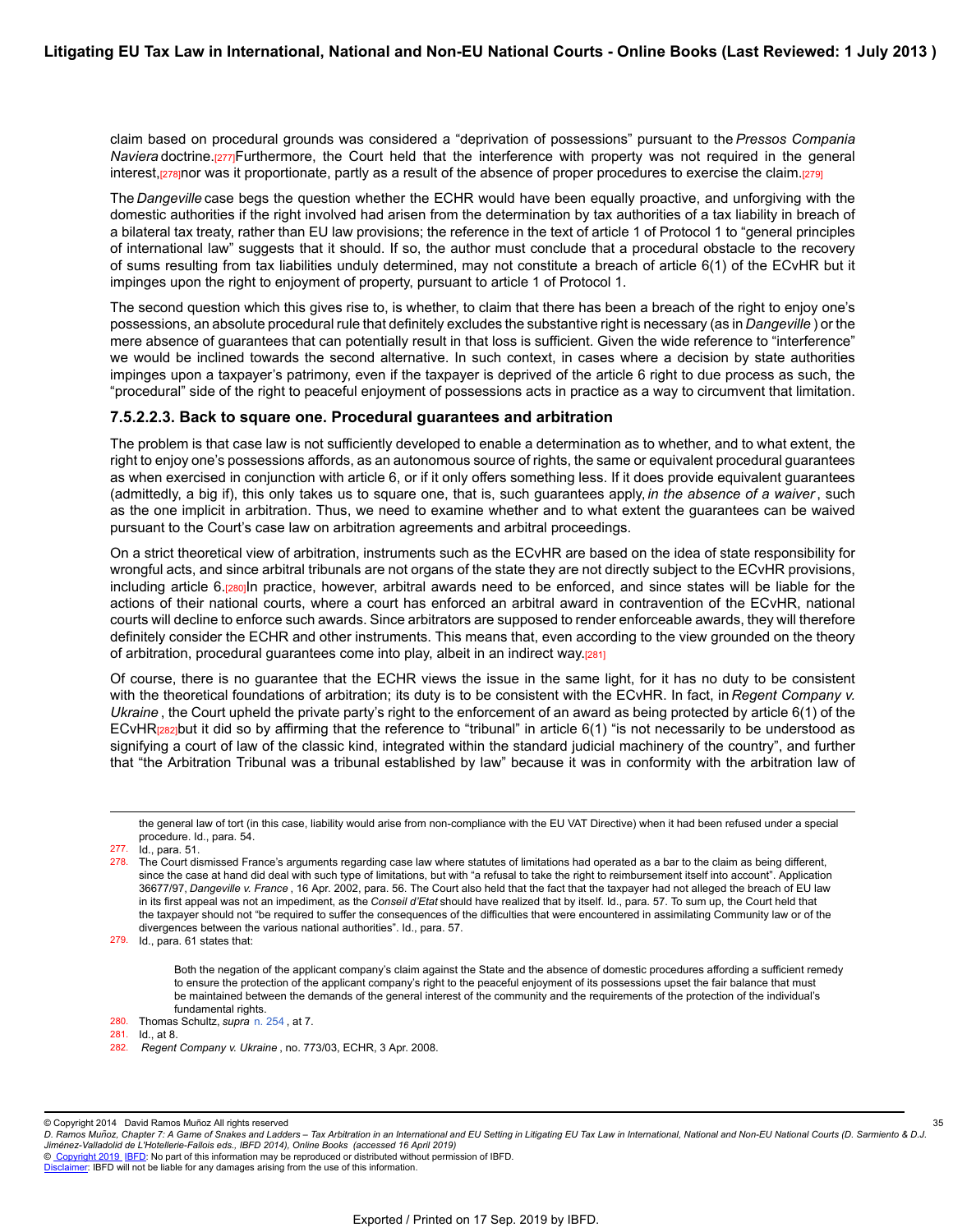the seat of the arbitration.[283]Although the Court formulated this construction to protect the arbitral award (and the party's expectations in relation to it), it could be read backwards to justify the application of guarantees to arbitration in the same way as they apply to regular courts, which could be seen as an "interference" by the arbitral community[284]or even a "judicialization" of arbitration, which would be in accordance with a strict "jurisdictional" theory of the institution,[285]a view clearly discredited.[286]In other decisions, such as *Transado* ,[287]the Court did not point out the peculiarities of arbitration vis-à-vis procedural guarantees, but went on to examine whether they had been respected in the case (specifically the right to an independent and impartial tribunal) and concluded they were.

One could argue that such concerns are, to some extent, a storm in a teacup. Detractors of the ECHR's "jurisdictional" stance towards arbitration do not argue that arbitration should be detached from procedural guarantees, but only that such guarantees should come not from the ECHR but from a truly international public order.[288]This is all very well, but states whose courts do not check the compliance of a decision with the ECvHR will incur international liability and it is somewhat unrealistic for arbitration to expect an absolute protection from the courts. Few would trust a system where awards do not pass any scrutiny concerning at least the most fundamental policies, domestic or international, and ECvHR guarantees should fall into both categories.

On the other hand, it is not true that the ECHR examines arbitral awards in the same light as it scrutinizes court decisions. The ECHR is well aware that, in an arbitration, a party has waived his right to take the dispute to a court established by law, or to a public hearing, and it sees no problem in that, as it expressed in *Deweer v. Belgium.* [289]The question is whether this constitutes a *carte blanche* for arbitration or if it is only justified to the extent that arbitral proceedings respect certain basic procedural safeguards. The view in cases such as *Pastore v. Italy* ,[290] *Jakob Boss v. Germany* [291]or *Suovaniemi v. Finland* [292] is that rights other than access to a court of law or public hearing can be waived, but it is unclear which rights these are and what the limit is. $[293]$ 

The issue is particularly problematic because, if the approach in tax treaties evolves from 'nudging' the taxpayer towards choosing between domestic courts or MAP plus arbitration, to effectively 'asking' or 'forcing' the taxpayer to do so, there are obvious oddities in the arbitral proceedings vis-à-vis basic procedural rights, such as the taxpayer's lack of party status, which entails the absence of a "right" to rebut the views of the tax authority with which he disagrees.[294]Also, the approach towards the independence and impartiality of some treaties would raise the eyebrows of many an arbitral *connoisseur* even when one considers the proceedings only as between tax authorities;[295]yet, even under the stricter US approach,[296]the fact that an arbitrator has a sufficient degree of independence and impartiality vis-à-vis the tax authorities does not mean that his independence and impartiality vis-à-vis the taxpayer can be taken for granted without a reassessment. The issue becomes particularly problematic under, for example, the OECD Model, where the taxpayer's liability could ultimately be decided by a person working at the tax administration.

However, courts such as the ECHR have given significant leeway to international arbitration. For example, in*Suovaniemi v. Finland* , where Mr Suovaniemi did not challenge an arbitrator who had been counsel for one of the parties in the past,

285. To justify the expansion of the definition of a "tribunal established by law" to the arbitral tribunal the Court made reference to *Lithgow and Others v. the United Kingdom* , judgment of 8 July 1986 (series A, no. 102, at 72 and 73, paragraph 201), where the arbitral tribunal in question was established by norm, and not by the parties' choice.

36

<sup>283.</sup> Id., para. 54.<br>284. The commer

<sup>284.</sup> The comments on the decision express that view. *See Regent Company v. Ukraine* , comments by Jean Baptiste Racine, *Revue de l'arbitrage* 4 (2009), at 805 and 806.

<sup>286.</sup> Most experts adhere to a combination of the "jurisdictional" theory with the "contractual" theory, in what has come to be called the "mixed" or "hybrid" theory, by which the arbitral tribunal is established by contract, but then has to respect the specific laws that constitute the "regulatory web" of reference, and the framework of reference for the arbitrators' decision. *See* Julian Lew, Loukas Mistelis & Stefan Kröll, *supra* [n. 26](https://research.ibfd.org/#/doc?url=/linkresolver/static/letl_p04_c02_fn_0026#letl_p04_c02_fn_0026) , at 76-82.

<sup>287.</sup> *Transado – Transportes fluviais do Sado, S.A. v. Portugal* , no. 35943/02, ECHR, referred to in the comments to *Regent Company v. Ukraine* , Jean Baptiste Racine, *supra* [n. 284](https://research.ibfd.org/#/doc?url=/linkresolver/static/letl_p04_c02_fn_0284#letl_p04_c02_fn_0284) , at 806.

<sup>288.</sup> Charles Jarrosson, *L'arbitrage et la Convention européenne des droits de l'homme* , Revue de l'arbitrage (1989) at 607.

<sup>289.</sup> *Deweer v. Belgium* , ECHR 27 Feb. 1980, no. 6903/75.

<sup>290.</sup> *Pastore v. Italy* , ECHR 25 May 1999, no. 46483/99.

<sup>291.</sup> *Jakob Boss Söhne v. Germany* , ECHR 2 Dec. 1991, no. 18479/91.

Suovaniemi and others v. Finland, ECHR 23 Feb. 1999, no. 31737/96.

<sup>293.</sup> *See* Thomas Schultz, *supra* [n. 254](https://research.ibfd.org/#/doc?url=/linkresolver/static/letl_p04_c02_fn_0254#letl_p04_c02_fn_0254) , at 10-12.

<sup>294.</sup> According to the OECD Model the taxpayer can present her positions, and, *with the permission of the arbitral board* , present them orally. Nothing is said about the possibility of rebutting the CAs' positions. In the US Model a reference is made to the possibility of the "Presenter of the case" to submit positions in writing. In the EC Convention a reference is made to the possibility of the "enterprises" to *appear or be represented before the advisory commission* (article 10(2)); and the possibility that such enterprises *may provide any information, evidence or documents which seem to them likely to be of any use to the advisory commission in reaching a decision* (article 10(1)).

<sup>295.</sup> *See* [section 7.4.1.](https://research.ibfd.org/#/doc?url=/linkresolver/static/letl_p04_c02_s_7.4.1.#letl_p04_c02_s_7.4.1.) Especially the OECD Model allows for persons currently working for the tax administration to act as arbitrators.

<sup>296.</sup> Arbitrators cannot have worked for any of the tax administrations in the past 2 years. *See* [section 7.4.1.](https://research.ibfd.org/#/doc?url=/linkresolver/static/letl_p04_c02_s_7.4.1.#letl_p04_c02_s_7.4.1.)

<sup>©</sup> Copyright 2014 David Ramos Muñoz All rights reserved

*D. Ramos Munoz, Chapter 7: A Game of Snakes and Ladders – Tax Arbitration in an International and EU Setting in Litigating EU Tax Law in International, National and Non-EU National Courts (D. Sarmiento & D.J. ̃ Jimenez-Valladolid de L'Hotellerie-Fallois eds., IBFD 2014), Online Books (accessed 16 April 2019) ́*

[Disclaimer](http://www.ibfd.org/Disclaimer): IBFD will not be liable for any damages arising from the use of this information.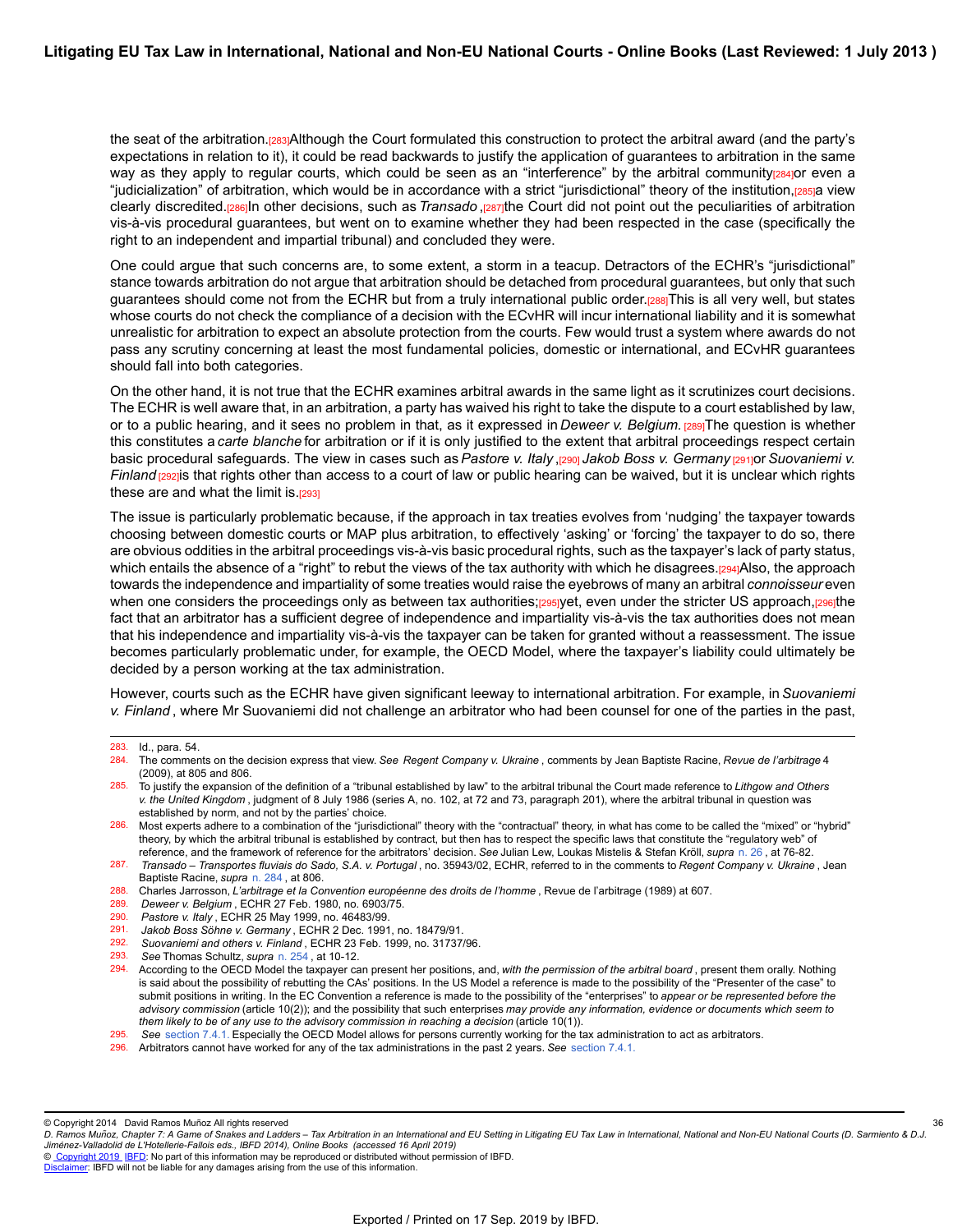the Court rejected Mr Suovaniemi's subsequent claim of a breach of article 6, and held that the right to an independent and impartial tribunal had been waived.<sup>[297]</sup>According to the scholars, a waiver of this kind is admissible if: (i) it is unequivocal; and (ii) it is made with informed consent, which, in turn, means: (a) the party is aware of the rights and risks involved and (b) the waiver is accompanied with "guarantees commensurate to the importance of the right being waived".<sub>[298]</sub>In *Suovaniemi*, for example, the party was assisted by counsel; yet, in that case there was no question as to Mr Suovaniemi's right to challenge the arbitrator, or his right to be heard and to present his case for that matter, things that are not remotely clear in case of tax arbitration proceedings.

In summary therefore, the question is whether a party, even with unequivocal and informed consent, can waive *in advance* [299]a right to proper proceedings in exchange for proceedings to which *it is not even a party* , and thereby enjoys none of the guarantees which apply. Even after having shown, in the context of the ECvHR, (i) that proceedings for determining tax liabilities are not subject to article 6's procedural guarantees; (ii) that some sort of undefined guarantees come into play only indirectly as a result of the application of article 1 of Protocol 1 (right to enjoyment of possessions); (iii) that even if such guarantees are equivalent to those of article 6 they can be waived if the right to a court is replaced by a right to arbitral proceedings; and (iv) that the ECHR is quite generous in its interpretation of which procedural guarantees can be waived by choosing arbitration, we are nowhere near to answering that question. Furthermore, since one can imagine that countries ratifying tax conventions containing arbitration clauses will have conducted their own similar analyses, this may explain their careful attitude towards "fork-in-the-road" provisions, or any options that may formally deprive the taxpayer of his right to access to the ordinary courts.

### **7.5.3. Recognition and enforcement**

Provided the taxpayer does not resort to other mechanisms beyond the arbitral proceedings (i.e. he agrees with the solution rendered by the arbitration board), the question is what happens next. It is at this crucial point that the paucity of details of the different instruments becomes unnerving. Even if arbitrators manage to nudge the proceedings forward despite the limitations, and make a decision, there is still plenty that competent tax authorities could do to avoid the decision: they could refuse enforcement arguing that the arbitral board got the facts wrong or resorted to the wrong interpretation of the tax treaty, that the decision is contrary to domestic public policy or that the award is unenforceable for budgetary reasons. What is worse, any of these reasons (except maybe for the budgetary ones) could be used by a court to refuse enforcement. Therefore, the fact that little is said about the avenues for enforcement of the arbitral decision that are available to the taxpayer, can change a system that, as we have seen, is merely mediocre into simply irrelevant. States cannot simply say that the issue slipped their mind.

Yet, the language employed seems solid. Supposedly, the decision is "final and binding" on the tax authorities. This is the solution adopted under the EC Convention, which, despite allowing the authorities to depart from the opinion of the Commission, also states that, failing an agreement in favour of a different decision, the authorities *shall* implement that opinion.[300]Yet, no mention whatsoever is made of the implications of that "shall" if the authorities fail to implement the solution. A similar solution is adopted by the UN Convention, which indicates that the decision *shall* be binding *unless* the authorities, within 6 months, adopt a different solution (or the person affected fails to accept the arbitration decision).[301]The solution in US treaties focuses more on the acceptance/rejection by the taxpayer, but it does not say much about the consequences vis-à-vis the CAs and their governing states other than that "[…]the determination of the arbitration board

(1) The competent authorities party to the procedure referred to in Article 7 shall, acting by common consent on the basis of Article 4, take a decision which will eliminate the double taxation within six months of the date on which the advisory commission delivered its opinion; (2) The competent authorities may take a decision which deviates from the advisory commission's opinion. If they fail to reach an agreement, they shall be obliged to act in accordance with that opinion.

301. Article 25(5) of the UN Model Convention stipulates that:

<sup>297.</sup> *Suovaniemi and others v. Finland* , ECHR, 23 Feb. 1999, no. 31737/96.

 $298.$  Id.<br> $299.$  It of

It could be argued that Mr Suovaniemi's right was not only waived in advance when he opted for arbitration, but at the time of attending to the constitution of the arbitral tribunal, i.e. when the breach of article 6 occurred.

<sup>300.</sup> Article 12 of the EC Convention states that:

The arbitration decision shall be binding on both States and shall be implemented notwithstanding any time limits in the domestic laws of these States: (1) unless both competent authorities agree on a different solution within six months after the decision has been communicated to them or (2) unless a person directly affected by the case does not accept the mutual agreement that implements the arbitration decision.

<sup>©</sup> Copyright 2014 David Ramos Muñoz All rights reserved

*D. Ramos Munoz, Chapter 7: A Game of Snakes and Ladders – Tax Arbitration in an International and EU Setting in Litigating EU Tax Law in International, National and Non-EU National Courts (D. Sarmiento & D.J. ̃ Jimenez-Valladolid de L'Hotellerie-Fallois eds., IBFD 2014), Online Books (accessed 16 April 2019) ́*

<sup>©</sup> [Copyright 2019](http://www.ibfd.org/Copyright-IBFD) [IBFD:](http://www.ibfd.org) No part of this information may be reproduced or distributed without permission of IBFD.

[Disclaimer](http://www.ibfd.org/Disclaimer): IBFD will not be liable for any damages arising from the use of this information.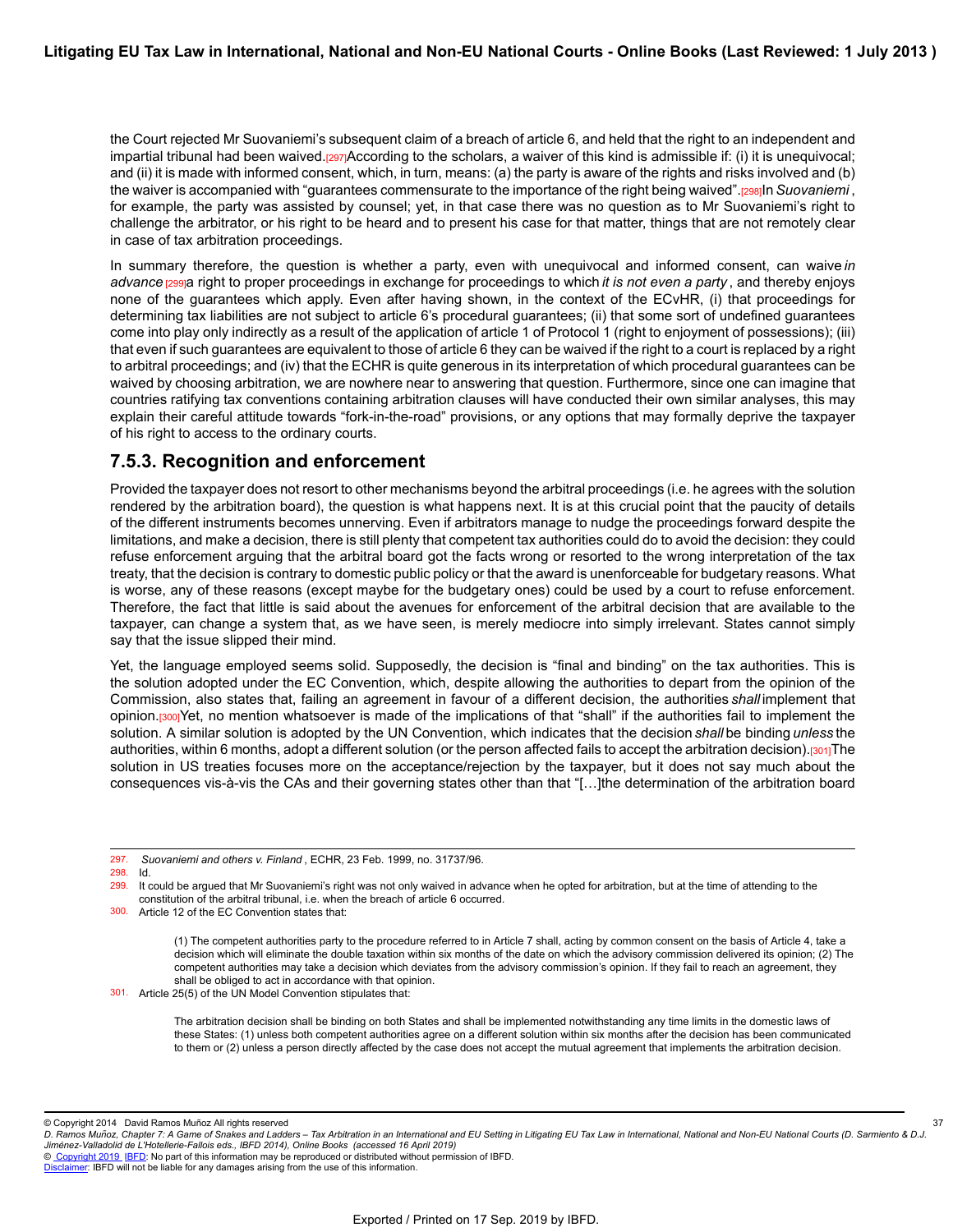in a particular case shall be binding on the Contracting States […]",[302]that it will have the nature of a resolution by mutual agreement and that the taxpayer will have to accept it.[303]

So far, the only text that provides a reference to enforcement issues is the OECD Model Tax Convention. It states that the decision *shall be final and binding* , as the other texts do, and it also states that it shall be implemented no matter what the limitation provisions say.[304]But the OECD Sample Agreement between tax authorities makes reference to the enforcement process in the following terms:

The arbitration decision shall be final, unless that decision is found to be unenforceable by the courts of one of the Contracting States because of a violation of paragraph 5 of Article 25 or of any procedural rule included in the Terms of Reference or in this agreement that may reasonably have affected the decision. If a decision is found to be unenforceable for one of these reasons, the request for arbitration shall be considered not to have been made and the arbitration process shall be considered not to have taken place.[305]

Nevertheless, it *requires* the CAs to *implement the arbitration decision within 6 months from the communication of the decision to them by reaching a mutual agreement on the case that led to the arbitration.* [306]

The OECD Model includes the first attempt to confront the cumbersome issue of enforcement, which makes it a better mechanism than those of any other instruments (it is especially regrettable that the US instruments, detailed in other respects, are so conspicuously silent when it comes to enforcement). Yet, the model provisions leave open more questions than they answer. First, enforcement is referred to in the Sample Agreement, which is supposedly signed between CAs. This raises doubts as to the aim of the provision. If its aim is to *deal with the consequences of non-enforcement by the courts as a matter of fact* , it can certainly do so. However, it is doubtful whether it can *regulate* individual stages in the enforcement process, which it arguably does by stating the reasons for non-enforcement by the courts: (i) a violation of paragraph 5 of article 25; (ii) the violation of any procedural rule included in the Terms of Reference; or (iii) in this agreement (the Sample Agreement), provided that it *may reasonably have affected the decision* ) ( *see* above).

The question is: what happens if the courts refuse enforcement for reasons that have nothing to do with those contemplated under an agreement (e.g. as a result of finding that the decision violates international public policy) or simply analyse enforcement from the perspective of a framework that has nothing to do with the one stipulated under the OECD Sample Agreement? In that event, there would be little the CAs could do.

That is why the proper solution would have been to include the enforcement process in the Tax Treaty (or Model Convention) itself, and then, to have cross-referenced it with an internationally accepted mechanism of enforcement, such as the one envisaged under the NY Convention on the Recognition and Enforcement of Foreign Arbitral Awards.[307]This would create problems of interpretation, since the NY Convention is deemed to refer to "commercial" disputes, which could give rise to complex arguments on the nature of a tax dispute<sup>[308]</sup>and stalling tactics, which could endanger the expediency of the process; yet, such problems would be much less likely if there were an express reference in the tax treaty to the fact that, for the purposes of the NY Convention, the disputes would be considered as "commercial".[309]

But one should be realistic with this: the absence of any reference to the enforcement process is not a casual oversight, but a deliberate omission sought after by the states, as a consequence of both: (i) the close association of the arbitration process with the administrative (i.e. non-judicial) MAP; and (ii) the states' unwillingness to relinquish their sovereignty, no

309. *See* William W. Park, *supra* [n. 2](https://research.ibfd.org/#/doc?url=/linkresolver/static/letl_p04_c02_fn_0002#letl_p04_c02_fn_0002) , at 841.

38

© [Copyright 2019](http://www.ibfd.org/Copyright-IBFD) [IBFD:](http://www.ibfd.org) No part of this information may be reproduced or distributed without permission of IBFD.

<sup>302.</sup> US-Belgium Protocol no. 6, (j); US-Germany Protocol, article XVI no. 22, (j); US-Canada Protocol, article 21(7)(e); US-France Protocol, article X, no. 6, (e).

<sup>303.</sup> US-Belgium Protocol no. 6, (k); US-Germany Protocol, article XVI, no. 22, (k); US-Canada Protocol, article 21(7)(e); US-France Protocol, article X, no. 6(e).

<sup>304.</sup> Article 25(5) of the OECD Model Tax Convention states that: "Unless a person directly affected by the case does not accept the mutual agreement that implements the arbitration decision, that decision shall be binding on both Contracting States and shall be implemented notwithstanding any time limits in the domestic laws of these States".

<sup>305.</sup> OECD Model Sample Agreement no. 18.

<sup>306.</sup> Id., para. 19.

<sup>307.</sup> We do agree with Professor Park in so far as the enforcement model for tax arbitration under bilateral tax treaties should not be a self-contained one, as the one under ICSID. William W. Park, *supra* [n. 2](https://research.ibfd.org/#/doc?url=/linkresolver/static/letl_p04_c02_fn_0002#letl_p04_c02_fn_0002) , at 838 to 848. The circumstances that gave rise to the prominence of ICSID and the Washington Convention are arguably not present today, and tax (we have seen it) remains an area more sensitive as a matter of policy (and politics) than investment protection.

<sup>308.</sup> For a similar problem about the "commercial" nature of the dispute, see *United Mexican States v. Metalclad* , [2001] B.C.D. Civ. J. 1708. *See also* William W. Park, *supra* [n. 2](https://research.ibfd.org/#/doc?url=/linkresolver/static/letl_p04_c02_fn_0002#letl_p04_c02_fn_0002) , at 841.

<sup>©</sup> Copyright 2014 David Ramos Muñoz All rights reserved

*D. Ramos Munoz, Chapter 7: A Game of Snakes and Ladders – Tax Arbitration in an International and EU Setting in Litigating EU Tax Law in International, National and Non-EU National Courts (D. Sarmiento & D.J. ̃ Jimenez-Valladolid de L'Hotellerie-Fallois eds., IBFD 2014), Online Books (accessed 16 April 2019) ́*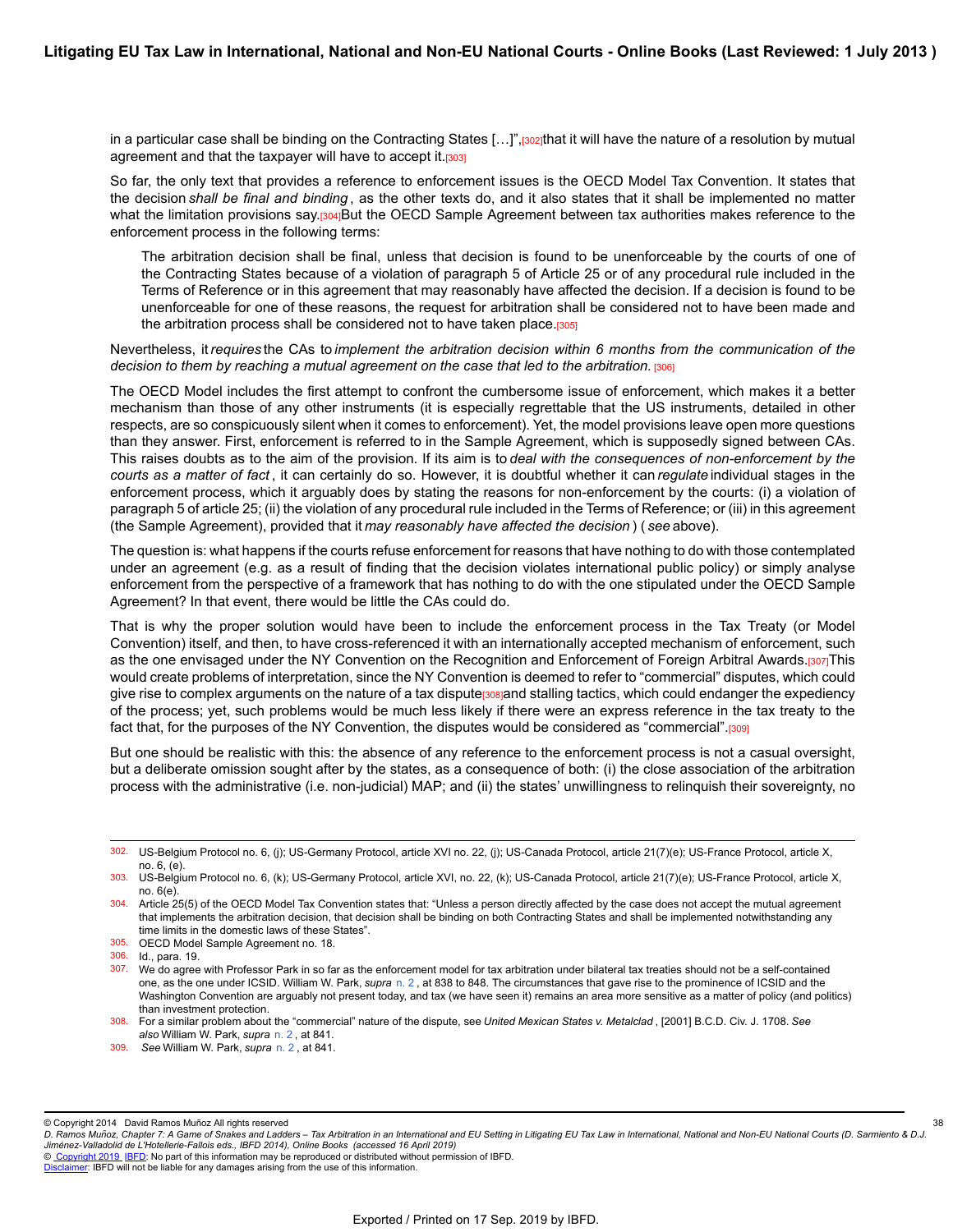matter that this comes at the cost of casting a(nother) shadow of uncertainty over what is already a process notable for its lacklustre solutions.

## **7.6. Conclusions**

It is expected that, by now, an alert reader will have found the rationale for the title of this article. "Snakes and ladders" is a classic board game where players must move their pieces across the board (usually by throwing a dice). The catch with the game is that specific board squares are connected by "ladders" and "snakes" (or "chutes"), which make the player advance or go back multiple positions, thereby helping or hindering his game. The fun is in not knowing whether a player will be unexpectedly helped, or pushed back to start all over again.

Even if this uncertainty is exciting in the context of a board game, it is frustrating when associated to a legal process; yet, states have managed to create a king-sized game of snakes and ladders when it comes to tax arbitration. In some cases the taxpayer and tax administration alike can be unexpectedly helped by an alignment of circumstances that render them willing to resolve the issue as soon as possible, as well as by the discretion of the arbitrators, which, well-exercised, can make the process run smoothly. If the solution is quick and fair, perhaps the "losing" tax authority may even be interested in implementing it with equal swiftness, if only to ensure that next time, when the decision is favourable to it, it gets the money on time.

This rosy picture, with so many ladders, should not mask the reality that this is indeed a game filled with snakes. These come in various forms, but perhaps the most insidious are: (i) the emphasis in attaching the arbitral process as an appendix to the "conciliatory" procedure (called MAP or something else); (ii) the tax authorities' absolute (and unnecessary) control of all stages of the process; and (iii) the taxpayer's secondary role. All these elements create incentives for opportunistic behaviour by one, or both, tax authorities, who can stall or "play the referee", knowing that the arbitrators have a more insecure position than those, say, in investment arbitration.

This may have been accepted as a necessary evil (or even created on purpose) by states and tax authorities. In fact, the current system is consistent with the view of arbitration as a sort of "Damoclean sword", hovering over the tax authorities' heads, and ready to strike if they procrastinate too much. In addition to being shocking for someone accustomed to the clear benefits of arbitration, this view, and the type of mechanisms that it has engendered, has further consequences that seriously question the judgment of the states and authorities who designed the process.

First, the mechanism can take an excessive amount of time, which may not be in the interests of states who are under budgetary pressures, although it can be argued that the incentive is reduced to the extent that the taxpayer can be forced to bear the cost of double taxation in the meantime. Second, the control which tax authorities exercise over the process hides another truth: parties to an arbitration, especially if they are public authorities, have many virtues: skilled and smart professionals but they are awful managers of arbitral proceedings. They lack flexible procedures (and mentality) and too often let formality triumph over expediency. Flexibility is what justifies arbitration in the first place. Making restrictive rules on the proceedings (such as those on the extension and written nature of the submissions) can work depending on the nature of the issue they apply to. This self-evident fact was probably what led states to accept (probably grudgingly) wider discretion for arbitrators in establishing procedural rules, albeit that this has not been extended to the legal sources, or the nature of the decision, which, at least in the case of US instruments, must only state the result and not provide a rationale; something dangerous, since it can give rise to a division between "insiders" and "outsiders" more patent than the one existing in commercial and investment arbitration.

Third, the lack of taxpayer involvement allows tax authorities a certain degree of control, and the possibility of saying "no", which lets them align the existence of tax "arbitration" with their goals on pursuing tax avoidance and tax fraud. At the same time, the taxpayer's secondary role creates very serious problems where he is forced by the tax authorities to choose between domestic courts and a clumsy procedure to which he is not a party. Also, all investment in the process might be to no avail if the taxpayer decides to withdraw from the proceedings, or even if he refuses to adhere to the final decision, where he is not happy with the process and its outcome. There are also very serious questions left unanswered when it comes to the taxpayer's basic right to a due process.

Which leads us to the last problem: the most serious doubt concerns whether one can consider tax arbitration as an actual, and serious, arbitral "process", or a game not to be taken seriously. A process entails certain duties, but enjoys legal protection. Actual arbitrators can request judicial assistance for matters of fact or evidence, something that a tax authority may be interested in, especially if the courts are those of another country. Arbitration is a system properly coordinated with the administration of justice. Courts have to accept the decisions emanating from arbitral tribunals as binding decisions

© Copyright 2014 David Ramos Muñoz All rights reserved

*D. Ramos Munoz, Chapter 7: A Game of Snakes and Ladders – Tax Arbitration in an International and EU Setting in Litigating EU Tax Law in International, National and Non-EU National Courts (D. Sarmiento & D.J. ̃ Jimenez-Valladolid de L'Hotellerie-Fallois eds., IBFD 2014), Online Books (accessed 16 April 2019) ́* 39

<sup>©</sup> [Copyright 2019](http://www.ibfd.org/Copyright-IBFD) [IBFD:](http://www.ibfd.org) No part of this information may be reproduced or distributed without permission of IBFD.

[Disclaimer](http://www.ibfd.org/Disclaimer): IBFD will not be liable for any damages arising from the use of this information.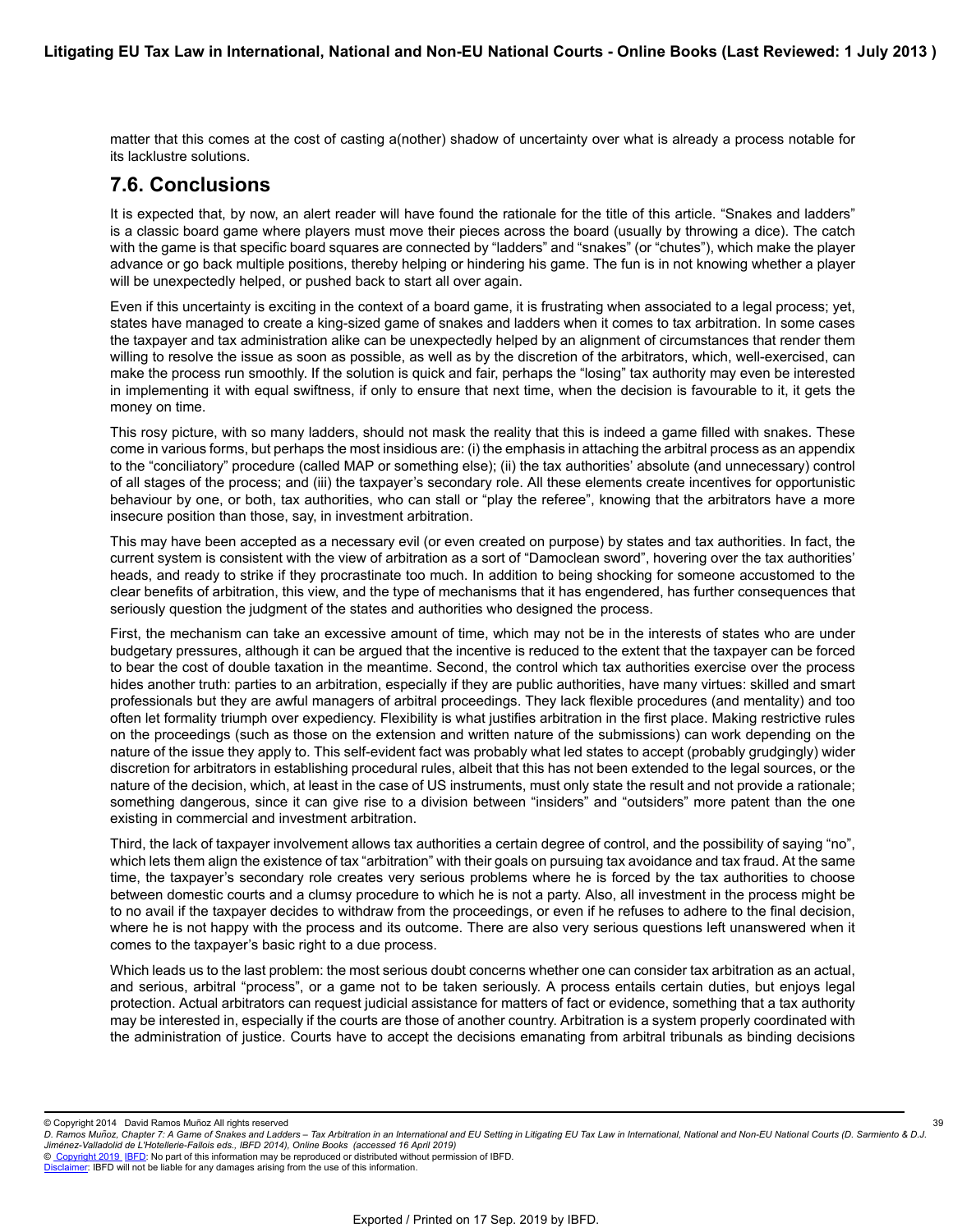"in law" and cannot brush them aside as the result of administrative horse-trading, a threat that always exists with current proceedings.

All in all, such guarantees are not present in the legal provisions of the system, which is worrying for a mechanism that is still in its infancy. Fortunately, the experience with arbitration tells us that not even the "conventional" arbitration procedure used in commercial cases has always enjoyed its current level of legal protection. The main doctrines that today constitute its pillars were not created through legislation, but from the acceptance of the arbitrators' *auctoritas* by parties that knew that the system itself (not the result) was in their best interests and the crystallization of such "practice" in a body of principles used time and again. Since this basic body of principles is already in place, its adjustment to the tax field requires only that arbitrators are given some room by the parties in tax arbitration. This will only happen when tax authorities start treating arbitration not as a threat, but as an opportunity. The potential positive consequences: quick settlement of disputes, the certainty of solutions, and the taxpayers' rights and interests, or even the development of an international *lex tributaria* (in the distant future), depend on this change of mentality.

| Issue                                       | <b>OECD Model</b>                                                                                                                       | <b>UN Model</b>                                                                                                                                                                                                                              | <b>US Model</b>                                                                                                                                                                                                                                                                                                                                                                                                                                                                                                                                                                                                                                                                                              | <b>EC Convention</b>                                                                                                                                                                                                                                                                                                                                                                                                                                                                                                                                                                                                                                                      |
|---------------------------------------------|-----------------------------------------------------------------------------------------------------------------------------------------|----------------------------------------------------------------------------------------------------------------------------------------------------------------------------------------------------------------------------------------------|--------------------------------------------------------------------------------------------------------------------------------------------------------------------------------------------------------------------------------------------------------------------------------------------------------------------------------------------------------------------------------------------------------------------------------------------------------------------------------------------------------------------------------------------------------------------------------------------------------------------------------------------------------------------------------------------------------------|---------------------------------------------------------------------------------------------------------------------------------------------------------------------------------------------------------------------------------------------------------------------------------------------------------------------------------------------------------------------------------------------------------------------------------------------------------------------------------------------------------------------------------------------------------------------------------------------------------------------------------------------------------------------------|
| Relationship to conciliatory<br>proceedings | MAP (art. 25)<br>Unable<br>to<br>reach<br>an  <br>agreement within 2 years<br>case to the CA of the other<br>contracting state          | MAP (art. 25) (alternative B)<br>Unable<br>to<br>reach<br>from the presentation of the from presentation of the case agreement (treaties)<br>to the CA of the other<br>contracting state                                                     | Paragraph 5 of provision on Paragraph 5 of provision on Paragraph in provision on Separate provisions (arts. 6,<br>MAP (art. 26(5) and (6))<br>an $ $ CAs have endeavoured but Article 7(1). "If the competent<br>agreement within 3 years are unable to reach an authorities fail to reach an<br>The later of:<br>(i)<br>2<br>years<br>(date<br>MAP.<br>when<br>confirm to each other that the competent authorities<br>they have received sufficient enterprises<br>the MAP) "[] unless both available to<br>competent authorities have the<br>agreed prior to the date the<br>arbitration proceedings begin<br>to a different date".<br>(ii) Date of reception of<br>signed by taxpayers by CAs<br>(MoUs) | and 7 et seq.)<br>agreement that eliminates the<br>double taxation referred to in<br>after Article 6 within two years on<br>"Commencement Date" of the date on which the case<br>CAs was first submitted to one of<br>may<br>have<br>information to proceed with recourse to the remedies<br>them under<br>law<br>of<br>domestic<br>Contracting<br><b>States</b><br>concerned; however, where<br>the case<br>has so<br>been<br>submitted to a court or<br>non-disclosure agreements tribunal, the term of two<br>years referred to in the<br>first subparagraph shall be<br>computed from the date on<br>which the judgment of the<br>final court of appeal was<br>qiven" |
| Issue                                       | <b>OECD Model</b>                                                                                                                       | <b>UN Model</b>                                                                                                                                                                                                                              | <b>US Model</b>                                                                                                                                                                                                                                                                                                                                                                                                                                                                                                                                                                                                                                                                                              | <b>EC Convention</b>                                                                                                                                                                                                                                                                                                                                                                                                                                                                                                                                                                                                                                                      |
| Formal act to<br>begin an<br>arbitration    | Request by taxpayer                                                                                                                     | Request by CAs                                                                                                                                                                                                                               | was a request for assistance<br>that originated the MAP). CAs<br>can agree to postpone the<br>date, but, in the absence of<br>agreement, one can directly<br>appoint a board member                                                                                                                                                                                                                                                                                                                                                                                                                                                                                                                          | Automatic (provided there The CAs shall set up a<br>commission. There is no<br>specification<br>as<br>to<br>how<br>proceedings begin                                                                                                                                                                                                                                                                                                                                                                                                                                                                                                                                      |
| "Mandatory" arbitration<br>(limitations)    | Article 25(5) "any unresolved   Article<br>issues arising<br>from<br>the<br>case shall be submitted to<br>arbitration" [emphasis added] | 25(5)<br>B)<br>"any<br>unresolved<br>issues arising from<br>A case shall not be submitted arbitration"<br>to arbitration if the CAs of both   (treaties) [emphasis added]<br>that such a case is not agreement if:<br>request (Commentaries) | (alternative   Binding arbitration<br>the competent authorities agree agreement "[] they shall set<br>case shall be submitted to that the particular case is not up an advisory commission<br>arbitration" [emphasis added] suitable for determination by $\vert$ []" charged with delivering<br>contracting states consider The CAs will consider such question<br>suitable for arbitration and $(i)$ "There is an inordinate<br>neither of them makes $a  $ and/or repeated delay in the<br>response of a taxpayer to a<br>request for information":<br>Parallel<br>(ii)<br>proceedings<br>(see below)<br>(MoUs)                                                                                           | " shall Article 7(1). If the competent<br>be $used$ [] unless the authorities fail to reach an<br>its opinion on the elimination<br>of the double taxation in                                                                                                                                                                                                                                                                                                                                                                                                                                                                                                             |

40

*D. Ramos Munoz, Chapter 7: A Game of Snakes and Ladders – Tax Arbitration in an International and EU Setting in Litigating EU Tax Law in International, National and Non-EU National Courts (D. Sarmiento & D.J. ̃ Jimenez-Valladolid de L'Hotellerie-Fallois eds., IBFD 2014), Online Books (accessed 16 April 2019) ́*

[Disclaimer](http://www.ibfd.org/Disclaimer): IBFD will not be liable for any damages arising from the use of this information.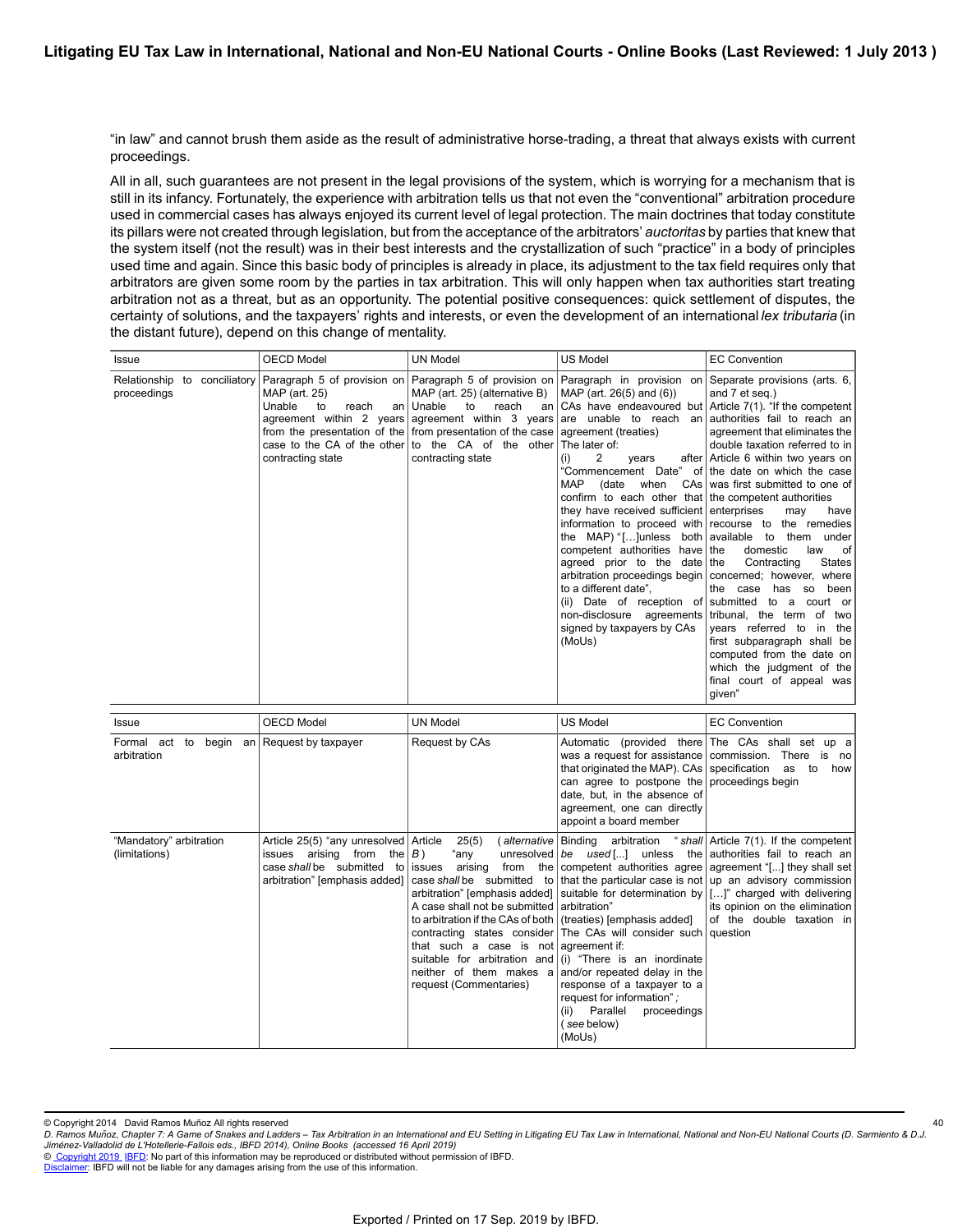### **Litigating EU Tax Law in International, National and Non-EU National Courts - Online Books (Last Reviewed: 1 July 2013 )**

| Issue                      | <b>OECD Model</b>                                                                                                                                                                                                                                                                                                                                                                              | <b>UN Model</b> | US Model                                                                                                                                                                                                                                                                                                                                                                                                                                                                                                                                                                                                                                                                                                                                                                        | <b>EC Convention</b>                                                                                                                                                                                                                                                                                                                                                                                                                                                                                                                                                                                                                                            |
|----------------------------|------------------------------------------------------------------------------------------------------------------------------------------------------------------------------------------------------------------------------------------------------------------------------------------------------------------------------------------------------------------------------------------------|-----------------|---------------------------------------------------------------------------------------------------------------------------------------------------------------------------------------------------------------------------------------------------------------------------------------------------------------------------------------------------------------------------------------------------------------------------------------------------------------------------------------------------------------------------------------------------------------------------------------------------------------------------------------------------------------------------------------------------------------------------------------------------------------------------------|-----------------------------------------------------------------------------------------------------------------------------------------------------------------------------------------------------------------------------------------------------------------------------------------------------------------------------------------------------------------------------------------------------------------------------------------------------------------------------------------------------------------------------------------------------------------------------------------------------------------------------------------------------------------|
| Issues included            | "[]actions of one or both of Same as in the OECD Model<br>the Contracting States have<br>resulted for that person in<br>taxation not in accordance<br>with the provisions of this<br>Convention" (art. $25(5)(a)$ )                                                                                                                                                                            |                 | Application of articles 4<br>(Residence) (but only insofar<br>of a natural person), 5<br>(Permanent Establishment),<br>7 (Business Profits), 9<br>(Associated Enterprises), 12<br>(Royalties), including those<br>originating with APAs<br>The CAs may, on an ad<br>hoc basis, agree that binding<br>arbitration shall be used in<br>respect of any other matter to<br>which article 25 applies (US-<br>Germany)<br>Disagreement<br>the<br>on<br>application of the Convention,<br>including MAPs originated in<br>APAs (US-Belgium and US-<br>France)<br>Application of one or more<br>Articles that the competent<br>authorities have agreed in<br>an exchange of notes<br>shall be the subject of<br>arbitration, including APAs-<br>originated<br>disputes (US-<br>Canada)  | Issues arising out of the<br>cross-border<br>taxation<br>of<br>as it relates to the residence business profits of associated<br>enterprises, where conditions<br>are made or imposed which<br>differ from those which<br>would be made between<br>independent<br>enterprises<br>(arts. 1 and 4) (Transfer<br>Pricing Issues)                                                                                                                                                                                                                                                                                                                                    |
| <b>Issue</b>               | <b>OECD Model</b>                                                                                                                                                                                                                                                                                                                                                                              | <b>UN Model</b> | <b>US Model</b>                                                                                                                                                                                                                                                                                                                                                                                                                                                                                                                                                                                                                                                                                                                                                                 | <b>EC Convention</b>                                                                                                                                                                                                                                                                                                                                                                                                                                                                                                                                                                                                                                            |
| Arbitrators 1. Appointment | Each CA will appoint an Unspecified<br>arbitrator, and the two of<br>them will appoint the Chair. In<br>case of non-appointment, the<br>OECD Centre for Tax Policy<br>and Administration shall do it<br>within 10 days of receiving<br>a request from the person<br>who made the request for<br>arbitration.<br>The same procedure shall<br>apply in case of replacement<br>(Sample Agreement) |                 | Each CA will appoint a<br>member to the arbitration<br>board by sending a written<br>communication<br>CA within 60 days (90 in<br>US-France treaty) of the independent<br>commencement of arbitration<br>Within 60 days of the date<br>on which the second such<br>communication is sent, the<br>appoint a third member, who<br>will serve as Chair of the<br>board<br>made by the highest-ranking standing<br>member of the Secretariat at $ $ (art. 9(1)-(5))<br>the Centre for Tax Policy and<br>Administration of the OECD<br>who is not a national of either<br>state<br>In case an arbitrator is unable<br>to fulfill its duties CAs have<br>14 days to replace (one can<br>presume that, in the absence<br>of replacement, the OECD<br>Centre performs the same<br>role) | The committee will<br>be<br>composed of a Chairman and:<br>- two representatives of each<br>indicating CA (CAs can reduce the<br>their appointment to the other   number to one by agreement)<br>- an even number<br>of<br>persons<br>of<br>standing<br>The persons of standing shall<br>be appointed by agreement<br>In the absence of agreement<br>two members appointed by they shall be appointed by the<br>the contracting states will drawing of lots by the CAs<br>involved<br>The representatives<br>and<br>persons of standing shall<br>In case of failure to appoint, appoint a Chairman from<br>the appointment will be among the list of persons of |
| Issue                      | <b>OECD Model</b>                                                                                                                                                                                                                                                                                                                                                                              | <b>UN Model</b> | <b>US Model</b>                                                                                                                                                                                                                                                                                                                                                                                                                                                                                                                                                                                                                                                                                                                                                                 | <b>EC Convention</b>                                                                                                                                                                                                                                                                                                                                                                                                                                                                                                                                                                                                                                            |

<sup>©</sup> Copyright 2014 David Ramos Muñoz All rights reserved<br>D. Ramos Muñoz, Chapter 7: A Game of Snakes and Ladders – Tax Arbitration in an International and Ligating EU Tax Law in International, National and Non-EU National Co *Jiménez-Valladolid de L'Hotellerie-Fallois eds., IBFD 2014), Online Books (accessed 16 April 2019)*<br>© <u>Copyright 2019. [IBFD:](http://www.ibfd.org)</u> No part of this information may be reproduced or distributed without permission of IBFD.<br><u>Disc</u>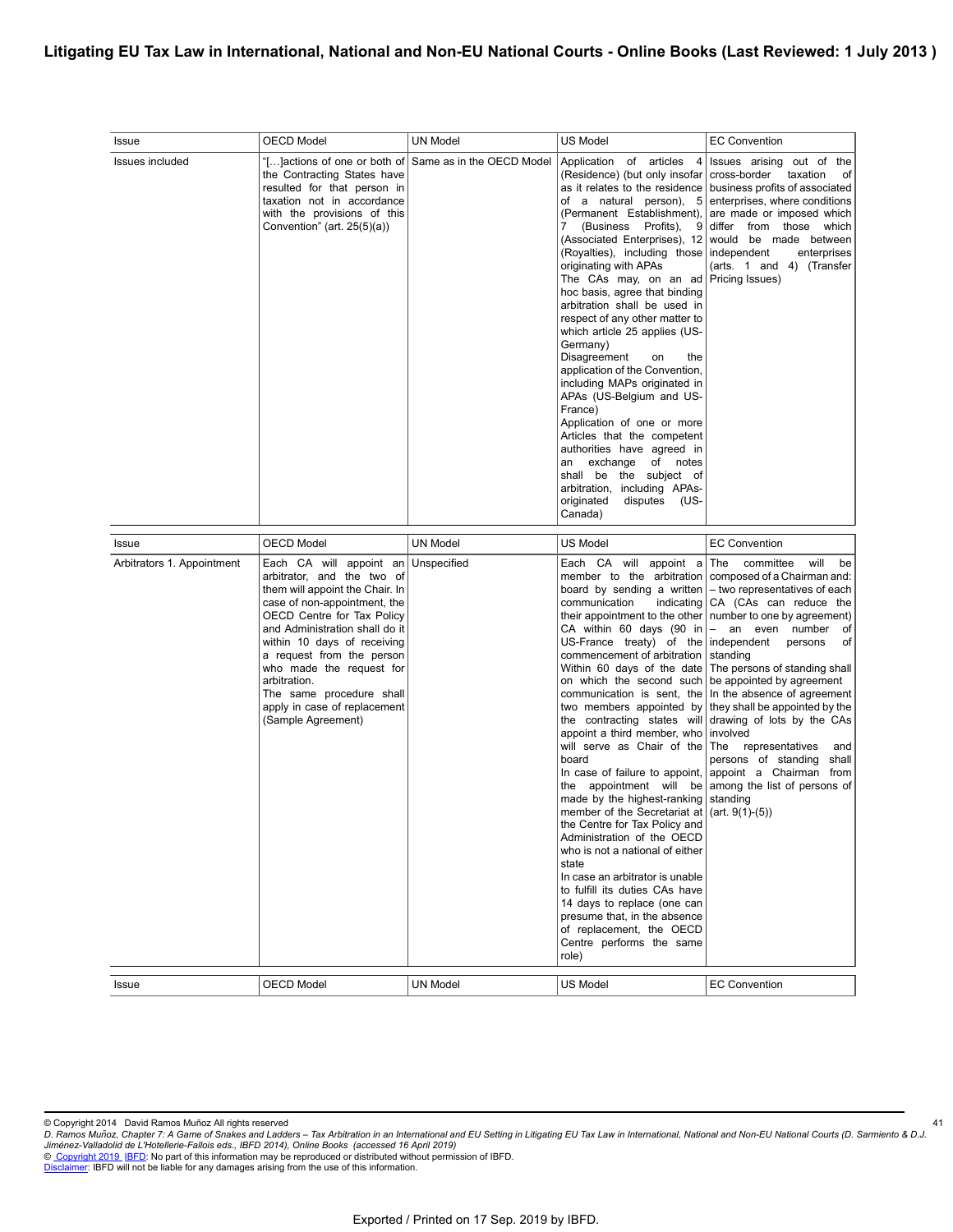| Issue                      | <b>OECD Model</b>                                                                                                                                                                                                                                                                 | <b>UN Model</b> | <b>US Model</b>                                                                                                                                                                                                                                                                                                                                                                                                                                                                                                                                                                                                                                                                | <b>EC Convention</b>                                                                                                                                                                                                                                                                                                                                                                                                                                                                                                                                                                                                                                                                                                                 |
|----------------------------|-----------------------------------------------------------------------------------------------------------------------------------------------------------------------------------------------------------------------------------------------------------------------------------|-----------------|--------------------------------------------------------------------------------------------------------------------------------------------------------------------------------------------------------------------------------------------------------------------------------------------------------------------------------------------------------------------------------------------------------------------------------------------------------------------------------------------------------------------------------------------------------------------------------------------------------------------------------------------------------------------------------|--------------------------------------------------------------------------------------------------------------------------------------------------------------------------------------------------------------------------------------------------------------------------------------------------------------------------------------------------------------------------------------------------------------------------------------------------------------------------------------------------------------------------------------------------------------------------------------------------------------------------------------------------------------------------------------------------------------------------------------|
| Arbitrators 2. Eligibility | "Any person, including a Unspecified<br>government official of a<br>Contracting State, may be<br>appointed as an arbitrator,<br>unless that person has been<br>involved in prior stages of<br>the case that results in the<br>arbitration process" (Sample<br>Agreement, para. 7) |                 | matters<br>who<br>tax<br>may  <br>of the board.<br>citizen of either contracting<br>state<br>(Treaties)<br>Also, there is a restriction not   the<br>to appoint:<br>employees (US-France)<br>current<br>Germany, US-Canada)<br>(2) former career government recognized competence<br>employees (US-Belgium)<br>former<br>government<br>(US-Germany,<br>employees,<br>US-Canada)<br>former tax administration<br>employees (US-France)<br>within<br>year following the<br>- 1<br>departure from government<br>employment (US-Canada)<br>2<br>of<br>vears<br>employment<br>their<br>last<br>qovernment/tax<br>the<br>in<br>administration (US-Belgium,<br>US-Germany, US-France) | The CAs will develop a non- The list of persons of<br>exclusive list of individuals standing will be made with<br>with familiarity in international the five independent persons<br>nominated by each state<br>potentially serve as the Chair (each state shall inform<br>the Secretary-General of the<br>The Chair shall not be a Council of the EC). They<br>must be nationals of a<br>contracting state, resident<br>within the territory where<br>Convention<br>applies.<br>competent and independent<br>(1) current tax administration The Chairman must have<br>fulfilled the conditions for<br>government appointment to the highest<br>employees (US-Belgium, US- judicial office in his country,<br>or be a jurisconsult of |
|                            |                                                                                                                                                                                                                                                                                   |                 |                                                                                                                                                                                                                                                                                                                                                                                                                                                                                                                                                                                                                                                                                |                                                                                                                                                                                                                                                                                                                                                                                                                                                                                                                                                                                                                                                                                                                                      |

© Copyright 2014 David Ramos Muñoz All rights reserved<br>D. Ramos Muñoz, Chapter 7: A Game of Snakes and Ladders – Tax Arbitration in an International and Ligating EU Tax Law in International, National and Non-EU National Co *Jiménez-Valladolid de L'Hotellerie-Fallois eds., IBFD 2014), Online Books (accessed 16 April 2019)*<br>© <u>Copyright 2019. [IBFD:](http://www.ibfd.org)</u> No part of this information may be reproduced or distributed without permission of IBFD.<br><u>Disc</u> 42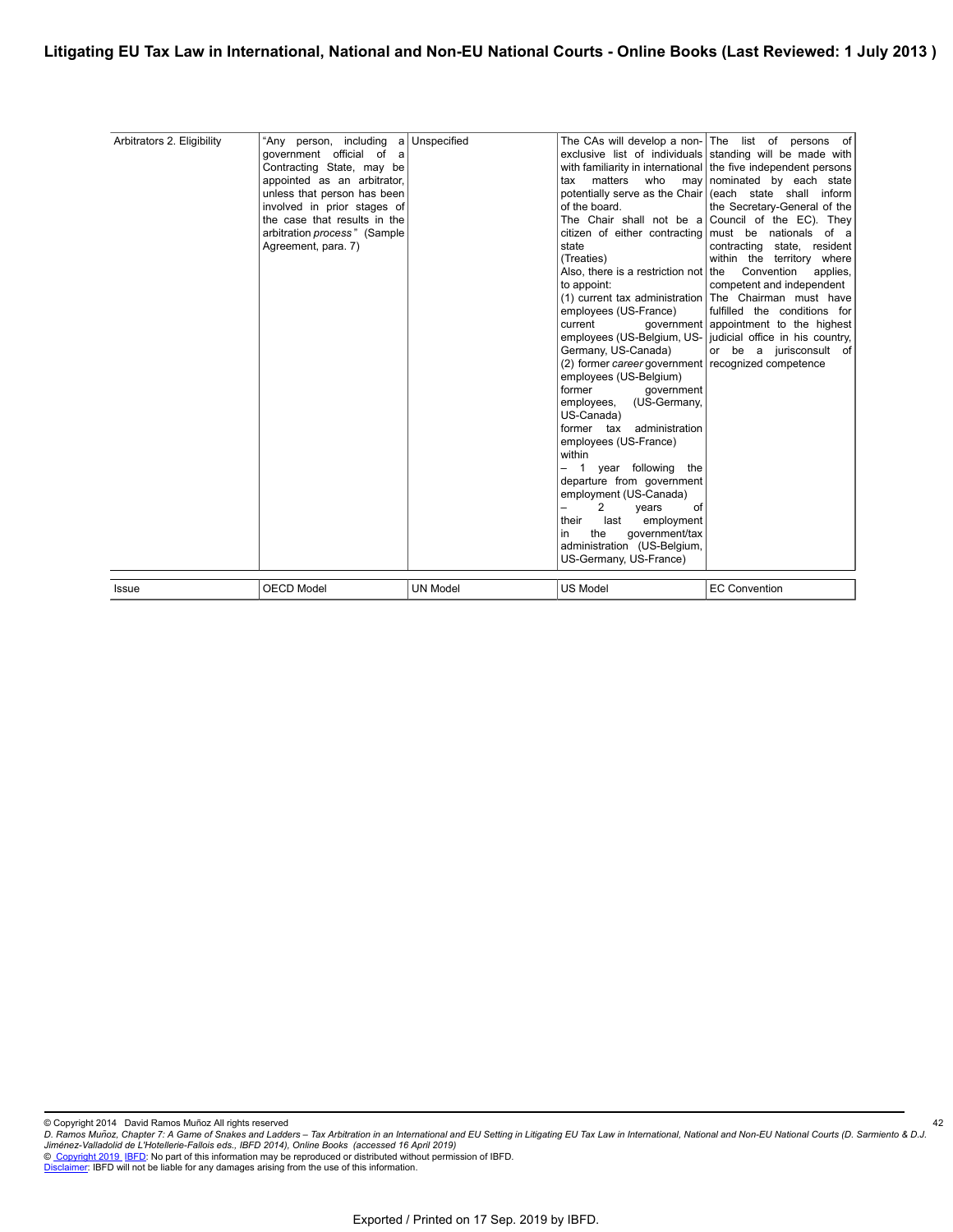|              |                   |                 | tax<br>experience.<br>experience as either a judge<br>or arbitrator.<br>Every<br>member<br>of<br>arbitration board shall be involved<br>and the Concerned Persons<br>at the time of accepting<br>an appointment to serve,<br>and<br>shall<br>remain<br>SO.<br>during the entire arbitration<br>proceeding (all Memoranda)<br>and for a reasonable time<br>thereafter"<br>(US-Germany,<br>US-Canada, US-France)<br>CAs will jointly agree to a<br>list of persons (5-10 US-<br>Germany, US-Belgium; at<br>least 10 US-Canada) who are<br>qualified and willing to serve<br>as a Chair for an arbitration<br>board; and will review or<br>revise this list every third<br>year. Persons on the list will<br>have significant international<br>tax experience, but need not<br>have experience as a judge<br>or arbitrator. Same language<br>applies on independence and<br>impartiality | "The competent authorities If lots are drawn for the<br>will appoint members who appointment of the persons<br>have significant international of standing, a state can<br>They object to the appointment of<br>need not, however, have an independent person of<br>standing:<br>- in any circumstance agreed<br>an in advance by the CAs<br>impartial and independent $-$ where the person belongs<br>of the contracting states to or is working on behalf of<br>one of the tax administrations<br>concerned                                               |
|--------------|-------------------|-----------------|---------------------------------------------------------------------------------------------------------------------------------------------------------------------------------------------------------------------------------------------------------------------------------------------------------------------------------------------------------------------------------------------------------------------------------------------------------------------------------------------------------------------------------------------------------------------------------------------------------------------------------------------------------------------------------------------------------------------------------------------------------------------------------------------------------------------------------------------------------------------------------------|------------------------------------------------------------------------------------------------------------------------------------------------------------------------------------------------------------------------------------------------------------------------------------------------------------------------------------------------------------------------------------------------------------------------------------------------------------------------------------------------------------------------------------------------------------|
| <b>Issue</b> | <b>OECD Model</b> | <b>UN Model</b> | <b>US Model</b>                                                                                                                                                                                                                                                                                                                                                                                                                                                                                                                                                                                                                                                                                                                                                                                                                                                                       | <b>EC Convention</b>                                                                                                                                                                                                                                                                                                                                                                                                                                                                                                                                       |
|              |                   |                 | There are no provisions on<br>fulfill his or her duties the the associated enterprises<br>authorities.",<br>and<br>will<br>consult<br>with<br>to determine whether a<br>However, the US-Canada   circumstances<br>Memorandum provides for $ $ (art. 9(1)-(5))<br>every<br>prospective board<br>member to "disclose to both<br>competent authorities any<br>fact or circumstance likely to<br>give rise to justifiable doubts<br>as to the Board Member's<br>impartiality or independence"<br>The duty is an ongoing one<br>during the proceedings.<br>(MoUs)                                                                                                                                                                                                                                                                                                                          | - where the person has, or<br>challenge and removal, other has had, a large holding in or<br>than the statement that "If a is or has been an employee of<br>board member is unable to or adviser to one or each of<br>chair will notify the competent $-$ where the person does not<br>that offer a sufficient guarantee of<br>"the competent authorities objectivity for the settlement<br>the $\vert$ of the case/s<br>remaining board members The CAs can also object<br>to the appointment of<br>new timetable is necessary". the Chairman under these |
| Issue        | <b>OECD Model</b> | <b>UN Model</b> | US Model                                                                                                                                                                                                                                                                                                                                                                                                                                                                                                                                                                                                                                                                                                                                                                                                                                                                              | <b>EC Convention</b>                                                                                                                                                                                                                                                                                                                                                                                                                                                                                                                                       |

<sup>©</sup> Copyright 2014 David Ramos Muñoz All rights reserved<br>D. Ramos Muñoz, Chapter 7: A Game of Snakes and Ladders – Tax Arbitration in an International and Ligating EU Tax Law in International, National and Non-EU National Co *Jiménez-Valladolid de L'Hotellerie-Fallois eds., IBFD 2014), Online Books (accessed 16 April 2019)*<br>© <u>Copyright 2019. [IBFD:](http://www.ibfd.org)</u> No part of this information may be reproduced or distributed without permission of IBFD.<br><u>Disc</u>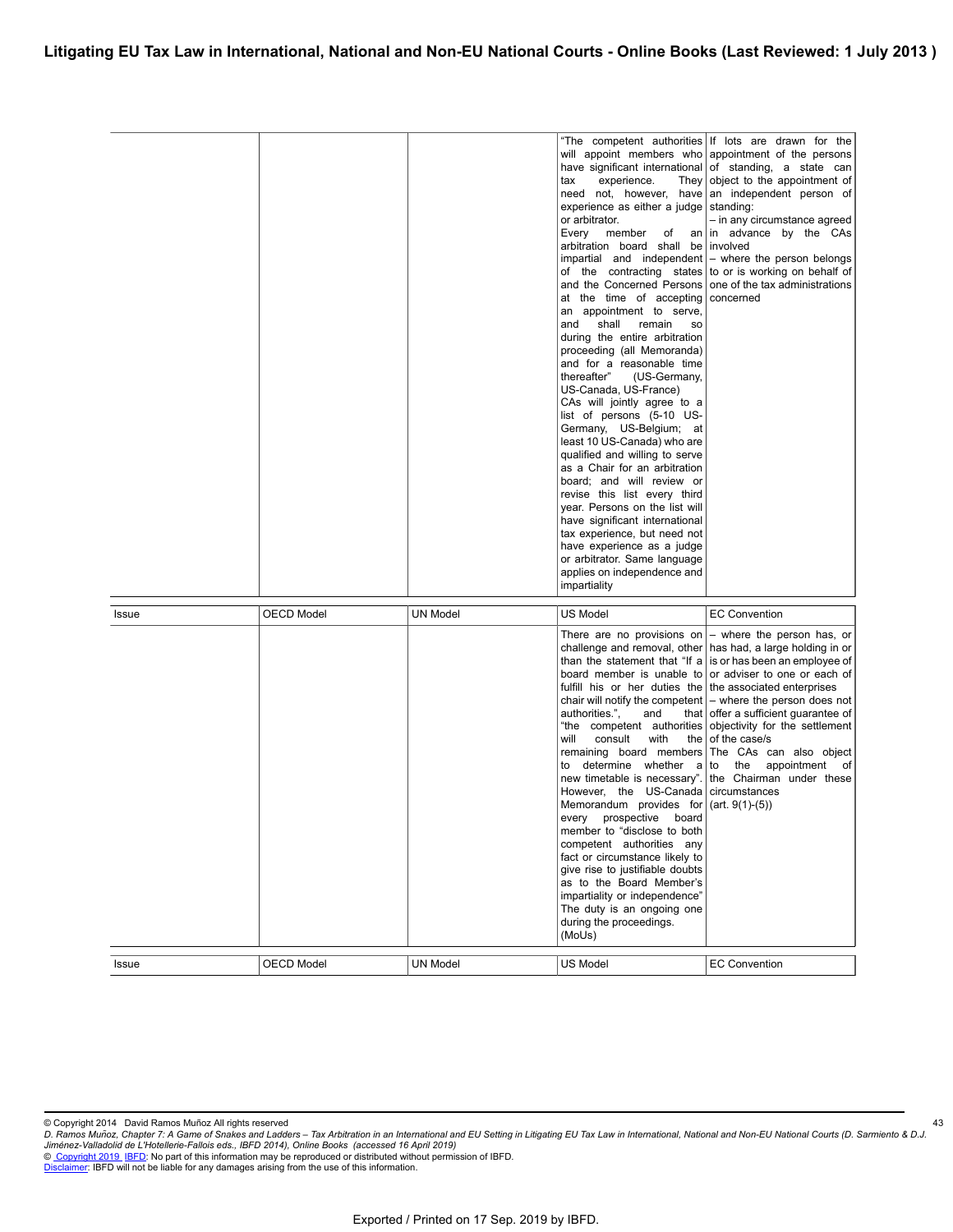| Parallel proceedings | Issues shall "not be submitted   Issues shall "not be submitted                                                                                                                                                                                                                                                                                                                                                                                                                                                                                                                                                                                            |                                                                                            | If the taxpayer dockets the                                                                                                                                                                                                                                                                                                                                                                                                                                                                                                                                                                                                     | The<br>submission<br>of<br>the                                                                                                                                                                                                                                                                                                                                                                                                                                                                                                                                                                                                                                                                                                                                                                                                                                                                                                                                      |
|----------------------|------------------------------------------------------------------------------------------------------------------------------------------------------------------------------------------------------------------------------------------------------------------------------------------------------------------------------------------------------------------------------------------------------------------------------------------------------------------------------------------------------------------------------------------------------------------------------------------------------------------------------------------------------------|--------------------------------------------------------------------------------------------|---------------------------------------------------------------------------------------------------------------------------------------------------------------------------------------------------------------------------------------------------------------------------------------------------------------------------------------------------------------------------------------------------------------------------------------------------------------------------------------------------------------------------------------------------------------------------------------------------------------------------------|---------------------------------------------------------------------------------------------------------------------------------------------------------------------------------------------------------------------------------------------------------------------------------------------------------------------------------------------------------------------------------------------------------------------------------------------------------------------------------------------------------------------------------------------------------------------------------------------------------------------------------------------------------------------------------------------------------------------------------------------------------------------------------------------------------------------------------------------------------------------------------------------------------------------------------------------------------------------|
|                      | to arbitration if a decision to arbitration if a decision<br>on these issues has already<br>been rendered by a court been rendered by a court<br>or administrative tribunal of<br>either State" (art. 25(5))                                                                                                                                                                                                                                                                                                                                                                                                                                               | on these issues has already<br>or administrative tribunal of<br>either State" (art. 25(5)) | case for which it requested<br>CA assistance, the case will<br>be considered as not suitable<br>for arbitration if the court does<br>not allow for suspension of<br>the litigation proceedings until<br>there is a CA resolution<br>Arbitration proceedings may<br>also be temporarily deferred<br>if there is an administrative<br>appeal if the<br>appeals<br>proceedings have not been<br>suspended                                                                                                                                                                                                                          | case<br>to<br>the<br>advisory<br>commission shall not prevent<br>a contracting state "from<br>initiating or continuing judicial<br>proceedings for administrative<br>penalties in relation to the<br>same matters" (art. 7(2))<br>[emphasis added]<br>Where domestic law does<br>not permit CAs to derogate<br>from<br>judicial<br>decisions,<br>the<br>proceedings<br>cannot<br>start unless the associated<br>enterprises have allowed the<br>time provided for appeal<br>to expire, or withdrawn the<br>appeal before a decision has<br>been delivered (that does<br>not affect the appeal in<br>regard of matters other than<br>those resolved under these<br>proceedings) (art. 7(3))<br>The CA is not obliged<br>to follow proceedings when<br>the adjustment of profits<br>gives rise to liability to a<br>serious penalty for at least<br>one of the enterprises (art.<br>8(1)). If both proceedings are<br>simultaneous the CA can stay<br>the arbitration |
| Issue                | <b>OECD Model</b>                                                                                                                                                                                                                                                                                                                                                                                                                                                                                                                                                                                                                                          | <b>UN Model</b>                                                                            | US Model                                                                                                                                                                                                                                                                                                                                                                                                                                                                                                                                                                                                                        | <b>EC Convention</b>                                                                                                                                                                                                                                                                                                                                                                                                                                                                                                                                                                                                                                                                                                                                                                                                                                                                                                                                                |
| Procedure            | Within 3 months after the Unspecified<br>reception by both CAs of<br>the request for arbitration<br>they shall agree on the<br>questions to be resolved by<br>the arbitration panel, which<br>will be the Terms of Reference<br>(Sample Mutual Agreement<br>on Arbitration)<br>In the Streamlined Arbitration<br>Process each CA shall submit<br>its own response to the<br>questions raised in the Terms<br>of Reference within 2 months<br>from the appointment of the<br>arbitrator<br>The arbitrators shall adopt<br>those<br>procedural<br>and<br>evidentiary rules that they<br>deem necessary to answer<br>the questions set out in the<br>Terms of |                                                                                            | Submission by each CA of a<br>proposed resolution paper (5<br>pages max) with a supporting<br>position paper (30 pages<br>max)<br>The Proposed Resolution<br>should provide a resolution<br>for each specific amount of<br>issue in the case. It may also<br>address any related issues<br>that are required to determine<br>those amounts (e.g. the<br>existence of a permanent administrative practice<br>establishment)<br>If it so desires, each CA can<br>submit a Reply Submission<br>to the board to address any<br>points raised by the Proposed<br>Resolution or Position Paper<br>submitted by the other CA<br>(MoUs) | Enterprises and CAs shall<br>give effect to any request by<br>the advisory commission to<br>provide information, evidence<br>or documents. However, the<br>CAs will not be obliged to:<br>- carry out administrative<br>measures at variance with<br>income, expense or tax at domestic law or normal<br>administrative practice<br>- supply information not<br>obtainable under its domestic<br>law or in its<br>normal                                                                                                                                                                                                                                                                                                                                                                                                                                                                                                                                            |
| Issue                | <b>OECD Model</b>                                                                                                                                                                                                                                                                                                                                                                                                                                                                                                                                                                                                                                          | <b>UN Model</b>                                                                            | <b>US Model</b>                                                                                                                                                                                                                                                                                                                                                                                                                                                                                                                                                                                                                 | <b>EC Convention</b>                                                                                                                                                                                                                                                                                                                                                                                                                                                                                                                                                                                                                                                                                                                                                                                                                                                                                                                                                |

<sup>©</sup> Copyright 2014 David Ramos Muñoz All rights reserved<br>D. Ramos Muñoz, Chapter 7: A Game of Snakes and Ladders – Tax Arbitration in an International and Ligating EU Tax Law in International, National and Non-EU National Co *Jiménez-Valladolid de L'Hotellerie-Fallois eds., IBFD 2014), Online Books (accessed 16 April 2019)*<br>© <u>Copyright 2019. [IBFD:](http://www.ibfd.org)</u> No part of this information may be reproduced or distributed without permission of IBFD.<br><u>Disc</u>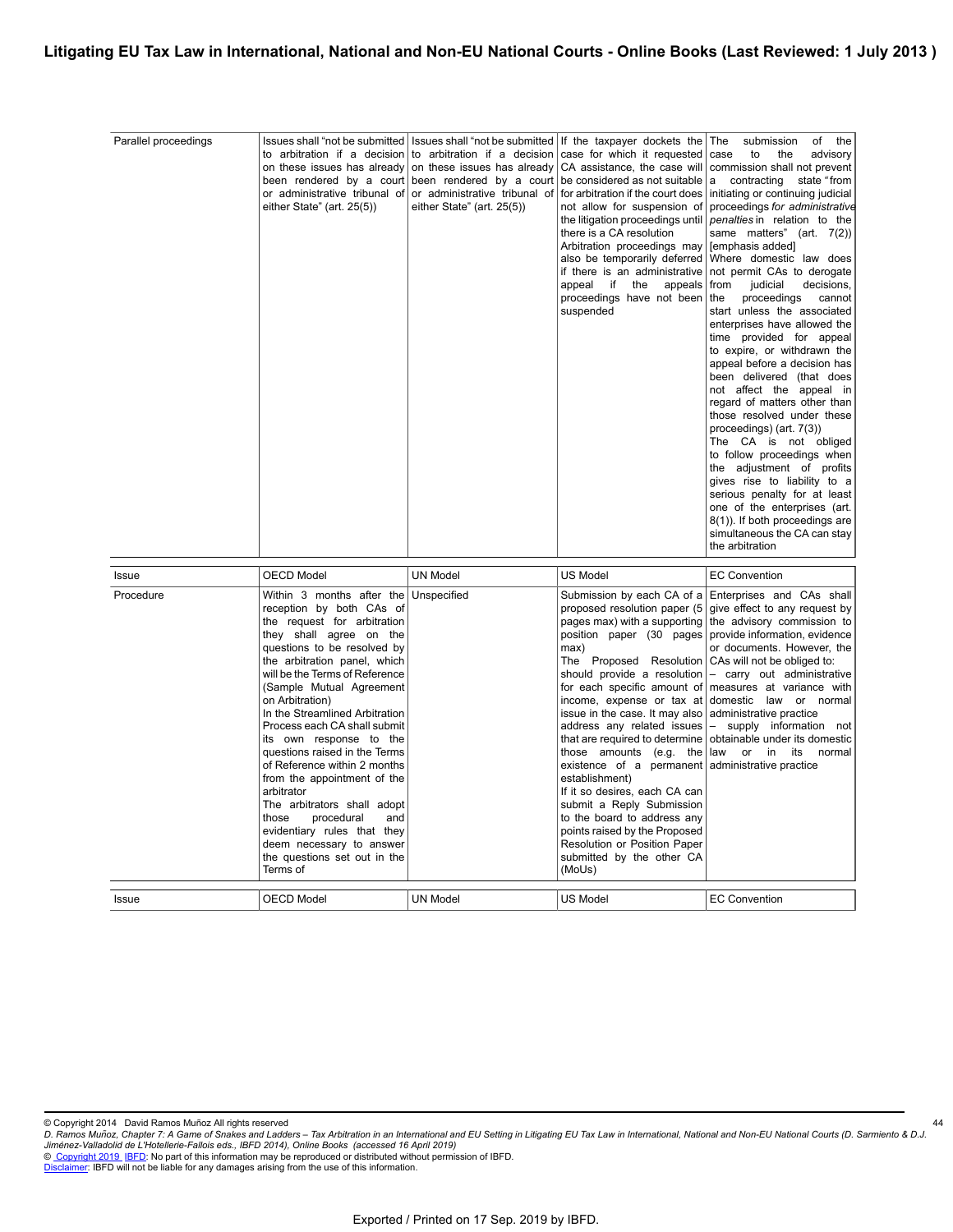|                        | Reference<br>They will have access to<br>all information necessary to<br>decide the issues submitted<br>arbitration,<br>including<br>to<br>confidential information<br>Any information that was not<br>available to both CAs before<br>the request for arbitration was<br>received by both of them shall<br>not be taken into account<br>for purposes of the decision,<br>unless otherwise agreed by<br>the CAs (Sample Agreement,<br>para. 11)<br>The CAs may derogate<br>or vary procedural rules<br>of<br>agreement<br>the<br>in<br>Terms of Reference (Sample<br>Agreement, para. 3) |                 | only at its request, (Treaties, business,<br>Memoranda and Guidelines)<br>consists only of existing<br>documents and may not (ordre public)<br>request new or additional $ $ (art. 10(1))<br>analyses<br>The arbitration board may<br>procedures<br>adopt<br>any<br>necessary for the conduct<br>of its business, provided<br>that the procedures are<br>not inconsistent with any<br>provision of the Protocol<br>(Protocol and<br>Arbitration<br><b>Board Guidelines)</b> | Additional information may $\vert -$ supply information that<br>be submitted to the board would disclose any trade,<br>industrial<br>or<br>professional secret or trade<br>The board may request process, or information the<br>additional information that disclosure of which would<br>be contrary to public policy<br>CAs can agree on additional<br>rules of procedure (art. 11(2))                                                                                                                                                                                                            |
|------------------------|------------------------------------------------------------------------------------------------------------------------------------------------------------------------------------------------------------------------------------------------------------------------------------------------------------------------------------------------------------------------------------------------------------------------------------------------------------------------------------------------------------------------------------------------------------------------------------------|-----------------|-----------------------------------------------------------------------------------------------------------------------------------------------------------------------------------------------------------------------------------------------------------------------------------------------------------------------------------------------------------------------------------------------------------------------------------------------------------------------------|----------------------------------------------------------------------------------------------------------------------------------------------------------------------------------------------------------------------------------------------------------------------------------------------------------------------------------------------------------------------------------------------------------------------------------------------------------------------------------------------------------------------------------------------------------------------------------------------------|
| <b>Issue</b>           | <b>OECD Model</b>                                                                                                                                                                                                                                                                                                                                                                                                                                                                                                                                                                        | <b>UN Model</b> | <b>US Model</b>                                                                                                                                                                                                                                                                                                                                                                                                                                                             | <b>EC Convention</b>                                                                                                                                                                                                                                                                                                                                                                                                                                                                                                                                                                               |
| Taxpayer participation | Terms of Reference will Unspecified<br>be communicated to the<br>person who made the request<br>arbitration<br>(Sample)<br>for<br>Agreement, para. 3)<br>The person who made the<br>request for arbitration may<br>present his position to the<br>arbitrators in writing to the<br>same extent that he can do so<br>during the MAP<br>With<br>the<br>permission<br>arbitrators,<br>of the<br>the<br>person may present his<br>orally<br>position<br>during<br>the arbitration proceedings<br>(Sample Agreement, para.<br>11)                                                             |                 | not to exceed 30 pages,<br>arguments or analyses raised $ $ (art. 10(2))<br>in the supporting position<br>paper must be positions,<br>arguments<br>or<br>analyses<br>arbitration. Any annex to the<br>Presenter Position Paper also<br>must be a document made<br>available to the CAs for<br>their consideration prior to<br>the beginning of arbitration<br>(Arbitration Board Guidelines)                                                                                | The presenter of the case Each of the enterprises<br>may submit five copies may, at its request, appear<br>of a position paper (the or be represented before<br>Presenter Position Paper) the advisory commision. The<br>enterprise may also appear<br>plus annexes. The positions, if the commision so requests<br>The enterprises may provide<br>any information, evidence or<br>documents which seem to<br>previously provided to the them likely to be of any use<br>CAs for their consideration to the advisory commission<br>prior to the beginning of in reaching a decision (art.<br>10(1) |
| <b>Issue</b>           | <b>OECD Model</b>                                                                                                                                                                                                                                                                                                                                                                                                                                                                                                                                                                        | <b>UN Model</b> | <b>US Model</b>                                                                                                                                                                                                                                                                                                                                                                                                                                                             | <b>EC Convention</b>                                                                                                                                                                                                                                                                                                                                                                                                                                                                                                                                                                               |

© Copyright 2014 David Ramos Muñoz All rights reserved<br>D. Ramos Muñoz, Chapter 7: A Game of Snakes and Ladders – Tax Arbitration in an International and Ligating EU Tax Law in International, National and Non-EU National Co *Jiménez-Valladolid de L'Hotellerie-Fallois eds., IBFD 2014), Online Books (accessed 16 April 2019)*<br>© <u>Copyright 2019. [IBFD:](http://www.ibfd.org)</u> No part of this information may be reproduced or distributed without permission of IBFD.<br><u>Disc</u>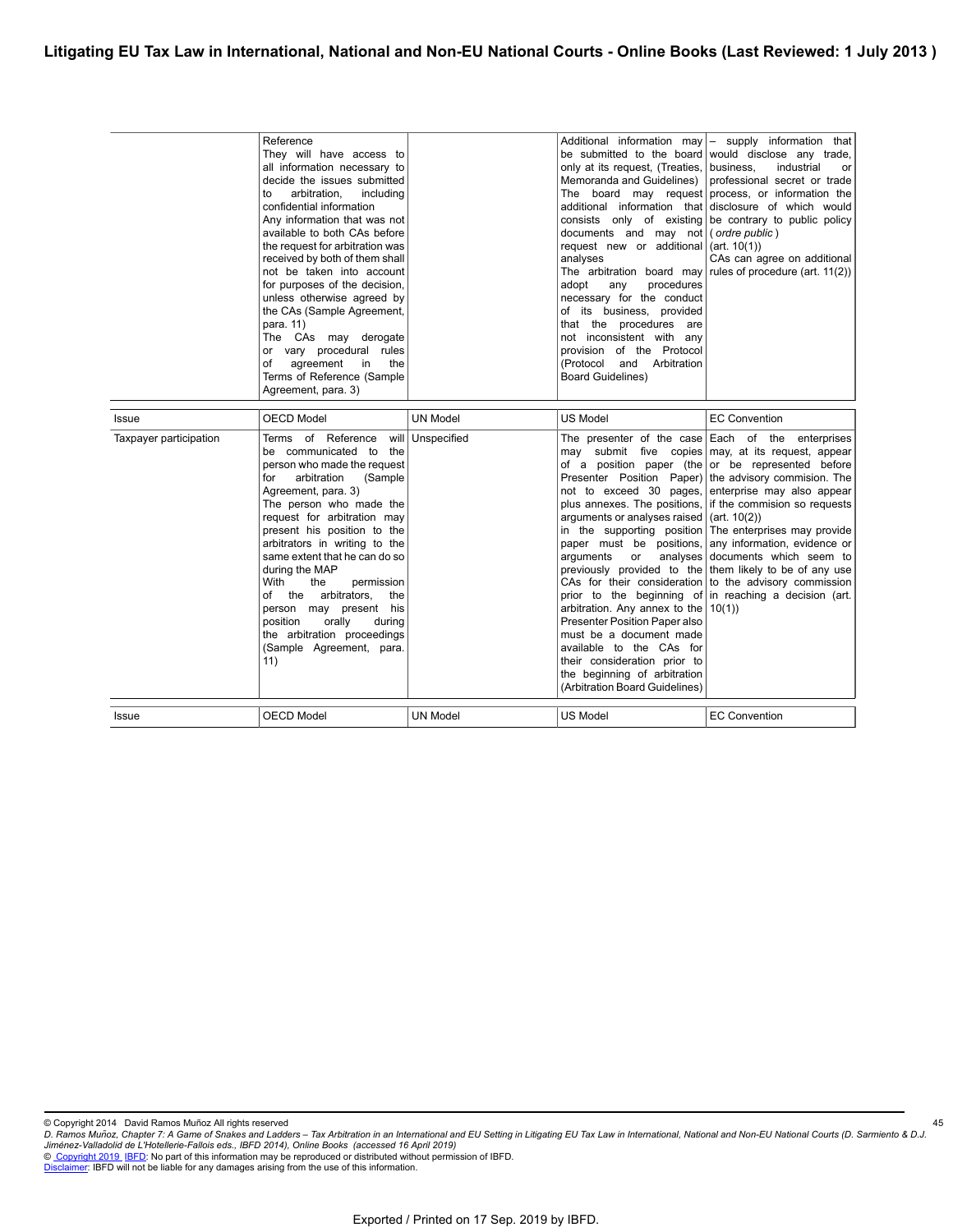| Confidentiality | For the sole<br>of the application of the<br>provisions of articles 25 and<br>26, and of the domestic<br>laws of the contracting<br>states.<br>concerning<br>the<br>communication<br>the<br>and<br>confidentiality<br>the<br>of<br>the<br>information related to<br>case that results in the<br>arbitration process,<br>each<br>arbitrator shall be designated<br>as authorized representative<br>of the<br>CA that<br>has<br>appointed that arbitrator or,<br>if that arbitrator has not<br>been appointed exclusively<br>by one CA, of the CA<br>of the contracting state<br>to which the case giving<br>rise to the arbitration was<br>initially presented (Sample<br>Agreement, para. 8) | purposes   Unspecified | In<br>to<br>have<br>received<br>to<br>each concerned person a<br>statement agreeing that the $ 9(6)\rangle$<br>concerned person and each<br>person acting on its behalf<br>will not disclose to any<br>other person any information<br>received during the course<br>of the Proceeding from<br>either contracting state or<br>the arbitration board, other<br>than the determination of the<br>Proceeding<br>"No information relating to<br>the Proceeding (including<br>the board's determination)<br>may be disclosed by the<br>members of the arbitration<br>board or their staffs or by<br>either competent authority,<br>except as permitted by the<br>Convention and the domestic<br>laws of the Contracting<br>States. In addition, all material<br>prepared in the course of,<br>or relating to, the Proceeding<br>shall be considered<br>to<br>be information exchanged<br>between the Contracting<br>States. All members of<br>the arbitration board and<br>their staffs must agree<br>sent<br>statements<br>in<br>to<br>each of the Contracting<br>States in confirmation of<br>their appointment to the<br>arbitration board to abide<br>by and be subject to<br>confidentiality<br>the<br>and<br>nondisclosure provisions []"<br>applicable to proceedings of<br>Exchange of Information and<br>Administrative Assistance | order for proceedings The members of the advisory<br>begin the CAs need   commission shall keep secret<br>from all matters they learn as a<br>result of the proceedings (art. |
|-----------------|----------------------------------------------------------------------------------------------------------------------------------------------------------------------------------------------------------------------------------------------------------------------------------------------------------------------------------------------------------------------------------------------------------------------------------------------------------------------------------------------------------------------------------------------------------------------------------------------------------------------------------------------------------------------------------------------|------------------------|----------------------------------------------------------------------------------------------------------------------------------------------------------------------------------------------------------------------------------------------------------------------------------------------------------------------------------------------------------------------------------------------------------------------------------------------------------------------------------------------------------------------------------------------------------------------------------------------------------------------------------------------------------------------------------------------------------------------------------------------------------------------------------------------------------------------------------------------------------------------------------------------------------------------------------------------------------------------------------------------------------------------------------------------------------------------------------------------------------------------------------------------------------------------------------------------------------------------------------------------------------------------------------------------------------------------------------------|-------------------------------------------------------------------------------------------------------------------------------------------------------------------------------|
| Issue           | <b>OECD Model</b>                                                                                                                                                                                                                                                                                                                                                                                                                                                                                                                                                                                                                                                                            | UN Model               | US Model                                                                                                                                                                                                                                                                                                                                                                                                                                                                                                                                                                                                                                                                                                                                                                                                                                                                                                                                                                                                                                                                                                                                                                                                                                                                                                                               | <b>EC Convention</b>                                                                                                                                                          |

© Copyright 2014 David Ramos Muñoz All rights reserved<br>D. Ramos Muñoz, Chapter 7: A Game of Snakes and Ladders – Tax Arbitration in an International and Ligating EU Tax Law in International, National and Non-EU National Co *Jiménez-Valladolid de L'Hotellerie-Fallois eds., IBFD 2014), Online Books (accessed 16 April 2019)*<br>© <u>Copyright 2019. [IBFD:](http://www.ibfd.org)</u> No part of this information may be reproduced or distributed without permission of IBFD.<br><u>Disc</u>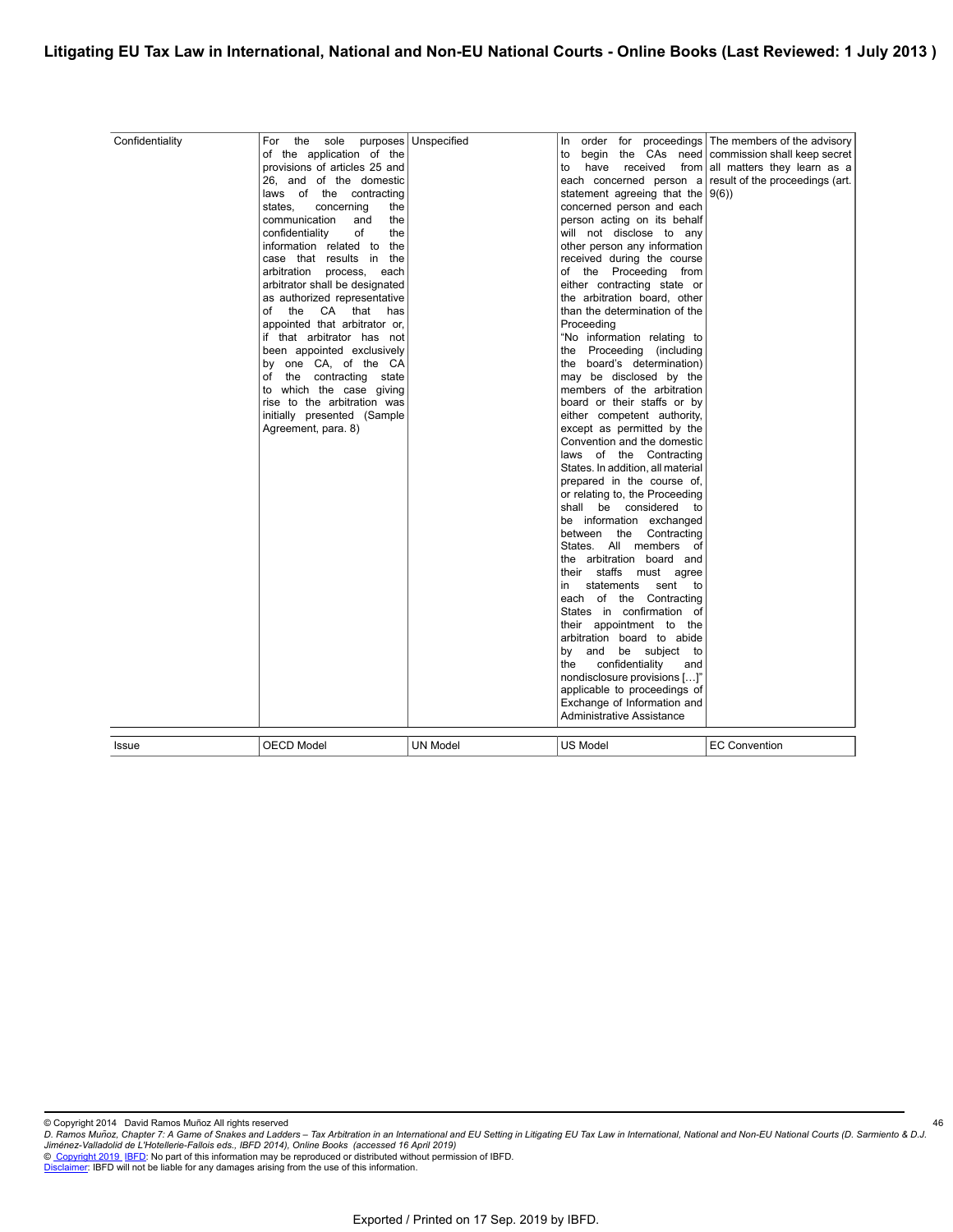| Sources of the decision    | "The arbitrators shall decide Unspecified<br>the issues submitted<br>to<br>arbitration in accordance with<br>the applicable provisions of<br>the treaty and, subject to<br>these provisions, of those<br>of the domestic laws of the<br>Contracting States. Issues of<br>treaty interpretation will be<br>decided by the arbitrators in<br>the light of the principles of<br>interpretation incorporated in<br>Articles 31 to 34 of the Vienna<br>Convention on the Law of<br>Treaties, having regard to<br>the Commentaries of the<br><b>OECD Model Tax Convention</b><br>as periodically amended, as<br>explained in paragraphs 28<br>to 36.1 of the Introduction<br>to the OECD Model Tax<br>Convention. Issues related<br>to the application of the<br>arm's length principle should<br>similarly be decided having<br>regard<br>to<br>the<br>OECD<br>Transfer Pricing Guidelines<br>for Multinational Enterprises<br>and Tax Administrations. The<br>arbitrators will also consider<br>any other sources which<br>the competent authorities<br>may expressly identify in<br>the Terms of Reference".<br>(Sample Agreement, para.<br>(14) |                                    | order of priority:<br>provisions<br>(a)<br>Convention<br>(b) agreed commentaries<br>explanations<br>of the<br>or<br>contracting states concerning<br>the Convention<br>(c) laws of contracting states<br>to the extent they are not<br>inconsistent with each other<br>(d)<br>OECD<br>Commentary,<br>Guidelines<br>or<br>Reports<br>regarding relevant analogous<br>portions of the OECD Model<br><b>Tax Convention</b>                                                                                                                                                                                                                                 | The board will apply, as The commission must base<br>necessary and in descending its opinion on article 4 of<br>the Convention (no further<br>of the specifications) (art. $11(1)$ ) |
|----------------------------|-----------------------------------------------------------------------------------------------------------------------------------------------------------------------------------------------------------------------------------------------------------------------------------------------------------------------------------------------------------------------------------------------------------------------------------------------------------------------------------------------------------------------------------------------------------------------------------------------------------------------------------------------------------------------------------------------------------------------------------------------------------------------------------------------------------------------------------------------------------------------------------------------------------------------------------------------------------------------------------------------------------------------------------------------------------------------------------------------------------------------------------------------|------------------------------------|---------------------------------------------------------------------------------------------------------------------------------------------------------------------------------------------------------------------------------------------------------------------------------------------------------------------------------------------------------------------------------------------------------------------------------------------------------------------------------------------------------------------------------------------------------------------------------------------------------------------------------------------------------|--------------------------------------------------------------------------------------------------------------------------------------------------------------------------------------|
|                            |                                                                                                                                                                                                                                                                                                                                                                                                                                                                                                                                                                                                                                                                                                                                                                                                                                                                                                                                                                                                                                                                                                                                               |                                    |                                                                                                                                                                                                                                                                                                                                                                                                                                                                                                                                                                                                                                                         |                                                                                                                                                                                      |
| Issue<br>Decision<br>Issue | <b>OECD Model</b><br>Simple majority, 6 months, Unspecified<br>and shall indicate in writing<br>the sources of law relied<br>upon and the reasoning which<br>led to its result, unless<br>otherwise provided in the<br>Terms of Reference. It has no<br>precedential value (Sample<br>Agreement, para. 15)<br><b>OECD Model</b>                                                                                                                                                                                                                                                                                                                                                                                                                                                                                                                                                                                                                                                                                                                                                                                                               | <b>UN Model</b><br><b>UN Model</b> | <b>US Model</b><br>Limited to a determination $6$ months, simple majority,<br>regarding the amount of<br>income, expense or tax<br>reportable to the contracting<br>states<br>The determination of the<br>board will not state a<br>rationale. It will have no<br>precedential value<br>The determination of an<br>arbitration<br>board<br>shall<br>constitute a resolution by<br>mutual agreement<br>(US-Belgium Protocol 6, (h);<br>US-Germany Protocol, article<br>XVI, no. 22, (h); US-Canada<br>Arbitration Board Operating<br>Guidelines, no. 12, (j); US-<br>France Arbitration Board<br>Operating Guidelines, no. 18,<br>(a)<br><b>US Model</b> | <b>EC Convention</b><br>does not specify contents (art.<br>11(1)<br><b>EC Convention</b>                                                                                             |

<sup>©</sup> Copyright 2014 David Ramos Muñoz All rights reserved<br>D. Ramos Muñoz, Chapter 7: A Game of Snakes and Ladders – Tax Arbitration in an International and Ligating EU Tax Law in International, National and Non-EU National Co *Jiménez-Valladolid de L'Hotellerie-Fallois eds., IBFD 2014), Online Books (accessed 16 April 2019)*<br>© <u>Copyright 2019. [IBFD:](http://www.ibfd.org)</u> No part of this information may be reproduced or distributed without permission of IBFD.<br><u>Disc</u>